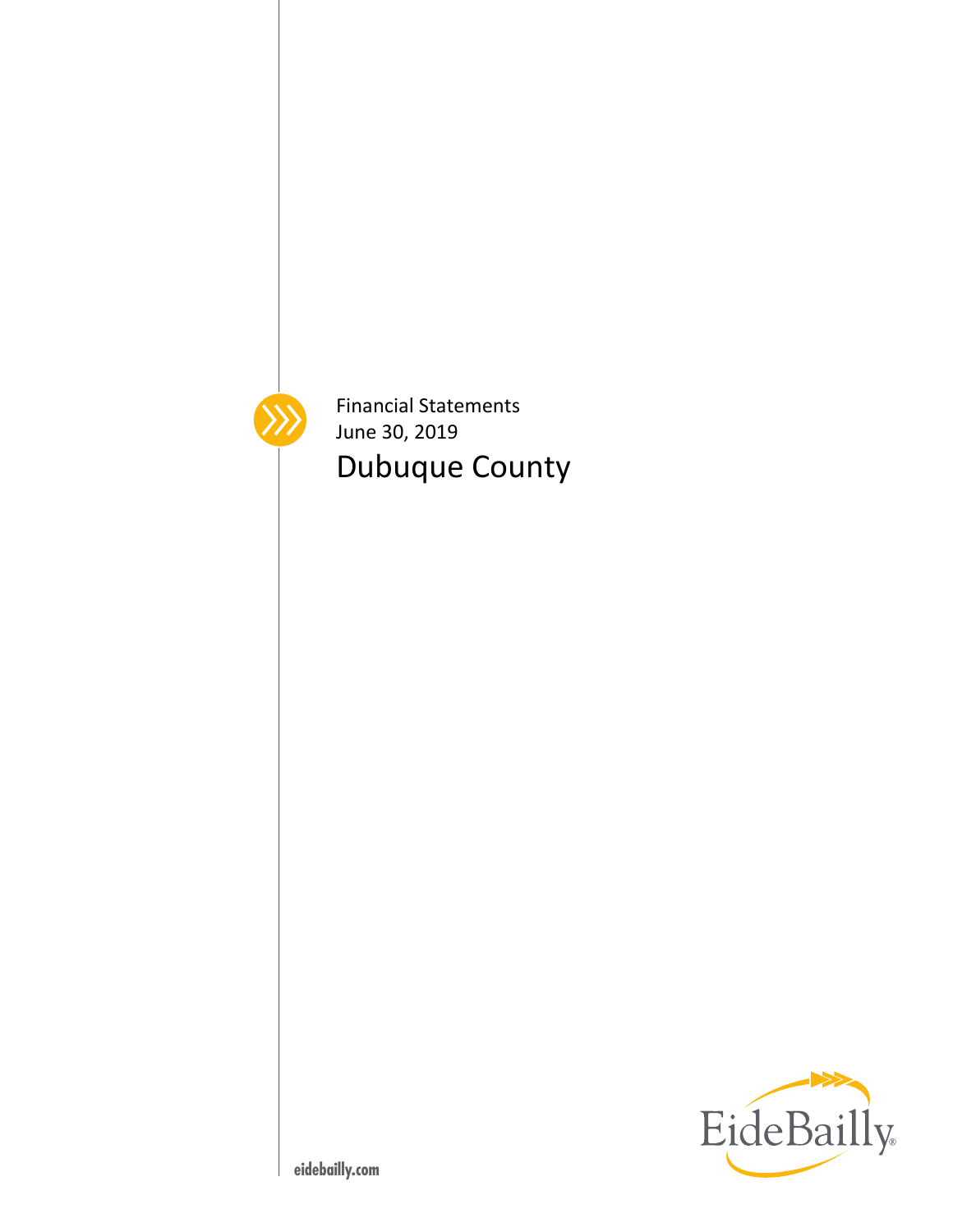| <b>Basic Financial Statements:</b><br><b>Government-wide Financial Statements:</b>                                                                                                                                                                                                                                      |  |
|-------------------------------------------------------------------------------------------------------------------------------------------------------------------------------------------------------------------------------------------------------------------------------------------------------------------------|--|
|                                                                                                                                                                                                                                                                                                                         |  |
|                                                                                                                                                                                                                                                                                                                         |  |
|                                                                                                                                                                                                                                                                                                                         |  |
|                                                                                                                                                                                                                                                                                                                         |  |
| <b>Governmental Fund Financial Statements:</b><br><b>Governmental Fund Financial Statements:</b>                                                                                                                                                                                                                        |  |
|                                                                                                                                                                                                                                                                                                                         |  |
| Exhibit F - Reconciliation of the Statement of Revenues, Expenditures, and Changes in Fund Balances -<br>Proprietary Fund Financial Statements:                                                                                                                                                                         |  |
|                                                                                                                                                                                                                                                                                                                         |  |
|                                                                                                                                                                                                                                                                                                                         |  |
| <b>Fiduciary Fund Financial Statement:</b>                                                                                                                                                                                                                                                                              |  |
|                                                                                                                                                                                                                                                                                                                         |  |
| Required Supplementary Information:                                                                                                                                                                                                                                                                                     |  |
| Budgetary Comparison Schedule of Receipts, Disbursements, and Changes in Balances - Budget and Actual<br>(Cash Basis) - All Governmental and Proprietary Funds and Budget to GAAP Reconciliation55                                                                                                                      |  |
| Other Supplementary Information:                                                                                                                                                                                                                                                                                        |  |
| Nonmajor Governmental Funds:<br><b>Agency Funds:</b><br>Schedule 4 - Schedule of Revenues by Source and Expenditures by Function - All Governmental Funds  73                                                                                                                                                           |  |
| Information Provided to Comply with Government Auditing Standards and the Uniform Guidance                                                                                                                                                                                                                              |  |
| Independent Auditor's Report on Internal Control over Financial Reporting and on Compliance and Other<br>Matters Based on an Audit of Financial Statements Performed in Accordance with Government Auditing<br>Independent Auditor's Report on Compliance for Each Major Federal Program and Report on Internal Control |  |

Schedule of Findings and Questioned Costs ........................................................................................................ 83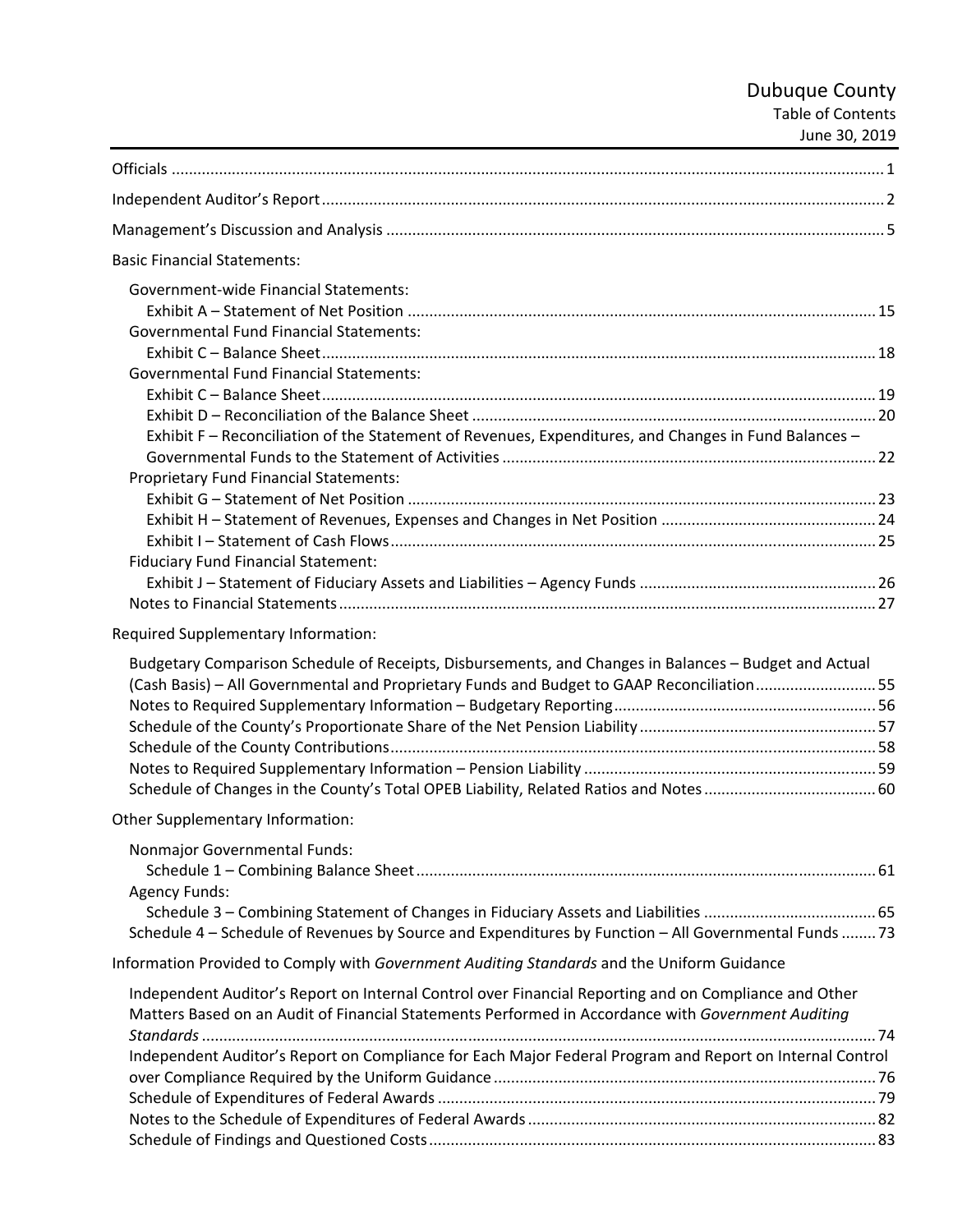

# Dubuque County

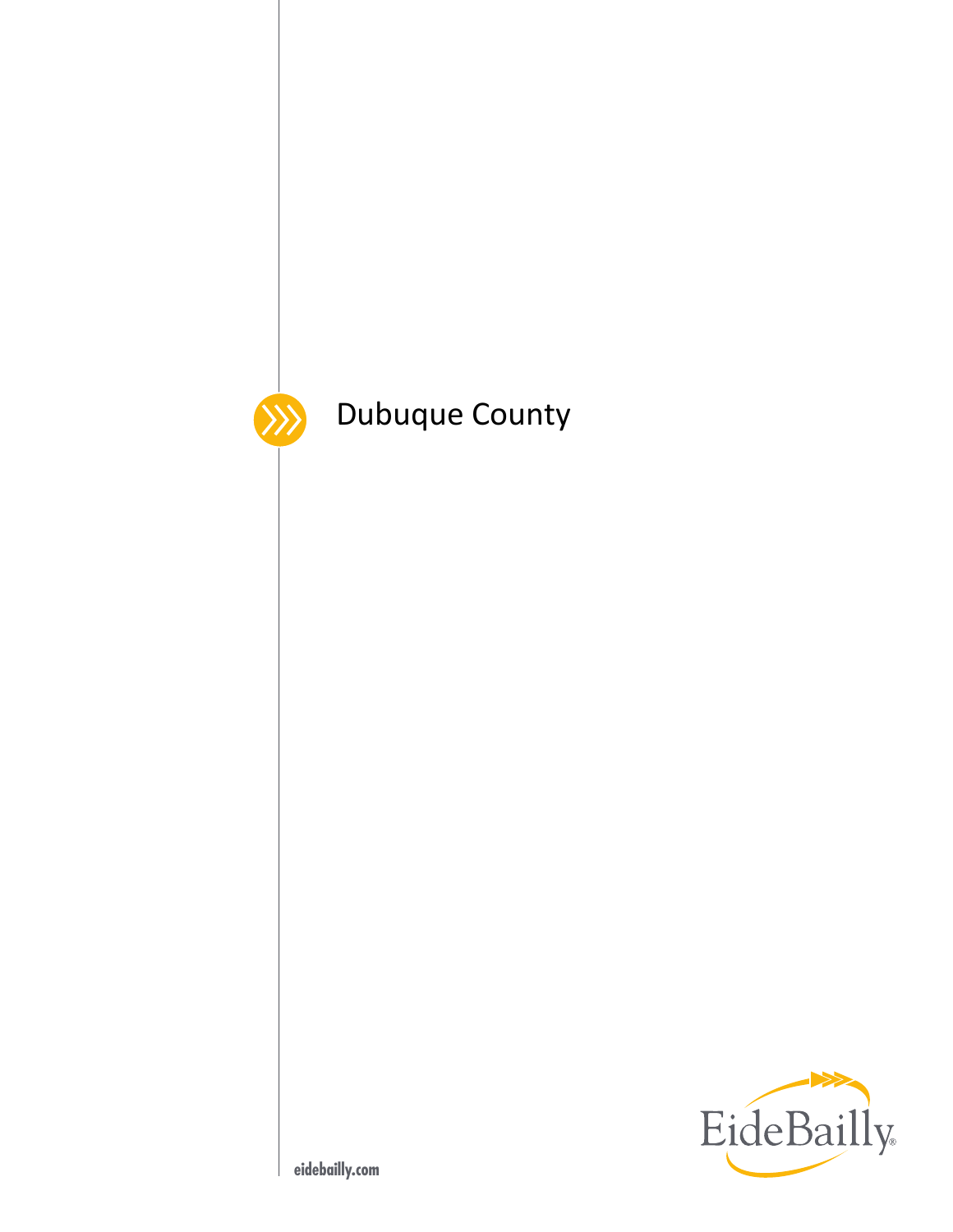| Name                | Title                       | <b>Term Expires</b> |
|---------------------|-----------------------------|---------------------|
| Dave Baker          | <b>Board of Supervisors</b> | January, 2021       |
| Ann McDonough       | <b>Board of Supervisors</b> | January, 2023       |
| Jay Wickham         | <b>Board of Supervisors</b> | January, 2023       |
| Denise Dolan        | <b>County Auditor</b>       | January, 2021       |
| Eric Stierman       | <b>County Treasurer</b>     | January, 2023       |
| John Murphy         | County Recorder             | January, 2023       |
| Joe Kennedy         | <b>County Sheriff</b>       | January, 2021       |
| CJ May III          | <b>County Attorney</b>      | January, 2023       |
| Dave Kubik          | <b>County Assessor</b>      | January, 2022       |
| <b>Troy Patzner</b> | City Assessor               | January, 2020       |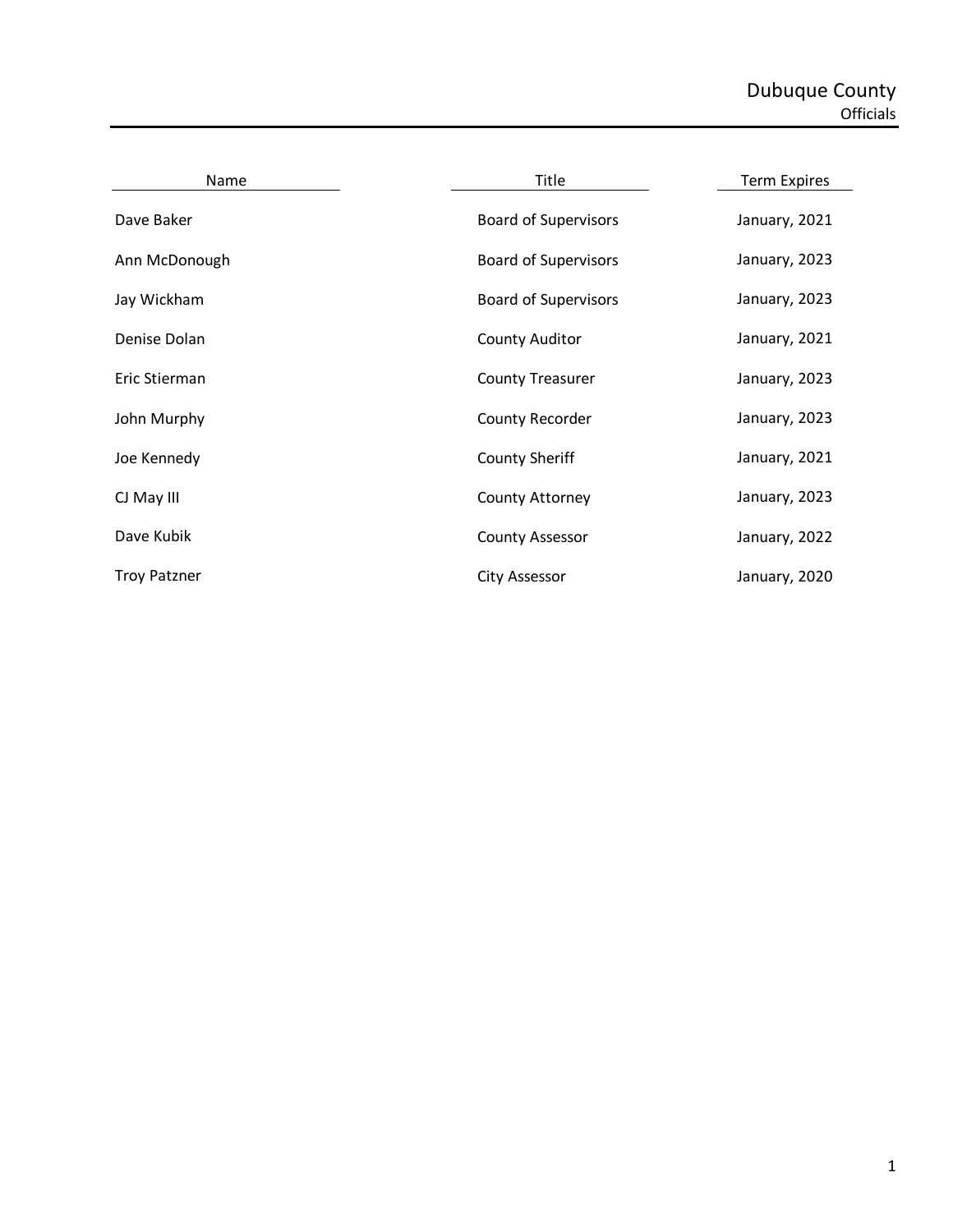

**CPAs & BUSINESS ADVISORS** 

#### **Independent Auditor's Report**

To the Officials of Dubuque County:

## **Report on the Financial Statements**

We have audited the accompanying financial statements of the governmental activities, the businesstype activities, each major fund, and the aggregate remaining fund information of Dubuque County, Iowa, as of and for the year ended June 30, 2019, and the related notes to the financial statements, which collectively comprise the County's basic financial statements as listed in the table of contents.

#### **Management's Responsibility for the Financial Statements**

Management is responsible for the preparation and fair presentation of these financial statements in accordance with accounting principles generally accepted in the United States of America; this includes the design, implementation, and maintenance of internal control relevant to the preparation and fair presentation of financial statements that are free from material misstatement, whether due to fraud or error.

#### **Auditor's Responsibility**

Our responsibility is to express opinions on these financial statements based on our audit. We conducted our audit in accordance with auditing standards generally accepted in the United States of America and the standards applicable to financial audits contained in Government Auditing Standards, issued by the Comptroller General of the United States. Those standards require that we plan and perform the audit to obtain reasonable assurance about whether the financial statements are free from material misstatement.

An audit involves performing procedures to obtain audit evidence about the amounts and disclosures in the financial statements. The procedures selected depend on the auditor's judgment, including the assessment of the risks of material misstatement of the financial statements, whether due to fraud or error. In making those risk assessments, the auditor considers internal control relevant to the entity's preparation and fair presentation of the financial statements in order to design audit procedures that are appropriate in the circumstances, but not for the purpose of expressing an opinion on the effectiveness of the entity's internal control. Accordingly, we express no such opinion. An audit also includes evaluating the appropriateness of accounting policies used and the reasonableness of significant accounting estimates made by management, as well as evaluating the overall presentation of the financial statements.

We believe that the audit evidence we have obtained is sufficient and appropriate to provide a basis for our audit opinions.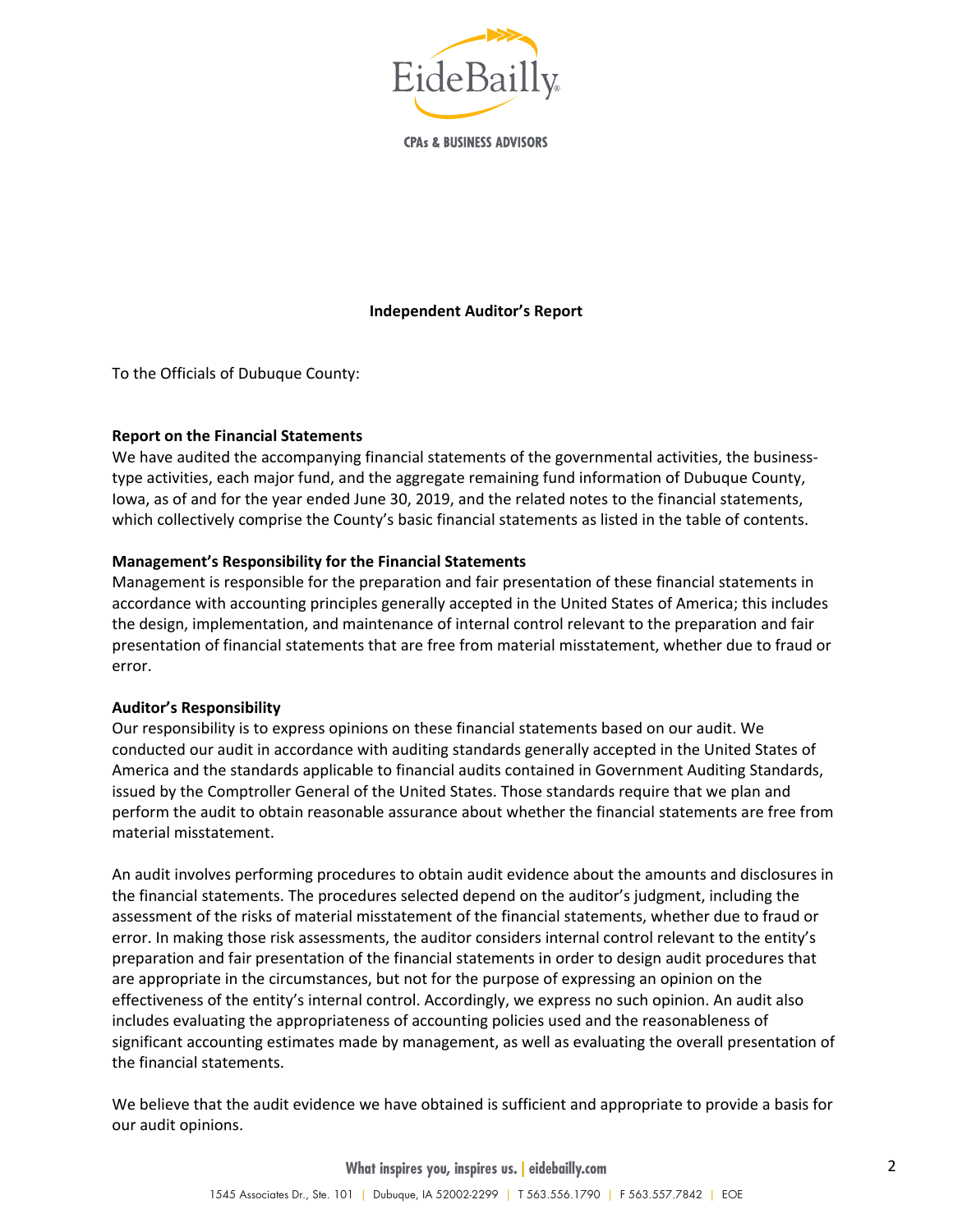#### **Opinions**

In our opinion, the financial statements referred to above present fairly, in all material respects, the respective financial position of the governmental activities, the business-type activities, each major fund, and the aggregate remaining fund information of Dubuque County, Iowa, as of June 30, 2019, and the respective changes in financial position and, where applicable, cash flows thereof for the year then ended in accordance with accounting principles generally accepted in the United States of America.

#### **Other Matters**

#### *Required Supplementary Information*

Accounting principles generally accepted in the United States of America require that the management's discussion and analysis and the other required supplementary information listed in the table of contents be presented to supplement the basic financial statements. Such information, although not a part of the basic financial statements, is required by the Governmental Accounting Standards Board, who considers it to be an essential part of financial reporting for placing the basic financial statements in an appropriate operational, economic, or historical context. We have applied certain limited procedures to the required supplementary information in accordance with auditing standards generally accepted in the United States of America, which consisted of inquiries of management about the methods of preparing the information and comparing the information for consistency with management's responses to our inquiries, the basic financial statements, and other knowledge we obtained during our audit of the basic financial statements. We do not express an opinion or provide any assurance on the information because the limited procedures do not provide us with sufficient evidence to express an opinion or provide any assurance.

#### *Other Information*

Our audit was conducted for the purpose of forming opinions on the financial statements that collectively comprise Dubuque County's financial statements. We previously audited, in accordance with the standards referred to in the third paragraph of this report, the financial statements for the nine years ended June 30, 2018 (which are not presented herein) and expressed unmodified opinions on those financial statements. The list of county officials, combining nonmajor fund financial statements, and the schedule of revenues by source and expenditures by function are presented for purposes of additional analysis and are not a required part of the financial statements. The accompanying schedule of expenditures of federal awards is presented for purposes of additional analysis as required by the audit requirements of Title 2 U.S. Code of Federal Regulations (CFR) Part 200, *Uniform Administrative Requirements, Cost Principles, and Audit Requirements for Federal Awards* (Uniform Guidance), and is not a required part of the financial statements.

The combining nonmajor fund financial statements, the schedule of revenues by source and expenditures by function, and the schedule of expenditures of federal awards are the responsibility of management and were derived from and relate directly to the underlying accounting and other records used to prepare the basic financial statements. Such information has been subjected to the auditing procedures applied in the audit of the basic financial statements and certain additional procedures, including comparing and reconciling such information directly to the underlying accounting and other records used to prepare the basic financial statements or to the basic financial statements themselves, and other additional procedures in accordance with auditing standards generally accepted in the United States of America. In our opinion, the combining nonmajor fund financial statements, the schedule of revenues by source and expenditures by function, and the schedule of expenditures of federal awards are fairly stated, in all material respects, in relation to the basic financial statements as a whole.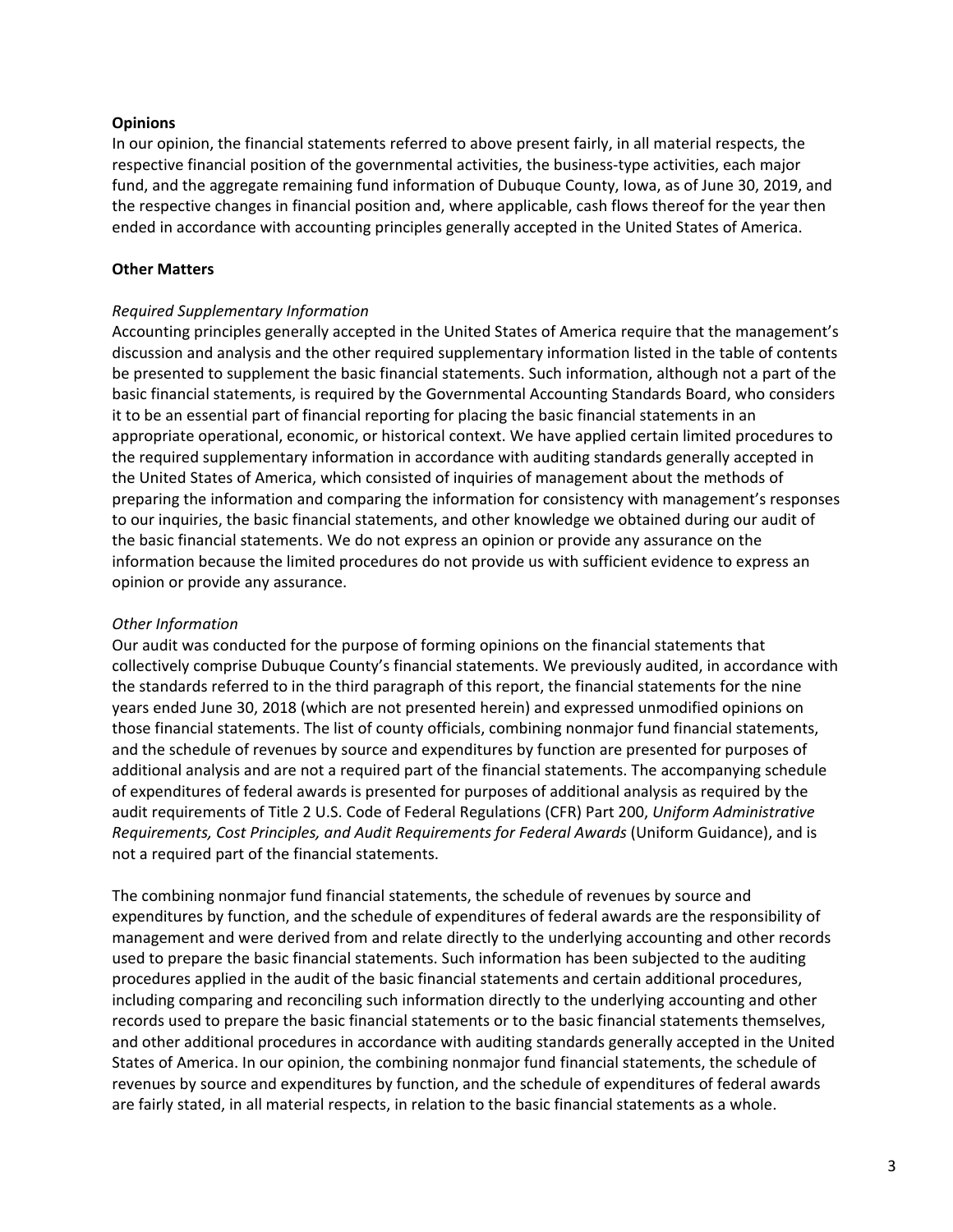The list of county officials has not been subjected to the auditing procedures applied in the audit of the basic financial statements and, accordingly, we do not express an opinion or provide any assurance on it.

## **Other Reporting Required by Government Auditing Standards**

In accordance with *Government Auditing Standards*, we have also issued our report dated March 13, 2020, on our consideration of the County's internal control over financial reporting and on our tests of its compliance with certain provisions of laws, regulations, contracts, grant agreements, and other matters. The purpose of that report is solely to describe the scope of our testing of internal control over financial reporting and compliance and the results of that testing, and not to provide an opinion on the effectiveness of the County's internal control over financial reporting or on compliance. That report is an integral part of an audit performed in accordance with *Government Auditing Standards* in considering the County's internal control over financial reporting and compliance.

Ede Sailly LLP

Dubuque, Iowa March 13, 2020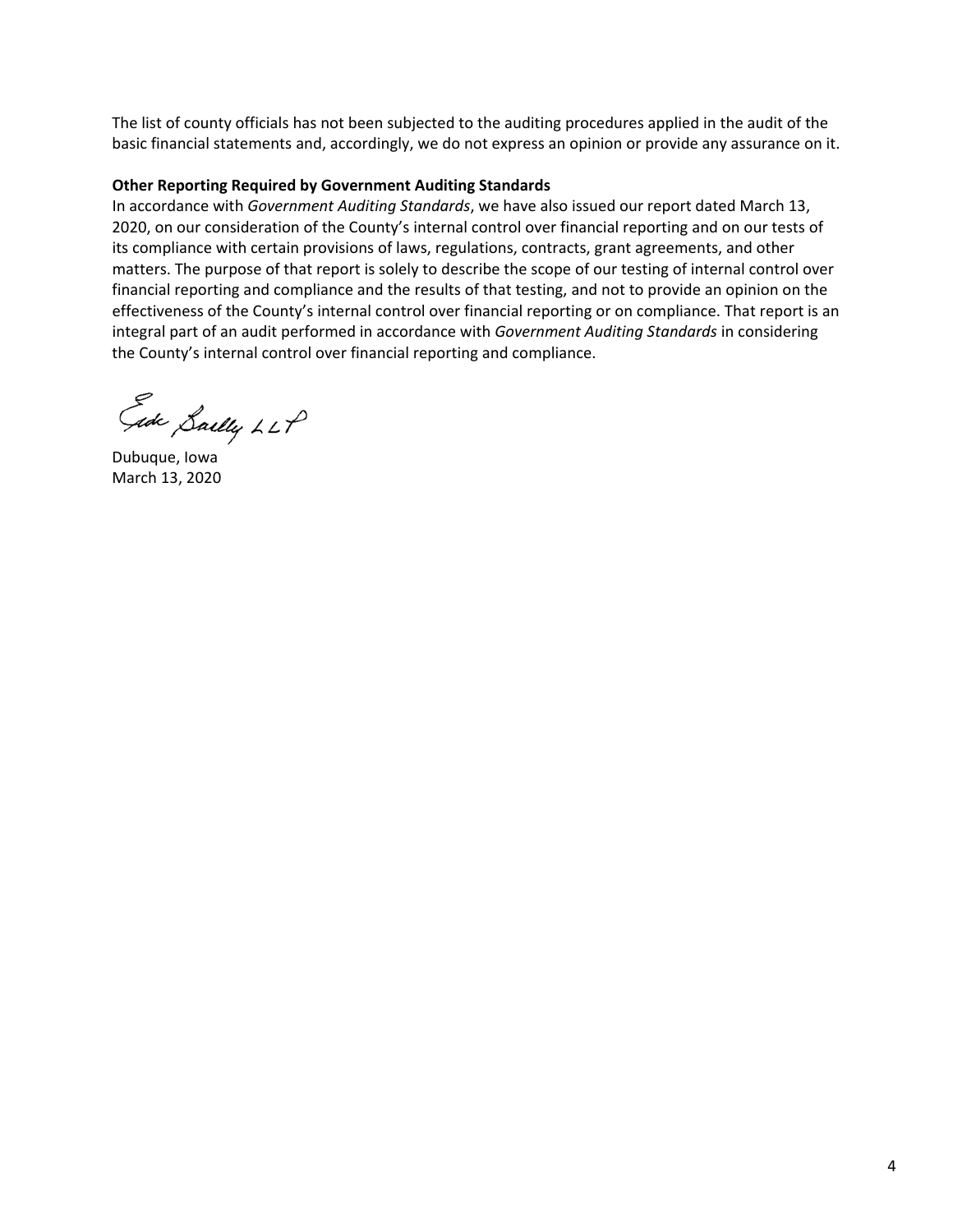## **MANAGEMENT'S DISCUSSION AND ANALYSIS**

Dubuque County provides this management's discussion and analysis of its financial statements. This narrative overview and analysis of the financial activities is for the fiscal year ended June 30, 2019. We encourage readers to consider the information presented here in conjunction with the County's financial statements, which follow.

# **FINANCIAL HIGHLIGHTS**

- The assets and deferred outflows of the County exceeded the liabilities and deferred inflows at the close of the most recent fiscal year by \$138,885,119 (net position).
- The County's net position increased by \$13,912,453.
- As of the close of the fiscal year, the County's governmental funds reported combined ending fund balances of \$55,802,295, a decrease of \$1,244,631 in comparison with the prior year.
- At the end of the current fiscal year, unassigned fund balance for the general fund was \$12,067,377 or 41.24% of total general fund expenditures.
- Total long‐term liabilities of the governmental activities increased by \$11,724,949 (43.80%) during the current fiscal year.

# **USING THIS ANNUAL REPORT**

The annual report consists of a series of financial statements and other information, as follows:

Management's Discussion and Analysis introduces the basic financial statements and provides an analytical overview of the County's financial activities.

The Government‐wide Financial Statements consist of a statement of net position and a statement of activities. These provide information about the activities of Dubuque County as a whole and present an overall view of the County's finances.

The Fund Financial Statements tell how governmental services were financed in the short term as well as what remains for future spending. Fund financial statements report Dubuque County's operations in more detail than the government‐wide statements by providing information about the most significant funds. The remaining statements provide financial information about activities for which Dubuque County acts solely as an agent or custodian for the benefit of those outside of County government (Agency Funds).

Notes to Financial Statements provide additional information essential to a full understanding of the data provided in the basic financial statements.

Required Supplementary Information further explains and supports the financial statements with a comparison of the County's budget for the year, the County's proportionate share of the net pension liability and related contributions, as well as presenting Schedule of Changes in County's Total OPEB Liability and Related Ratios and Notes.

Supplementary Information provides detailed information about the nonmajor governmental and the individual Agency Funds. In addition, the Schedule of Expenditures of Federal Awards provides details of various federal programs benefiting the County.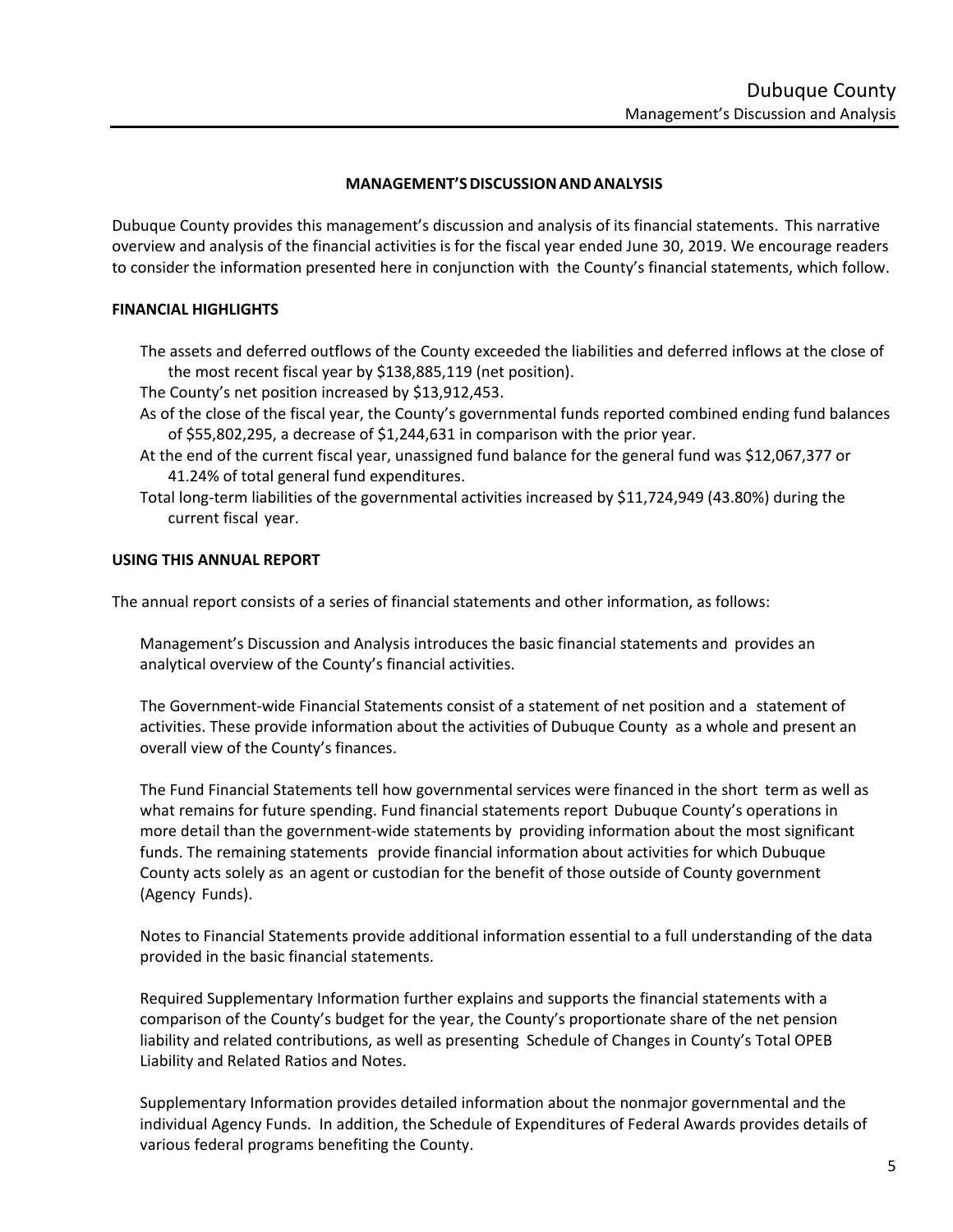## **Reporting the County as a Whole**

## Government–wide Financial Statements

One of the most important questions asked about the County's finances is, "Is the County as a whole better off or worse off as a result of the year's activities?" The statement of net position and the statement of activities report information about the County as a whole and about its activities in a way that helps answer this question. These statements include all assets and liabilities using the accrual basis of accounting and the economic resources measurement focus, which is similar to the accounting used by most private‐sector companies. All of the current year's revenues and expenses are taken into account, regardless of when cash is received or paid.

The statement of net position presents all of the County's assets, deferred outflows of resources, liabilities, and deferred inflows of resources, with the difference reported as "net position." Over time, increases or decreases in the County's net position may serve as a useful indicator of whether the financial position of the County is improving or deteriorating.

The statement of activities presents information showing how the County's net position changed during the most recent fiscal year. All changes in net position are reported as soon as the event or change occurs, regardless of the timing of related cash flows. Thus, revenues and expenses are reported in this statement for some items that will not result in cash flows until future fiscal periods.

The County's governmental activities are presented in the statement of net position and the statement of activities. The government‐wide financial statements distinguish functions of the County that are principally supported by taxes and intergovernmental revenues (governmental activities) from other functions that are intended to recover all or a significant portion of their costs through users fees and charges (business‐type activities). Governmental activities include public safety and legal services, physical health and social services, mental health, county environment and education, roads and transportation, governmental services to residents, administration, interest on long-term debt and other non-program activities. Property tax and state and federal grants finance most of these activities. Sunnycrest Manor Operations is the sole business-type activity of the County.

The government‐wide financial statements can be found on pages 15–17 of this report.

# *Fund Financial Statements*

A fund is a grouping of related accounts that is used to maintain control over resources that have been segregated for specific activities or objectives. The County, like other state and local governments, uses fund accounting to ensure and demonstrate compliance with finance-related legal requirements.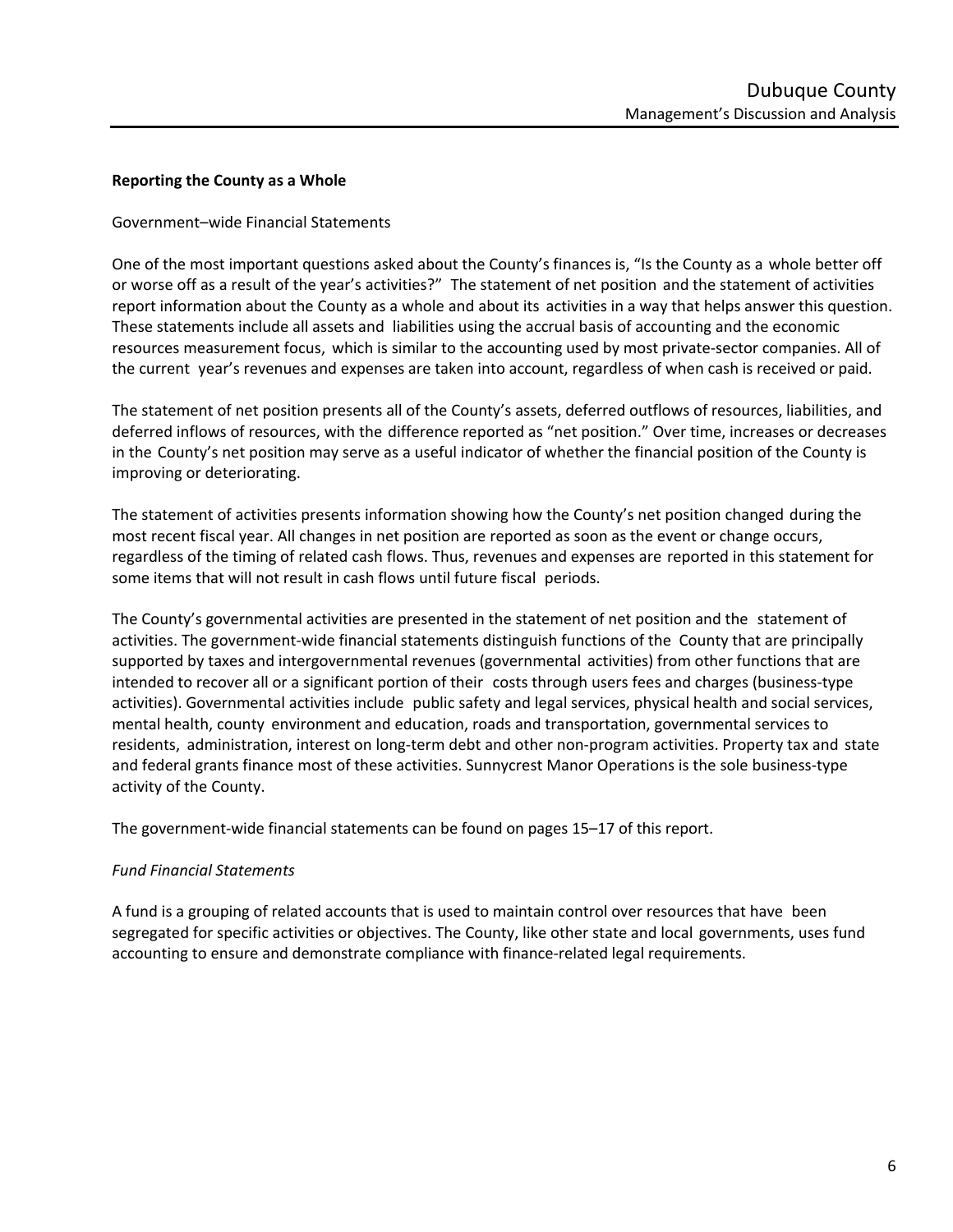The County has three kinds of funds:

1) Governmental funds account for most of the County's basic services. These focus on how money flows into and out of those funds, and the balances left at year‐end that are available for spending. These governmental funds include: 1) the General Fund, 2) the Special Revenue Funds, such as Mental Health, Rural Services and Secondary Roads, 3) Capital Projects, such as Local Option Tax and West Campus Complex, and 4) the Debt Service Fund. These funds are reported using the current financial resources measurement focus and the modified accrual basis of accounting, which measures cash and all other financial assets that can readily be converted to cash.

The governmental fund financial statements provide a detailed, short‐term view of the County's general governmental operations and the basic services it provides. Governmental fund information helps one determine whether there are more or fewer financial resources that can be spent in the near future to finance the County's programs.

The County maintains 20 individual governmental funds. Information is presented separately in the governmental fund balance sheet and in the governmental fund statement of revenues, expenditures, and changes in fund balances for the general fund, mental health fund, rural services fund, secondary roads fund, debt service fund, local option tax fund, and the west campus complex fund, all of which are considered to be major funds. Data from the other 13 funds are combined into a single, aggregated presentation. Individual fund data for each of these nonmajor governmental funds is provided in the form of *combining statements* elsewhere in this report.

The governmental funds required financial statements include a balance sheet and a statement of revenues, expenditures and changes in fund balances.

The basic governmental fund financial statements can be found on pages 18‐22 of this report.

2) Proprietary funds account for the services which the County provides. Proprietary funds are reported in the same way as the Government‐wide statements. The County's enterprise fund (one type of proprietary fund) is the same as its business-type activities but provides more detail and additional information, such as cash flows. The County has one enterprise fund for Sunnycrest Operations.

The basic proprietary fund financial statements can be found on pages 23‐25 of this report.

3) Fiduciary funds are used to report assets held in a trust or agency capacity for others and cannot be used to support the County's own programs. These fiduciary funds include agency funds that account for emergency management services, joint 911 services and the County and City assessors, to name a few.

The fiduciary funds required financial statements include a statement of fiduciary assets and liabilities.

The basic fiduciary fund financial statement can be found on page 26 of this report.

A summary reconciliation between the government‐wide financial statements and the governmental fund financial statements follows the governmental fund financial statements.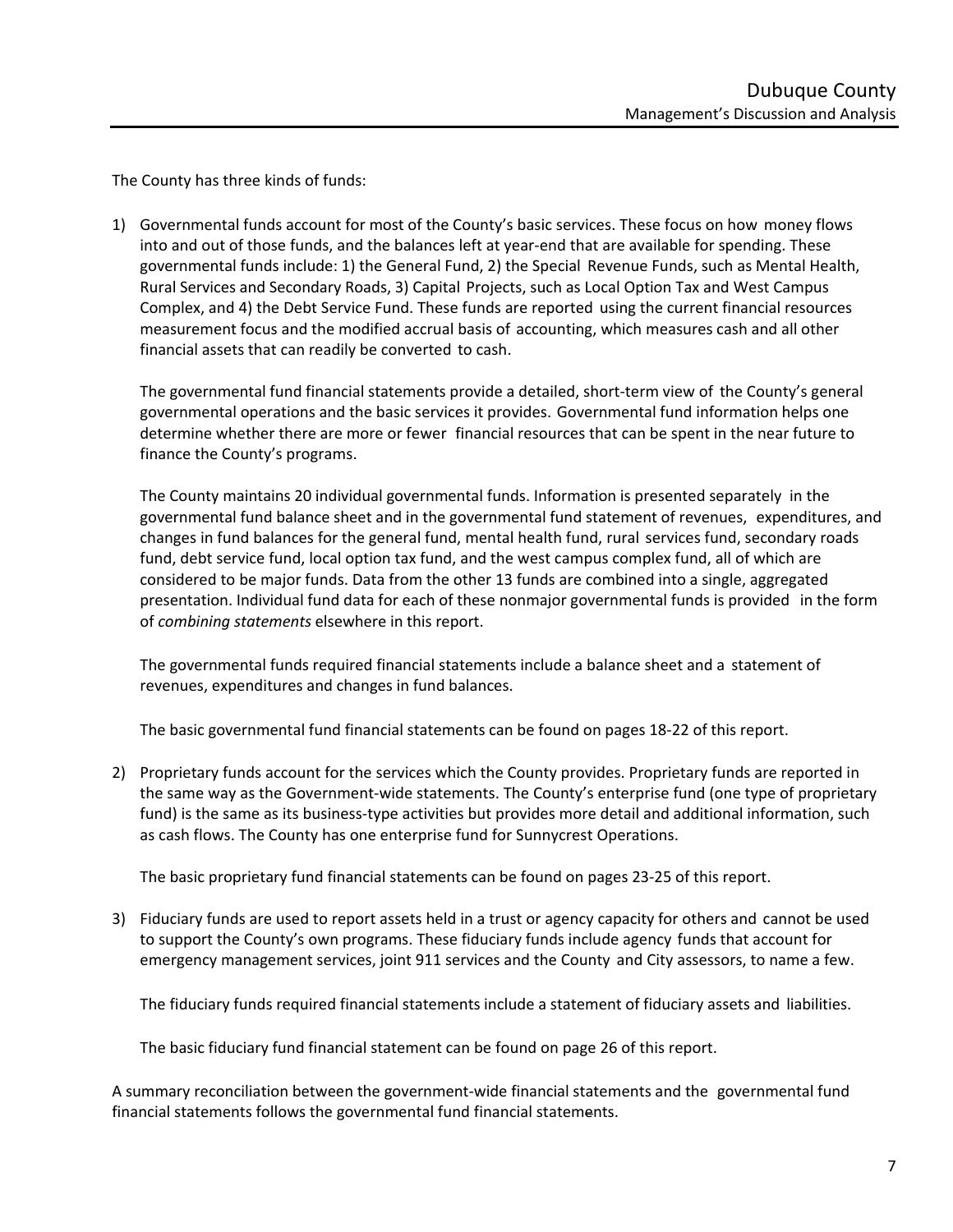**Notes to the financial statements.** The notes provide additional information that is essential to a full understanding of the data provided in the government‐wide and fund financial statements.

The notes to the financial statements can be found on pages 27‐54 of this report.

**Other information.** In addition to the basic financial statements and accompanying notes, this report also presents certain required supplementary information concerning the County's actual results in comparison to their original and amended budgets, the County's proportionate share of the net pension liability and related contributions, and the schedule of changes in county's total OPEB Liability and related ratios and notes.

Required supplementary information can be found on pages 55‐60 of this report.

## **GOVERNMENT‐WIDE FINANCIAL ANALYSIS**

As noted earlier, net position may serve over time as a useful indicator of a County's financial position. In the case of the County, assets and deferred outflows exceeded liabilities and deferred inflows by \$138,885,119 at the close of the most recent fiscal year.

|                                                   |                             | <b>Governmental Activities</b> |                      | <b>Business-Type Activities</b> | Total                       |                             |  |  |
|---------------------------------------------------|-----------------------------|--------------------------------|----------------------|---------------------------------|-----------------------------|-----------------------------|--|--|
|                                                   | 2019                        | 2018                           | 2019                 | 2018                            | 2019                        | 2018                        |  |  |
| Current and Other Assets<br>Capital Assets        | \$96,386,676<br>131,453,264 | \$94,966,487<br>105,290,516    | 2,508,217<br>S.      | \$<br>2,554,955                 | \$98,894,893<br>131,453,264 | \$97,521,442<br>105,290,516 |  |  |
| Total assets                                      | 227,839,940                 | 200,257,003                    | 2,508,217            | 2,554,955                       | 230,348,157                 | 202,811,958                 |  |  |
| Deferred Outflows of Resources                    | 3,628,515                   | 4,168,035                      | 1,251,670            | 1,457,522                       | 4,880,185                   | 5,625,557                   |  |  |
| Long-Term Liabilities<br><b>Other Liabilities</b> | 46,999,997<br>5,862,096     | 37,793,644<br>4,137,202        | 5,815,794<br>407,853 | 6,152,253<br>421,125            | 52,815,791<br>6,269,949     | 43,945,897<br>4,558,327     |  |  |
| <b>Total liabilities</b>                          | 52,862,093                  | 41,930,846                     | 6,223,647            | 6,573,378                       | 59,085,740                  | 48,504,224                  |  |  |
| Deferred Inflows of Resources                     | 36,658,535                  | 34,562,057                     | 598,948              | 398,568                         | 37,257,483                  | 34,960,625                  |  |  |
| <b>Net Position</b>                               |                             |                                |                      |                                 |                             |                             |  |  |
| Net investment in capital asset                   | 116,899,337                 | 102,523,770                    |                      |                                 | 116,899,337                 | 102,523,770                 |  |  |
| Restricted                                        | 23,572,640                  | 27,805,782                     |                      |                                 | 23,572,640                  | 27,805,782                  |  |  |
| Unrestricted                                      | 1,475,850                   | (2,397,417)                    | (3,062,708)          | (2,959,469)                     | (1,586,858)                 | (5,356,886)                 |  |  |
| Total net position                                | \$141,947,827               | \$127,932,135                  | (3,062,708)<br>S.    | (2,959,469)<br>S.               | \$138,885,119               | \$124,972,666               |  |  |

#### Dubuque County's Net Position

The largest portion of the County's net position (84.17%) reflects its investment in capital assets (e.g., land, buildings, infrastructure, and equipment), less any related debt used to acquire those assets that is still outstanding. The County uses these capital assets to provide services to citizens; consequently, these assets are not available for future spending. Although the County's investment in its capital assets is reported net of related debt, it should be noted that the resources needed to repay this debt must be provided from other sources, since the capital assets themselves cannot be used to liquidate these liabilities.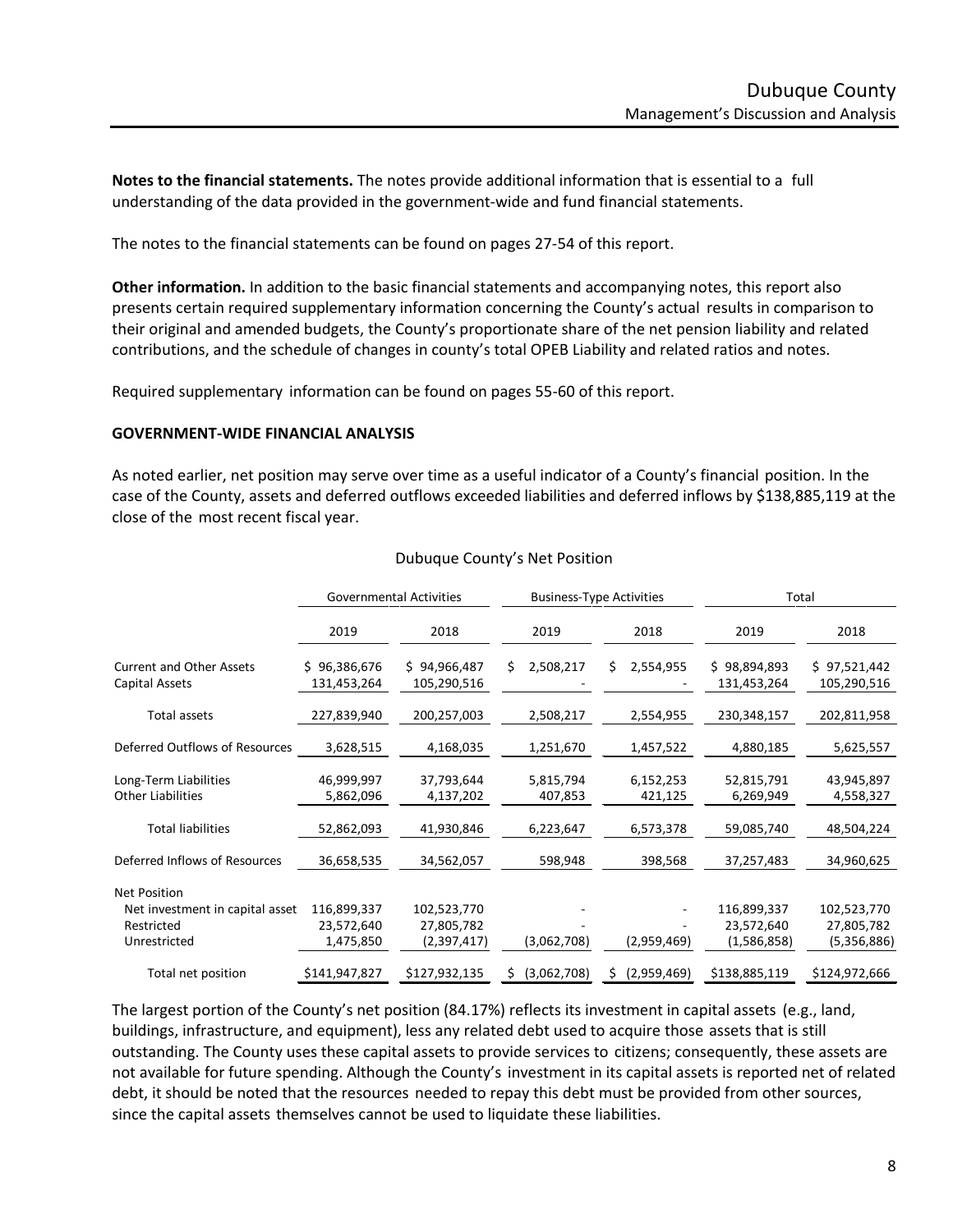Unrestricted net position, the part of net position that can be used to finance day‐to‐day operations without constraints established by debt covenants, enabling legislation, or other legal requirements, increased from \$(5,356,886) at June 30, 2018 to \$(1,586,858) at the end of this year, an increase of 70.38%.

**Governmental activities.** Governmental activities increased the County's position by \$14,015,692.

**Business‐Type activities.** Business‐type activities decreased the County's position by \$103,239.

A condensed version of the Statement of Activities as of June 30, 2019, follows:

|                                            |                 | <b>Governmental Activities</b> |                   | <b>Business-Type Activities</b> | Total         |               |  |
|--------------------------------------------|-----------------|--------------------------------|-------------------|---------------------------------|---------------|---------------|--|
|                                            | 2019            | 2018                           | 2019              | 2018                            | 2019          | 2018          |  |
| <b>Program Revenues</b>                    |                 |                                |                   |                                 |               |               |  |
| Fines, fees, and charges for services      | 5,412,359<br>Ś. | 3,030,593<br>\$                | \$9,542,218       | 9,376,142<br>\$                 | \$14,954,577  | \$12,406,735  |  |
| Operating grants and contributions         | 7,174,090       | 7,245,283                      |                   |                                 | 7,174,090     | 7,245,283     |  |
| Capital grants and contributions           | 4,467,147       | 4,853,856                      |                   |                                 | 4,467,147     | 4,853,856     |  |
| <b>General Revenues</b>                    |                 |                                |                   |                                 |               |               |  |
| Property and other County tax              | 32,719,663      | 31,875,990                     |                   |                                 | 32,719,663    | 31,875,990    |  |
| Penalty and interest on property tax       | 155,479         | 201,526                        |                   |                                 | 155,479       | 201,526       |  |
| State tax credits                          | 2,712,549       | 2,817,763                      |                   |                                 | 2,712,549     | 2,817,763     |  |
| Local option sales tax                     | 3,816,818       | 3,676,191                      |                   |                                 | 3,816,818     | 3,676,191     |  |
| Gambling taxes                             | 630,006         | 614,004                        |                   |                                 | 630,006       | 614,004       |  |
| Unrestricted investment earnings           | 1,451,638       | 450,417                        |                   |                                 | 1,451,638     | 450,417       |  |
| Miscellaneous                              | 1,311,480       | 1,265,410                      | 130,355           | 152,842                         | 1,441,835     | 1,418,252     |  |
| Total revenues                             | 59,851,229      | 56,031,033                     | 9,672,573         | 9,528,984                       | 69,523,802    | 65,560,017    |  |
| Program Expenses                           |                 |                                |                   |                                 |               |               |  |
| Public safety and legal services           | 16,031,997      | 15,763,499                     |                   |                                 | 16,031,997    | 15,763,499    |  |
| Physical health and social services        | 2,081,680       | 1,864,059                      |                   |                                 | 2,081,680     | 1,864,059     |  |
| Mental health                              | 2,639,163       | 2,895,840                      |                   |                                 | 2,639,163     | 2,895,840     |  |
| County environment and education           | 2,882,556       | 4,382,664                      |                   |                                 | 2,882,556     | 4,382,664     |  |
| Roads and transportation                   | 10,842,169      | 13,052,652                     |                   |                                 | 10,842,169    | 13,052,652    |  |
| Governmental services to residents         | 1,919,532       | 1,600,812                      |                   |                                 | 1,919,532     | 1,600,812     |  |
| Administration                             | 6,509,349       | 3,834,428                      |                   |                                 | 6,509,349     | 3,834,428     |  |
| Non-program                                | 812,243         | 1,188,666                      |                   |                                 | 812,243       | 1,188,666     |  |
| Interest on long-term debt                 | 939,289         | 608,872                        |                   |                                 | 939,289       | 608,872       |  |
| <b>Sunnycrest Operations</b>               |                 |                                | 10,953,371        | 10,515,973                      | 10,953,371    | 10,515,973    |  |
| <b>Total expenses</b>                      | 44,657,978      | 45,191,492                     | 10,953,371        | 10,515,973                      | 55,611,349    | 55,707,465    |  |
| Increase (Decrease) in Net Position Before |                 |                                |                   |                                 |               |               |  |
| <b>Before Transfers</b>                    | 15,193,251      | 10,839,541                     | (1, 280, 798)     | (986, 989)                      | 13,912,453    | 9,852,552     |  |
| <b>Transfers</b>                           | (1, 177, 559)   | (1,750,000)                    | 1,177,559         | 1,750,000                       |               |               |  |
| Increase (Decrease) in Net Position        | 14,015,692      | 9,089,541                      | (103, 239)        | 763,011                         | 13,912,453    | 9,852,552     |  |
| Net Position Beginning of the Year         | 127,932,135     | 118,842,594                    | (2,959,469)       | (3,722,480)                     | 124,972,666   | 115,120,114   |  |
| Net Position End of the Year               | \$141,947,827   | \$127,932,135                  | (3,062,708)<br>\$ | \$(2,959,469)                   | \$138,885,119 | \$124,972,666 |  |

#### Dubuque County's Changes in Net Position

 Taxes increased by \$843,673 or 2.65%, during the year. This increase represents a taxable valuation growth of 7.57%, along with a 46.4‐cent decrease in the general fund levy, a 15.7‐cent decrease in the MH/DD levy, a 25.7‐cent decrease in the debt service levy totaling a 36.4‐cent decrease in the county wide levy. There was no change in the rural levy.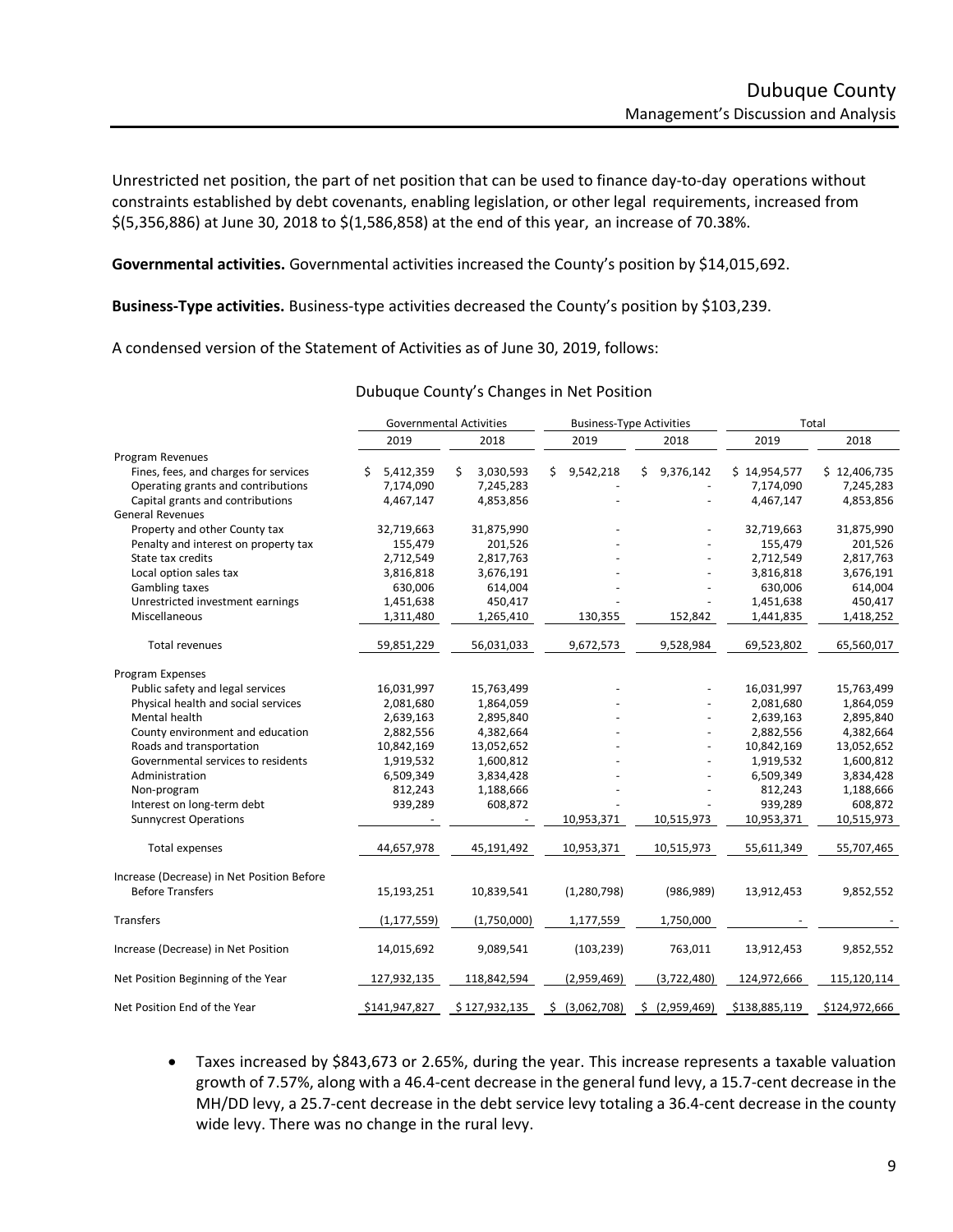## **Financial Analysis of the Government's Funds**

As noted earlier, the County used fund accounting to ensure and demonstrate compliance with finance‐related legal requirements.

*Governmental funds.* The focus of the County's *governmental funds* is to provide information on near‐term inflows, outflows, and balances of *spendable* resources. Such information is useful in assessing the County's financing requirements. In particular, *fund balance* may serve as a useful measure of a County's net resources available for spending at the end of the fiscal year.

As of the end of the current fiscal year, the County's governmental funds reported combined ending fund balances of \$55,805,295, a decrease of \$1,244,631 in comparison with the prior year.

The general fund is the chief operating fund of the County. At the end of the current fiscal year, unassigned fund balance of the general fund was \$12,067,377, while the total fund balance reached \$19,412,027. As a measure of the general fund's liquidity, it may be useful to compare both unassigned fund balance and total fund balance to total fund expenditures. Unassigned fund balance represents 41.24% of total general fund expenditures, while total fund balance represents 6 6. 3 3% of that same amount.

The fund balance of the County's general fund increased \$2,119,147 during the current fiscal year. Key factors in this increase are as follows:

- Revenues increased \$2,754,408, due to increases in revenue categories, particularly intergovernmental revenue with an increase of \$1,702,070 as well as an increase in charges for service and use of money and property revenue.
- Expenses increased \$613,647 primarily due to a large increase in public safety and legal services of \$605,855 and capital projects of \$1,059,408.

Other financing sources (uses) decreased due to a \$27,559 increase to transfers out along with a decrease of transfers in of \$1,127,000 in for the current year along with no bonds issued during the current year.

The rural services fund has a total fund balance of \$404,534, which is an increase of \$31,636 from the prior year. Key factors in this increase are as follows:

Revenues increased \$416,497 due to increases in the property and other county tax revenue category.

Expenses increased \$123,635 due to increased expenses in the administration and nonprogram activity.

Other Financing Sources had an increase in funds transferred out of \$328,442.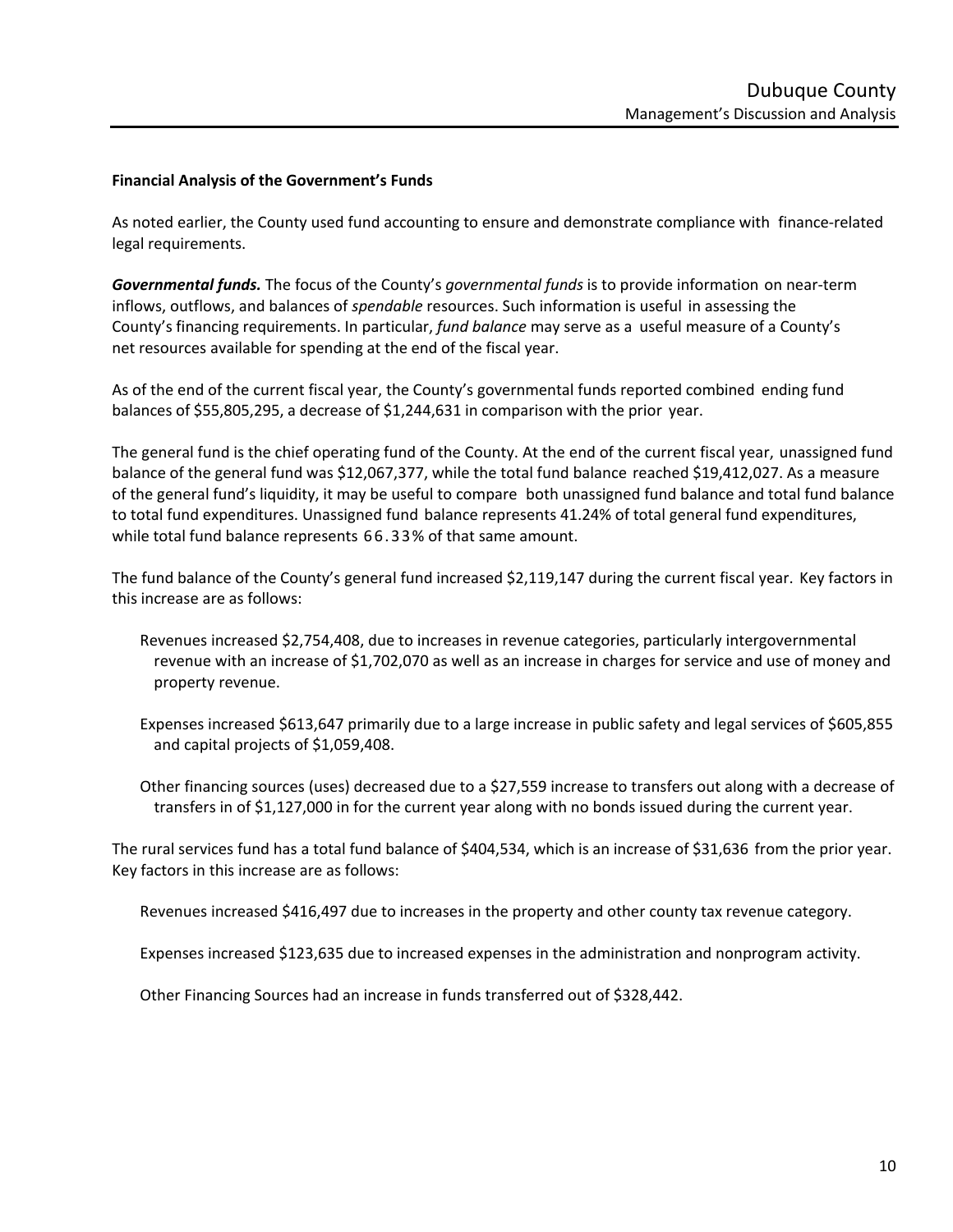The secondary roads fund has a total fund balance of \$3,607,317, which is a decrease of \$194,466 from the prior year. Key factors in this decrease are as follows:

Revenue increased \$486,537 due to an increase in the intergovernmental revenue category.

Expenses decreased by \$570,757 due to a decrease in the roads and transportation and capital projects activites.

An increase in Other Financing Sources of \$364,954 attributed to an increase in transfers in of \$363,242.

The mental health fund has a total fund balance of \$3,648,164, which is a decrease of \$1,140,403 from the prior year. Key factors in this decrease are as follows:

Revenue decreased by \$505,182, due to a decrease of \$580,967 in the property and other County tax revenue category.

Expense decreased by \$255,112 due to the decrease in the mental health activity.

The local option tax fund has a total fund balance of \$3,717,204, which is a decrease of \$1,966,853 from the prior year. A key factor in the decrease was:

Revenue decreased by \$92,192 due to \$228,908 decrease in intergovernmental revenues, while expenses increased by \$3.56 million due to more capital road projects.

The West Campus Complex fund has a total fund balance of \$2,373,732, which is an increase of \$898,688 from the prior year. A key factor in the increase was:

Expenses increased by \$9,651,069 due an increase in capital projects.

An increase in Other Financing Sources of \$9,074,713 attributed to an increase in bonds and notes payable issued in of \$11,830,000.

The debt service fund has a total fund balance of \$9,355,093, which is a decrease of \$285,696 from the prior year.

*Proprietary Funds.* The County's proprietary fund provides the same type of information found in the government‐wide financial statements, but in more detail.

The Sunnycrest Manor Operations proprietary fund has a total fund balance of \$(3,062,708), a decrease of \$103,239 from the prior year. Key factors in the decrease were:

An increase in revenues of \$143,589 along with an increase in expenses of \$437,398 led to a \$293,809 increase in the fund's operating loss.

There was a \$572,441 decrease in transfers to the fund.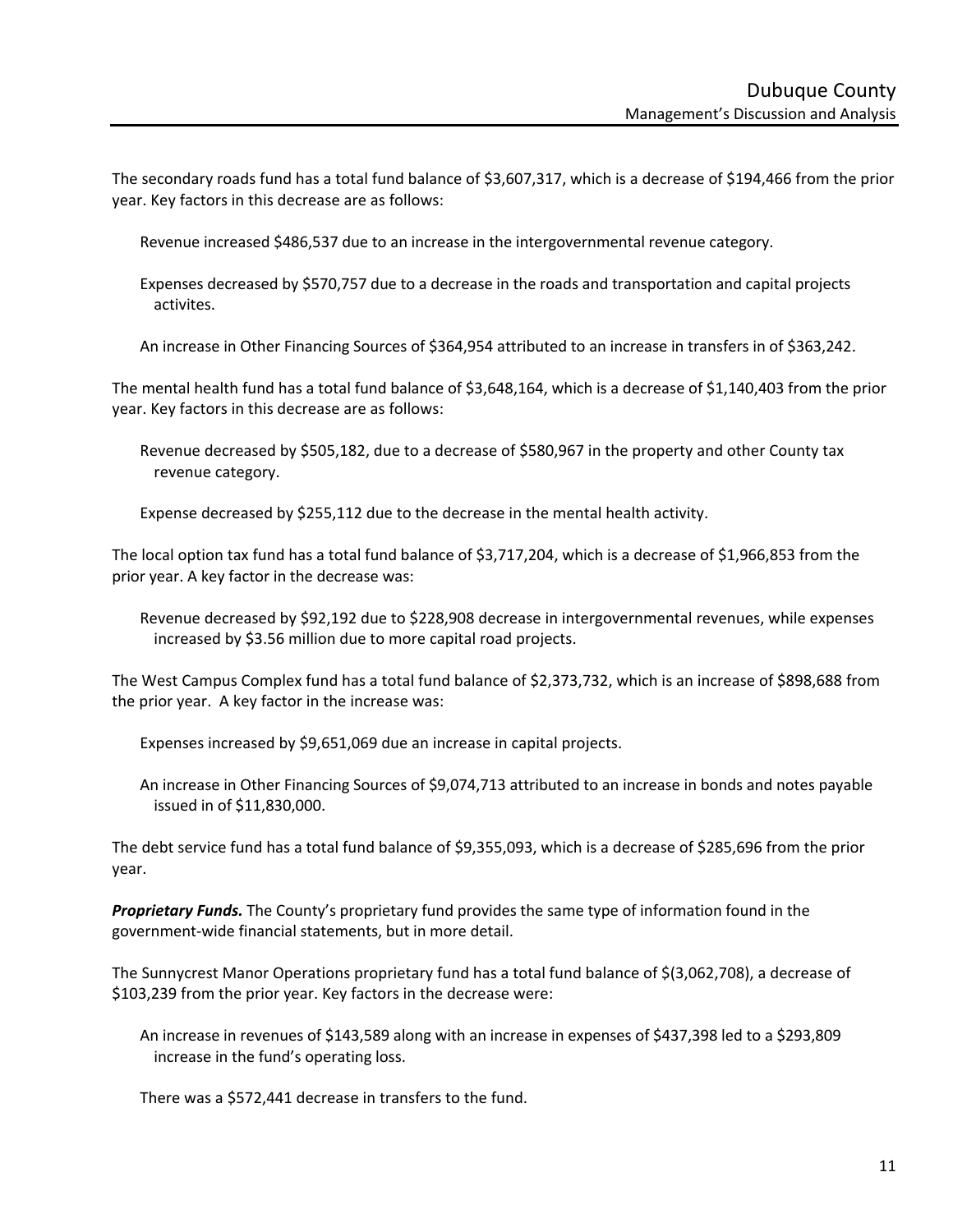# **Budgetary Highlights**

In accordance with the Code of Iowa, the Board of Supervisors annually adopts a budget following a required public notice and hearing for all governmental funds. Although the budget document presents functional disbursements by fund, the legal level of control is at the aggregated functional level, not at the fund or fund type level. The budget may be amended during the year utilizing similar statutorily prescribed procedures. The County budget is prepared on the cash basis.

Over the course of the year, the County amended its operating budget three times.

The first amendment, on October 8, 2018, net of transfers, decreased revenues by \$1,226,760 and increased disbursements by \$11,846,927. This amendment was necessary to adjust for bond proceeds actually received. There was an adjustment for projects that were not yet completed due to weather and unforeseen circumstances along with an increase for capital projects to be completed in fiscal year 2019 along with an increase grant revenue that go along with those projects. Revenues and disbursements were revised to reflect monies budgeted in the previous fiscal year, which were not expended until the current fiscal year.

The second amendment, on March 25, 2019, net of transfers, increased revenues by \$1,086,499 and decreased disbursements by \$85,389. This reflects mid‐year re‐estimate changes made by the Board of Supervisors during department work sessions for preparation of the FY20 budget.

The third amendment, on May 28, 2019, net of transfers, increased revenue by \$2,532,233 and decreased disbursements by \$706,758. This amendment reflects mid‐year re‐estimate changes made by the Board of Supervisors during department work sessions and adjustments for capital projects and the corresponding grant revenues.

The net increase in revenues and other sources of \$12,316,556 resulted in an amended total revenue of \$79,631,690. The net increase in disbursements and other uses of \$24,130,843 resulted in an amended total of \$94,538,960.

Actual cash disbursements for the year totaled \$70,279,579, which is \$13,612,941 less than the final amended budget. The largest factor contributing to the difference was capital project disbursements which were \$7,792,782 less than the budgeted amount. This is largely due to timing of capital projects that were appropriated but not used in FY19. Also contributing was roads and transportation disbursements which due to timing of projects were \$1,176,998 less than budgeted.

# **CAPITAL ASSETS AND DEBT ADMINISTRATION**

# **Capital Assets**

At the end of FY19, Dubuque County had \$131,453,264 invested in a broad range of capital assets, including public safety equipment, buildings, park facilities, roads and bridges. This amount represents a net increase (including additions and deletions) of \$26,162,748 or 24.85% over last year.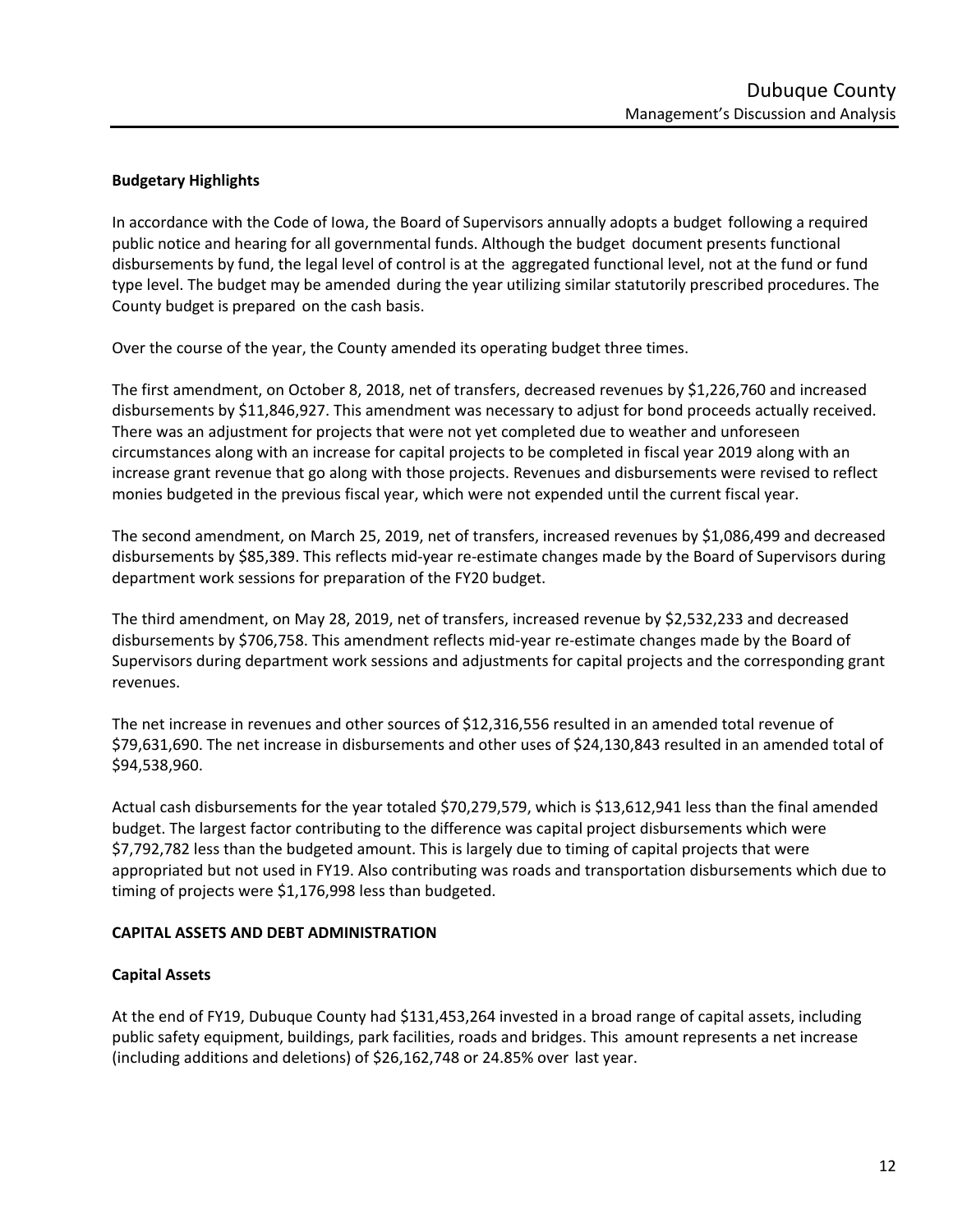June 30,

|                                   | $3011C$ JV,   |                |  |  |  |  |
|-----------------------------------|---------------|----------------|--|--|--|--|
|                                   | 2019          | 2018           |  |  |  |  |
| Land                              | 5,456,122     | 5,456,122<br>S |  |  |  |  |
| <b>Construction in Progress</b>   | 26,139,916    | 7,692,797      |  |  |  |  |
| <b>Buildings</b>                  | 14,516,390    | 11,677,671     |  |  |  |  |
| Improvements Other Than Buildings | 1,042,431     | 1,071,675      |  |  |  |  |
| Machinery and Equipment           | 8,173,069     | 7,682,018      |  |  |  |  |
| Infrastructure                    | 76,125,336    | 71,710,233     |  |  |  |  |
| Total                             | \$131,453,264 | \$105,290,516  |  |  |  |  |

# Capital Assets of Governmental Activities at Year‐End

The County had depreciation expense of \$5,873,797 for the year ended June 30, 2019, and total accumulated depreciation as of June 30, 2019 of \$90,058,992.

The County's final fiscal year 2019 capital budget included approximately \$23 million for capital projects, which included secondary road construction. The County has issued \$14.185 million in additional debt to finance the projects.

Additional information on the County's capital assets can be found in Note 5 on pages 38‐39 of this report.

## **Long‐term Liabilities**

At year‐end, the County had total long‐term liabilities of \$39,241,542 compared to \$27,419,136 last year, an increase of \$11,822,406 (43.12%), as detailed below:

|                             |              | <b>Governmental Activities</b> | <b>Business-Type Activities</b> |                                | Total        |              |  |  |
|-----------------------------|--------------|--------------------------------|---------------------------------|--------------------------------|--------------|--------------|--|--|
|                             | 2019         | 2018                           | 2019                            | 2018                           | 2019         | 2018         |  |  |
| Bonds Payable               | \$22,641,732 | \$11,605,000                   | \$<br>-                         | \$<br>$\overline{\phantom{0}}$ | \$22,641,732 | \$11,605,000 |  |  |
| Landfill Bonds Payable      | 8,330,000    | 8,730,000                      |                                 |                                | 8,330,000    | 8,730,000    |  |  |
| Capital Lease               | 785,000      | -                              |                                 |                                | 785,000      |              |  |  |
| Loan Payable                | 245,555      | 285.310                        |                                 |                                | 245.555      | 285,310      |  |  |
| Real Estate Purchase        |              |                                |                                 |                                |              |              |  |  |
| Agreement                   | 1,700,000    | 2,000,000                      |                                 |                                | 1,700,000    | 2,000,000    |  |  |
| <b>Compensated Absences</b> | 4,790,841    | 4,147,869                      | 748,414                         | 650,957                        | 5,539,255    | 4,798,826    |  |  |
|                             |              |                                |                                 |                                |              |              |  |  |
| Total                       | 38,493,128   | \$26,768,179                   | 748,414                         | 650,957                        | \$39,241,542 | \$27,419,136 |  |  |

For more detailed information on the County's debt and amortization terms, please refer to Note 7 on page 40‐ 42 of this report.

## **Economic Factors and Next Year's Budgets and Rates**

The unemployment rate for the County is currently 3.1%, up .9% from the previous year and comparable with the State of Iowa rate of 2.4% and the 3.7% national rate. Currently, there are 61,200 non-farm jobs in Dubuque County, an increase of 1,500 from the previous year.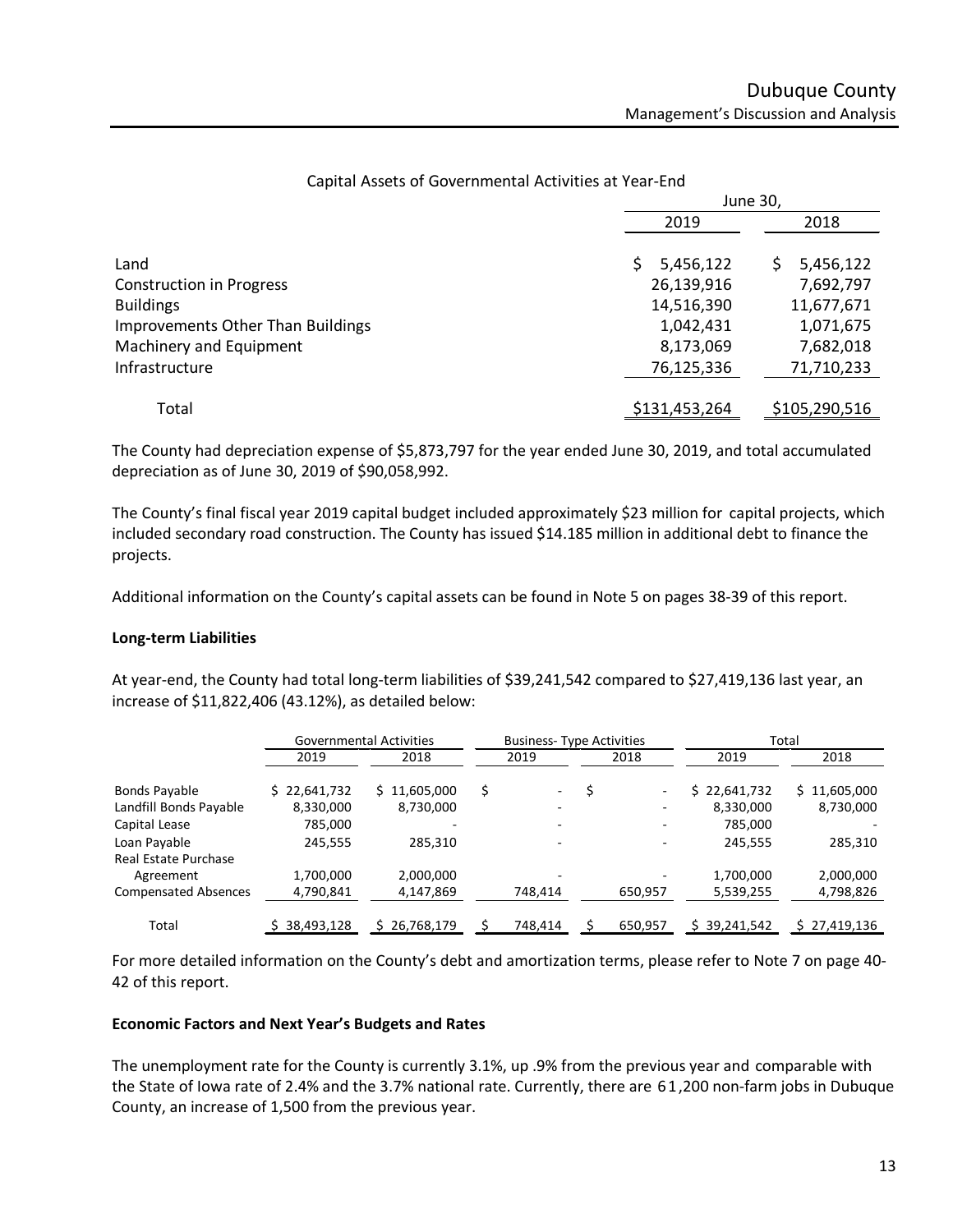Taxes levied for fiscal year 2020 will increase by \$539,577, or 1.61% from the fiscal year 2019 budget. This increase represents a taxable valuation growth of 2.22%, a decrease of 3.662-cents in the county-wide tax levy rate and no change in the rural levy rate.

The 2020 County‐wide levy rate is \$5.94098 per thousand dollars of taxable value. Net property tax revenue represents 52% of total revenues and other sources, an increase of 8% from the prior year. Rural residents will pay \$9.6 per thousand dollars of taxable value, including the rural service levy of \$3.65902.

# **Requests for Information**

This financial report is designed to provide our citizens, taxpayers, customers, and creditors with a general overview of Dubuque County's finances and to show the County's accountability for the money it receives. Questions concerning any of the information provided in this report or requests for additional financial information should be addressed to the Dubuque County Auditor's Office, 720 Central Avenue, Dubuque, Iowa 52001.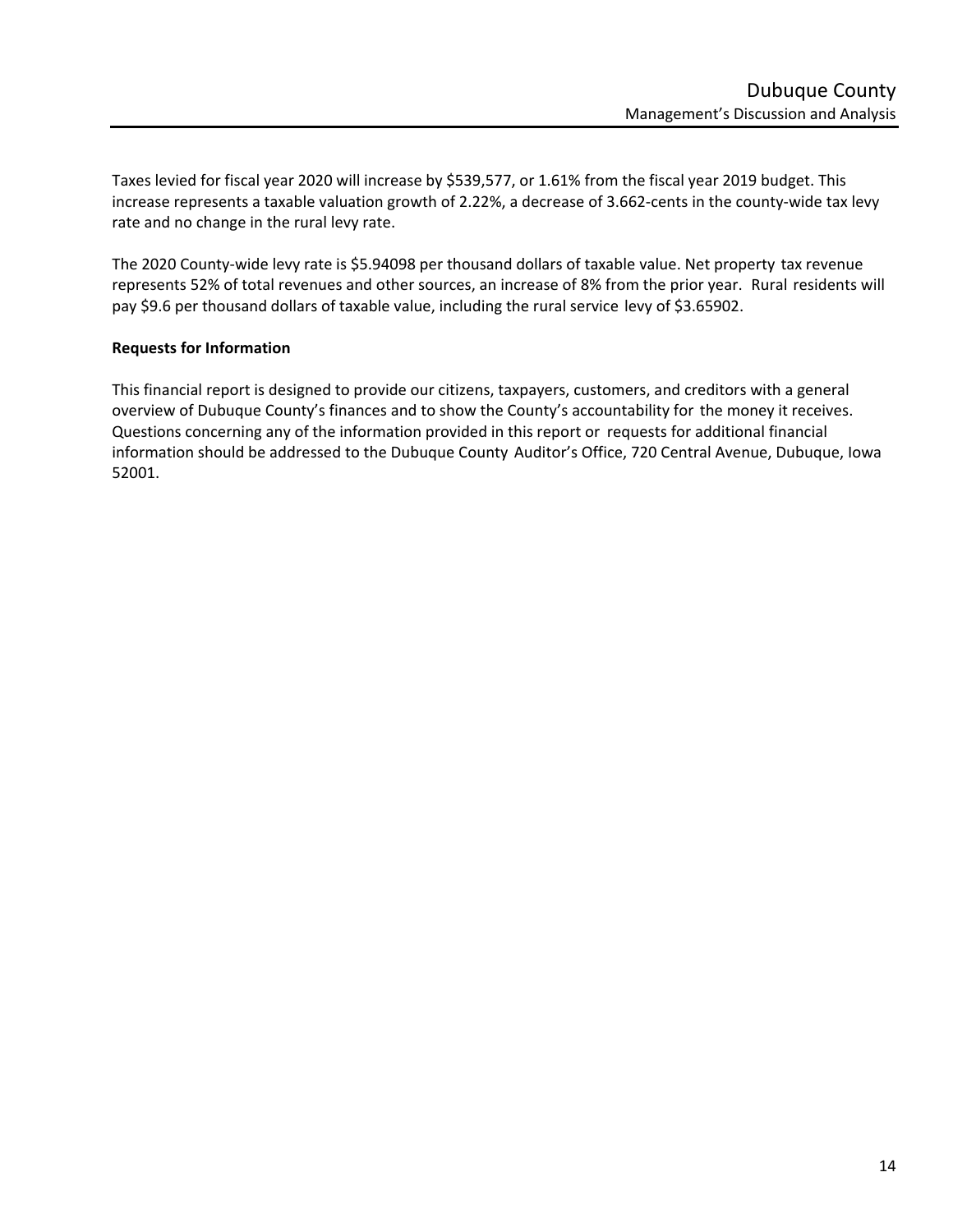

Basic Financial Statements Dubuque County

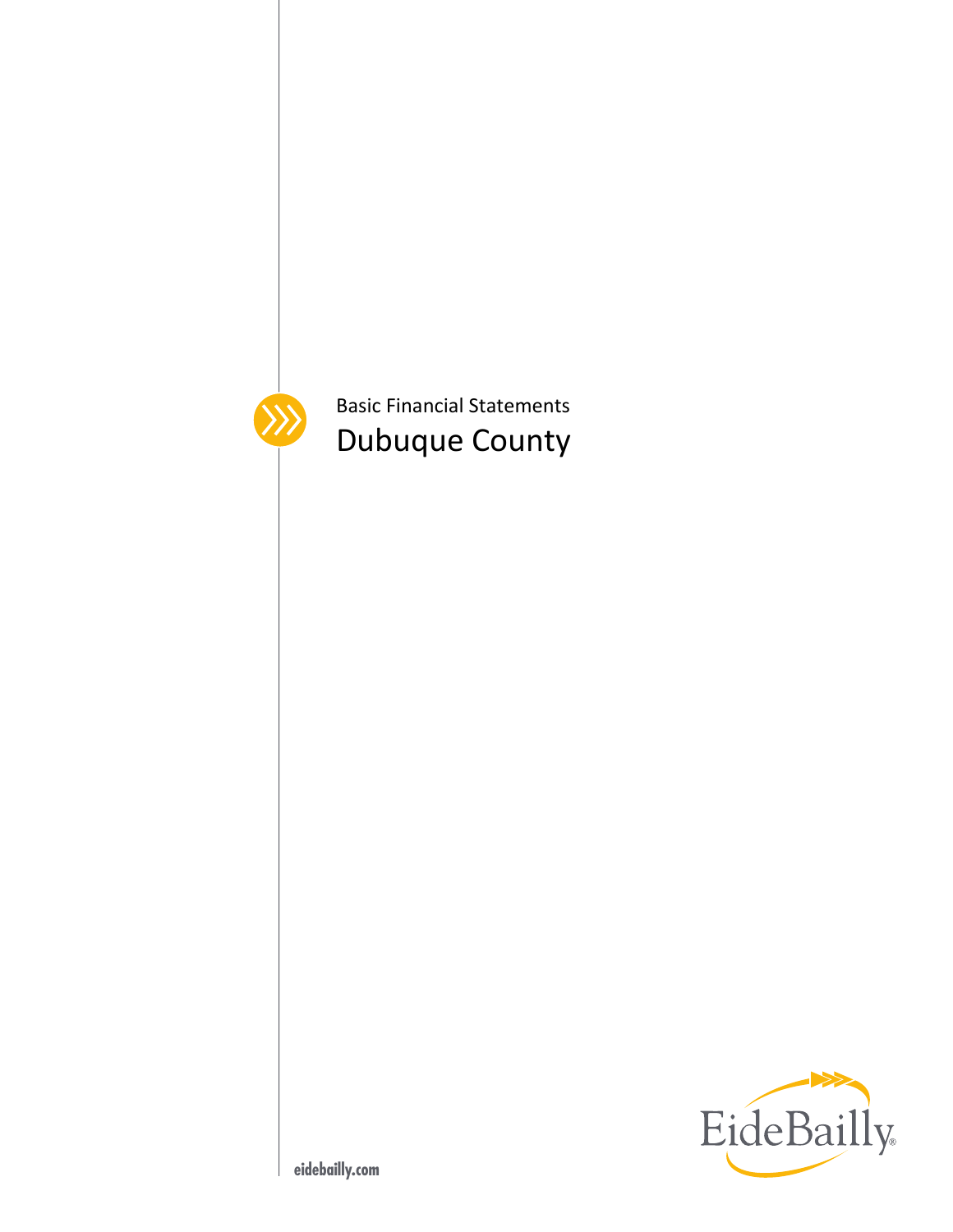# Dubuque County Exhibit A – Statement of Net Position June 30, 2019

|                                                  | Governmental<br>Activities | <b>Business-Type</b><br>Activities | Total             |
|--------------------------------------------------|----------------------------|------------------------------------|-------------------|
| Assets                                           |                            |                                    |                   |
| Cash and Pooled Investments<br>Receivables       | \$49,959,336               | \$<br>432,447                      | \$50,391,783      |
| Property tax                                     | 62,247                     |                                    |                   |
| Delinquent                                       | 34,108,777                 |                                    | 62,247            |
| Succeeding year                                  | 70,351                     |                                    | 34,108,777        |
| Interest and penalty on property tax<br>Accounts | 177,435                    | 79,303                             | 70,351<br>256,738 |
| <b>Accrued interest</b>                          |                            |                                    |                   |
|                                                  | 41,921                     |                                    | 41,921            |
| Due from Other Governments                       | 10,335,160                 | 1,938,579                          | 12,273,739        |
| <b>Prepaid Expenses</b>                          | 407,545                    | 25,998                             | 433,543           |
| Inventories                                      | 601,053                    | 31,890                             | 632,943           |
| <b>Notes Receivable</b>                          | 622,851                    |                                    | 622,851           |
| <b>Capital Assets</b>                            |                            |                                    |                   |
| Capital assets, not being depreciated            | 31,596,038                 |                                    | 31,596,038        |
| Capital assets (net of accumulated depreciation) | 99,857,226                 |                                    | 99,857,226        |
| <b>Total assets</b>                              | 227,839,940                | 2,508,217                          | 230,348,157       |
| Deferred Outflows of Resources                   |                            |                                    |                   |
| <b>Pension Related Deferred Outflows</b>         | 3,591,319                  | 1,235,324                          | 4,826,643         |
| <b>OPEB Related Deferred Outflows</b>            | 37,196                     | 16,346                             | 53,542            |
| Total deferred outflows of resources             | 3,628,515                  | 1,251,670                          | 4,880,185         |
| Liabilities                                      |                            |                                    |                   |
| <b>Accounts Payable</b>                          | 4,621,389                  | 78,034                             | 4,699,423         |
| Salaries and Benefits Payable                    | 735,500                    | 290,331                            | 1,025,831         |
| Accrued Interest Payable                         | 81,237                     |                                    | 81,237            |
| Due to Other Governments                         | 423,970                    | 39,488                             | 463,458           |
| Long-Term Liabilities                            |                            |                                    |                   |
| Portion due or payable within one year           |                            |                                    |                   |
| Capital Lease Obligation                         | 48,288                     |                                    | 48,288            |
| Bonds and notes payable, net                     | 2,427,975                  |                                    | 2,427,975         |
| Compensated absences                             | 1,050,167                  | 164,055                            | 1,214,222         |
| Portion due or payable after one year            |                            |                                    |                   |
| Capital Lease Obligation                         | 736,712                    |                                    | 736,712           |
| Bonds and notes payable, net                     | 30,489,312                 |                                    | 30,489,312        |
| Compensated absences                             | 3,740,674                  | 584,359                            | 4,325,033         |
| Net pension liability                            | 7,209,191                  | 4,494,935                          | 11,704,126        |
| <b>Total OPEB liability</b>                      | 1,297,678                  | 572,445                            | 1,870,123         |
| <b>Total liabilities</b>                         | 52,862,093                 | 6,223,647                          | 59,085,740        |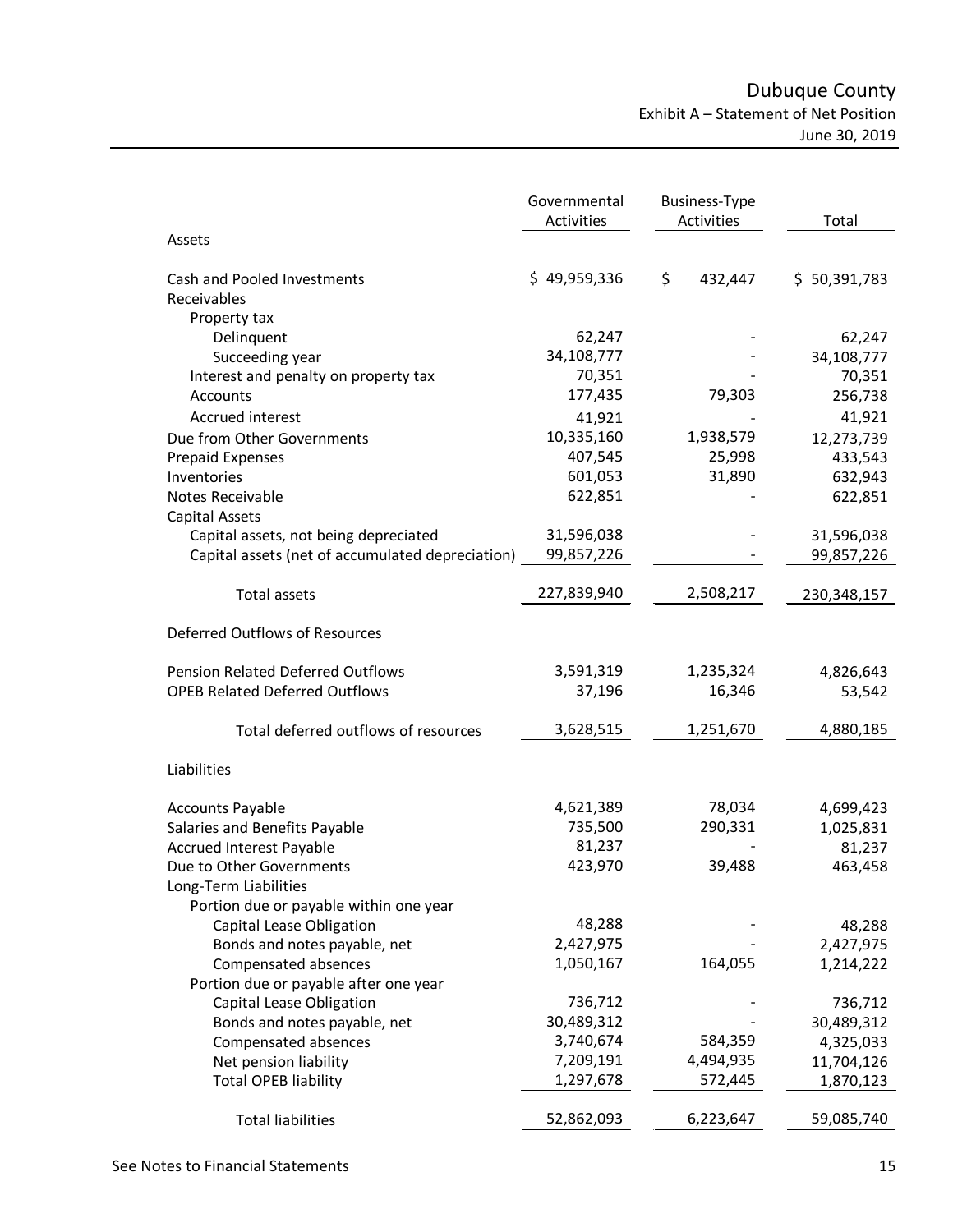|                                                                          | Governmental<br><b>Activities</b> | <b>Business-Type</b><br>Activities | Total                |  |
|--------------------------------------------------------------------------|-----------------------------------|------------------------------------|----------------------|--|
| Deferred Inflows of Resources                                            |                                   |                                    |                      |  |
| Deferred Property Tax Revenue                                            | \$34,108,777                      | \$                                 | 34,108,777<br>S.     |  |
| Pension Related Deferred Inflows<br><b>OPEB Related Deferred Inflows</b> | 2,353,530<br>196,228              | 512,711<br>86,237                  | 2,866,241<br>282,465 |  |
|                                                                          |                                   |                                    |                      |  |
| Total deferred inflows of resources                                      | 36,658,535                        | 598,948                            | 37,257,483           |  |
| <b>Net Position</b>                                                      |                                   |                                    |                      |  |
| Net Investment in Capital Assets<br><b>Restricted For</b>                | 116,899,337                       |                                    | 116,899,337          |  |
| Supplemental levy purposes                                               | 6,555,408                         |                                    | 6,555,408            |  |
| Mental health purposes                                                   | 3,650,172                         |                                    | 3,650,172            |  |
| Secondary roads purposes                                                 | 6,028,040                         |                                    | 6,028,040            |  |
| Economic development                                                     | 845,093                           |                                    | 845,093              |  |
| Debt service                                                             | 951,192                           |                                    | 951,192              |  |
| Capital projects                                                         | 4,092,330                         |                                    | 4,092,330            |  |
| Other purposes                                                           | 1,450,405                         |                                    | 1,450,405            |  |
| Unrestricted (Deficit)                                                   | 1,475,850                         | (3,062,708)                        | (1,586,858)          |  |
| Total net position (deficit)                                             | \$141,947,827                     | (3,062,708)<br>S                   | \$138,885,119        |  |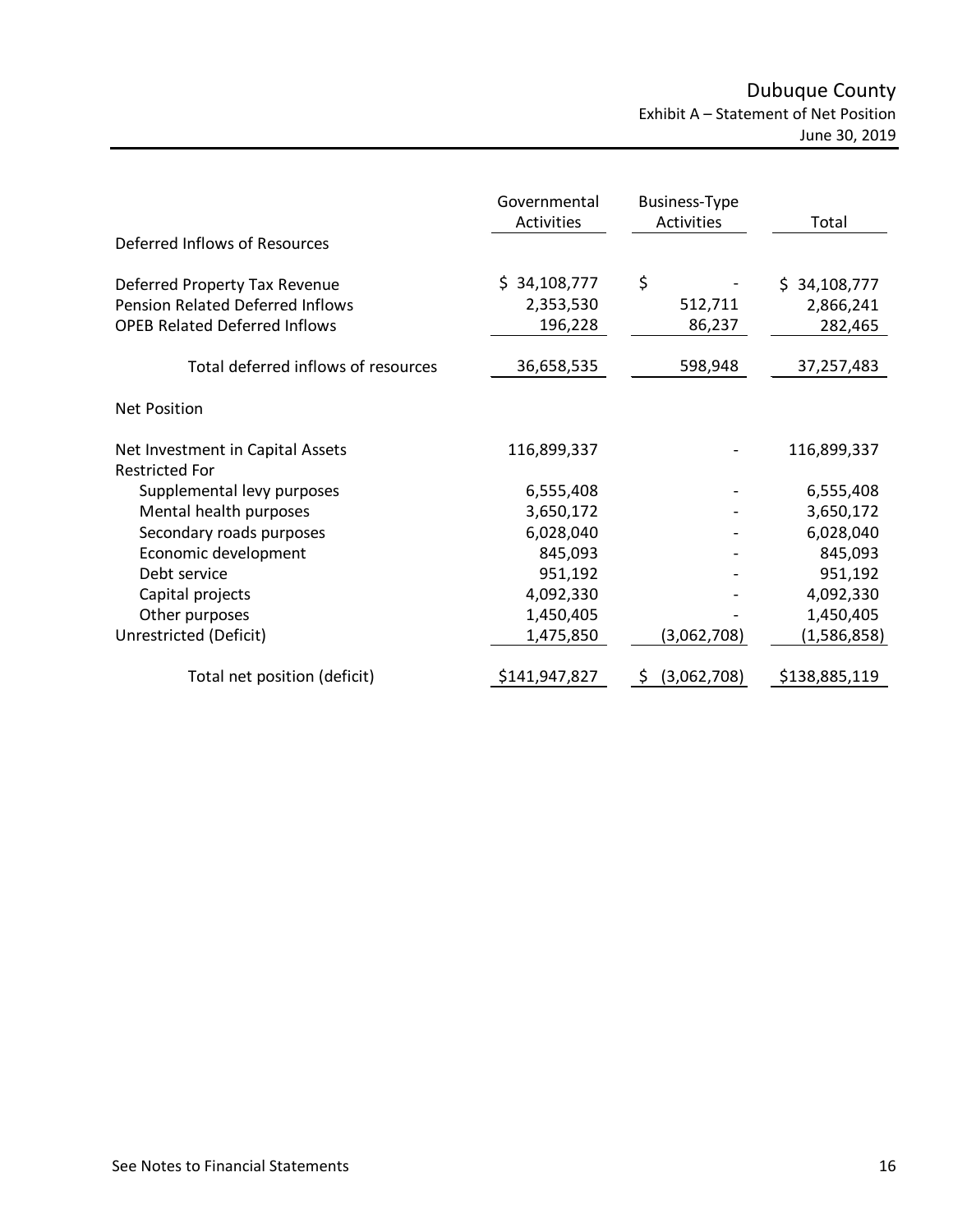# Dubuque County Exhibit B – Statement of Activities Year Ended June 30, 2019

|                                          |                  |     | Program Revenues                           |    |               |     |                         |              | Net (Expense) Revenue and |                      |               |    |                |
|------------------------------------------|------------------|-----|--------------------------------------------|----|---------------|-----|-------------------------|--------------|---------------------------|----------------------|---------------|----|----------------|
|                                          |                  |     | Fees, Fines<br>Capital Grants<br>Operating |    |               |     | Changes in Net Position |              |                           |                      |               |    |                |
|                                          |                  |     | and Charges                                |    | Grants and    |     | and                     | Governmental |                           | <b>Business Type</b> |               |    |                |
|                                          | Expenses         |     | for Services                               |    | Contributions |     | Contributions           |              | Activities                |                      | Activities    |    | Total          |
| Functions/Programs                       |                  |     |                                            |    |               |     |                         |              |                           |                      |               |    |                |
| <b>Governmental Activities</b>           |                  |     |                                            |    |               |     |                         |              |                           |                      |               |    |                |
| Public safety and legal services         | \$<br>16,031,997 | -\$ | 840,365                                    | \$ | 551,380       | -\$ |                         | \$           | $(14,640,252)$ \$         |                      |               | \$ | (14, 640, 252) |
| Physical health and social               |                  |     |                                            |    |               |     |                         |              |                           |                      |               |    |                |
| services                                 | 2,081,680        |     | 41,989                                     |    | 422,246       |     |                         |              | (1,617,445)               |                      |               |    | (1,617,445)    |
| Mental health                            | 2,639,163        |     | 303,213                                    |    |               |     |                         |              | (2,335,950)               |                      |               |    | (2,335,950)    |
| County environment and                   |                  |     |                                            |    |               |     |                         |              |                           |                      |               |    |                |
| education                                | 2,882,556        |     | 422,721                                    |    | 41,230        |     | 120,205                 |              | (2, 298, 400)             |                      |               |    | (2, 298, 400)  |
| Roads and transportation                 | 10,842,169       |     | 90,799                                     |    | 5,893,575     |     | 4,346,942               |              | (510, 853)                |                      |               |    | (510, 853)     |
| Governmental services to                 |                  |     |                                            |    |               |     |                         |              |                           |                      |               |    |                |
| residents                                | 1,919,532        |     | 1,585,307                                  |    |               |     |                         |              | (334, 225)                |                      |               |    | (334, 225)     |
| Administration                           | 6,509,349        |     | 2,127,965                                  |    |               |     |                         |              | (4, 381, 384)             |                      |               |    | (4, 381, 384)  |
| Non-program                              | 812,243          |     |                                            |    |               |     |                         |              | (812, 243)                |                      |               |    | (812, 243)     |
| Interest on long-term debt               | 939,289          |     |                                            |    | 265,659       |     |                         |              | (673, 630)                |                      |               |    | (673, 630)     |
|                                          |                  |     |                                            |    |               |     |                         |              |                           |                      |               |    |                |
| <b>Total Governmental Activities</b>     | 44,657,978       |     | 5,412,359                                  |    | 7,174,090     |     | 4,467,147               |              | (27, 604, 382)            |                      |               |    | (27, 604, 382) |
|                                          |                  |     |                                            |    |               |     |                         |              |                           |                      |               |    |                |
| <b>Business Type Activities</b>          |                  |     |                                            |    |               |     |                         |              |                           |                      |               |    |                |
| Sunnycrest operations                    | 10,953,371       |     | 9,542,218                                  |    |               |     |                         |              |                           |                      | (1,411,153)   |    | (1,411,153)    |
|                                          |                  |     |                                            |    |               |     |                         |              |                           |                      |               |    |                |
| <b>Total Government</b>                  | 55,611,349<br>Ŝ  |     | -\$<br>14,954,577                          | \$ | 7,174,090     | \$  | 4,467,147               |              | (27, 604, 382)            |                      | (1, 411, 153) |    | (29, 015, 535) |
|                                          |                  |     |                                            |    |               |     |                         |              |                           |                      |               |    |                |
| <b>General Revenues</b>                  |                  |     |                                            |    |               |     |                         |              |                           |                      |               |    |                |
| Property and other County tax levied for |                  |     |                                            |    |               |     |                         |              |                           |                      |               |    |                |
| General purposes                         |                  |     |                                            |    |               |     |                         |              | 29,096,765                |                      |               |    | 29,096,765     |
| Debt service                             |                  |     |                                            |    |               |     |                         |              | 3,622,898                 |                      |               |    | 3,622,898      |
| Penalty and interest on property tax     |                  |     |                                            |    |               |     |                         |              | 155,479                   |                      |               |    | 155,479        |
| State tax credits                        |                  |     |                                            |    |               |     |                         |              | 2,712,549                 |                      |               |    | 2,712,549      |
| Local option sales tax                   |                  |     |                                            |    |               |     |                         |              | 3,816,818                 |                      |               |    | 3,816,818      |
| Gambling taxes                           |                  |     |                                            |    |               |     |                         |              | 630,006                   |                      |               |    | 630,006        |
| Unrestricted investment earnings         |                  |     |                                            |    |               |     |                         |              | 1,451,638                 |                      |               |    | 1,451,638      |
| Miscellaneous                            |                  |     |                                            |    |               |     |                         |              | 1,311,480                 |                      | 130,355       |    | 1,441,835      |
| <b>Total General Revenues</b>            |                  |     |                                            |    |               |     |                         |              | 42,797,633                |                      | 130,355       |    | 42,927,988     |
|                                          |                  |     |                                            |    |               |     |                         |              |                           |                      |               |    |                |
| Transfers                                |                  |     |                                            |    |               |     |                         |              | (1, 177, 559)             |                      | 1,177,559     |    |                |
| Change in Net Position                   |                  |     |                                            |    |               |     |                         |              | 14,015,692                |                      | (103, 239)    |    | 13,912,453     |
| Net Position (Deficit) Beginning of Year |                  |     |                                            |    |               |     |                         |              | 127,932,135               |                      | (2,959,469)   |    | 124,972,666    |
| Net Position (Deficit) End of Year       |                  |     |                                            |    |               |     |                         | \$           | 141,947,827               | -\$                  | (3,062,708)   | \$ | 138,885,119    |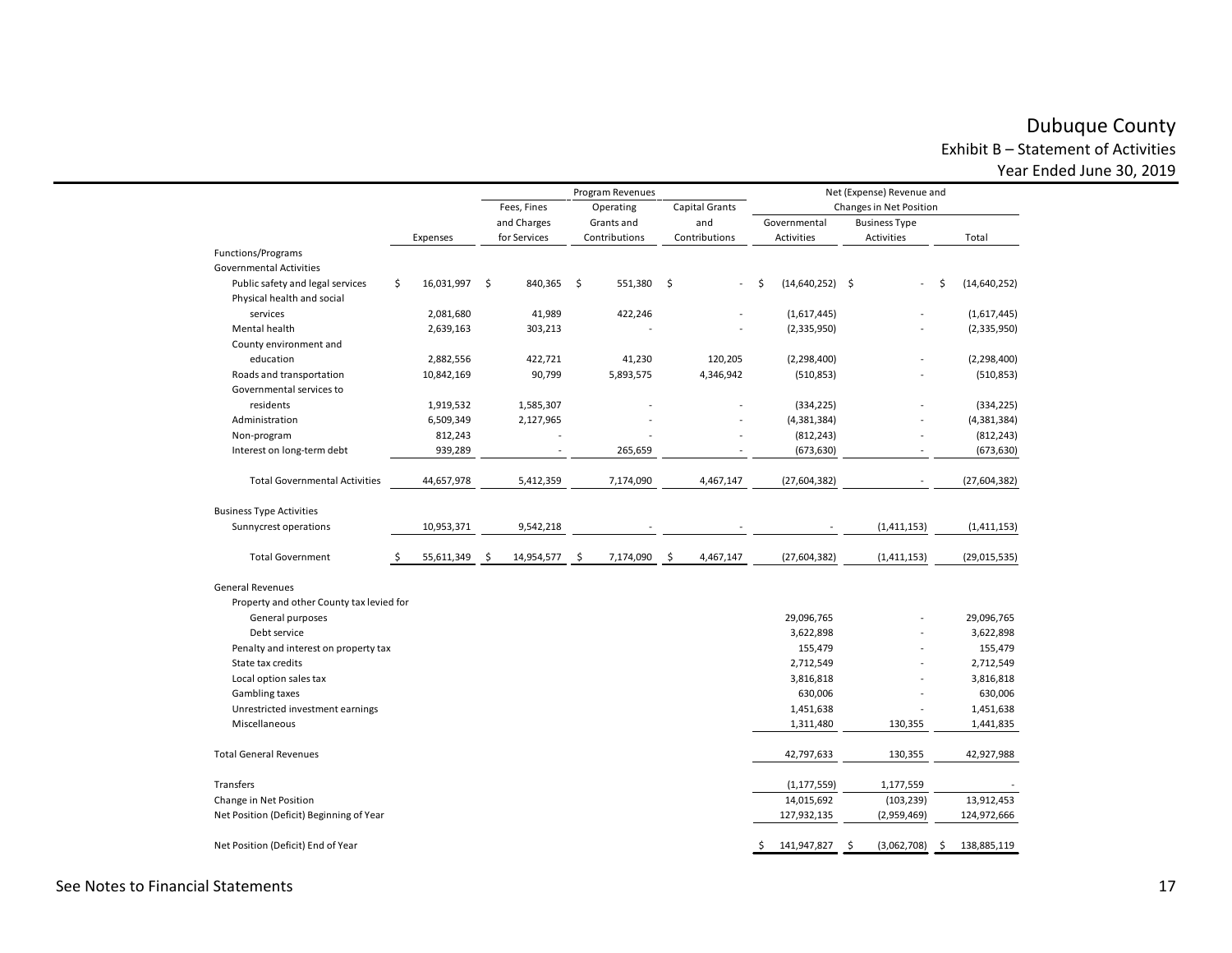# Dubuque County Exhibit C – Balance Sheet Governmental Funds June 30, 2019

|                                            |              | Special Revenue |                          |    | Capital Projects         |    |                  |    |                          |    |                           |    |                 |                                   |                                |
|--------------------------------------------|--------------|-----------------|--------------------------|----|--------------------------|----|------------------|----|--------------------------|----|---------------------------|----|-----------------|-----------------------------------|--------------------------------|
|                                            | General      |                 | <b>Rural Services</b>    |    | Secondary<br>Roads       |    | Mental<br>Health |    | Local<br>Option<br>Tax   |    | West<br>Campus<br>Complex |    | Debt<br>Service | Nonmajor<br>Governmental<br>Funds | Total<br>Governmental<br>Funds |
| Assets                                     |              |                 |                          |    |                          |    |                  |    |                          |    |                           |    |                 |                                   |                                |
| Cash and Pooled Investments<br>Receivables | \$19,570,808 | <b>S</b>        | 556,069                  | S. | 3,059,373                | S. | 3,591,855        | S. | 5,483,322                | S. | 3,553,103                 | S. | 1,025,047       | \$13,119,759                      | \$49,959,336                   |
| Property tax                               |              |                 |                          |    |                          |    |                  |    |                          |    |                           |    |                 |                                   |                                |
| Delinguent                                 | 42,523       |                 | 11,497                   |    | $\overline{\phantom{a}}$ |    | 2,033            |    |                          |    | $\overline{\phantom{a}}$  |    | 6,194           | $\sim$                            | 62,247                         |
| Succeeding year                            | 25,330,728   |                 | 5,316,052                |    | $\sim$                   |    | 1,152,538        |    | ۰                        |    | $\overline{\phantom{a}}$  |    | 2,309,459       | $\sim$                            | 34,108,777                     |
| Interest and penalty on property tax       | 70,351       |                 | $\overline{\phantom{a}}$ |    | $\overline{\phantom{a}}$ |    |                  |    | ۰.                       |    | $\overline{\phantom{a}}$  |    |                 | $\sim$                            | 70,351                         |
| Accounts                                   | 173,425      |                 | 440                      |    | 3,570                    |    |                  |    | $\overline{\phantom{a}}$ |    | $\overline{\phantom{a}}$  |    |                 | $\sim$                            | 177,435                        |
| Accrued interest                           | 41,921       |                 |                          |    | ۰.                       |    |                  |    |                          |    |                           |    |                 |                                   | 41,921                         |
| Due From Other Governments                 | 145,363      |                 | $\overline{\phantom{a}}$ |    | 430,461                  |    | 63,427           |    | 750,537                  |    | $\overline{\phantom{a}}$  |    | 8,330,000       | 615,372                           | 10,335,160                     |
| Inventories                                |              |                 | $\sim$                   |    | 601,053                  |    |                  |    |                          |    | $\blacksquare$            |    |                 |                                   | 601,053                        |
| Prepaid Expenses                           | 407,545      |                 | $\overline{\phantom{a}}$ |    | $\overline{\phantom{a}}$ |    |                  |    |                          |    | $\overline{\phantom{a}}$  |    |                 |                                   | 407,545                        |
| Notes Receivable                           | 359,000      |                 |                          |    |                          |    |                  |    | 5,778                    |    |                           |    |                 | 258,073                           | 622,851                        |
| Total assets                               | \$46,141,664 | S.              | 5,884,058                | S  | 4,094,457                | -S | 4,809,853        | S. | 6,239,637                |    | \$3,553,103               |    | \$11,670,700    | \$13,993,204                      | \$96,386,676                   |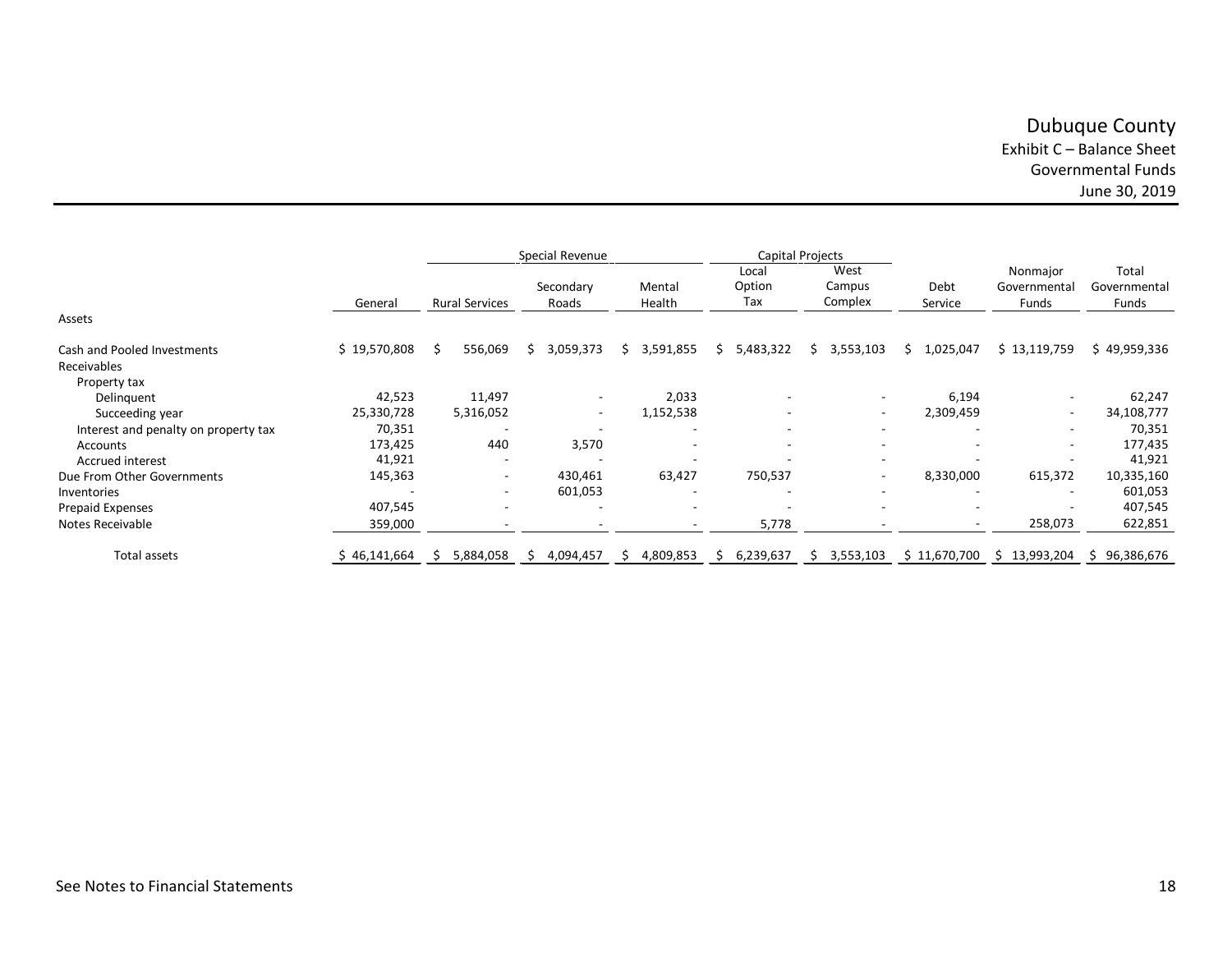# Dubuque County Exhibit C – Balance Sheet Governmental Funds June 30, 2019

|                                                                          |               | Special Revenue       |                          |                  |                  | Capital Projects |              |              |                  |
|--------------------------------------------------------------------------|---------------|-----------------------|--------------------------|------------------|------------------|------------------|--------------|--------------|------------------|
|                                                                          |               |                       |                          |                  | Local            | West             |              | Nonmajor     | Total            |
|                                                                          |               |                       | Secondary                | Mental           | Option           | Campus           | Debt         | Governmental | Governmental     |
|                                                                          | General       | <b>Rural Services</b> | Roads                    | Health           | Tax              | Complex          | Service      | <b>Funds</b> | Funds            |
| Liabilities, Deferred Inflows of<br>Resources, and Fund Balances         |               |                       |                          |                  |                  |                  |              |              |                  |
| Liabilities                                                              |               |                       |                          |                  |                  |                  |              |              |                  |
| Accounts payable                                                         | 545,604<br>\$ | - \$<br>2,250         | 173,177<br>-\$           | \$<br>296        | 2,283,995<br>Ś.  | \$1,179,371      | \$           | Ś<br>436,696 | 4,621,389<br>.\$ |
| Salaries and benefits payable                                            | 592,440       | 5,591                 | 130,622                  | 6,847            |                  |                  |              |              | 735,500          |
| Due to other governments                                                 | 96,413        | 144,216               | 183,341                  |                  |                  |                  |              |              | 423,970          |
| <b>Total liabilities</b>                                                 | 1,234,457     | 152,057               | 487,140                  | 7,143            | 2,283,995        | 1,179,371        | $\sim$       | 436,696      | 5,780,859        |
| Deferred Inflows of Resources<br>Unavailable revenues<br>Succeeding year |               |                       |                          |                  |                  |                  |              |              |                  |
| property tax                                                             | 25,330,728    | 5,316,052             |                          | 1,152,538        |                  |                  | 2,309,459    |              | 34,108,777       |
| Other                                                                    | 164,452       | 11,415                |                          | 2,008            | 238,438          |                  | 6,148        | 272,284      | 694,745          |
| Total deferred inflows of resources                                      | 25,495,180    | 5,327,467             | $\overline{\phantom{a}}$ | 1,154,546        | 238,438          |                  | 2,315,607    | 272,284      | 34,803,522       |
| <b>Fund Balances</b>                                                     |               |                       |                          |                  |                  |                  |              |              |                  |
| Nonspendable                                                             | 766,545       |                       | 601,053                  |                  |                  |                  |              |              | 1,367,598        |
| Restricted                                                               | 6,295,024     | 404,534               | 3,006,264                | 3,648,164        | 3,717,204        |                  | 9,355,093    | 13,284,224   | 39,710,507       |
| Committed                                                                |               |                       |                          |                  |                  | 2,373,732        |              |              | 2,373,732        |
| Assigned                                                                 | 283,081       |                       |                          |                  |                  |                  |              |              | 283,081          |
| Unassigned                                                               | 12,067,377    |                       |                          |                  |                  |                  |              |              | 12,067,377       |
| <b>Total fund balances</b>                                               | 19,412,027    | 404,534               | 3,607,317                | 3,648,164        | 3,717,204        | 2,373,732        | 9,355,093    | 13,284,224   | 55,802,295       |
| Total liabilities, deferred inflows                                      |               |                       |                          |                  |                  |                  |              |              |                  |
| of resources, and fund balances                                          | \$46,141,664  | 5,884,058<br>S.       | 4,094,457                | 4,809,853<br>\$. | 6,239,637<br>\$. | \$3,553,103      | \$11,670,700 | \$13,993,204 | \$96,386,676     |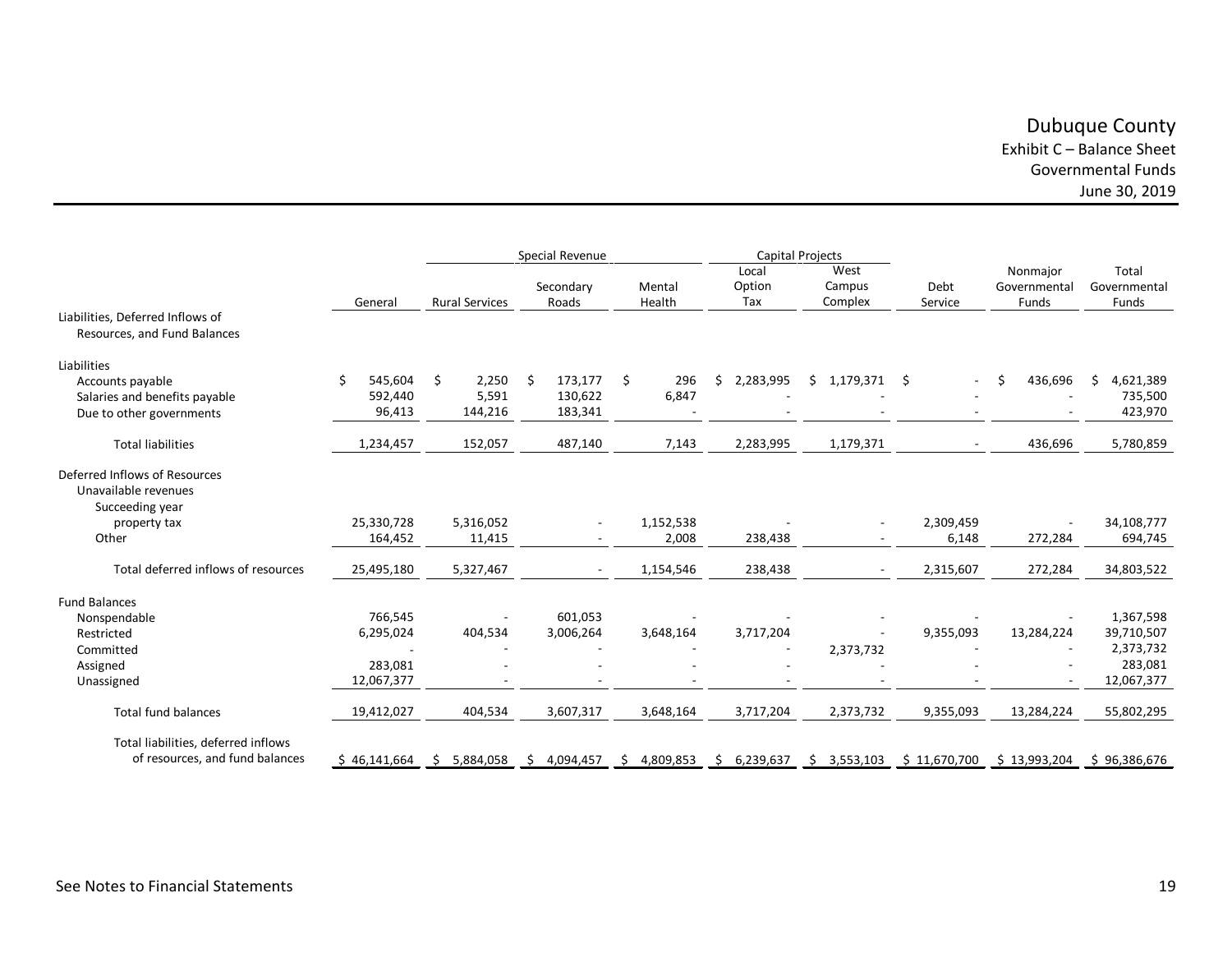Dubuque County

Exhibit D – Reconciliation of the Balance Sheet Governmental Funds to the Statement of Net Position June 30, 2019

| <b>Total Governmental Fund Balances</b>                                                                                                                                                                                                                                                                                                                                                                            |                  | \$ | 55,802,295   |
|--------------------------------------------------------------------------------------------------------------------------------------------------------------------------------------------------------------------------------------------------------------------------------------------------------------------------------------------------------------------------------------------------------------------|------------------|----|--------------|
| Amounts Reported for Governmental Activities in the Statement of<br>Net Position is Different Because:                                                                                                                                                                                                                                                                                                             |                  |    |              |
| Capital assets used in governmental activities are not current<br>financial resources and, therefore, are not reported in the<br>governmental funds.                                                                                                                                                                                                                                                               |                  |    |              |
| These assets consist of:                                                                                                                                                                                                                                                                                                                                                                                           |                  |    |              |
| Land                                                                                                                                                                                                                                                                                                                                                                                                               | \$.<br>5,456,122 |    |              |
| Construction in progress                                                                                                                                                                                                                                                                                                                                                                                           | 26,139,916       |    |              |
| Infrastructure, net of \$66,469,965 accumulated                                                                                                                                                                                                                                                                                                                                                                    |                  |    |              |
| depreciation                                                                                                                                                                                                                                                                                                                                                                                                       | 76,125,336       |    |              |
| Buildings, net of \$9,658,743 accumulated                                                                                                                                                                                                                                                                                                                                                                          |                  |    |              |
| depreciation                                                                                                                                                                                                                                                                                                                                                                                                       | 14,516,390       |    |              |
| Machinery and equipment, net of \$12,794,622                                                                                                                                                                                                                                                                                                                                                                       |                  |    |              |
| accumulated depreciation                                                                                                                                                                                                                                                                                                                                                                                           | 8,173,069        |    |              |
| Improvements other than buildings, net of \$1,135,662                                                                                                                                                                                                                                                                                                                                                              |                  |    |              |
| accumulated depreciation                                                                                                                                                                                                                                                                                                                                                                                           | 1,042,431        |    |              |
| Total capital assets                                                                                                                                                                                                                                                                                                                                                                                               |                  |    | 131,453,264  |
| Other long-term assets are not available to pay current period<br>expenditures and, therefore, are deferred in the                                                                                                                                                                                                                                                                                                 |                  |    |              |
| governmental funds.                                                                                                                                                                                                                                                                                                                                                                                                |                  |    |              |
| Property taxes and intergovernmental                                                                                                                                                                                                                                                                                                                                                                               |                  |    | 694,745      |
| Pension and OPEB related deferred outflows of resources and<br>deferred inflows of resources are not due and payable in the<br>current year and, therefore, are not reported in the<br>governmental funds, as follows:                                                                                                                                                                                             |                  |    |              |
| Deferred outflows of resources                                                                                                                                                                                                                                                                                                                                                                                     |                  |    | 3,628,515    |
| Deferred inflows of resources                                                                                                                                                                                                                                                                                                                                                                                      |                  |    | (2,549,758)  |
| Long-term liabilities applicable to the County's governmental<br>activities are not due and payable in the current period and,<br>therefore, are not reported as fund liabilities. Interest on<br>long-term debt is not accrued in governmental funds, but<br>rather is recognized as an expenditure when due. All<br>liabilities - both current and long-term - are reported in the<br>Statement of Net Position. |                  |    |              |
| Balances at June 30, 2019 are:                                                                                                                                                                                                                                                                                                                                                                                     |                  |    |              |
| Accrued interest on debt                                                                                                                                                                                                                                                                                                                                                                                           | (81, 237)        |    |              |
| Bonds and Notes payable                                                                                                                                                                                                                                                                                                                                                                                            | (32, 315, 555)   |    |              |
| Unamortized premiums on the issuance of bonds                                                                                                                                                                                                                                                                                                                                                                      | (601, 732)       |    |              |
| Capital lease obligation                                                                                                                                                                                                                                                                                                                                                                                           | (785,000)        |    |              |
| Compensated absences                                                                                                                                                                                                                                                                                                                                                                                               | (4,790,841)      |    |              |
| Net pension liability                                                                                                                                                                                                                                                                                                                                                                                              | (7, 209, 191)    |    |              |
| <b>Total OPEB liability</b>                                                                                                                                                                                                                                                                                                                                                                                        | (1, 297, 678)    |    |              |
| Total long-term liabilities                                                                                                                                                                                                                                                                                                                                                                                        |                  |    | (47,081,234) |
| Net Position of Governmental Activities                                                                                                                                                                                                                                                                                                                                                                            |                  | -Ş | 141,947,827  |
|                                                                                                                                                                                                                                                                                                                                                                                                                    |                  |    |              |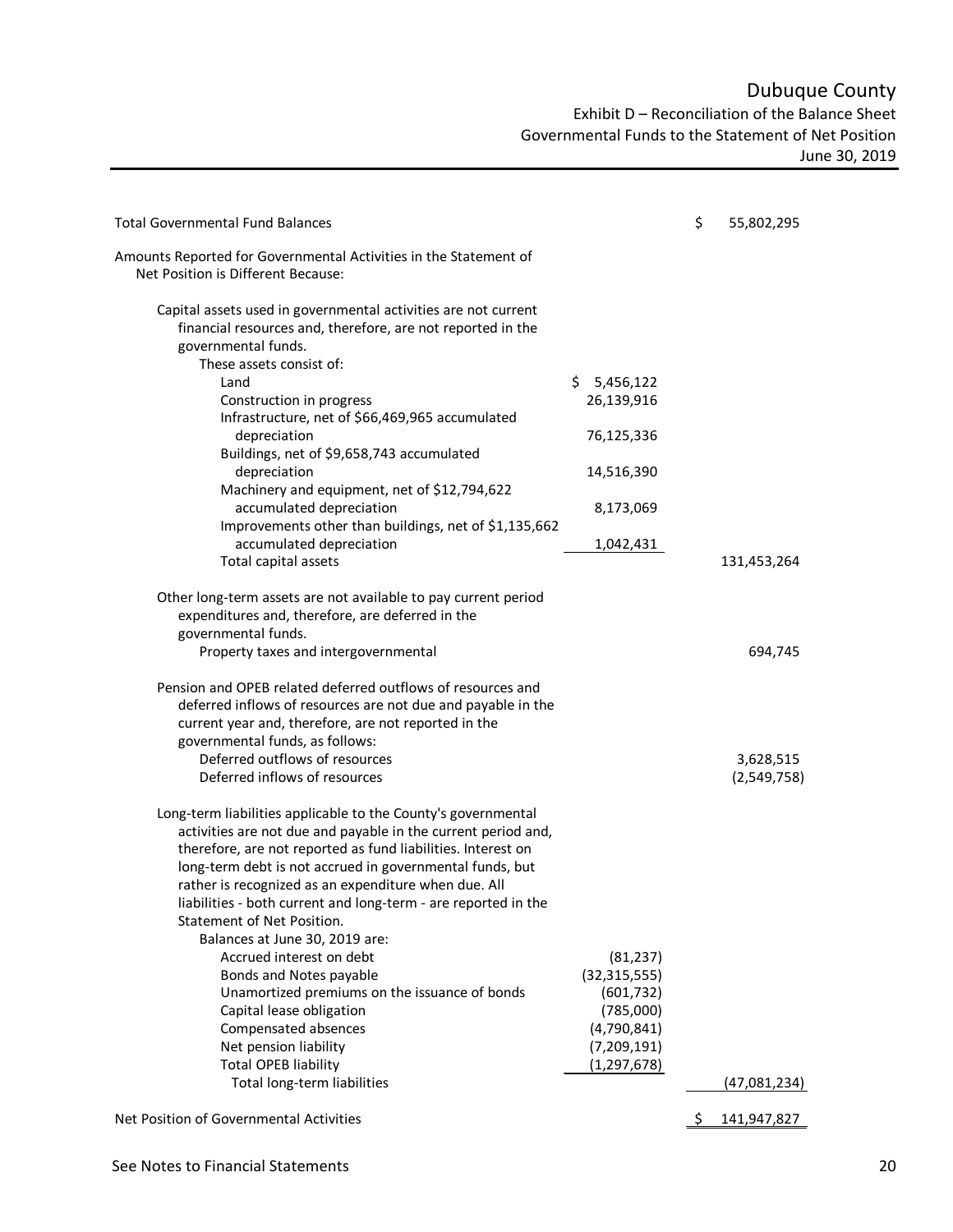# Dubuque County Exhibit E – Statement of Revenues, Expenditures, and Changes in Fund Balances Governmental Funds Year Ended June 30, 2019

|                                              |              | Special Revenue       |                    | Capital Projects     |                     |                               |                 |                                   |                                |
|----------------------------------------------|--------------|-----------------------|--------------------|----------------------|---------------------|-------------------------------|-----------------|-----------------------------------|--------------------------------|
|                                              | General      | <b>Rural Services</b> | Secondary<br>Roads | <b>Mental Health</b> | Local Option<br>Tax | <b>West Campus</b><br>Complex | Debt Service    | Nonmajor<br>Governmental<br>Funds | Total<br>Governmental<br>Funds |
| Revenues                                     |              |                       |                    |                      |                     |                               |                 |                                   |                                |
| Property and other County tax                | \$23,496,674 | \$<br>5,026,450       | \$                 | \$1,091,323          | 3,816,818<br>\$     | -\$                           | \$<br>3,620,483 | \$<br>110,802                     | \$37,162,550                   |
| Interest and penalty on property tax         | 172,767      |                       |                    |                      |                     |                               |                 |                                   | 172,767                        |
| Intergovernmental                            | 5,657,457    | 279,708               | 5,186,370          | 398,516              | 400,130             |                               | 583,902         | 1,083,809                         | 13,589,892                     |
| Licenses and permits                         | 67,764       | 13,175                | 72,770             |                      |                     |                               |                 |                                   | 153,709                        |
| Charges for service                          | 2,437,170    | 37,526                | 4,400              |                      |                     |                               | $\overline{a}$  | 14,546                            | 2,493,642                      |
| Use of money and property                    | 1,451,644    |                       | 24,466             |                      | 7,502               |                               |                 | 25,392                            | 1,509,004                      |
| Miscellaneous                                | 875,934      | 801                   | 115,523            |                      |                     |                               |                 | 201,154                           | 1,193,412                      |
| Total revenues                               | 34,159,410   | 5,357,660             | 5,403,529          | 1,489,839            | 4,224,450           |                               | 4,204,385       | 1,435,703                         | 56,274,976                     |
| Expenditures                                 |              |                       |                    |                      |                     |                               |                 |                                   |                                |
| Operating                                    |              |                       |                    |                      |                     |                               |                 |                                   |                                |
| Public safety and legal services             | 15,496,844   |                       |                    |                      |                     |                               |                 | 123,061                           | 15,619,905                     |
| Physical health and social services          | 2,042,448    |                       |                    |                      |                     |                               |                 |                                   | 2,042,448                      |
| Mental health                                |              |                       |                    | 2,630,242            |                     |                               |                 |                                   | 2,630,242                      |
| County environment and education             | 2,310,693    | 303,894               |                    |                      |                     |                               |                 | 127,029                           | 2,741,616                      |
| Roads and transportation                     |              |                       | 8,399,903          |                      |                     |                               |                 |                                   | 8,399,903                      |
| Governmental services to residents           | 1,843,777    |                       |                    |                      |                     |                               |                 | 22,960                            | 1,866,737                      |
| Administration                               | 5,941,472    | 144,216               |                    |                      |                     |                               |                 |                                   | 6,085,688                      |
| Non-program                                  | 259,382      | 581,951               |                    |                      |                     |                               |                 | 438,736                           | 1,280,069                      |
| Debt service                                 | 300,000      |                       |                    |                      |                     |                               | 4,488,081       | 42,450                            | 4,830,531                      |
| Capital projects                             | 1,070,088    |                       | 1,421,055          |                      | 6,191,303           | 10,376,025                    |                 | 6,618,151                         | 25,676,622                     |
|                                              |              |                       |                    |                      |                     |                               |                 |                                   |                                |
| Total expenditures                           | 29,264,704   | 1,030,061             | 9,820,958          | 2,630,242            | 6,191,303           | 10,376,025                    | 4,488,081       | 7,372,387                         | 71,173,761                     |
| Excess (Deficiency) of Revenues Over (Under) |              |                       |                    |                      |                     |                               |                 |                                   |                                |
| Expenditures                                 | 4,894,706    | 4,327,599             | (4, 417, 429)      | (1, 140, 403)        | (1,966,853)         | (10, 376, 025)                | (283,696)       | (5,936,684)                       | (14,898,785)                   |
| Other Financing Sources (Uses)               |              |                       |                    |                      |                     |                               |                 |                                   |                                |
| Transfers in                                 | 2,000        |                       | 4,220,963          |                      |                     |                               |                 | 3,334,435                         | 7,557,398                      |
| Transfers out                                | (2,777,559)  | (4, 295, 963)         |                    |                      |                     | (1,200,000)                   | (2,000)         | (459, 435)                        | (8,734,957)                    |
| Capital lease purchase agreements            |              |                       |                    |                      |                     |                               |                 | 785,000                           | 785,000                        |
| Bonds and notes payable issued               |              |                       |                    |                      |                     | 11,830,000                    |                 | 1,570,000                         | 13,400,000                     |
| Premium on bonds payable                     |              |                       |                    |                      |                     | 644,713                       |                 |                                   | 644,713                        |
| Sale of capital assets                       |              |                       | 2,000              |                      |                     |                               |                 |                                   | 2,000                          |
| Total Other Financing Sources (Uses)         | (2,775,559)  | (4, 295, 963)         | 4,222,963          |                      |                     | 11,274,713                    | (2,000)         | 5,230,000                         | 13,654,154                     |
| Net Change in Fund Balances                  | 2,119,147    | 31,636                | (194, 466)         | (1, 140, 403)        | (1,966,853)         | 898,688                       | (285, 696)      | (706, 684)                        | (1, 244, 631)                  |
| Fund Balances Beginning of Year              | 17,292,880   | 372,898               | 3,801,783          | 4,788,567            | 5,684,057           | 1,475,044                     | 9,640,789       | 13,990,908                        | 57,046,926                     |
| Fund Balances End of Year                    | \$19,412,027 | Ŝ.<br>404,534         | \$3,607,317        | Ŝ.<br>3,648,164      | Ŝ.<br>3,717,204     | \$<br>2,373,732               | \$<br>9,355,093 | \$13,284,224                      | \$5,802,295                    |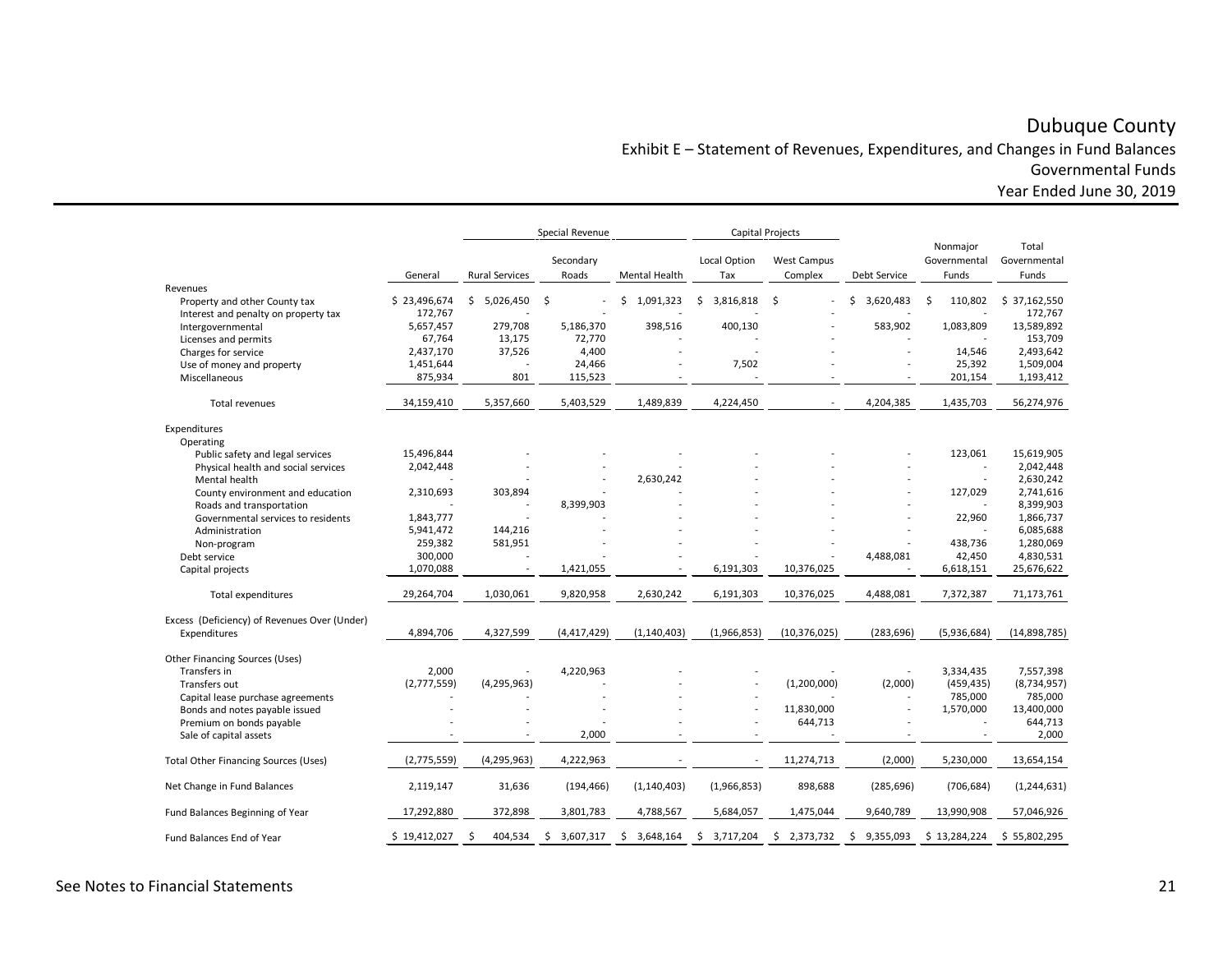# Dubuque County

Exhibit F – Reconciliation of the Statement of Revenues, Expenditures, and Changes in Fund Balances Governmental Funds to the Statement of Activities Year Ended June 30, 2019

| Amounts Reported for Governmental Activities in the Statement of<br><b>Activities are Different Because:</b><br>Governmental funds report capital outlays as expenditures while<br>governmental activities report depreciation expense to allocate<br>those expenditures over the life of the assets. Capital outlay<br>expenditures and contributed capital assets exceeded<br>depreciation expense in the current year, as follows:<br>Expenditures for capital assets<br>\$28,828,185<br>Contributed capital assets<br>3,294,095<br>Depreciation expense<br>(5,873,797)<br>26,248,483<br>In the Statement of Activities, only the gain or the loss of capital<br>assets is reported, whereas in the governmental funds, the<br>entire proceeds from the sale increase financial resources.<br>Thus, the change in net position differs from the change in fund<br>balances by the book value of assets being disposed.<br>(85, 735)<br>Debt proceeds and capital leases are reported as financing sources<br>in governmental funds and thus contribute to the change in<br>fund balance. In the Statement of Net Position, however, issuing<br>debt increases long-term liabilities and does not affect the<br>Statement of Activities. Similarly, repayment of principal is an<br>expenditure in the governmental funds but reduces the<br>liability in the Statement of Net Position.<br>Issued<br>(13,400,000)<br>Capital leases<br>(785,000)<br>Current year premium on issuance of bonds<br>(644, 713)<br>Amortization of bond premiums<br>42,981<br>Repayments<br>3,704,755<br>(11,081,977)<br>Because some revenues will not be collected for several months<br>after the County's year end, they are not considered available<br>revenues and are deferred in the governmental funds as follows:<br>(13, 353)<br>Property tax<br>Grant proceeds<br>294,691<br>281,338<br>The current year County employer share of IPERS contributions are<br>reported as expenditures in the governmental funds, but are<br>reported as a deferred inflow of resources in the Statement of<br>Net Position.<br>1,446,340<br>Some expenses reported in the Statement of Activities do not require<br>the use of current financial resources and, therefore, are not<br>reported as expenditures in the governmental funds as follows:<br>Change in accrued interest on debt<br>142,332<br>Change in compensated absences<br>(642, 972)<br>(1,007,094)<br>Pension expense<br>OPEB expense<br>(40, 392)<br>(1,548,126)<br>\$14,015,692 | Net Change in Fund Balances - Total Governmental Funds | $\frac{1}{2}$ (1,244,631) |
|---------------------------------------------------------------------------------------------------------------------------------------------------------------------------------------------------------------------------------------------------------------------------------------------------------------------------------------------------------------------------------------------------------------------------------------------------------------------------------------------------------------------------------------------------------------------------------------------------------------------------------------------------------------------------------------------------------------------------------------------------------------------------------------------------------------------------------------------------------------------------------------------------------------------------------------------------------------------------------------------------------------------------------------------------------------------------------------------------------------------------------------------------------------------------------------------------------------------------------------------------------------------------------------------------------------------------------------------------------------------------------------------------------------------------------------------------------------------------------------------------------------------------------------------------------------------------------------------------------------------------------------------------------------------------------------------------------------------------------------------------------------------------------------------------------------------------------------------------------------------------------------------------------------------------------------------------------------------------------------------------------------------------------------------------------------------------------------------------------------------------------------------------------------------------------------------------------------------------------------------------------------------------------------------------------------------------------------------------------------------------------------------------------------------------------------------------------------------------------------------------------------------------------|--------------------------------------------------------|---------------------------|
|                                                                                                                                                                                                                                                                                                                                                                                                                                                                                                                                                                                                                                                                                                                                                                                                                                                                                                                                                                                                                                                                                                                                                                                                                                                                                                                                                                                                                                                                                                                                                                                                                                                                                                                                                                                                                                                                                                                                                                                                                                                                                                                                                                                                                                                                                                                                                                                                                                                                                                                                 |                                                        |                           |
| Change in Net Position of Governmental Activities                                                                                                                                                                                                                                                                                                                                                                                                                                                                                                                                                                                                                                                                                                                                                                                                                                                                                                                                                                                                                                                                                                                                                                                                                                                                                                                                                                                                                                                                                                                                                                                                                                                                                                                                                                                                                                                                                                                                                                                                                                                                                                                                                                                                                                                                                                                                                                                                                                                                               |                                                        |                           |
|                                                                                                                                                                                                                                                                                                                                                                                                                                                                                                                                                                                                                                                                                                                                                                                                                                                                                                                                                                                                                                                                                                                                                                                                                                                                                                                                                                                                                                                                                                                                                                                                                                                                                                                                                                                                                                                                                                                                                                                                                                                                                                                                                                                                                                                                                                                                                                                                                                                                                                                                 |                                                        |                           |
|                                                                                                                                                                                                                                                                                                                                                                                                                                                                                                                                                                                                                                                                                                                                                                                                                                                                                                                                                                                                                                                                                                                                                                                                                                                                                                                                                                                                                                                                                                                                                                                                                                                                                                                                                                                                                                                                                                                                                                                                                                                                                                                                                                                                                                                                                                                                                                                                                                                                                                                                 |                                                        |                           |
|                                                                                                                                                                                                                                                                                                                                                                                                                                                                                                                                                                                                                                                                                                                                                                                                                                                                                                                                                                                                                                                                                                                                                                                                                                                                                                                                                                                                                                                                                                                                                                                                                                                                                                                                                                                                                                                                                                                                                                                                                                                                                                                                                                                                                                                                                                                                                                                                                                                                                                                                 |                                                        |                           |
|                                                                                                                                                                                                                                                                                                                                                                                                                                                                                                                                                                                                                                                                                                                                                                                                                                                                                                                                                                                                                                                                                                                                                                                                                                                                                                                                                                                                                                                                                                                                                                                                                                                                                                                                                                                                                                                                                                                                                                                                                                                                                                                                                                                                                                                                                                                                                                                                                                                                                                                                 |                                                        |                           |
|                                                                                                                                                                                                                                                                                                                                                                                                                                                                                                                                                                                                                                                                                                                                                                                                                                                                                                                                                                                                                                                                                                                                                                                                                                                                                                                                                                                                                                                                                                                                                                                                                                                                                                                                                                                                                                                                                                                                                                                                                                                                                                                                                                                                                                                                                                                                                                                                                                                                                                                                 |                                                        |                           |
|                                                                                                                                                                                                                                                                                                                                                                                                                                                                                                                                                                                                                                                                                                                                                                                                                                                                                                                                                                                                                                                                                                                                                                                                                                                                                                                                                                                                                                                                                                                                                                                                                                                                                                                                                                                                                                                                                                                                                                                                                                                                                                                                                                                                                                                                                                                                                                                                                                                                                                                                 |                                                        |                           |
|                                                                                                                                                                                                                                                                                                                                                                                                                                                                                                                                                                                                                                                                                                                                                                                                                                                                                                                                                                                                                                                                                                                                                                                                                                                                                                                                                                                                                                                                                                                                                                                                                                                                                                                                                                                                                                                                                                                                                                                                                                                                                                                                                                                                                                                                                                                                                                                                                                                                                                                                 |                                                        |                           |
|                                                                                                                                                                                                                                                                                                                                                                                                                                                                                                                                                                                                                                                                                                                                                                                                                                                                                                                                                                                                                                                                                                                                                                                                                                                                                                                                                                                                                                                                                                                                                                                                                                                                                                                                                                                                                                                                                                                                                                                                                                                                                                                                                                                                                                                                                                                                                                                                                                                                                                                                 |                                                        |                           |
|                                                                                                                                                                                                                                                                                                                                                                                                                                                                                                                                                                                                                                                                                                                                                                                                                                                                                                                                                                                                                                                                                                                                                                                                                                                                                                                                                                                                                                                                                                                                                                                                                                                                                                                                                                                                                                                                                                                                                                                                                                                                                                                                                                                                                                                                                                                                                                                                                                                                                                                                 |                                                        |                           |
|                                                                                                                                                                                                                                                                                                                                                                                                                                                                                                                                                                                                                                                                                                                                                                                                                                                                                                                                                                                                                                                                                                                                                                                                                                                                                                                                                                                                                                                                                                                                                                                                                                                                                                                                                                                                                                                                                                                                                                                                                                                                                                                                                                                                                                                                                                                                                                                                                                                                                                                                 |                                                        |                           |
|                                                                                                                                                                                                                                                                                                                                                                                                                                                                                                                                                                                                                                                                                                                                                                                                                                                                                                                                                                                                                                                                                                                                                                                                                                                                                                                                                                                                                                                                                                                                                                                                                                                                                                                                                                                                                                                                                                                                                                                                                                                                                                                                                                                                                                                                                                                                                                                                                                                                                                                                 |                                                        |                           |
|                                                                                                                                                                                                                                                                                                                                                                                                                                                                                                                                                                                                                                                                                                                                                                                                                                                                                                                                                                                                                                                                                                                                                                                                                                                                                                                                                                                                                                                                                                                                                                                                                                                                                                                                                                                                                                                                                                                                                                                                                                                                                                                                                                                                                                                                                                                                                                                                                                                                                                                                 |                                                        |                           |
|                                                                                                                                                                                                                                                                                                                                                                                                                                                                                                                                                                                                                                                                                                                                                                                                                                                                                                                                                                                                                                                                                                                                                                                                                                                                                                                                                                                                                                                                                                                                                                                                                                                                                                                                                                                                                                                                                                                                                                                                                                                                                                                                                                                                                                                                                                                                                                                                                                                                                                                                 |                                                        |                           |
|                                                                                                                                                                                                                                                                                                                                                                                                                                                                                                                                                                                                                                                                                                                                                                                                                                                                                                                                                                                                                                                                                                                                                                                                                                                                                                                                                                                                                                                                                                                                                                                                                                                                                                                                                                                                                                                                                                                                                                                                                                                                                                                                                                                                                                                                                                                                                                                                                                                                                                                                 |                                                        |                           |
|                                                                                                                                                                                                                                                                                                                                                                                                                                                                                                                                                                                                                                                                                                                                                                                                                                                                                                                                                                                                                                                                                                                                                                                                                                                                                                                                                                                                                                                                                                                                                                                                                                                                                                                                                                                                                                                                                                                                                                                                                                                                                                                                                                                                                                                                                                                                                                                                                                                                                                                                 |                                                        |                           |
|                                                                                                                                                                                                                                                                                                                                                                                                                                                                                                                                                                                                                                                                                                                                                                                                                                                                                                                                                                                                                                                                                                                                                                                                                                                                                                                                                                                                                                                                                                                                                                                                                                                                                                                                                                                                                                                                                                                                                                                                                                                                                                                                                                                                                                                                                                                                                                                                                                                                                                                                 |                                                        |                           |
|                                                                                                                                                                                                                                                                                                                                                                                                                                                                                                                                                                                                                                                                                                                                                                                                                                                                                                                                                                                                                                                                                                                                                                                                                                                                                                                                                                                                                                                                                                                                                                                                                                                                                                                                                                                                                                                                                                                                                                                                                                                                                                                                                                                                                                                                                                                                                                                                                                                                                                                                 |                                                        |                           |
|                                                                                                                                                                                                                                                                                                                                                                                                                                                                                                                                                                                                                                                                                                                                                                                                                                                                                                                                                                                                                                                                                                                                                                                                                                                                                                                                                                                                                                                                                                                                                                                                                                                                                                                                                                                                                                                                                                                                                                                                                                                                                                                                                                                                                                                                                                                                                                                                                                                                                                                                 |                                                        |                           |
|                                                                                                                                                                                                                                                                                                                                                                                                                                                                                                                                                                                                                                                                                                                                                                                                                                                                                                                                                                                                                                                                                                                                                                                                                                                                                                                                                                                                                                                                                                                                                                                                                                                                                                                                                                                                                                                                                                                                                                                                                                                                                                                                                                                                                                                                                                                                                                                                                                                                                                                                 |                                                        |                           |
|                                                                                                                                                                                                                                                                                                                                                                                                                                                                                                                                                                                                                                                                                                                                                                                                                                                                                                                                                                                                                                                                                                                                                                                                                                                                                                                                                                                                                                                                                                                                                                                                                                                                                                                                                                                                                                                                                                                                                                                                                                                                                                                                                                                                                                                                                                                                                                                                                                                                                                                                 |                                                        |                           |
|                                                                                                                                                                                                                                                                                                                                                                                                                                                                                                                                                                                                                                                                                                                                                                                                                                                                                                                                                                                                                                                                                                                                                                                                                                                                                                                                                                                                                                                                                                                                                                                                                                                                                                                                                                                                                                                                                                                                                                                                                                                                                                                                                                                                                                                                                                                                                                                                                                                                                                                                 |                                                        |                           |
|                                                                                                                                                                                                                                                                                                                                                                                                                                                                                                                                                                                                                                                                                                                                                                                                                                                                                                                                                                                                                                                                                                                                                                                                                                                                                                                                                                                                                                                                                                                                                                                                                                                                                                                                                                                                                                                                                                                                                                                                                                                                                                                                                                                                                                                                                                                                                                                                                                                                                                                                 |                                                        |                           |
|                                                                                                                                                                                                                                                                                                                                                                                                                                                                                                                                                                                                                                                                                                                                                                                                                                                                                                                                                                                                                                                                                                                                                                                                                                                                                                                                                                                                                                                                                                                                                                                                                                                                                                                                                                                                                                                                                                                                                                                                                                                                                                                                                                                                                                                                                                                                                                                                                                                                                                                                 |                                                        |                           |
|                                                                                                                                                                                                                                                                                                                                                                                                                                                                                                                                                                                                                                                                                                                                                                                                                                                                                                                                                                                                                                                                                                                                                                                                                                                                                                                                                                                                                                                                                                                                                                                                                                                                                                                                                                                                                                                                                                                                                                                                                                                                                                                                                                                                                                                                                                                                                                                                                                                                                                                                 |                                                        |                           |
|                                                                                                                                                                                                                                                                                                                                                                                                                                                                                                                                                                                                                                                                                                                                                                                                                                                                                                                                                                                                                                                                                                                                                                                                                                                                                                                                                                                                                                                                                                                                                                                                                                                                                                                                                                                                                                                                                                                                                                                                                                                                                                                                                                                                                                                                                                                                                                                                                                                                                                                                 |                                                        |                           |
|                                                                                                                                                                                                                                                                                                                                                                                                                                                                                                                                                                                                                                                                                                                                                                                                                                                                                                                                                                                                                                                                                                                                                                                                                                                                                                                                                                                                                                                                                                                                                                                                                                                                                                                                                                                                                                                                                                                                                                                                                                                                                                                                                                                                                                                                                                                                                                                                                                                                                                                                 |                                                        |                           |
|                                                                                                                                                                                                                                                                                                                                                                                                                                                                                                                                                                                                                                                                                                                                                                                                                                                                                                                                                                                                                                                                                                                                                                                                                                                                                                                                                                                                                                                                                                                                                                                                                                                                                                                                                                                                                                                                                                                                                                                                                                                                                                                                                                                                                                                                                                                                                                                                                                                                                                                                 |                                                        |                           |
|                                                                                                                                                                                                                                                                                                                                                                                                                                                                                                                                                                                                                                                                                                                                                                                                                                                                                                                                                                                                                                                                                                                                                                                                                                                                                                                                                                                                                                                                                                                                                                                                                                                                                                                                                                                                                                                                                                                                                                                                                                                                                                                                                                                                                                                                                                                                                                                                                                                                                                                                 |                                                        |                           |
|                                                                                                                                                                                                                                                                                                                                                                                                                                                                                                                                                                                                                                                                                                                                                                                                                                                                                                                                                                                                                                                                                                                                                                                                                                                                                                                                                                                                                                                                                                                                                                                                                                                                                                                                                                                                                                                                                                                                                                                                                                                                                                                                                                                                                                                                                                                                                                                                                                                                                                                                 |                                                        |                           |
|                                                                                                                                                                                                                                                                                                                                                                                                                                                                                                                                                                                                                                                                                                                                                                                                                                                                                                                                                                                                                                                                                                                                                                                                                                                                                                                                                                                                                                                                                                                                                                                                                                                                                                                                                                                                                                                                                                                                                                                                                                                                                                                                                                                                                                                                                                                                                                                                                                                                                                                                 |                                                        |                           |
|                                                                                                                                                                                                                                                                                                                                                                                                                                                                                                                                                                                                                                                                                                                                                                                                                                                                                                                                                                                                                                                                                                                                                                                                                                                                                                                                                                                                                                                                                                                                                                                                                                                                                                                                                                                                                                                                                                                                                                                                                                                                                                                                                                                                                                                                                                                                                                                                                                                                                                                                 |                                                        |                           |
|                                                                                                                                                                                                                                                                                                                                                                                                                                                                                                                                                                                                                                                                                                                                                                                                                                                                                                                                                                                                                                                                                                                                                                                                                                                                                                                                                                                                                                                                                                                                                                                                                                                                                                                                                                                                                                                                                                                                                                                                                                                                                                                                                                                                                                                                                                                                                                                                                                                                                                                                 |                                                        |                           |
|                                                                                                                                                                                                                                                                                                                                                                                                                                                                                                                                                                                                                                                                                                                                                                                                                                                                                                                                                                                                                                                                                                                                                                                                                                                                                                                                                                                                                                                                                                                                                                                                                                                                                                                                                                                                                                                                                                                                                                                                                                                                                                                                                                                                                                                                                                                                                                                                                                                                                                                                 |                                                        |                           |
|                                                                                                                                                                                                                                                                                                                                                                                                                                                                                                                                                                                                                                                                                                                                                                                                                                                                                                                                                                                                                                                                                                                                                                                                                                                                                                                                                                                                                                                                                                                                                                                                                                                                                                                                                                                                                                                                                                                                                                                                                                                                                                                                                                                                                                                                                                                                                                                                                                                                                                                                 |                                                        |                           |
|                                                                                                                                                                                                                                                                                                                                                                                                                                                                                                                                                                                                                                                                                                                                                                                                                                                                                                                                                                                                                                                                                                                                                                                                                                                                                                                                                                                                                                                                                                                                                                                                                                                                                                                                                                                                                                                                                                                                                                                                                                                                                                                                                                                                                                                                                                                                                                                                                                                                                                                                 |                                                        |                           |
|                                                                                                                                                                                                                                                                                                                                                                                                                                                                                                                                                                                                                                                                                                                                                                                                                                                                                                                                                                                                                                                                                                                                                                                                                                                                                                                                                                                                                                                                                                                                                                                                                                                                                                                                                                                                                                                                                                                                                                                                                                                                                                                                                                                                                                                                                                                                                                                                                                                                                                                                 |                                                        |                           |
|                                                                                                                                                                                                                                                                                                                                                                                                                                                                                                                                                                                                                                                                                                                                                                                                                                                                                                                                                                                                                                                                                                                                                                                                                                                                                                                                                                                                                                                                                                                                                                                                                                                                                                                                                                                                                                                                                                                                                                                                                                                                                                                                                                                                                                                                                                                                                                                                                                                                                                                                 |                                                        |                           |
|                                                                                                                                                                                                                                                                                                                                                                                                                                                                                                                                                                                                                                                                                                                                                                                                                                                                                                                                                                                                                                                                                                                                                                                                                                                                                                                                                                                                                                                                                                                                                                                                                                                                                                                                                                                                                                                                                                                                                                                                                                                                                                                                                                                                                                                                                                                                                                                                                                                                                                                                 |                                                        |                           |
|                                                                                                                                                                                                                                                                                                                                                                                                                                                                                                                                                                                                                                                                                                                                                                                                                                                                                                                                                                                                                                                                                                                                                                                                                                                                                                                                                                                                                                                                                                                                                                                                                                                                                                                                                                                                                                                                                                                                                                                                                                                                                                                                                                                                                                                                                                                                                                                                                                                                                                                                 |                                                        |                           |
|                                                                                                                                                                                                                                                                                                                                                                                                                                                                                                                                                                                                                                                                                                                                                                                                                                                                                                                                                                                                                                                                                                                                                                                                                                                                                                                                                                                                                                                                                                                                                                                                                                                                                                                                                                                                                                                                                                                                                                                                                                                                                                                                                                                                                                                                                                                                                                                                                                                                                                                                 |                                                        |                           |
|                                                                                                                                                                                                                                                                                                                                                                                                                                                                                                                                                                                                                                                                                                                                                                                                                                                                                                                                                                                                                                                                                                                                                                                                                                                                                                                                                                                                                                                                                                                                                                                                                                                                                                                                                                                                                                                                                                                                                                                                                                                                                                                                                                                                                                                                                                                                                                                                                                                                                                                                 |                                                        |                           |
|                                                                                                                                                                                                                                                                                                                                                                                                                                                                                                                                                                                                                                                                                                                                                                                                                                                                                                                                                                                                                                                                                                                                                                                                                                                                                                                                                                                                                                                                                                                                                                                                                                                                                                                                                                                                                                                                                                                                                                                                                                                                                                                                                                                                                                                                                                                                                                                                                                                                                                                                 |                                                        |                           |
|                                                                                                                                                                                                                                                                                                                                                                                                                                                                                                                                                                                                                                                                                                                                                                                                                                                                                                                                                                                                                                                                                                                                                                                                                                                                                                                                                                                                                                                                                                                                                                                                                                                                                                                                                                                                                                                                                                                                                                                                                                                                                                                                                                                                                                                                                                                                                                                                                                                                                                                                 |                                                        |                           |
|                                                                                                                                                                                                                                                                                                                                                                                                                                                                                                                                                                                                                                                                                                                                                                                                                                                                                                                                                                                                                                                                                                                                                                                                                                                                                                                                                                                                                                                                                                                                                                                                                                                                                                                                                                                                                                                                                                                                                                                                                                                                                                                                                                                                                                                                                                                                                                                                                                                                                                                                 |                                                        |                           |
|                                                                                                                                                                                                                                                                                                                                                                                                                                                                                                                                                                                                                                                                                                                                                                                                                                                                                                                                                                                                                                                                                                                                                                                                                                                                                                                                                                                                                                                                                                                                                                                                                                                                                                                                                                                                                                                                                                                                                                                                                                                                                                                                                                                                                                                                                                                                                                                                                                                                                                                                 |                                                        |                           |
|                                                                                                                                                                                                                                                                                                                                                                                                                                                                                                                                                                                                                                                                                                                                                                                                                                                                                                                                                                                                                                                                                                                                                                                                                                                                                                                                                                                                                                                                                                                                                                                                                                                                                                                                                                                                                                                                                                                                                                                                                                                                                                                                                                                                                                                                                                                                                                                                                                                                                                                                 |                                                        |                           |
|                                                                                                                                                                                                                                                                                                                                                                                                                                                                                                                                                                                                                                                                                                                                                                                                                                                                                                                                                                                                                                                                                                                                                                                                                                                                                                                                                                                                                                                                                                                                                                                                                                                                                                                                                                                                                                                                                                                                                                                                                                                                                                                                                                                                                                                                                                                                                                                                                                                                                                                                 |                                                        |                           |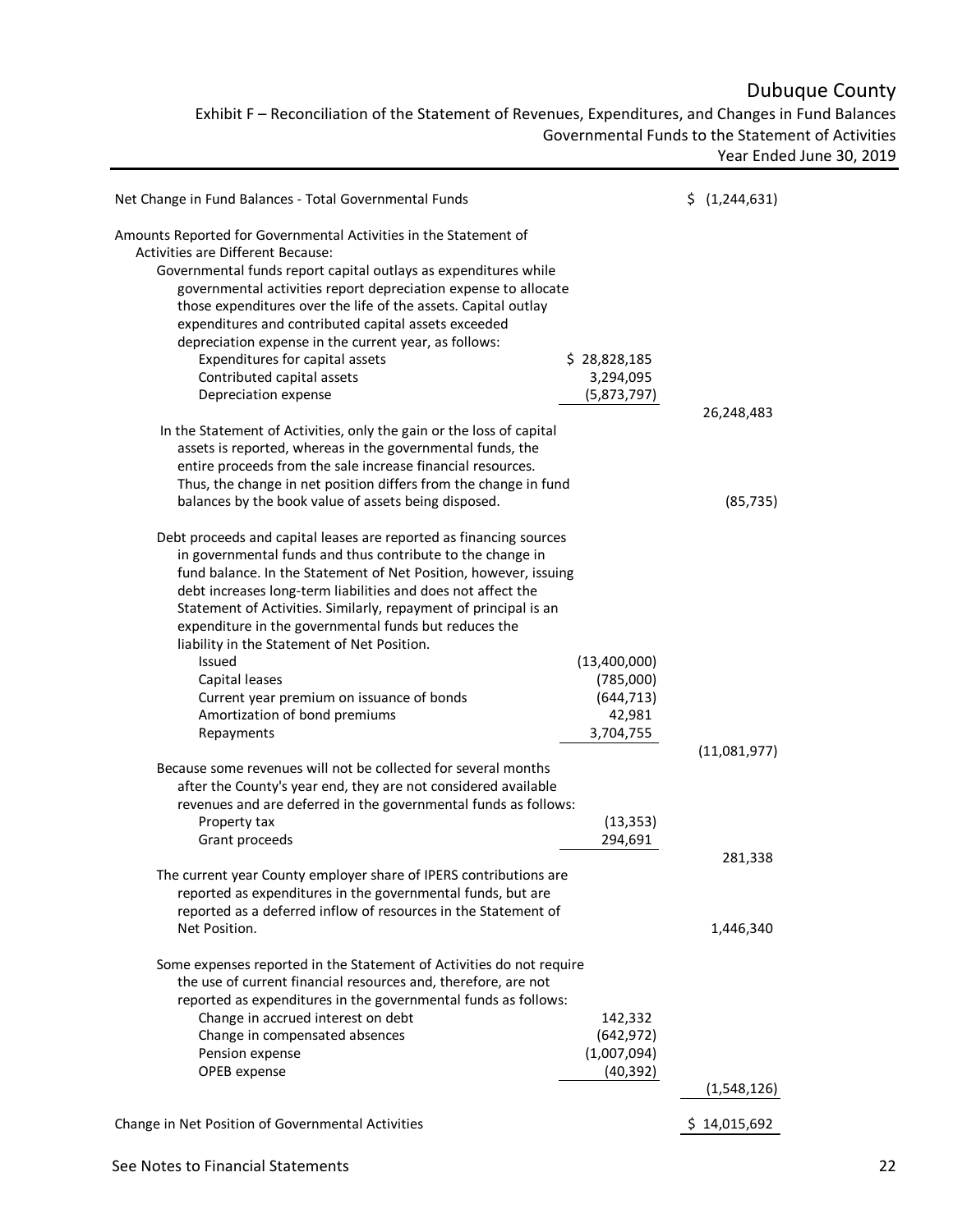# Dubuque County Exhibit G – Statement of Net Position Proprietary Fund June 30, 2019

|                                                      | Sunnycrest<br>Operations |                      |
|------------------------------------------------------|--------------------------|----------------------|
| Assets                                               |                          |                      |
| Cash and Pooled Investments                          | \$                       | 432,447              |
| Receivables<br>Accounts                              |                          | 79,303               |
| Due From Other Governments                           |                          | 1,938,579            |
| Inventories                                          |                          | 31,890               |
| <b>Prepaid Expenses</b>                              |                          | 25,998               |
| <b>Total assets</b>                                  |                          | 2,508,217            |
| Deferred Outflows of Resources                       |                          |                      |
| <b>Pension Related Deferred Outflows</b>             |                          | 1,235,324            |
| <b>OPEB Related Deferred Outflows</b>                |                          | 16,346               |
| Total deferred outflows of resources                 |                          | 1,251,670            |
| Liabilities                                          |                          |                      |
| Accounts payable                                     |                          | 78,034               |
| Salaries and benefits payable                        |                          | 290,331              |
| Due to other governments                             |                          | 39,488               |
| Long-Term Liabilities                                |                          |                      |
| Portions due or payable within one year              |                          |                      |
| Compensated absences                                 |                          | 164,055              |
| Portions due or payable after one year               |                          |                      |
| Compensated absences                                 |                          | 584,359<br>4,494,935 |
| Net pension liability<br><b>Total OPEB liability</b> |                          | 572,445              |
|                                                      |                          |                      |
| <b>Total liabilities</b>                             |                          | 6,223,647            |
| Deferred Inflows of Resources                        |                          |                      |
| Pension Related Deferred Inflows                     |                          | 512,711              |
| <b>OPEB Related Deferred Inflows</b>                 |                          | 86,237               |
| Total deferred inflows of resources                  |                          | 598,948              |
| <b>Net Position</b>                                  |                          |                      |
| Unrestricted (Deficit)                               | Ş.                       | (3,062,708)          |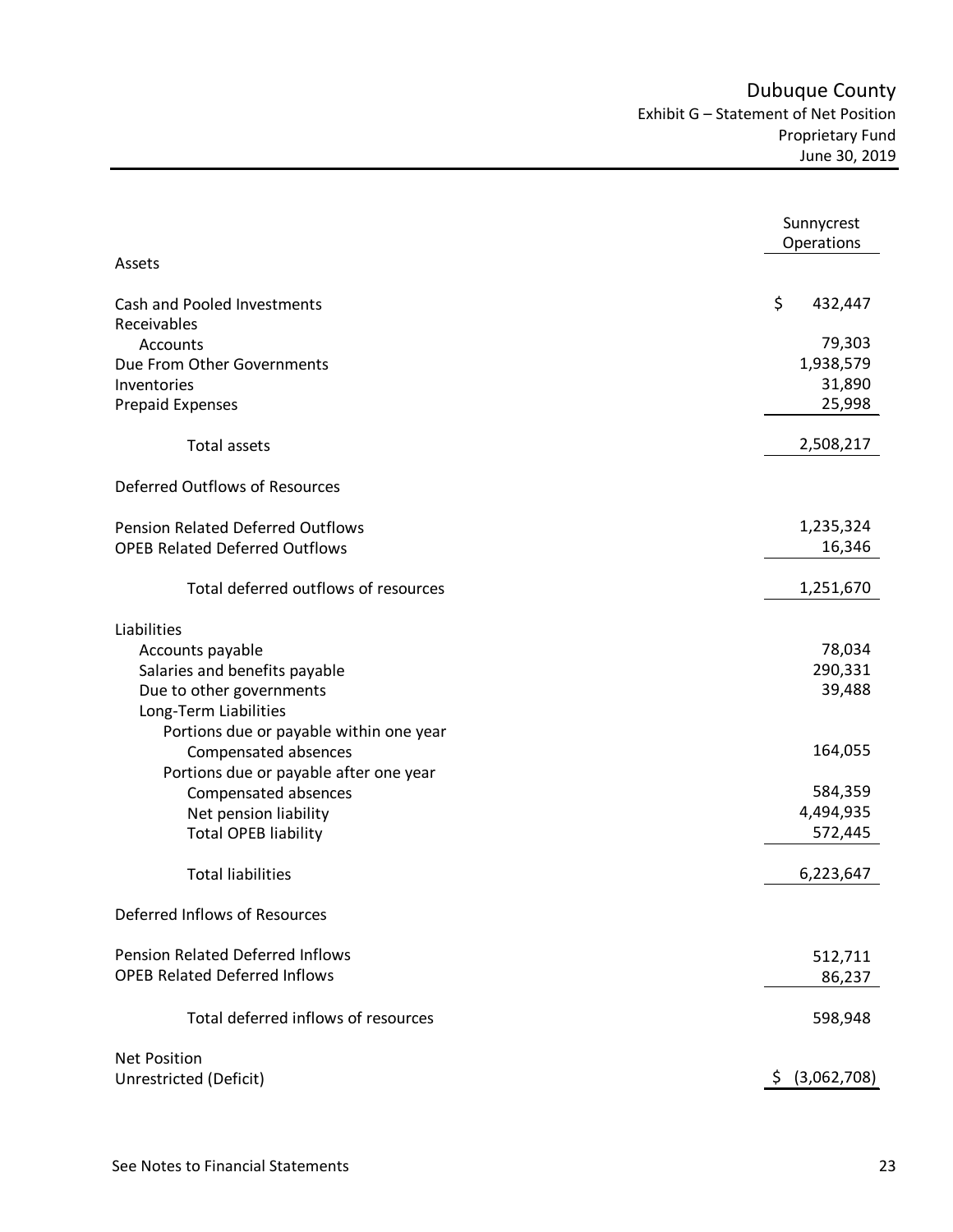|                                                |    | Sunnycrest<br>Operations |  |
|------------------------------------------------|----|--------------------------|--|
| <b>Operating Revenues</b><br>Intergovernmental | \$ | 8,191,399<br>1,350,819   |  |
| Charges for service<br>Miscellaneous           |    | 130,355                  |  |
| <b>Total revenues</b>                          |    | 9,672,573                |  |
| <b>Operating Expenses</b>                      |    |                          |  |
| Salaries and wages                             |    | 5,922,454                |  |
| Employee benefits                              |    | 2,514,827                |  |
| Services                                       |    | 1,578,687                |  |
| <b>Supplies</b>                                |    | 525,239                  |  |
| <b>Utilities</b>                               |    | 257,774                  |  |
| Insurance                                      |    | 122,438                  |  |
| Repairs and maintenance                        |    | 31,952                   |  |
| Total operating expenses                       |    | 10,953,371               |  |
| <b>Operating Loss</b>                          |    | (1, 280, 798)            |  |
| <b>Transfers In</b>                            |    | 1,177,559                |  |
| Change in Net Position                         |    | (103, 239)               |  |
| Net Position (Deficit) Beginning of Year       |    | (2,959,469)              |  |
| Net Position (Deficit) End of Year             |    | (3,062,708)              |  |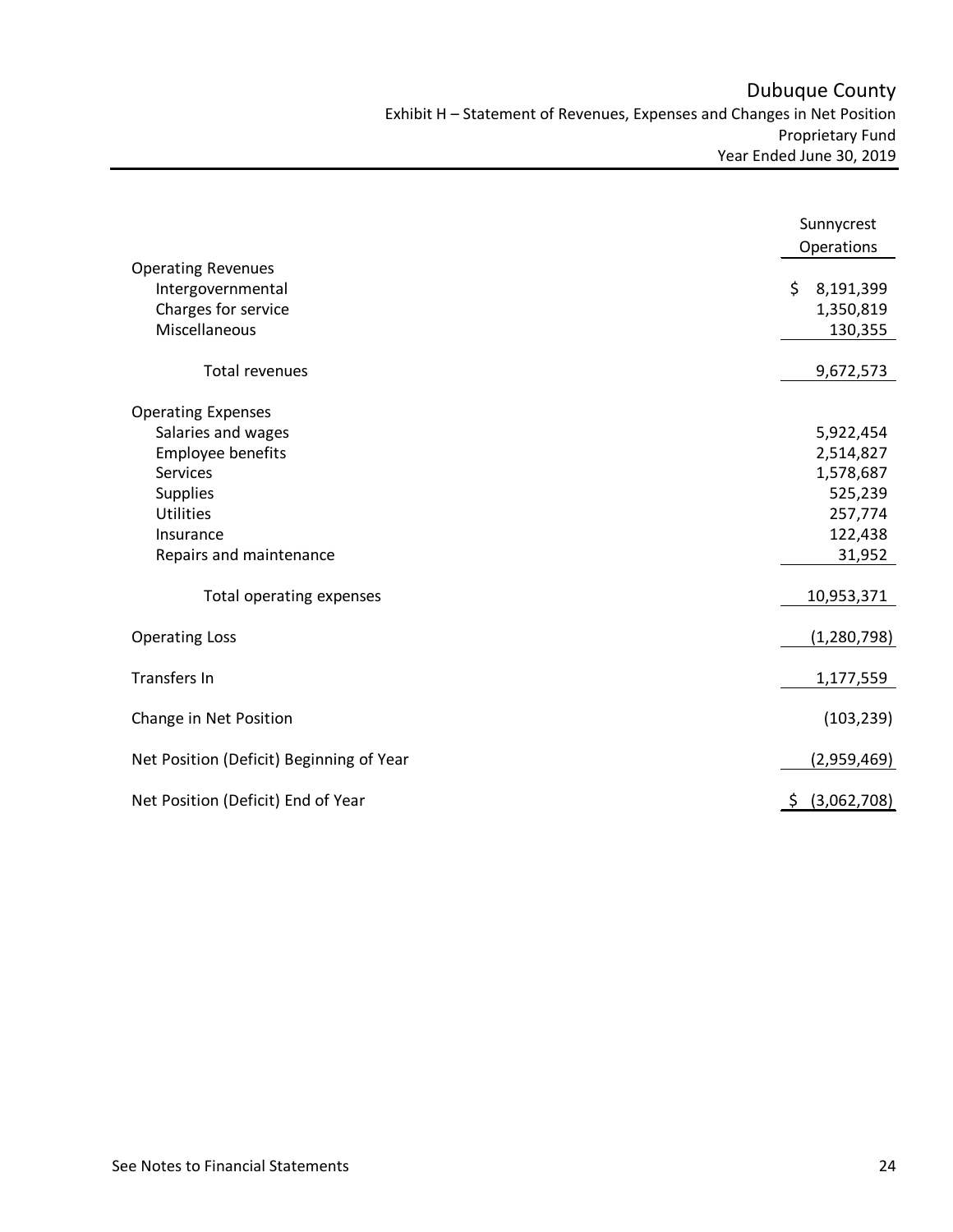|                                                   | Sunnycrest          |
|---------------------------------------------------|---------------------|
|                                                   | Operations          |
| Cash Flows From Operating Activities              |                     |
| Cash received from services provided              | \$<br>9,521,150     |
| Cash received from other revenues                 | 130,355             |
| Cash paid for personnel services                  | (8,337,461)         |
| Cash paid to suppliers                            | (2,577,208)         |
| Net cash (used in) operating                      |                     |
| activities                                        | (1, 263, 164)       |
| Cash Flows From Noncapital Financing Activities   |                     |
| <b>Transfer from the General Fund</b>             | 1,177,559           |
| Net Decrease in Cash and Cash Equivalents         | (85,605)            |
|                                                   |                     |
| Cash and Cash Equivalents Beginning of Year       | 518,052             |
| Cash and Cash Equivalents End of Year             | 432,447             |
| Reconciliation of Operating Loss to Net Cash Used |                     |
| For Operating Activities                          |                     |
| Operating loss                                    | (1,280,798)<br>S.   |
| Adjustments to reconcile operating loss           |                     |
| to net cash used in operating activities          |                     |
| Changes in assets and liabilities                 |                     |
| Receivables                                       | (21,068)            |
| Inventory                                         | 8,199               |
| Prepaids                                          | (25,998)            |
| Accounts payable                                  | (43, 319)           |
| <b>Accrued liabilities</b>                        | 127,504             |
| Net pension liability                             | (436, 850)          |
| Deferred outflow of resources                     | 205,852             |
| Deferred inflow of resources                      | 200,380             |
| Other post employment benefit                     |                     |
| obligation                                        | 2,934               |
| Net cash (used in) operating activities           | (1, 263, 164)<br>\$ |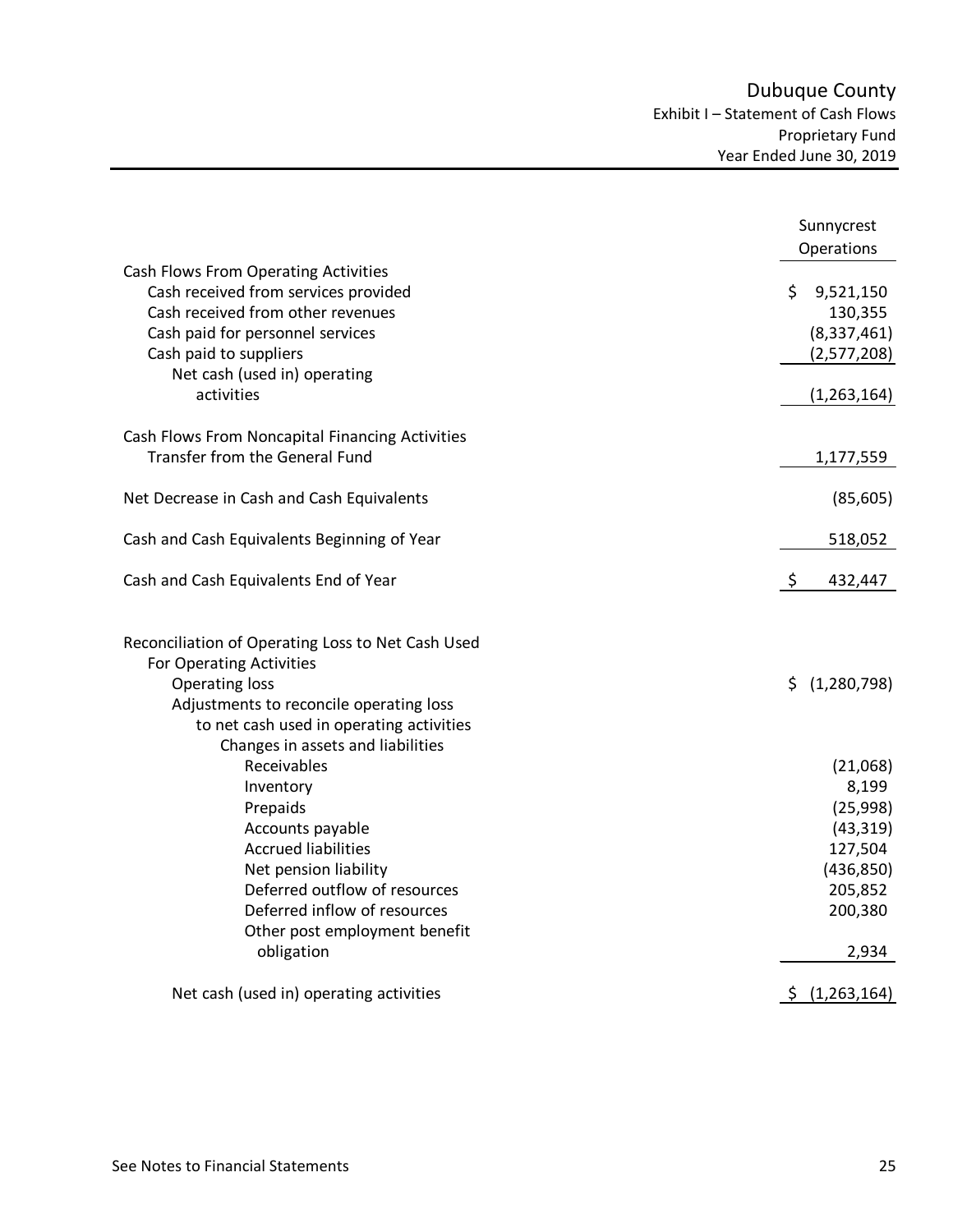#### Assets

| Cash and Pooled Investments<br><b>County Treasurer</b><br><b>Other County officials</b><br>Receivables        | \$<br>6,429,792<br>988,675                 |
|---------------------------------------------------------------------------------------------------------------|--------------------------------------------|
| Property tax<br>Delinquent<br>Succeeding year<br>Special assessments<br><b>Accounts</b>                       | 217,495<br>110,641,328<br>34,583<br>4,427  |
| Due from Other Governments                                                                                    | 1,265                                      |
| Total assets                                                                                                  | 118,317,565                                |
| Liabilities                                                                                                   |                                            |
| <b>Accounts Payable</b><br>Salaries and Benefits Payable<br>Due to Other Governments<br><b>Trusts Payable</b> | 20,620<br>59,815<br>118,134,977<br>102,153 |
| <b>Total liabilities</b>                                                                                      | 118,317,565                                |
| <b>Net Position</b>                                                                                           | S                                          |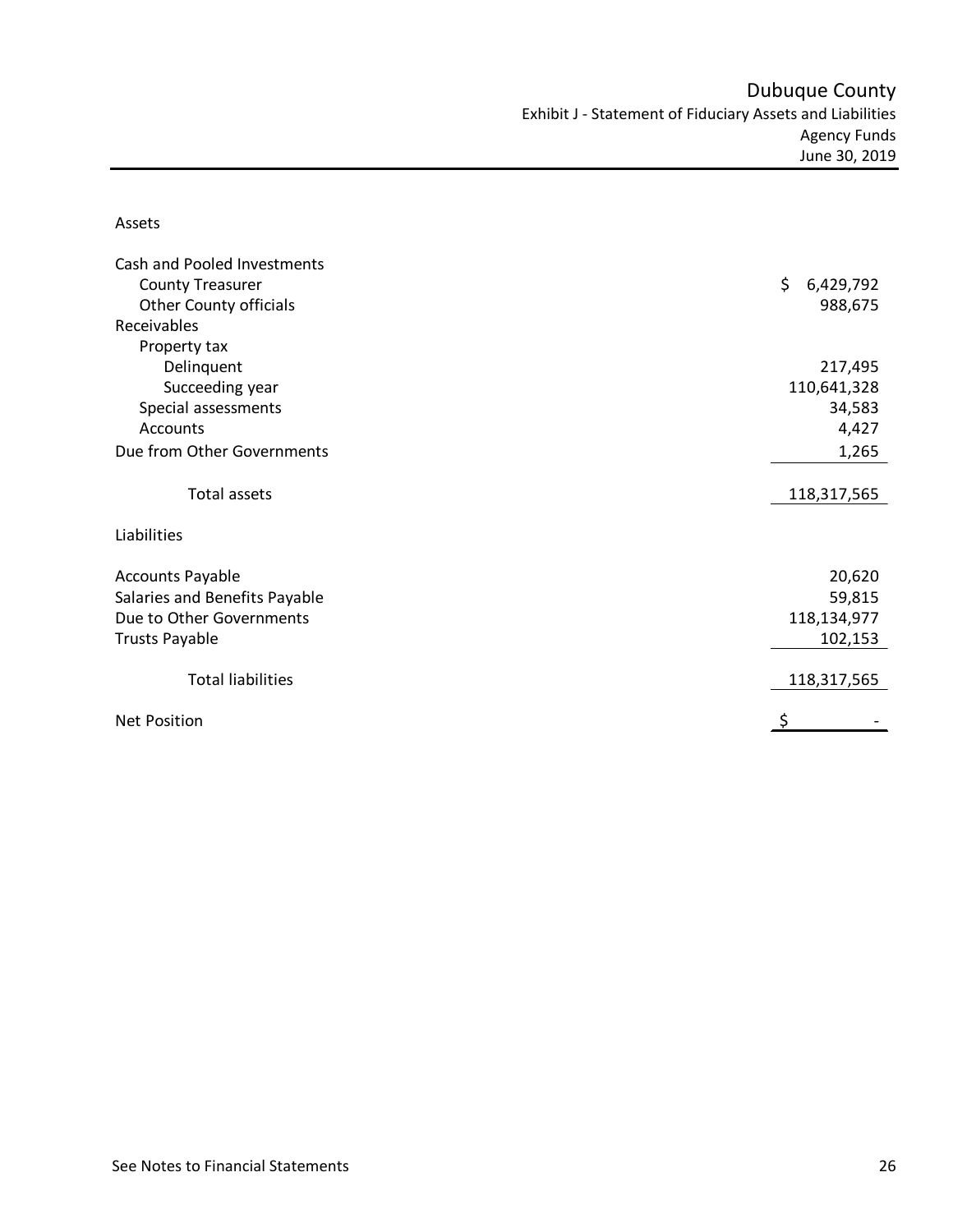# **Note 1 ‐ Summary of Significant Accounting Policies**

Dubuque County is a political subdivision of the State of Iowa and operates under the Home Rule provisions of the Constitution of Iowa. The County operates under the Board of Supervisors form of government. Elections are on a partisan basis. Other elected officials operate independently with the Board of Supervisors. These officials are the Auditor, Treasurer, Recorder, Sheriff, and Attorney. The County provides numerous services to citizens, including law enforcement, health and social services, parks and cultural activities, planning and zoning, roadway construction and maintenance, and general administrative services.

The County's financial statements are prepared in conformity with accounting principles generally accepted in the United States of America as prescribed by the Governmental Accounting Standards Board.

# **Reporting Entity**

For financial reporting purposes, Dubuque County has included all funds, organizations, agencies, boards, commissions, and authorities. The County has also considered all potential component units for which it is financially accountable, and other organizations for which the nature and significance of their relationship with the County are such that exclusion would cause the County's financial statements to be misleading or incomplete. The Governmental Accounting Standards Board has set forth criteria to be considered in determining financial accountability. These criteria include appointing a voting majority of an organization's governing body and (1) the ability of the County to impose its will on that organization or (2) the potential for the organization to provide specific benefits to or impose specific financial burdens on the County.

Based on the above criteria, the County has determined that there are no potential component units which must be included in the County's financial statements as of and for the year ended June 30, 2019.

## **Jointly Governed Organizations**

The County also participates in several jointly governed organizations that provide goods or services to the citizenry of the County but do not meet the criteria of a joint venture since there is no ongoing financial interest or responsibility by the participating governments. The County Board of Supervisors are members of or appoint representatives to the following boards and commissions: Dubuque County Assessor's Conference Board, Dubuque City Assessor's Conference Board, Dubuque County Emergency Management Commission, Dubuque Metropolitan Area Solid Waste Agency, Dubuque County Joint 911 Service Board, and Dubuque County Early Childhood Iowa Board. Financial transactions of these organizations are included in the County's financial statements only to the extent of the County's fiduciary relationship with the organization and, as such, are reported in the Agency Funds of the County.

## **Basis of Presentation**

**Government‐wide Financial Statements** – The Statement of Net Position and the Statement of Activities report information on all of the nonfiduciary activities of the County. For the most part, the effect of interfund activity has been removed from these statements. Governmental activities, which normally are supported by property tax, intergovernmental revenues, and other nonexchange transactions, are reported separately from businesstype activities, which rely to a significant extent on fees and charges for services.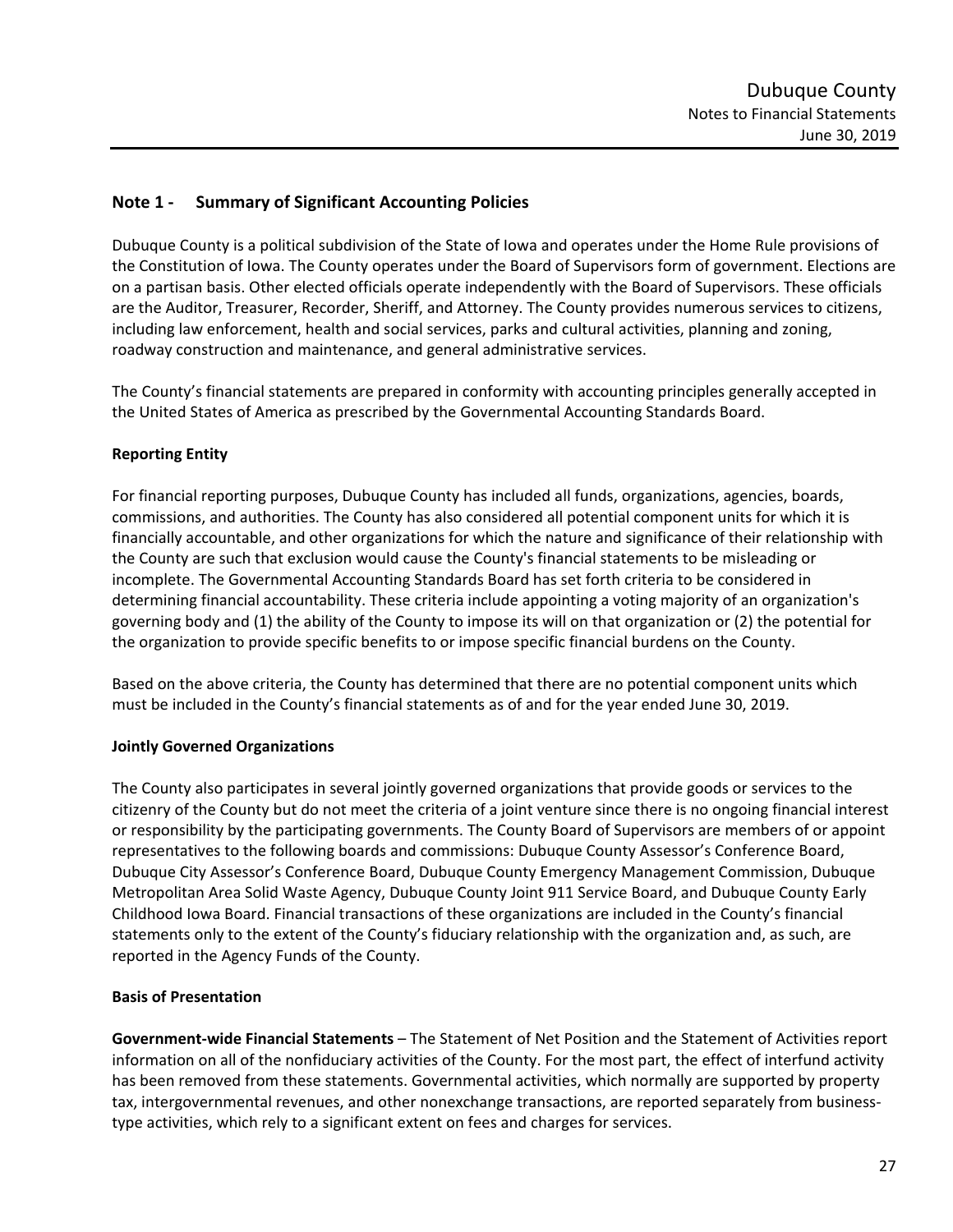The Statement of Net Position presents the County's nonfiduciary assets, deferred outflows of resources, liabilities, and deferred inflows of resources, with the difference reported as net position. Net position is reported in the following categories:

 *Net investment in capital assets* consists of capital assets, net of accumulated depreciation and reduced by outstanding balances for bonds, notes, and other debt attributable to the acquisition, construction, or improvement of those assets.

 *Restricted net position* results when constraints placed on net position use are either externally imposed or imposed by law through constitutional provisions or enabling legislation.

 *Unrestricted net position* consists of net position not meeting the definition of the two preceding categories. Unrestricted net position often has constraints on resources imposed by management which can be removed or modified.

The Statement of Activities demonstrates the degree to which the direct expenses of a given function are offset by program revenues. Direct expenses are those clearly identifiable with a specific function. Program revenues include (1) charges to customers or applicants who purchase, use, or directly benefit from goods, services, or privileges provided by a given function, and (2) grants, contributions, and interest restricted to meeting the operational or capital requirements of a particular function. Property tax and other items not properly included among program revenues are reported instead as general revenues.

**Fund Financial Statements** – Separate financial statements are provided for governmental funds, proprietary funds and fiduciary funds, even though the latter are excluded from the government-wide financial statements. Major individual governmental funds are reported as separate columns in the fund financial statements. All remaining governmental funds are aggregated and reported as nonmajor governmental funds.

The County reports the following major governmental funds:

 **General Fund** – The General Fund is the general operating fund of the County. All general tax revenues and other revenues not allocated by law or contractual agreement to some other fund are accounted for in this fund. From the fund are paid the general operating expenditures, the fixed charges, and the capital improvement costs not paid from other funds.

 **Special Revenue Funds** – The Rural Services Fund is used to account for property tax and other revenues to provide services which are primarily intended to benefit those persons residing in the County outside of incorporated city areas. The Secondary Roads Fund is used to account for the road use tax allocation from the state of Iowa, required transfers from the General and Rural Services Funds, and other revenues to be used for secondary road construction and maintenance. The Mental Health Fund is used to account for property tax and other revenues designated to be used to fund mental health, intellectual disabilities, and developmental disabilities services.

**Capital Projects Fund** – The Local Option Tax Fund is used to account for revenue received from a 1% sales tax to be used for rural road construction. The West Campus Complex Fund is used to account for the construction of the West Campus building.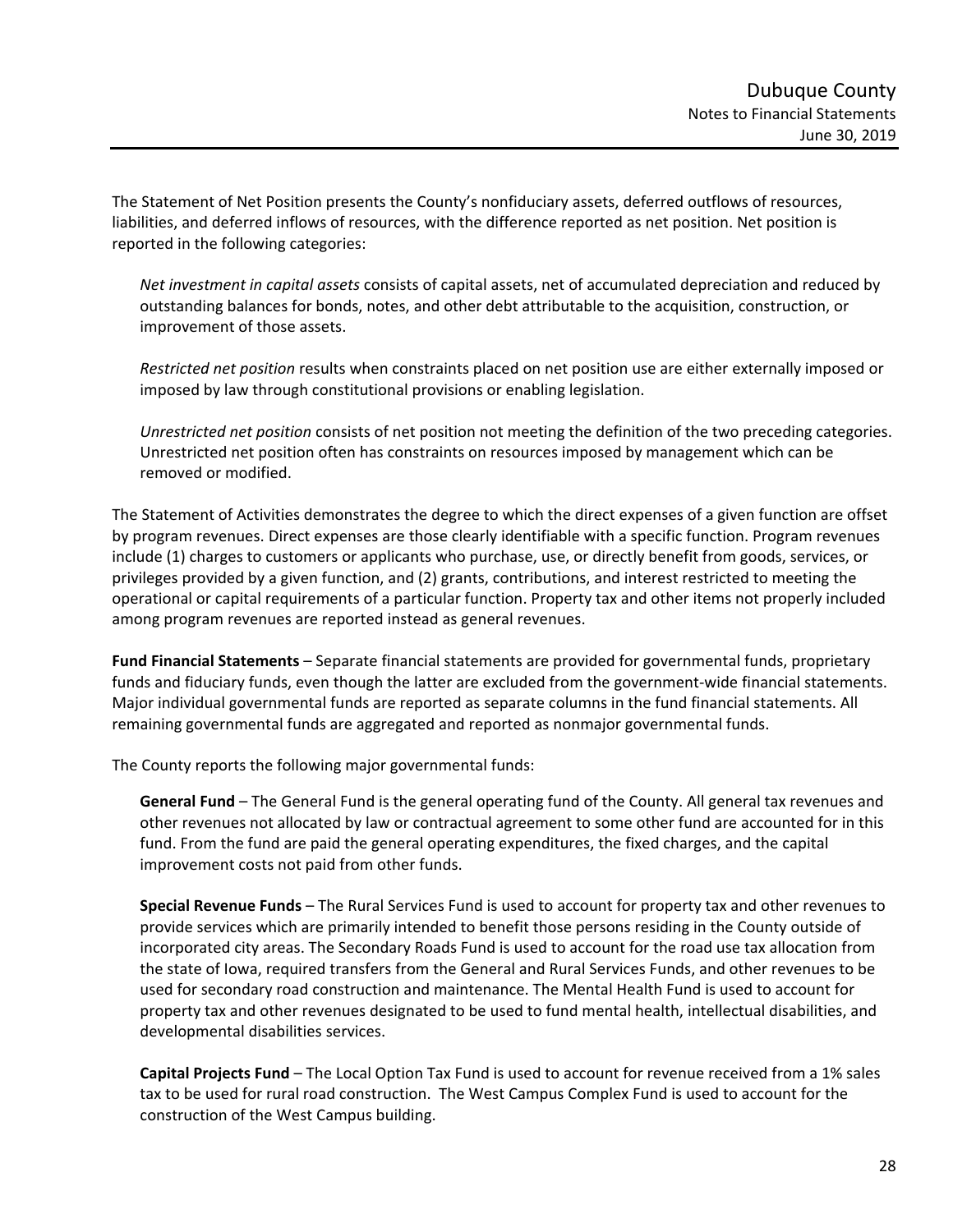**Debt Service** – The Debt Service Fund is utilized to account for revenues to be used for the payment of interest and principal on the County's general long-term debt.

The County reports the following major proprietary fund:

**Sunnycrest Operations** – The Sunnycrest Operations Fund is utilized to account for revenues and expenses related to the operations of Sunnycrest. Sunnycrest's building and other capital assets are owned and maintained by the Dubuque County Hospital at Sunnycrest Manor Board of Trustees. The Board of Trustees is a separate governmental entity and is not included within the County's financial statements.

Additionally, the County reports the following fund type:

**Fiduciary Funds** – Agency Funds are used to account for assets held by the County as an agent for individuals, private organizations, other governmental units, and/or other funds.

#### **Measurement Focus and Basis of Accounting**

The government‐wide, proprietary and fiduciary fund financial statements are reported using the economic resources measurement focus and the accrual basis of accounting. Revenues are recorded when earned and expenses are recorded when a liability is incurred, regardless of the timing of related cash flows. Property tax is recognized as revenue in the year for which it is levied. Grants and similar items are recognized as revenue as soon as all eligibility requirements imposed by the provider have been satisfied.

Governmental fund financial statements are reported using the current financial resources measurement focus and the modified accrual basis of accounting. Revenues are recognized as soon as they are both measurable and available. Revenues are considered to be available when they are collectible within the current period or soon enough thereafter to pay liabilities of the current period. For this purpose, the County considers revenues to be available if they are collected within 60 days after year end.

Property tax, intergovernmental revenues (shared revenues, grants, and reimbursements from other governments) and interest are considered to be susceptible to accrual. All other revenue items are considered to be measurable and available only when cash is received by the County.

Expenditures generally are recorded when a liability is incurred, as under accrual accounting. However, principal and interest on long‐term debt, claims and judgments, and compensated absences are recorded as expenditures only when payment is due. Capital asset acquisitions are reported as expenditures in governmental funds. Proceeds of general long‐term debt and acquisitions under capital leases are reported as other financing sources.

Under the terms of grant agreements, the County funds certain programs by a combination of specific cost‐ reimbursement grants, categorical block grants, and general revenues. Thus, when program expenses are incurred, there are both restricted and unrestricted net position available to finance the program. It is the County's policy to first apply cost‐reimbursement grant resources to such programs, followed by categorical block grants, and then by general revenues.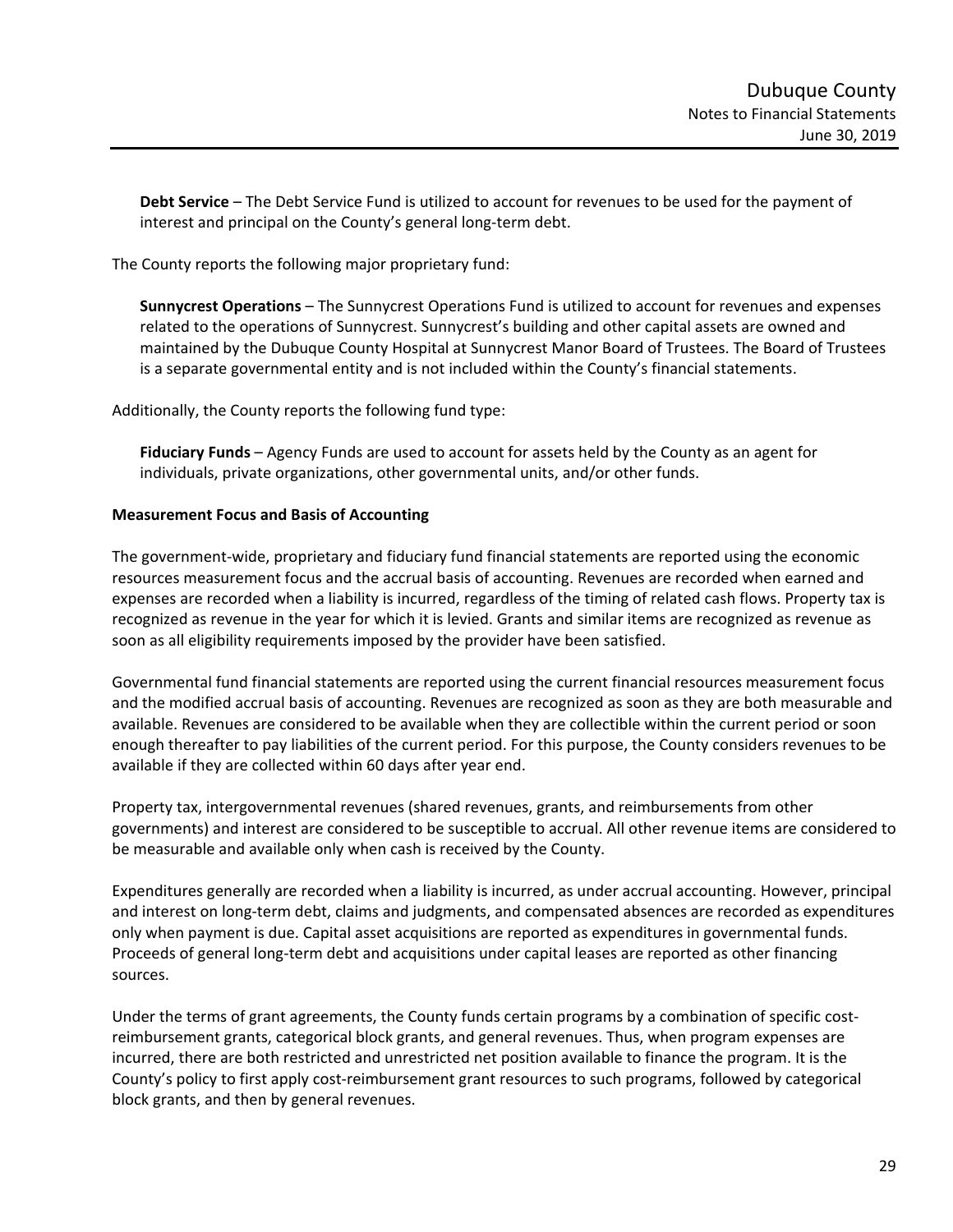When an expenditure is incurred in governmental funds which can be paid either using restricted or unrestricted resources, the County's policy is to pay the expenditure from restricted fund balance and then from lessrestrictive classifications – committed, assigned, and then unassigned fund balances.

Proprietary funds distinguish operating revenues and expenses from nonoperating items. Operating revenues and expenses generally result from providing services and producing and delivering goods in connection with a proprietary fund's principal ongoing operations. The principal operating revenues from the County's proprietary funds are charges for services. Operating expenses for the proprietary funds include cost of personnel services, contractual services, and operating supplies. All revenues and expenses not meeting this definition are reported as nonoperating revenues and expenses.

The County maintains its financial records on the cash basis. The financial statements of the County are prepared by making memorandum adjusting entries to the cash basis financial records.

#### **Assets, Deferred Outflows of Resources, Liabilities, Deferred Inflows of Resources, and Fund Equity**

The following accounting policies are followed in preparing the financial statements:

**Cash and Pooled Investments** – The cash balances of most County funds are pooled and invested. Interest earned on investments is recorded in the General Fund unless otherwise provided by law. Investments are stated at fair value, except for the investment in the Iowa Public Agency Investment Trust which is valued at amortized cost and non‐negotiable certificates of deposit which are valued at amortized cost.

For purposes of the Statement of Cash Flows, all short-term investments that are highly liquid are considered to be cash equivalents. Cash equivalents also include highly liquid investments with an original maturity date no longer than three months.

**Property Tax Receivable** – Property tax in governmental funds is accounted for using the modified accrual basis of accounting.

Property tax receivable is recognized in these funds on the levy or lien date, which is the date the tax asking is certified by the County Board of Supervisors. Delinquent property tax receivable represents unpaid taxes for the current and prior years. The succeeding year property tax receivable represents taxes certified by the Board of Supervisors to be collected in the next fiscal year for the purposes set out in the budget for the next fiscal year. By statute, the Board of Supervisors is required to certify its budget in March of each year for the subsequent fiscal year. However, by statute, the tax asking and budget certification for the following fiscal year becomes effective on the first day of that year. Although the succeeding year property tax receivable has been recorded, the related revenue is deferred in both the government‐wide and fund financial statements and will not be recognized as revenue until the year for which it is levied.

Property tax revenue recognized in these funds becomes due and collectible in September and March of the fiscal year with a 1½% per month penalty for delinquent payments; is based on January 1, 2017, assessed property valuations; is for the tax accrual period July 1, 2018 through June 30, 2019, and reflects the tax asking contained in the budget certified by the County Board of Supervisors in March 2018.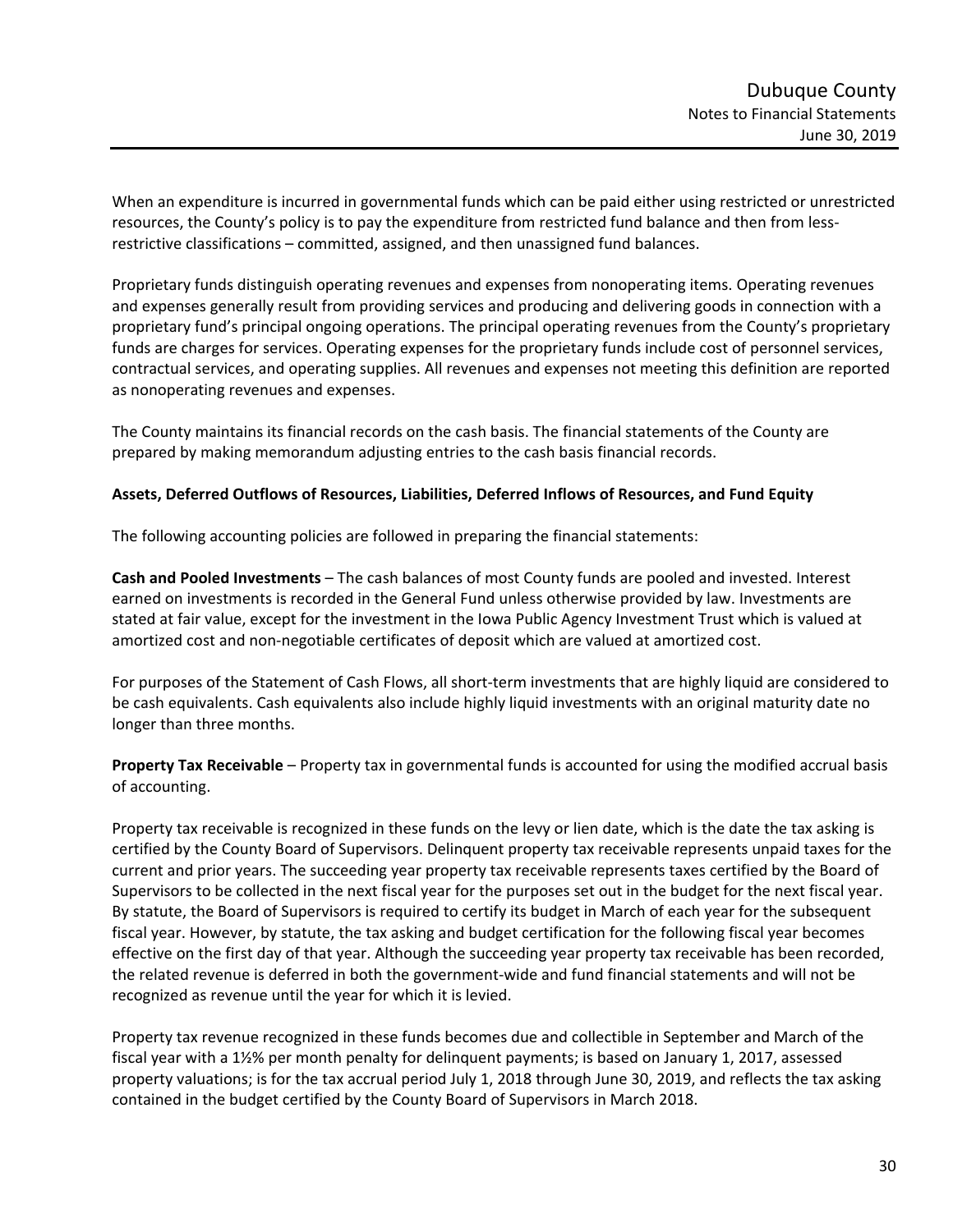**Interest and Penalty on Property Tax Receivable** – Interest and penalty on property tax receivable represents the amount of interest and penalty that was due and payable but has not been collected.

**Due from and Due to Other Funds** – During the course of its operations, the County has numerous transactions between funds. To the extent certain transactions between funds had not been paid or received as of June 30, 2019, balances of interfund amounts receivable or payable have been recorded in the fund financial statements.

**Due from Other Governments** – Due from other governments represents amounts due from the State of Iowa, various shared revenues, grants, and reimbursements from other governments.

**Inventories** – Inventories are valued at cost using the first‐in, first‐out method. Inventories consist of expendable supplies held for consumption. Inventories of governmental funds are recorded as expenditures when consumed rather than when purchased.

**Capital Assets** – Capital assets, which include property, equipment and vehicles, intangibles, and infrastructure assets (e.g., roads, bridges, curbs, gutters, sidewalks, and similar items which are immovable and of value only to the County), are reported in the applicable governmental or business‐type activities column in the government‐ wide Statement of Net Position. Capital assets are recorded at historical cost if purchased or constructed. Donated capital assets are recorded at acquisition value. The costs of normal maintenance and repair that do not add to the value of the asset or materially extend asset lives are not capitalized. Reportable capital assets are defined by the County as assets with initial, individual costs in excess of the following thresholds and estimated useful lives in excess of two years. There are no capitalization thresholds for land and buildings. All acquisitions for land and buildings are capitalized.

| Asset Class                       | Amount |  |
|-----------------------------------|--------|--|
|                                   |        |  |
| Infrastructure                    | 50,000 |  |
| Intangibles                       | 50,000 |  |
| Improvements other than buildings | 5,000  |  |
| Machinery and equipment           | 5,000  |  |

Capital assets of the County are depreciated using the straight‐line method over the following estimated useful lives:

|                                   | Estimated    |
|-----------------------------------|--------------|
|                                   | Useful Lives |
| Asset Class                       | (In Years)   |
|                                   |              |
| Infrastructure                    | 10-65        |
| <b>Buildings</b>                  | 15-50        |
| Improvements other than buildings | $10-25$      |
| Intangibles                       | $5 - 20$     |
| Machinery and equipment           | $5 - 20$     |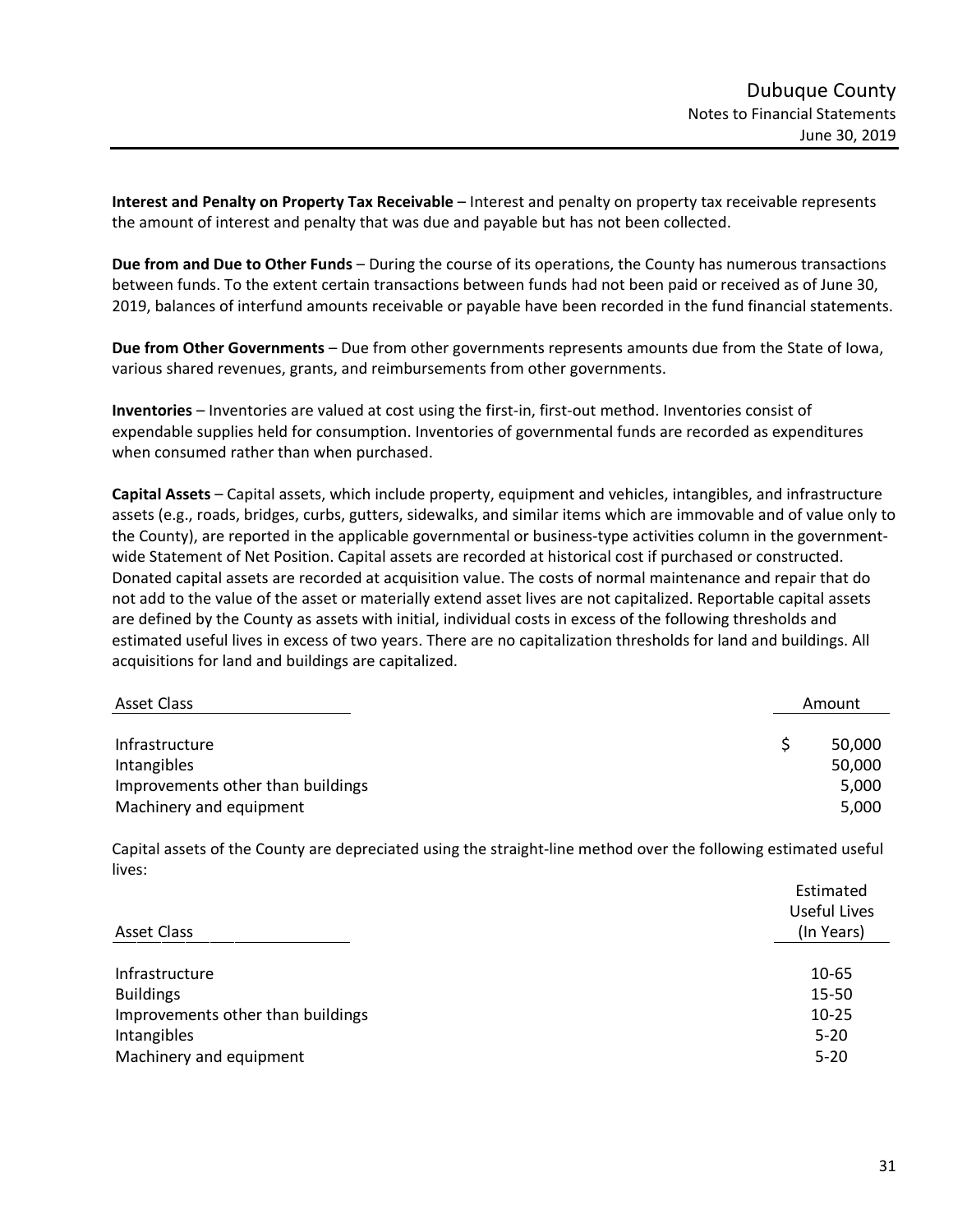**Deferred Outflows of Resources –** Deferred outflows of resources represent a consumption of net position that applies to a future period(s) and will not be recognized as an outflow of resources (expense/expenditure) until then. Deferred outflows of resources consist of unrecognized items not yet charged to pension and OPEB expense and contributions from the County after the measurement date but before the end of the County's reporting period.

**Due to Other Governments** – Due to other governments represents taxes and other revenues collected by the County and payments for services which will be remitted to other governments.

**Trusts Payable** – Trusts payable represents amounts due to others which are held by various County officials in fiduciary capacities until the underlying legal matters are resolved.

**Compensated Absences** – County employees accumulate a limited amount of earned but unused vacation and sick leave hours for subsequent use or for payment upon termination, death, or retirement. A liability is recorded when incurred in the government‐wide, proprietary fund, and fiduciary fund financial statements. A liability for these amounts is reported in governmental fund financial statements only for employees who have resigned or retired. The compensated absences liability has been computed based on rates of pay in effect at June 30, 2019. The compensated absences liability attributable to the governmental activities will be paid primarily by the General and Secondary Roads Funds.

**Long‐Term Liabilities** – In the government‐wide and proprietary fund financial statements, long‐term debt and other long‐term obligations are reported as liabilities in the applicable governmental activities or proprietary fund Statement of Net Position.

In the governmental fund financial statements, the face amount of debt issued is reported as other financing sources. Issuance costs, whether or not withheld from the actual debt proceeds received, are reported as debt service expenditures.

**Pensions –** For purposes of measuring the net pension liability, deferred outflows of resources and deferred inflows of resources related to pensions and pension expense, information about the fiduciary net position of the Iowa Public Employees' Retirement System (IPERS) and additions to/deductions from IPERS' fiduciary net position have been determined on the same basis as they are reported by IPERS. For this purpose, benefit payments, including refunds of employee contributions, are recognized when due and payable in accordance with the benefit terms. Investments are reported at fair value. The net pension liability attributable to the governmental activities will be paid primarily by the General and Secondary Roads Funds.

**Total OPEB Liability –** For purposes of measuring the total OPEB liability, deferred outflows of resources related to OPEB, deferred inflows of resources related to OPEB, and OPEB expense, information has been determined based on Dubuque County's actuary report. For this purpose, benefit payments are recognized when due and payable in accordance with the benefit terms. The total OPEB liability attributable to the governmental activities will be paid primarily by the General and Secondary Roads Funds.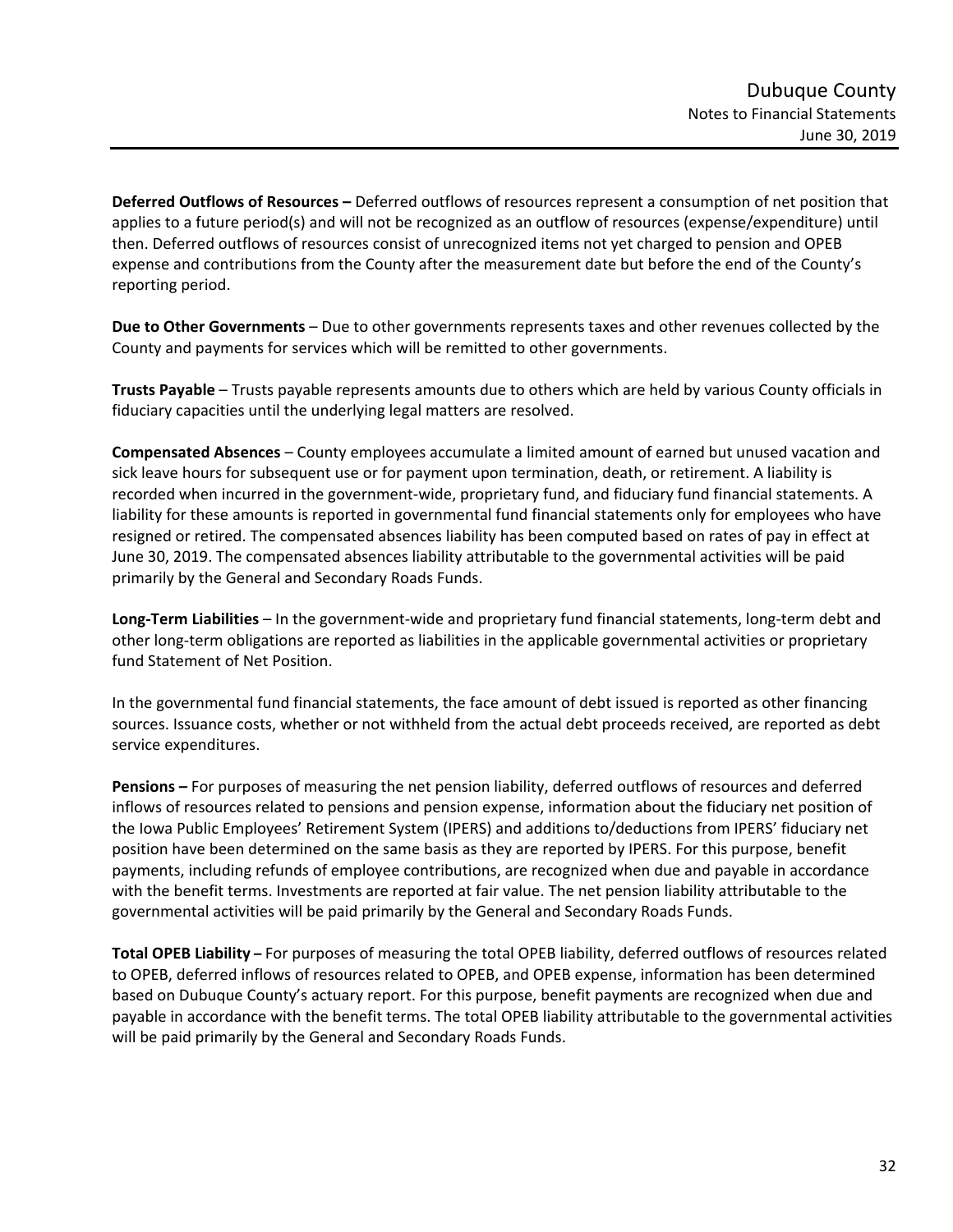**Deferred Inflows of Resources** – Deferred inflows of resources represents an acquisition of net position applicable to a future year(s) which will not be recognized as an inflow of resources (revenue) until that time. Although certain revenues are measurable, they are not available. Available means collected within the current period or expected to be collected soon enough thereafter to be used to pay liabilities of the current period. Deferred inflows of resources in the governmental fund financial statements represents the amount of assets that have been recognized, but the related revenue has not been recognized since the assets are not collected within the current period or expected to be collected soon enough thereafter to be used to pay liabilities of the current period. Deferred inflows of resources consists of succeeding year property tax receivable and other receivables not collected within sixty days after year end.

Deferred inflows of resources in the Statement of Net Position consist of succeeding year property tax receivables that will not be recognized until the year for which it is levied, deferred inflows of resources related to OPEB, the unamortized portion of the net difference between projected and actual earnings on IPERS' investments, and other unrecognized items not yet credited to pension expense.

**Fund Equity –** In the governmental fund financial statements, fund balances are classified as follows:

Nonspendable – Amounts which cannot be spent because they are in a nonspendable form or because they are legally or contractually required to be maintained intact.

Restricted – Amounts restricted to specific purposes when constraints placed on the use of the resources are either externally imposed by creditors, grantors or state or federal laws or are imposed by law through constitutional provisions or enabling legislation.

Committed – Amounts which can be used only for specific purposes pursuant to constraints formally imposed by the Board of Supervisors through ordinance or resolution approved prior to year‐end. Committed amounts cannot be used for any other purpose unless the Board of Supervisors removes or changes the specified use by taking the same action it employed to commit those amounts.

Assigned – Amounts the Board of Supervisors intend to use for specific purposes.

Unassigned – All amounts not included in the preceding classifications.

When an expenditure is incurred for the purposes for which both restricted and unrestricted fund balances are available, the County considers restricted funds to have been spent first. When an expenditure is incurred for which committed, assigned, or unassigned fund balances are available, the County considers amounts to have been spent first out of committed funds, then assigned funds, and finally unassigned funds, as needed, unless the Board of Supervisors has provided otherwise in its commitment or assignment.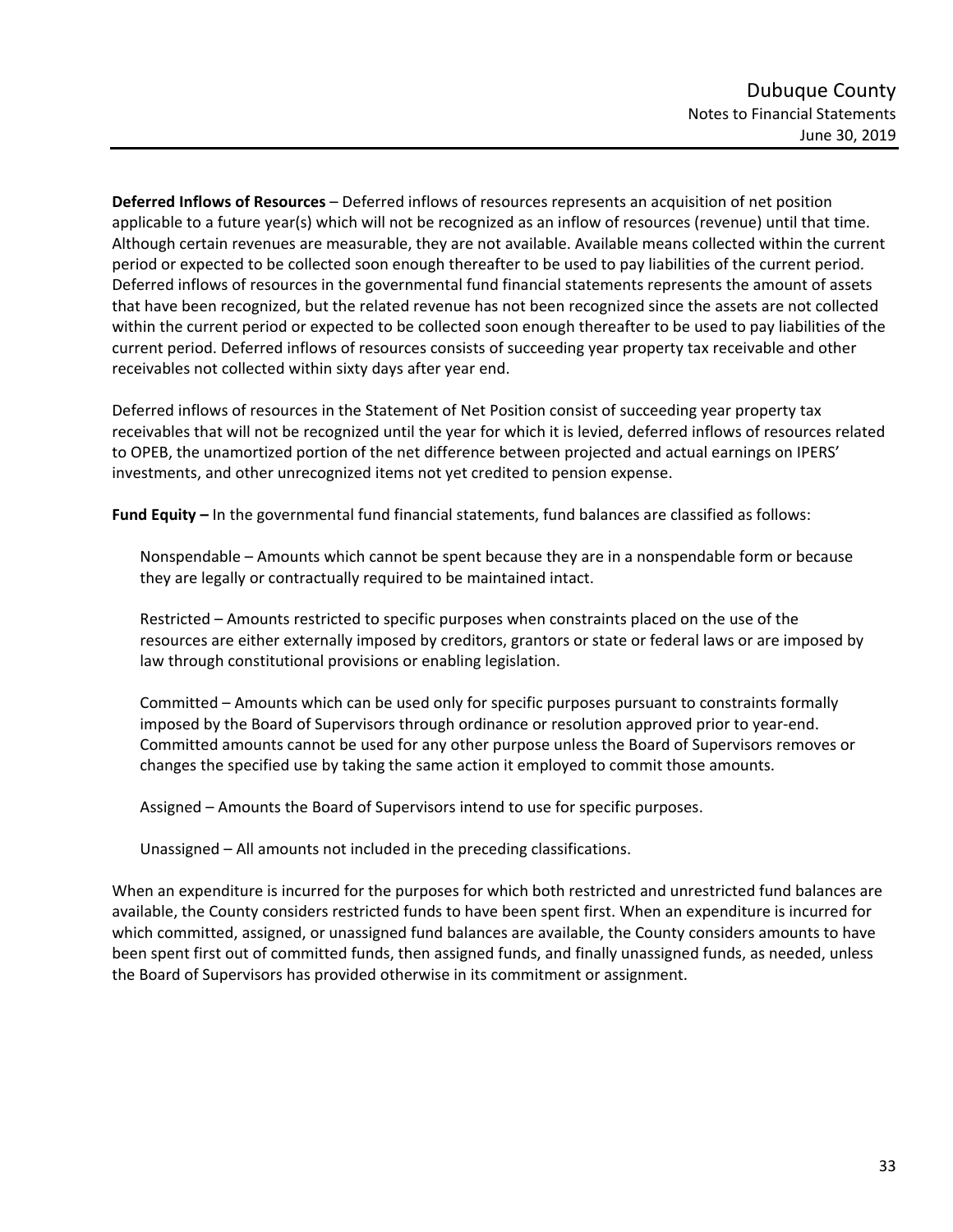## Dubuque County Notes to Financial Statements

June 30, 2019

| <b>Fund Balance Classification</b> | Purpose                             | Fund                                  |            | Amount       |
|------------------------------------|-------------------------------------|---------------------------------------|------------|--------------|
| Nonspendable                       | Prepaid<br>Expenses<br><b>Notes</b> | General                               | \$         | 407,545      |
|                                    | Receivable                          | General                               |            | 359,000      |
|                                    | Inventories                         | Secondary Roads                       |            | 601,053      |
|                                    |                                     |                                       | \$         | 1,367,598    |
| Restricted                         | Supplemental                        |                                       |            |              |
|                                    | Levy Purposes                       | General                               | \$         | 6,295,024    |
|                                    | <b>Rural Services</b>               | <b>Rural Services</b>                 |            | 404,534      |
|                                    |                                     | <b>Rural Community Transportation</b> |            |              |
|                                    |                                     | Program                               |            | 86,505       |
|                                    | Secondary Roads                     | Secondary Roads                       |            | 3,006,264    |
|                                    |                                     | Time-21                               |            | 2,148,439    |
|                                    | Mental Health                       | <b>Mental Health</b>                  |            | 3,648,164    |
|                                    | Capital Projects                    | Local Option Tax                      |            | 3,717,204    |
|                                    |                                     | Capital Projects                      |            | 4,041,545    |
|                                    |                                     | <b>Emergency Radio System</b>         |            | 4,923,840    |
|                                    |                                     | Courthouse Roof                       |            | 24,305       |
|                                    | Conservation                        | <b>REAP Fund</b>                      |            | 56,168       |
|                                    |                                     | <b>Conservation Land Acquisition</b>  |            | 19,803       |
|                                    | Records                             |                                       |            |              |
|                                    | Management                          | <b>County Recorder's Records</b>      |            |              |
|                                    |                                     | Management                            |            | 64,811       |
|                                    | Economic                            |                                       |            |              |
|                                    | Development<br>Gold Dome            | Rural Economic Development            |            | 1,091,836    |
|                                    | Projects                            | <b>Gold Dome</b>                      |            | 55,961       |
|                                    | <b>Public Safety</b>                | Sheriff Forfeiture                    |            | 639,623      |
|                                    |                                     | Drug Task Force                       |            | 131,388      |
|                                    | Debt Obligations Debt Service       |                                       |            | 9,355,093    |
|                                    |                                     |                                       |            | \$39,710,507 |
| Committed                          | Capital Projects                    | <b>West Campus Complex</b>            | \$.        | 2,373,732    |
| Assigned                           | Capital Projects                    | General                               | <u>_\$</u> | 283,081      |

### **Budgets and Budgetary Accounting**

The budgetary comparison and related disclosures are reported as Required Supplementary Information.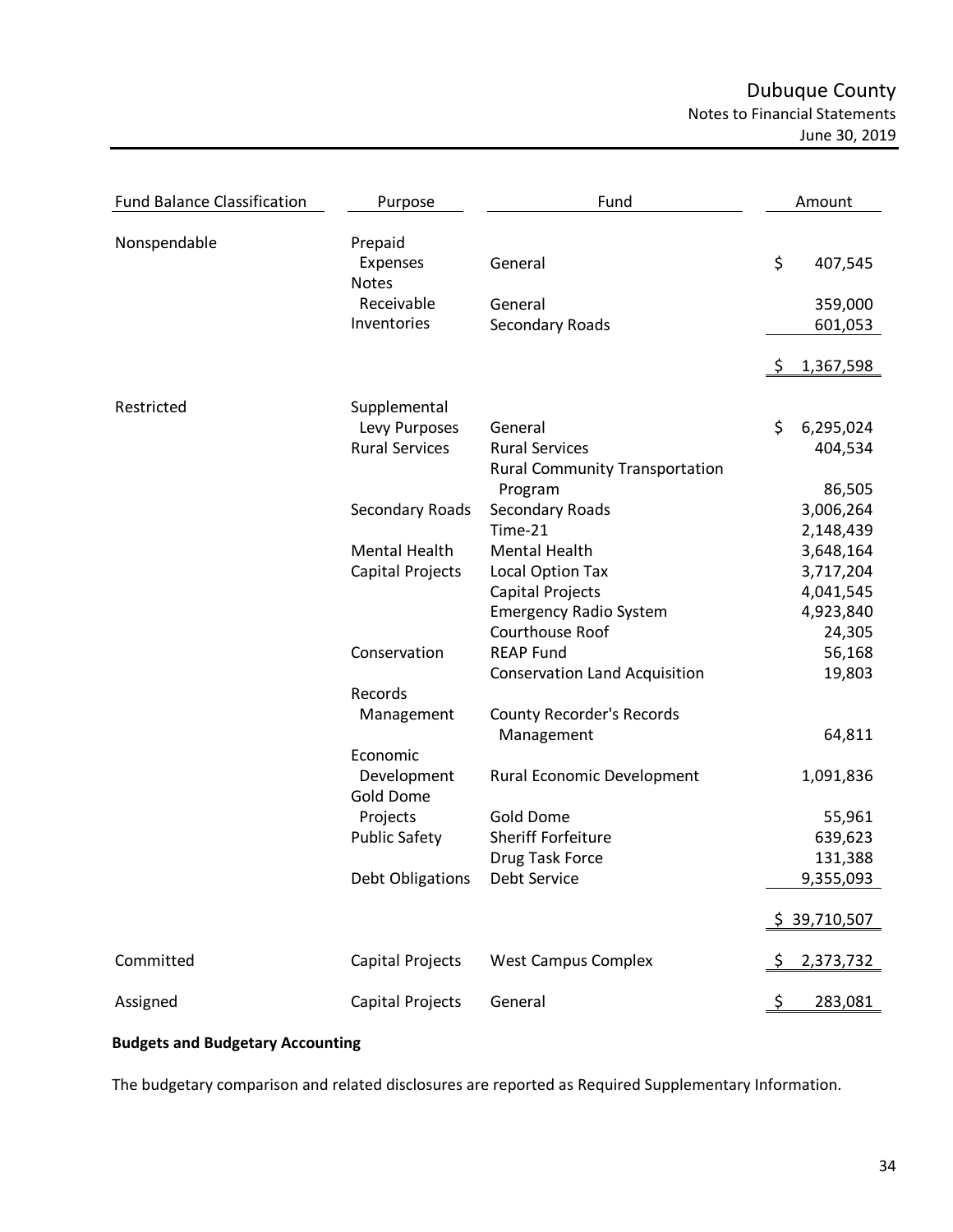#### **Note 2 ‐ Cash and Pooled Investments**

The County's deposits in banks at June 30, 2019, were entirely covered by federal depository insurance or by the State Sinking Fund in accordance with Chapter 12C of the Code of Iowa. This chapter provides for additional assessments against the depositories to insure there will be no loss of public funds.

The County is authorized by statute to invest public funds in obligations of the United States government, its agencies and instrumentalities; certificates of deposit or other evidences of deposit at federally insured depository institutions approved by the Board of Supervisors; prime eligible bankers acceptances; certain high rated commercial paper; perfected repurchase agreements; certain registered open-end management investment companies; certain joint investment trusts; and warrants or improvement certificates of a drainage district.

|                                                               |             |                    | Investment Maturities (In Years) |  |         |  |                        |  |
|---------------------------------------------------------------|-------------|--------------------|----------------------------------|--|---------|--|------------------------|--|
| Investment Type                                               | Less Than 1 |                    | 1 to 5                           |  | 6 to 10 |  | Amount                 |  |
| U.S. Treasury Securities<br><b>Federal Agency Obligations</b> |             | 950,129<br>249,790 | 1,620,582<br>2,842,449           |  | 153,662 |  | 2,570,711<br>3,245,901 |  |
| <b>Total Investments</b>                                      |             | 1,199,919          | 4,463,031                        |  | 153,662 |  | 5,816,612              |  |

At June 30, 2019, the County had the following investments:

The County uses the fair value hierarchy established by generally accepted accounting principles based on the valuation inputs used to measure the fair value of the asset. Level 1 inputs are quoted prices in active markets for identical assets. Level 2 inputs are significant other observable inputs. Level 3 inputs are significant unobservable inputs.

The U. S. Treasury securities and federal agency obligations are valued by the custodians of the securities using pricing models based on credit quality, time to maturity, stated interest rates and market assumptions (Level 2 inputs).

**Interest Rate Risk.** The County's investment policy limits the investment of operating funds (funds expected to be expended in the current budget year or within 15 months of receipt) to instruments that mature within 397 days. Funds not identified as operating funds may be invested in investments with maturities longer than 397 days, but the maturities shall be consistent with the needs and use of the County. The County did not hold any operating fund investments with a maturity greater than 397 days during the year.

**Credit Risk.** The County's investment policy limits investments in commercial paper and other corporate debt to the top two highest classifications. The County did not invest in any commercial paper or other corporate debt during the year. The County's investments held during the year ended June 30, 2019 were rated Aa2.

**Concentration of Credit Risk.** The County's investment policy does not allow for a prime bankers' acceptance or commercial paper and other corporate debt balances to be greater than 10% of its total deposits and investments. The policy also limits the amount that can be invested in a single issue to five percent of its total deposits and investments. The County held no such investments during the year.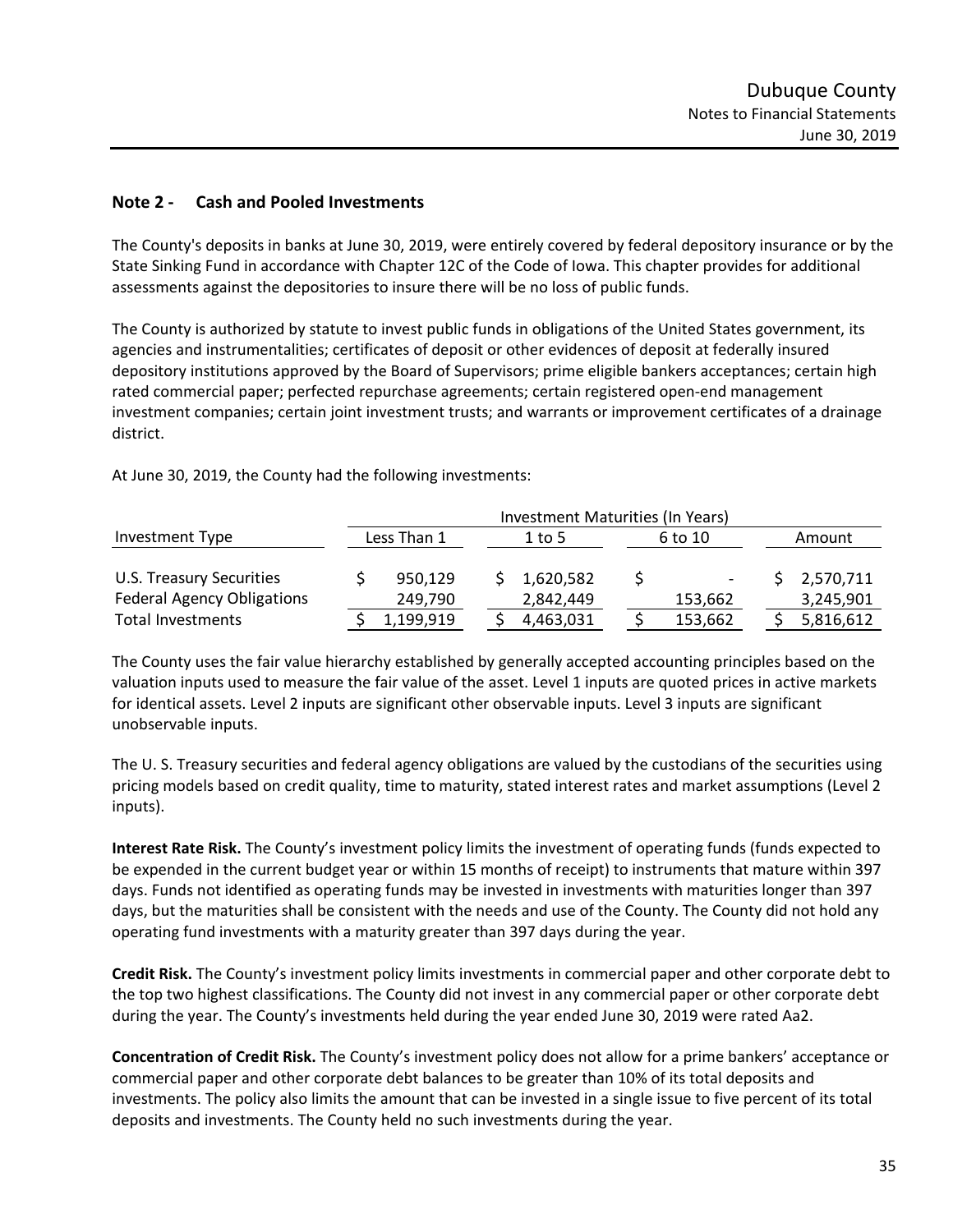**Custodial Credit Risk – Deposits.** In the case of deposits, this is the risk that in the event of a bank failure, the County's deposits may not be returned to it. The County's deposits are entirely covered by federal depository insurance or by the State Sinking Fund in accordance with Chapter 12C of the Code of Iowa. This chapter provides for additional assessments against the depositories to insure there will be no loss of public funds.

**Custodial Credit Risk – Investments.** For an investment, this is the risk that, in the event of the failure of the counterparty, the County will not be able to recover the value of its investments or collateral securities that are in the possession of an outside party. The County had no custodial risk with regards to investments, since all investments were held by the County or it's agent in the County's name.

#### **Note 3 ‐ Interfund Transfers**

| Transfer to                  | Transfer from                                                                                      | Amount                                      |
|------------------------------|----------------------------------------------------------------------------------------------------|---------------------------------------------|
| <b>General Fund</b>          | Debt Service                                                                                       | -\$<br>2,000                                |
| Secondary Roads              | <b>Rural Services</b>                                                                              | 4,220,963                                   |
| Nonmajor Governmental Funds  | Nonmajor Governmental Funds<br>General Fund<br><b>West Campus Complex</b><br><b>Rural Services</b> | 459,435<br>1,600,000<br>1,200,000<br>75,000 |
|                              |                                                                                                    | 3,334,435                                   |
| <b>Sunnycrest Operations</b> | General Fund                                                                                       | 1,177,559                                   |
|                              |                                                                                                    | 8,734,957                                   |

The detail of interfund transfers for the year ended June 30, 2019 is as follows:

Transfers generally move resources from the fund statutorily required to collect the resources to the fund statutorily required to expend the resources. The transfer to Sunnycrest Operations Fund represents an operating subsidy from the General Fund.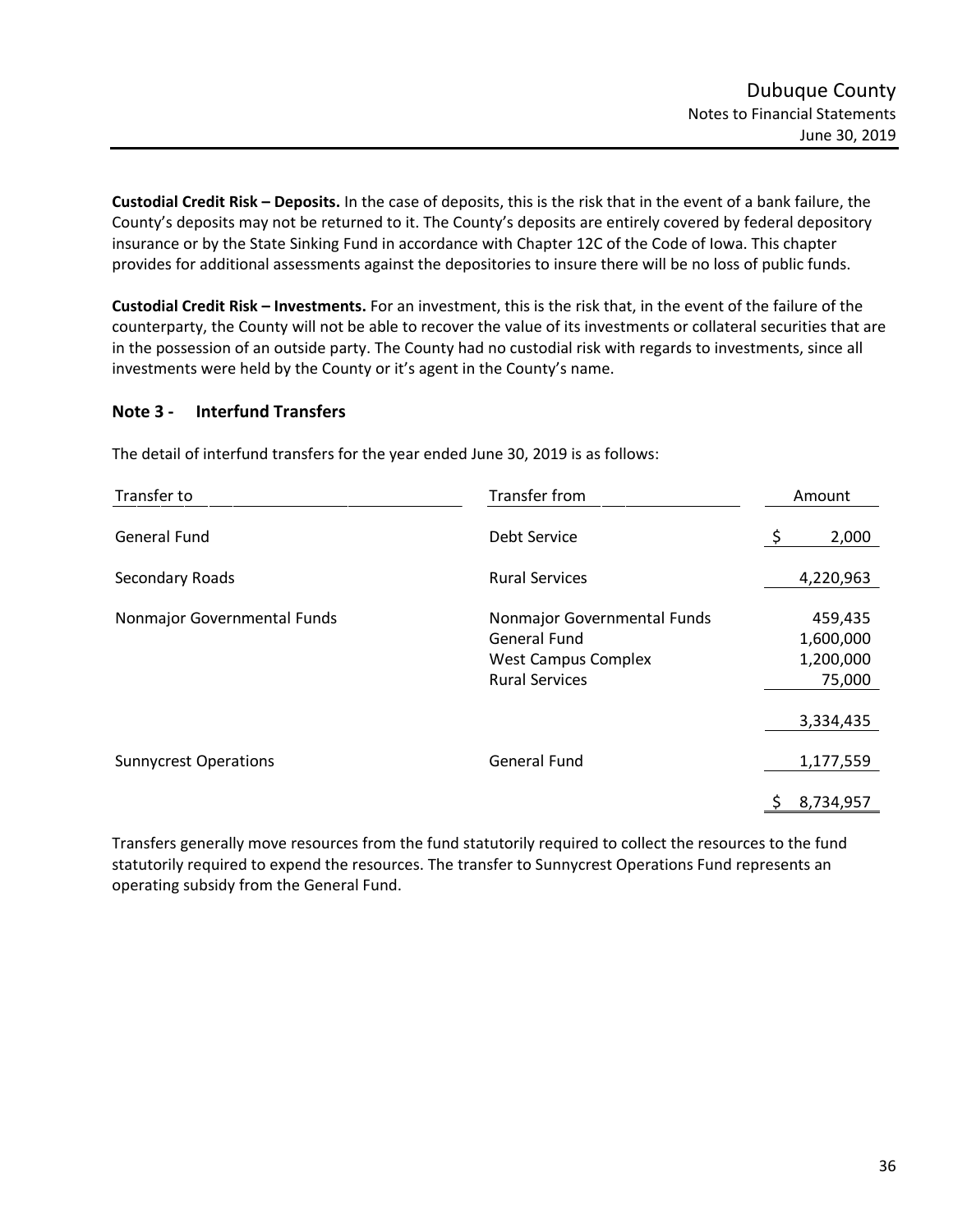#### **Note 4 ‐ Notes Receivable**

The County has made funds available for interest-free loans to rural Dubuque County fire departments and EMS services to purchase fire protection and life support equipment through the County Assistance Fund. These amounts are to be repaid to the County in annual installments. The balance of these notes receivable at June 30, 2019 was \$359,000.

The County has guaranteed receivables through the Rural Economic Development Intermediary Relending Program with four loans to businesses located in Dubuque County, totaling \$258,073 at June 30, 2019. The loans are accounted for in the Rural Economic Development Fund and mature in varying amounts through June 30, 2032.

The County has made an interest‐free loan to the City of Bernard for a road construction project. This amount is to be repaid to the County in annual installments. The balance of this note receivable at June 30, 2019 was \$5,778.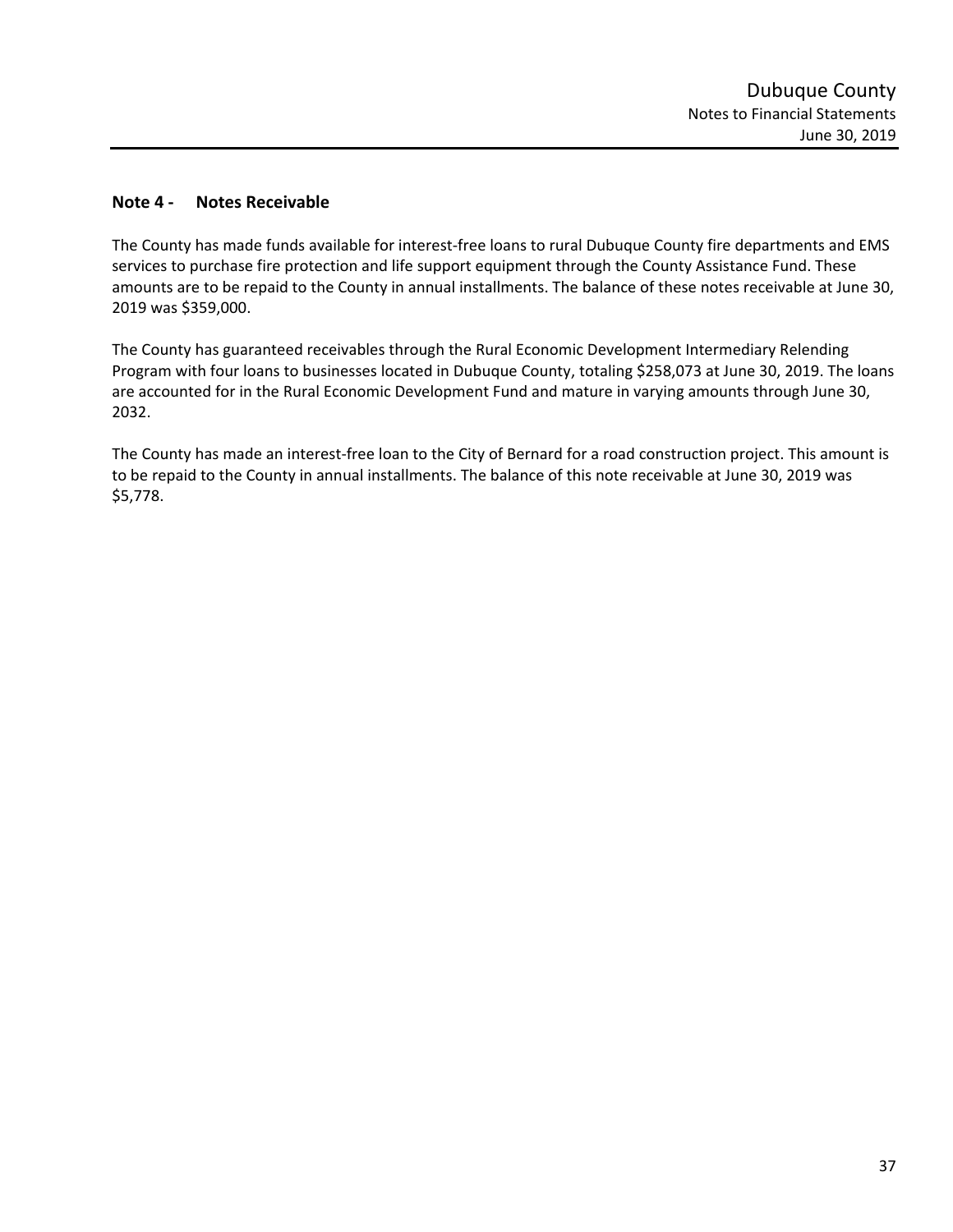## **Note 5 ‐ Capital Assets**

Capital assets activity for the year ended June 30, 2019 was as follows:

|                                      | <b>Balance</b><br>Beginning<br>of Year | <b>Increases</b> | Decreases    | <b>Balance</b><br>End<br>of Year |
|--------------------------------------|----------------------------------------|------------------|--------------|----------------------------------|
| <b>Governmental Activities</b>       |                                        |                  |              |                                  |
| Capital assets not being             |                                        |                  |              |                                  |
| depreciated                          |                                        |                  |              |                                  |
| Land and land                        |                                        |                  |              |                                  |
| improvements                         | \$<br>5,456,122                        | \$               | \$           | \$<br>5,456,122                  |
| Construction in                      |                                        |                  |              |                                  |
| progress                             | 7,692,797                              | 29,726,066       | 11,278,947   | 26,139,916                       |
| Total capital assets, not            |                                        |                  |              |                                  |
| being depreciated                    | 13,148,919                             | 29,726,066       | 11,278,947   | 31,596,038                       |
| Capital assets being<br>depreciated  |                                        |                  |              |                                  |
| <b>Buildings</b>                     | 20,921,980                             | 3,444,540        | 191,387      | 24,175,133                       |
| Improvements other                   |                                        |                  |              |                                  |
| than buildings                       | 2,115,594                              | 65,499           | 3,000        | 2,178,093                        |
| Machinery and                        |                                        |                  |              |                                  |
| equipment                            | 20,110,069                             | 1,999,159        | 1,141,537    | 20,967,691                       |
| Infrastructure                       | 134,443,677                            | 8,165,963        | 14,339       | 142,595,301                      |
| Total capital assets, being          |                                        |                  |              |                                  |
| depreciated                          | 177,591,320                            | 13,675,161       | 1,350,263    | 189,916,218                      |
| Less accumulated<br>depreciation for |                                        |                  |              |                                  |
| <b>Buildings</b>                     | 9,244,309                              | 589,212          | 174,778      | 9,658,743                        |
| Improvements other                   |                                        |                  |              |                                  |
| than buildings<br>Machinery and      | 1,043,919                              | 94,743           | 3,000        | 1,135,662                        |
| equipment                            | 12,428,051                             | 1,443,284        | 1,076,713    | 12,794,622                       |
| Infrastructure                       | 62,733,444                             | 3,746,558        | 10,037       | 66,469,965                       |
| <b>Total accumulated</b>             |                                        |                  |              |                                  |
| depreciation                         | 85,449,723                             | 5,873,797        | 1,264,528    | 90,058,992                       |
| Total capital assets, being          |                                        |                  |              |                                  |
| depreciated, net                     | 92,141,597                             | 7,801,364        | 85,735       | 99,857,226                       |
| Governmental Activities Capital      |                                        |                  |              |                                  |
| Assets, Net                          | \$105,290,516                          | \$37,527,430     | \$11,364,682 | \$131,453,264                    |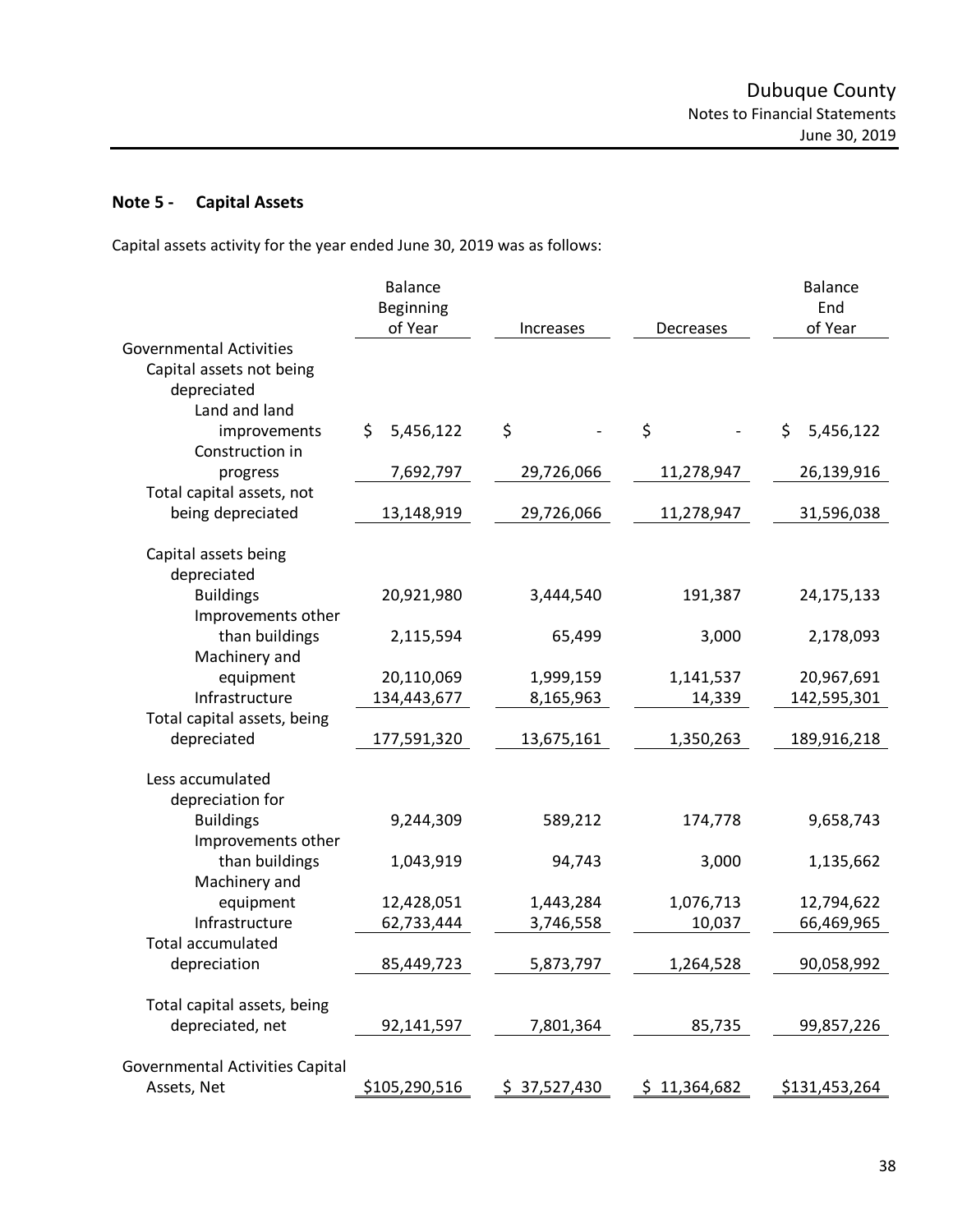Depreciation expense was charged to the following functions of the County:

| <b>Governmental Activities</b>                       |           |
|------------------------------------------------------|-----------|
| Public safety and legal services                     | 633,375   |
| Physical health and social services                  | 4.106     |
| County environment and education                     | 390,185   |
| Roads and transportation                             | 4,395,348 |
| Governmental services to residents                   | 18.476    |
| Administration                                       | 432,307   |
|                                                      |           |
| Total depreciation expense - governmental activities | 5,873,797 |

**Construction Commitments** – The County has recognized as a liability only that portion of construction contracts representing construction completed through June 30, 2019. The County has additional commitments for construction contracts of \$7,914,526 as of June 30, 2019. These commitments will be funded by current assets and federal and state grants.

#### **Note 6 ‐ Due to Other Governments**

The County purchases services from other governmental units and also acts as a fee and tax collection agent for various governmental units. Tax collections are remitted to those governments in the month following collection. A summary of amounts due to other governments at June 30, 2019 is as follows:

| Fund                                                 | Description | Amount        |
|------------------------------------------------------|-------------|---------------|
|                                                      |             |               |
| Agency                                               |             |               |
| County Recorder                                      | Collections | \$<br>72,591  |
| County Recorder's Electronic Transaction Fee         |             | 2,547         |
| County Sheriff                                       |             | 817,654       |
| <b>911 Fund</b>                                      |             | 931,649       |
| Drainage District Fund                               |             | 730           |
| Agricultural Extension Education Fund                |             | 510,414       |
| <b>County Assessor</b>                               |             | 1,095,252     |
| <b>City Assessor</b>                                 |             | 1,049,636     |
| Schools Fund                                         |             | 68,381,691    |
| Area Schools Fund                                    |             | 5,133,888     |
| <b>Corporations Fund</b>                             |             | 33,793,650    |
| <b>Townships Fund</b>                                |             | 871,895       |
| Auto License and Use Tax Fund                        |             | 3,493,904     |
| <b>Brucellosis and Tuberculosis Eradication Fund</b> |             | 13,550        |
| Joint Disaster Services Fund                         |             | 58,024        |
| County Hospital Fund                                 |             | 1,306,269     |
| <b>County Libraries</b>                              |             | 323,071       |
| Canine                                               |             | 2,556         |
| Commissary                                           |             | 274,919       |
| <b>Monies and Credits</b>                            |             | 1,087         |
| Total for agency funds                               |             | \$118,134,977 |
|                                                      |             |               |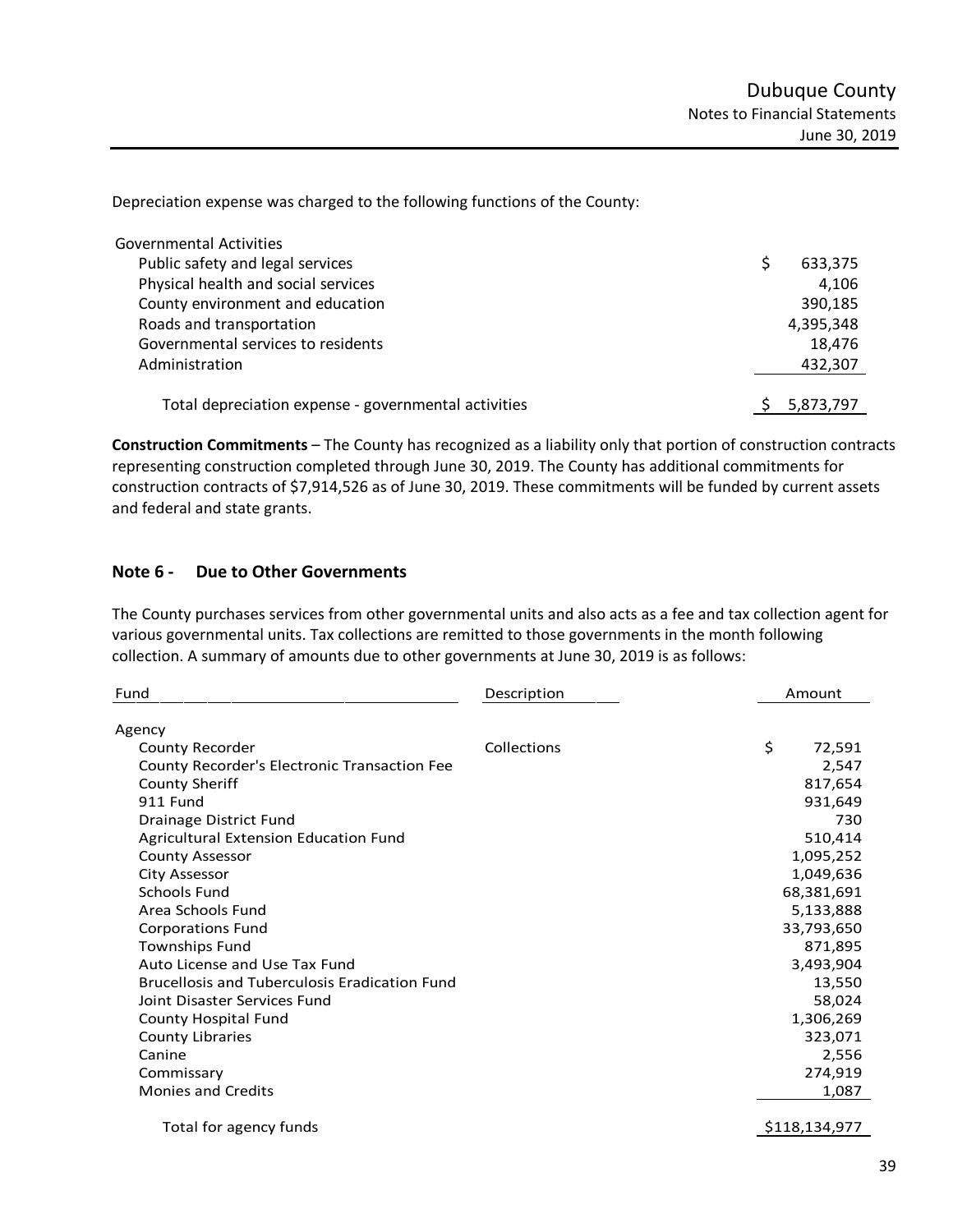#### **Note 7 ‐ Long‐Term Liabilities**

A summary of changes in long‐term liabilities for the year ended June 30, 2019 is as follows:

| <b>Governmental Activities:</b>             | Balance<br>Beginning of<br>Year |    | <b>Increases</b> |    | Decreases |    | <b>Balance</b><br>End<br>of Year | Amounts<br>Due Within<br>One Year |
|---------------------------------------------|---------------------------------|----|------------------|----|-----------|----|----------------------------------|-----------------------------------|
| <b>General Obligation Bonds/Notes</b>       |                                 |    |                  |    |           |    |                                  |                                   |
| <b>Bonds</b>                                | \$<br>11,605,000                | \$ | 13,400,000       | Ś. | 2,965,000 | Ś. | 22,040,000                       | \$<br>1,635,000                   |
| Premiums                                    |                                 |    | 644,713          |    | 42,981    |    | 601,732                          | 42,981                            |
| Total bonds payable                         | 11,605,000                      |    | 14,044,713       |    | 3,007,981 |    | 22,641,732                       | 1,677,981                         |
| Landfill bonds                              | 8,730,000                       |    |                  |    | 400,000   |    | 8,330,000                        | 410,000                           |
| <b>Rural Economic</b>                       |                                 |    |                  |    |           |    |                                  |                                   |
| Development Loan                            | 285,310                         |    |                  |    | 39,755    |    | 245,555                          | 39,994                            |
| Real Estate Purchase Agreement              | 2,000,000                       |    |                  |    | 300,000   |    | 1,700,000                        | 300,000                           |
|                                             |                                 |    |                  |    |           |    |                                  |                                   |
| <b>Total General Obligation Bonds/Notes</b> | 22,620,310                      |    | 14,044,713       |    | 3,747,736 |    | 32,917,287                       | 2,427,975                         |
| Capital Lease                               |                                 |    | 785,000          |    |           |    | 785,000                          | 48,288                            |
| <b>Compensated Absences</b>                 | 4,147,869                       |    | 1,569,835        |    | 926,863   |    | 4,790,841                        | 1,050,167                         |
| <b>Total Non-current Liabilities</b>        | 26,768,179                      | Ŝ  | 16,399,548       | S  | 4,674,599 | Ŝ. | 38,493,128                       | 3,526,430                         |
|                                             |                                 |    |                  |    |           |    |                                  |                                   |
| <b>Business-Type Activities</b>             | <b>Balance</b>                  |    |                  |    |           |    | <b>Balance</b>                   | Amounts                           |
|                                             | Beginning of                    |    |                  |    |           |    | End                              | Due Within                        |
|                                             | Year                            |    | Increases        |    | Decreases |    | of Year                          | One Year                          |
|                                             |                                 |    |                  |    |           |    |                                  |                                   |
| <b>Compensated Absences</b>                 | 650,957                         | s  | 242,249          | S  | 144,792   |    | 748,414                          | 164,055                           |

Dubuque County has borrowed funds through the Rural Economic Development Intermediary Relending Program in order to provide economic development loans to industries within Dubuque County. The stated interest rate is 1%. The indebtedness is guaranteed with loans the County has made to various businesses at interest rates ranging from 2.0% – 4.0%. This obligation is owed to the United States Department of Agriculture and therefore constitutes a direct borrowing.

During fiscal year 2015, the County issued \$4,500,000 of General Obligation Bonds for the purpose of funding the construction of landfill facility improvements by the Dubuque Metropolitan Area Solid Waste Agency (DMASWA), of which the County is an organized member. The proceeds of the bonds were transferred to DMASWA. The County and DMASWA have signed a long term note payable to the County to reimburse the County for all debt service payments related to the bond issue. The interest rates on the bonds range from 2.00% to 4.00%, with a maturity date of June 1, 2034.

During fiscal year 2017, the County issued \$5,100,000 of General Obligation Bonds for the purpose of funding the construction of landfill facility improvements by the Dubuque Metropolitan Area Solid Waste Agency (DMASWA) , of which the County is an organized member. The proceeds of the bonds were transferred to DMASWA. The County and DMASWA have signed a long term note payable to the County to reimburse the County for all debt service payments related to the bond issue. The interest rates on the bonds range from 3.00% to 3.25%, with a maturity date of June 1, 2036.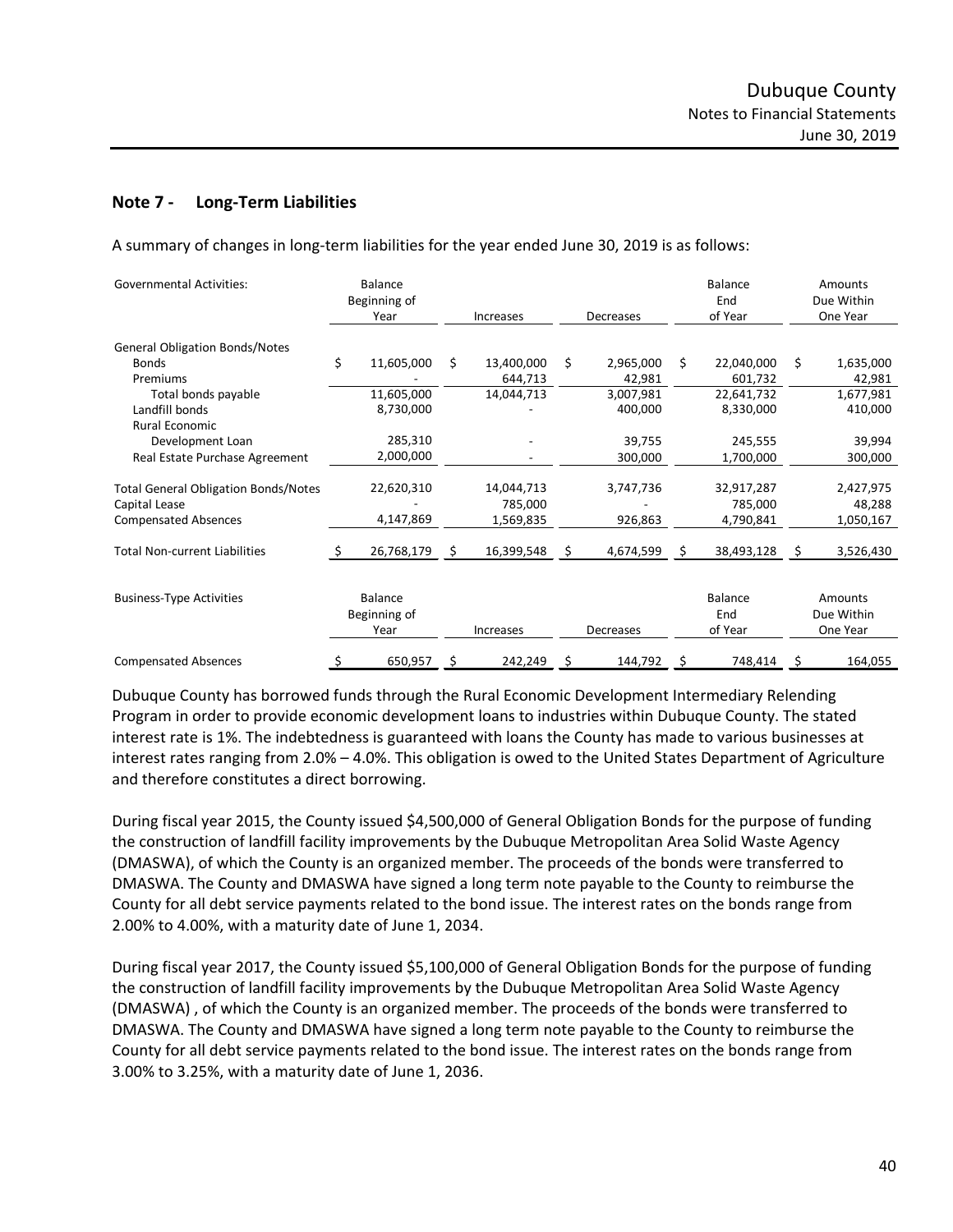During fiscal year 2018, the County issued \$10,175,000 of General Obligation Bonds for the purpose of paying the cost, to the extent, of acquiring and installing emergency communications equipment and systems. The interest rates on the bonds range from 2.00% to 3.00%, with a maturity date of June 1, 2033.

During fiscal year 2018, The County borrowed \$1,430,000 of General Obligation Bonds for the purpose of paying the cost, to that extent, of undertaking an urban renewal project in the Greater Downtown Urban Renewal Area of which consists of exterior renovations and roofing repairs to the Dubuque County courthouse. The interest rates on the bonds range from 2.00% to 2.60% with a maturity date of June 1, 2023.

During fiscal year 2018, the County assumed an obligation of \$3,320,000 to purchase land from the City of Dubuque to assist Flexsteel in building a new manufacturing facility. The obligation does not have an interest rate and matures July 1, 2024. The Real Estate Purchase Agreement is owed to the City of Dubuque and therefore constitutes a direct borrowing.

During fiscal year 2019, the County issued \$1,570,000 of General Obligation Bonds for the purpose of funding various County capital projects. The interest rates on the bonds is 2.55%, with a maturity date of June 1, 2020.

During fiscal year 2019, the County borrowed \$11,830,000 of General Obligation Bonds for the urban renewal project in the City of Dubuque's Dubuque Industrial Center Economic Development District consisting of constructing a new County building including administrative office space and a maintenance and storage shop. The interest rates on the bonds range from 3.00% to 5.00%, with a maturity date of June 1, 2033.

The capital lease obligation is owed to Racom Corporation and therefore constitutes a direct borrowing.

| <b>Years Ending</b>                               | <b>General Obligation Bonds</b>                                                  |    |                                                                  |    |                                                                  | <b>General Obligation</b><br>Landfill Bonds |                                                                |  |  |
|---------------------------------------------------|----------------------------------------------------------------------------------|----|------------------------------------------------------------------|----|------------------------------------------------------------------|---------------------------------------------|----------------------------------------------------------------|--|--|
| June 30,                                          | Principal                                                                        |    | Interest                                                         |    | Principal                                                        | Interest                                    |                                                                |  |  |
| 2020<br>2021<br>2022<br>2023<br>2024<br>2025-2029 | \$<br>1,635,000<br>1,490,000<br>1,550,000<br>1,605,000<br>1,355,000<br>7,540,000 | \$ | 711,909<br>655,326<br>600,336<br>542,711<br>482,581<br>1,646,594 | \$ | 410,000<br>425,000<br>435,000<br>450,000<br>465,000<br>2,525,000 | \$                                          | 250,659<br>238,359<br>225,609<br>210,459<br>198,609<br>791,587 |  |  |
| 2030-2034<br>2035-2036                            | 6,865,000                                                                        |    | 489,156                                                          |    | 2,950,000<br>670,000                                             |                                             | 392,625<br>32,825                                              |  |  |
| Total                                             | 22,040,000                                                                       | Ś  | 5,128,613                                                        | Ś  | 8,330,000                                                        |                                             | 2,340,732                                                      |  |  |

A summary of the County's June 30, 2019, indebtedness is as follows: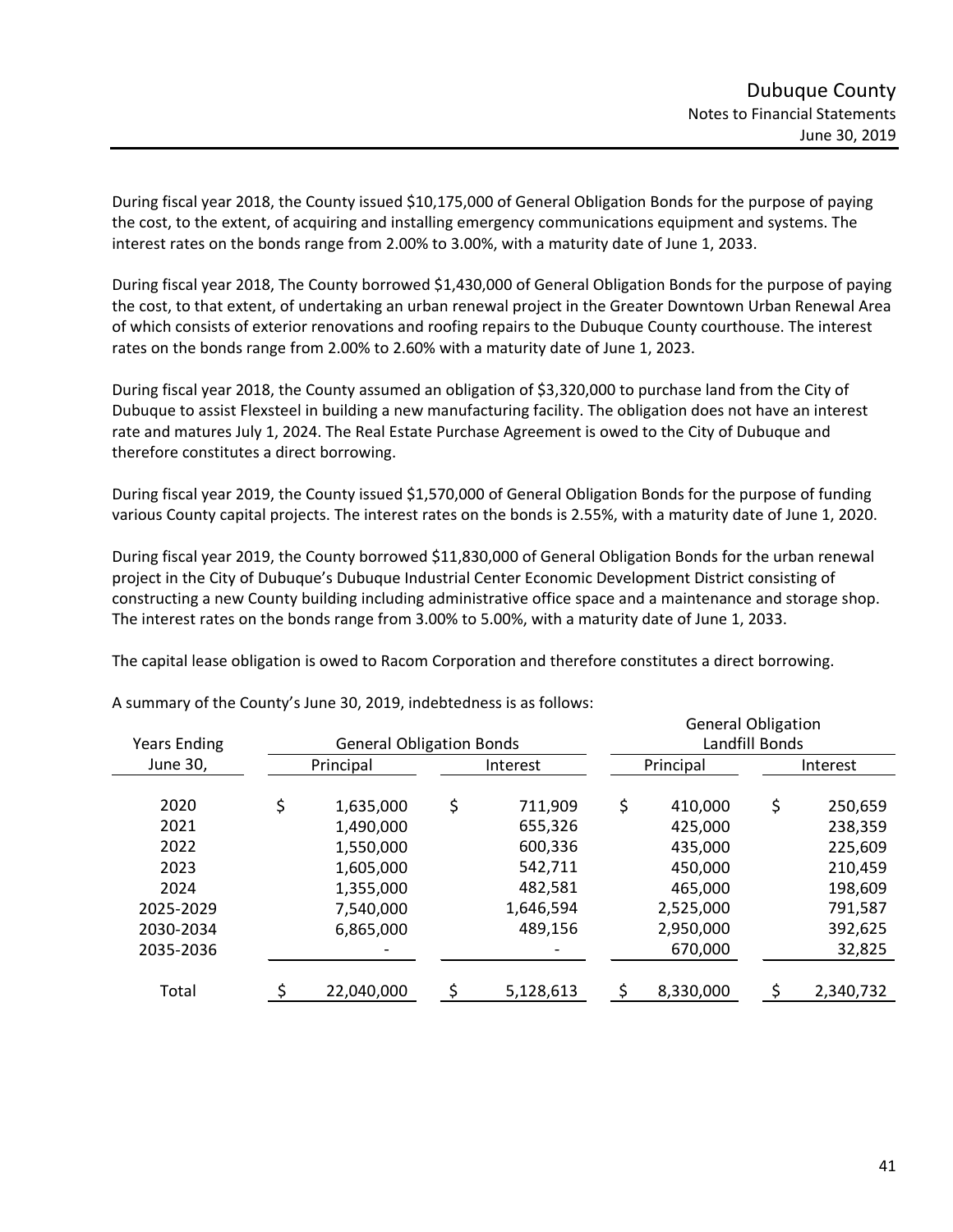| <b>Years Ending</b> | <b>Rural Economic</b> | Development Loan |                          | Capital Lease |           |    |          |  |
|---------------------|-----------------------|------------------|--------------------------|---------------|-----------|----|----------|--|
| June 30,            | Principal             |                  | Interest                 |               | Principal |    | Interest |  |
| 2020                | \$<br>39,994          | \$               | 2,456                    | \$            | 48,288    | \$ | 23,712   |  |
| 2021                | 40,393                |                  | 2,057                    |               | 66,757    |    | 29,243   |  |
| 2022                | 40,797                |                  | 1,653                    |               | 69,574    |    | 26,426   |  |
| 2023                | 41,205                |                  | 1,245                    |               | 72,510    |    | 23,490   |  |
| 2024                | 41,617                |                  | 833                      |               | 75,569    |    | 20,431   |  |
| 2025-2029           | 41,549                |                  | 415                      |               | 428,454   |    | 51,546   |  |
| 2030                |                       |                  | $\overline{\phantom{a}}$ |               | 23,848    |    | 152      |  |
| Total               | 245,555               |                  | 8,659                    |               | 785,000   |    | 175,000  |  |

| <b>Years Ending</b>    | City of Dubuque<br>Land Purchase |    | Total                   |    |                      |  |  |
|------------------------|----------------------------------|----|-------------------------|----|----------------------|--|--|
| June 30,               | Principal                        |    | Principal               |    | Interest             |  |  |
| 2020<br>2021           | \$<br>300,000<br>300,000         | \$ | 2,433,282<br>2,322,150  | \$ | 988,736<br>924,985   |  |  |
| 2022<br>2023           | 300,000<br>300,000               |    | 2,395,371<br>2,468,715  |    | 854,024<br>777,905   |  |  |
| 2024<br>2025-2029      | 300,000<br>200,000               |    | 2,237,186<br>10,735,003 |    | 702,454<br>2,490,142 |  |  |
| 2030-2034<br>2035-2036 |                                  |    | 9,838,848<br>670,000    |    | 881,933<br>32,825    |  |  |
| Total                  | 1,700,000                        | ς  | 33,100,555              |    | 7,653,004            |  |  |

#### **Note 8 ‐ Pension Plan**

**Plan Description –** IPERS membership is mandatory for employees of the County, except for those covered by another retirement system. Employees of the County are provided with pensions through a cost-sharing multiple employer defined benefit pension plan administered by Iowa Public Employees' Retirement System (IPERS). IPERS issues a stand‐alone financial report which is available to the public by mail at 7401 Register Drive P.O. Box 9117, Des Moines, Iowa 50306‐9117 or at www.ipers.org.

IPERS benefits are established under Iowa Code chapter 97B and the administrative rules thereunder. Chapter 97B and the administrative rules are the official plan documents. The following brief description is provided for general informational purposes only. Refer to the plan documents for more information.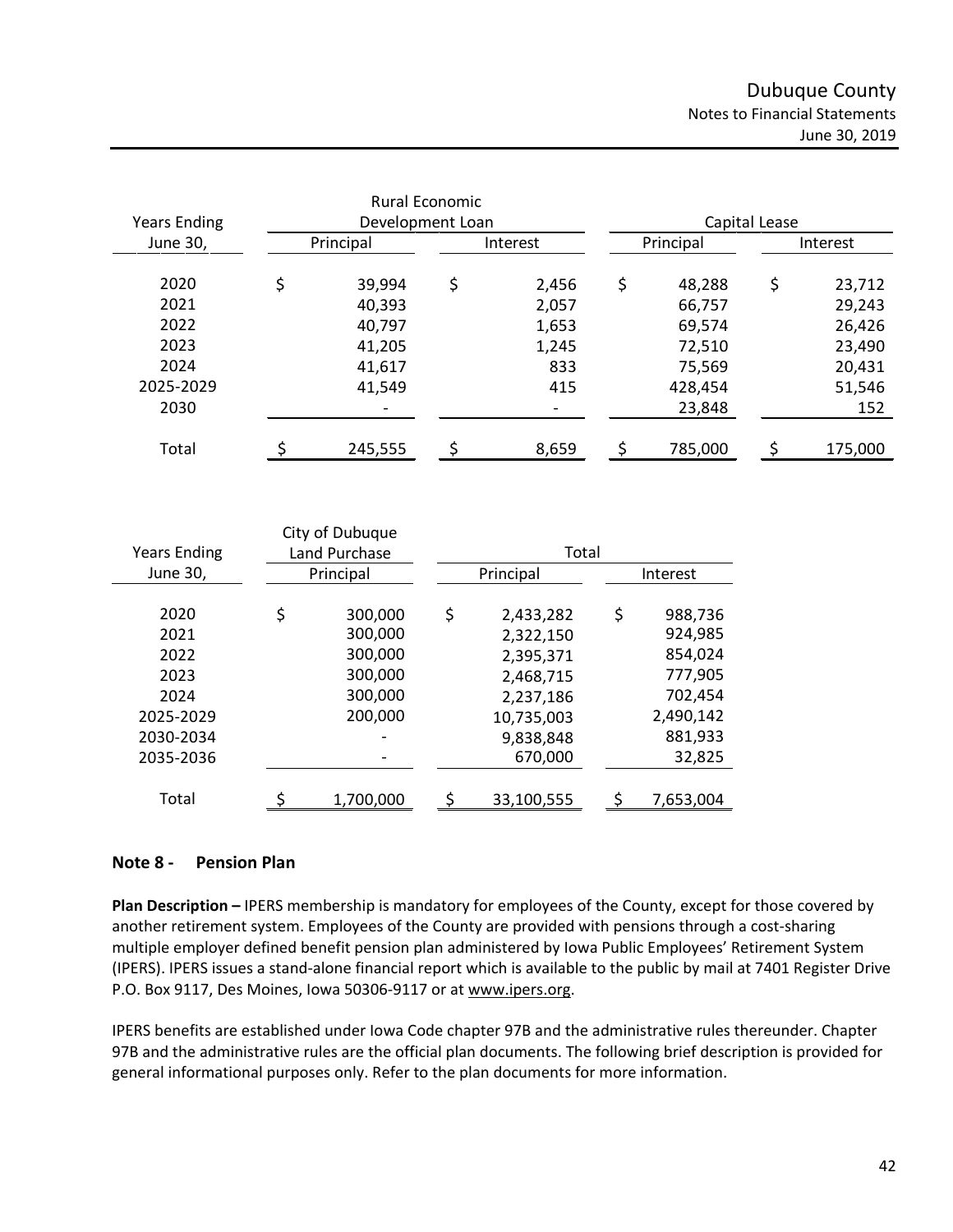**Pension Benefits –** A regular member may retire at normal retirement age and receive monthly benefits without an early‐retirement reduction. Normal retirement age is age 65, any time after reaching age 62 with 20 or more years of covered employment, or when the member's years of service plus the member's age at the last birthday equals or exceeds 88, whichever comes first. (These qualifications must be met on the member's first month of entitlement to benefits.) Members cannot begin receiving retirement benefits before age 55. The formula used to calculate a Regular member's monthly IPERS benefit includes:

A multiplier (based on years of service).

The member's highest five‐year average salary. (For members with service before June 30, 2012, the highest three‐year average salary as of that date will be used if it is greater than the highest five‐year average salary.)

Sheriff and deputy and protection occupation members may retire at normal retirement age, which is generally at age 55. Sheriff, deputies and protection occupation members may retire any time after reaching age 50 with 22 or more years of covered employment.

The formula used to calculate a sheriff, deputy's or protection occupation member's monthly IPERS benefit includes:

60% of average salary after completion of 22 years of service, plus an additional 1.5% of average salary for years of service greater than 22 years of service but not more than 30 years of service

The member's highest three‐year average salary.

If a member retires before normal retirement age, the member's monthly retirement benefit will be permanently reduced by an early‐retirement reduction. The early‐retirement reduction is calculated differently for service earned before and after July 1, 2012. For service earned before July 1, 2012, the reduction is 0.25% for each month that the member receives benefits before the member's earliest normal retirement age. For service earned starting July 1, 2012, the reduction is 0.50% for each month that the member receives benefits before age 65.

Generally, once a member selects a benefit option, a monthly benefit is calculated and remains the same for the rest of the member's lifetime. However, to combat the effects of inflation, retirees who began receiving benefits prior to July 1990 receive a guaranteed dividend with their regular November benefit payments.

**Disability and Death Benefits –** A vested member who is awarded federal Social Security disability or Railroad Retirement disability benefits is eligible to claim IPERS benefits regardless of age. Disability benefits are not reduced for early retirement. If a member dies before retirement, the member's beneficiary will receive a lifetime annuity or a lump‐sum payment equal to the present actuarial value of the member's accrued benefit or calculated with a set formula, whichever is greater. When a member dies after retirement, death benefits depend on the benefit option the member selected at retirement.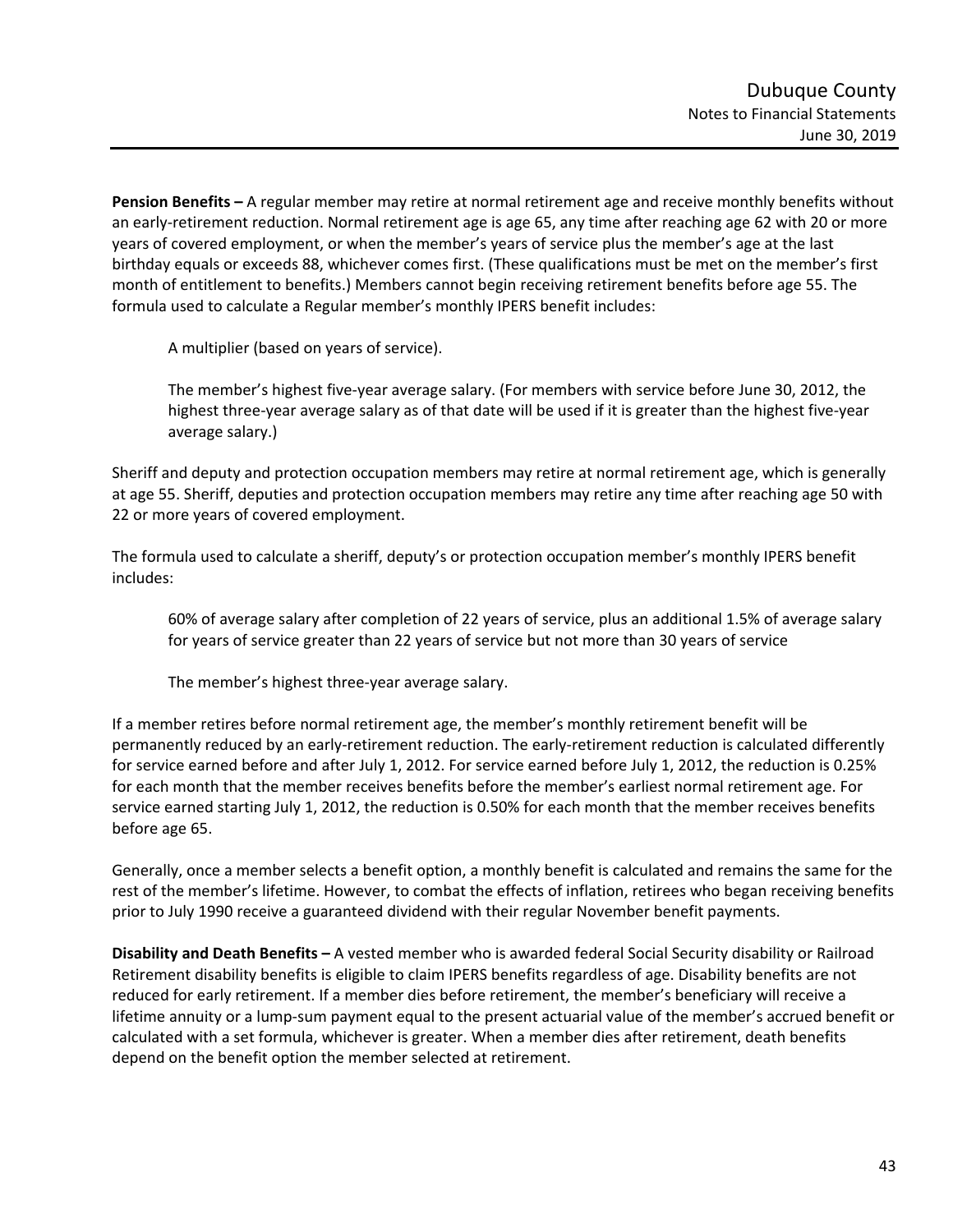**Contributions –** Contribution rates are established by IPERS following the annual actuarial valuation, which applies IPERS' Contribution Rate Funding Policy and Actuarial Amortization Method. Statute limits the amount rates can increase or decrease each year to 1 percentage point. IPERS Contribution Rate Funding Policy requires that the actuarial contribution rate be determined using the "entry age normal" actuarial cost method and the actuarial assumptions and methods approved by the IPERS Investment Board. The actuarial contribution rate covers normal cost plus the unfunded actuarial liability payment based on a 30‐year amortization period. The payment to amortize the unfunded actuarial liability is determined as a level percentage of payroll, based on the Actuarial Amortization Method adopted by the Investment Board.

In fiscal year 2019, pursuant to the required rate, Regular members contributed 6.29% of covered payroll and the County contributed 9.44% of covered payroll for a total rate of 15.73%. The sheriff, deputies and the County each contributed 9.76% of covered payroll for a total rate of 19.52%. Protection occupation members contributed 6.81% of covered payroll and the County contributed 10.21% of covered payroll for a total rate of 17.02%.

The County's contributions to IPERS for the year ended June 30, 2019 were \$1,958,931.

**Net Pension Liabilities, Pension Expense, and Deferred Outflows of Resources and Deferred Inflows of Resources Related to Pensions –** At June 30, 2019, the County reported a liability of \$11,704,126 for its proportionate share of the net pension liability. The net pension liability was measured as of June 30, 2018**,** and the total pension liability used to calculate the net pension liability was determined by an actuarial valuation as of that date. The County's proportion of the net pension liability was based on the County's share of contributions to the pension plan relative to the contributions of all IPERS participating employers. As of June 30, 2018, the County's collective proportion was .185%, which was a decrease of .0352% from its collective proportion measured as of June 30, 2017.

For the year ended June 30, 2019, the County recognized pension expense of \$1,474,459. At June 30, 2019, the County reported deferred outflows of resources and deferred inflows of resources related to pensions from the following sources:

|                                                                                      | Deferred<br>Outflows of<br>Resources |           | Deferred<br>Inflows of<br>Resources |           |
|--------------------------------------------------------------------------------------|--------------------------------------|-----------|-------------------------------------|-----------|
| Differences Between Expected and Actual Results                                      |                                      | 167,485   |                                     | 475.739   |
| <b>Changes of Assumptions</b>                                                        |                                      | 2,532,014 |                                     | 1,106,440 |
| Net Difference Between Projected and Actual Earnings on<br><b>IPERS' Investments</b> |                                      |           |                                     | 541,952   |
| Changes in Proportion and Differences Between County Contributions                   |                                      |           |                                     |           |
| and Proportionate Share of Contributions                                             |                                      | 168,213   |                                     | 742,110   |
| County Contributions Subsequent to the Measurement Date                              |                                      | 1,958,931 |                                     |           |
| Total                                                                                |                                      | 4,826,643 |                                     | 2,866,241 |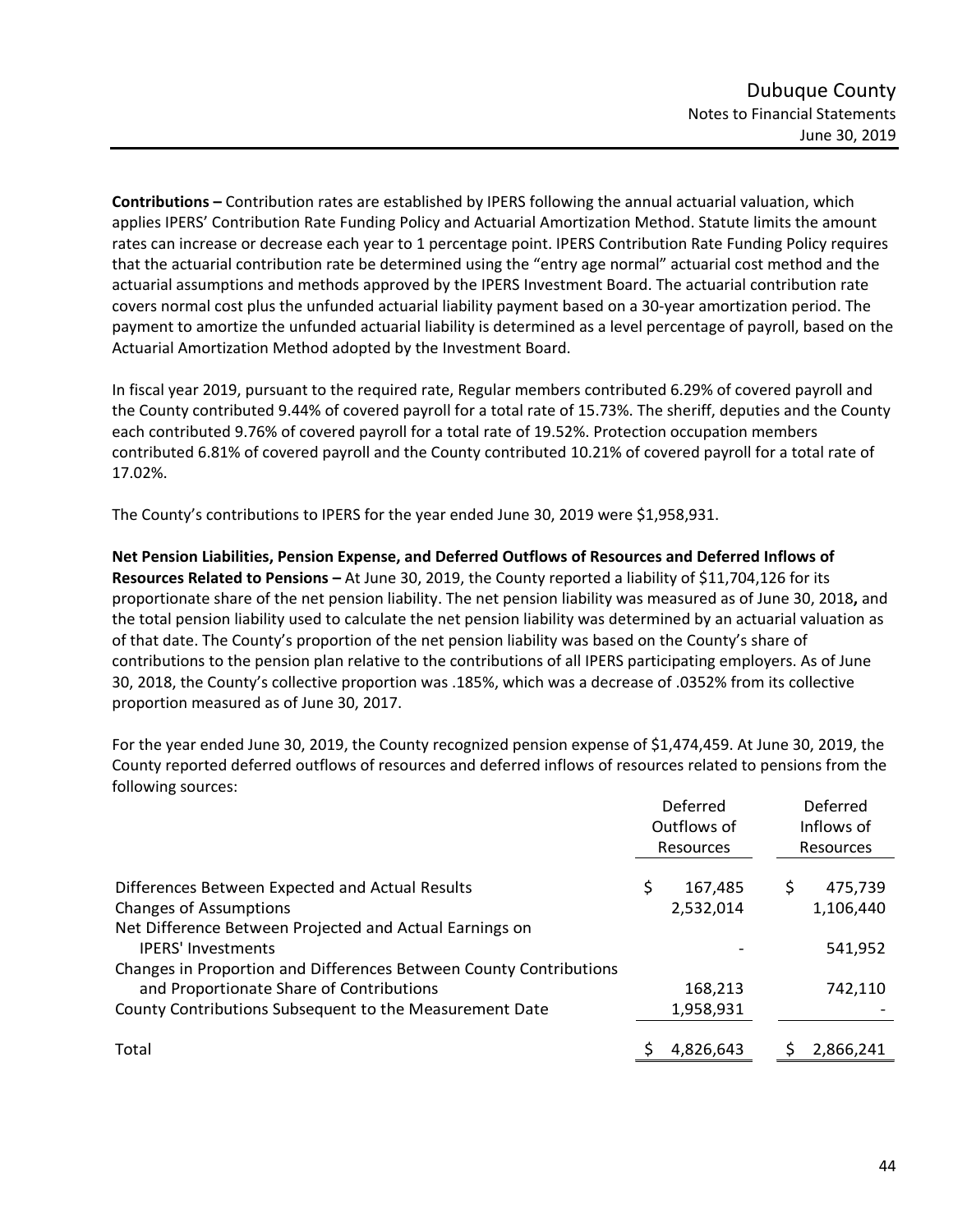\$1,958,931 reported as deferred outflows of resources related to pensions resulting from the County contributions subsequent to the measurement date will be recognized as a reduction of the net pension liability in the year ended June 30, 2019. Other amounts reported as deferred outflows of resources and deferred inflows of resources related to pensions will be recognized in pension expense as follows:

| Years Ended June 30, | Total         |  |  |  |  |
|----------------------|---------------|--|--|--|--|
| 2020                 | \$<br>676,781 |  |  |  |  |
| 2021                 | 242,231       |  |  |  |  |
| 2022                 | (466, 231)    |  |  |  |  |
| 2023                 | (339, 883)    |  |  |  |  |
| 2024                 | (111, 427)    |  |  |  |  |
|                      |               |  |  |  |  |
|                      | 1,471         |  |  |  |  |

There were no non‐employer contributing entities at IPERS.

**Actuarial Assumptions –** The total pension liability in the June 30, 2018 actuarial valuation was determined using the following actuarial assumptions, applied to all periods included in the measurement as follows:

| Rate of inflation<br>(effective June 30, 2017) | 2.60% per annum                              |
|------------------------------------------------|----------------------------------------------|
| Rates of salary increase                       | 3.25 to 16.25% average, including inflation  |
| (effective June 30, 2017)                      | Rates vary by membership group.              |
| Long-term investment rate of return            | 7.00% compounded annually, net of investment |
| (effective June 30, 2017)                      | expense, including inflation                 |
| Wage growth                                    | 3.25% per annum based on 2.60% inflation     |
| (effective June 30, 2017)                      | and 0.65% real wage inflation.               |

The actuarial assumptions used in the June 30, 2018 valuation were based on the results of actuarial experience study dated March 24, 2017 and a demographic assumption study dated June 28, 2018.

Mortality rates used in the 2018 valuation were based on RP‐2014 Employee and Health Annuitant tables with MP‐2017 generational adjustments.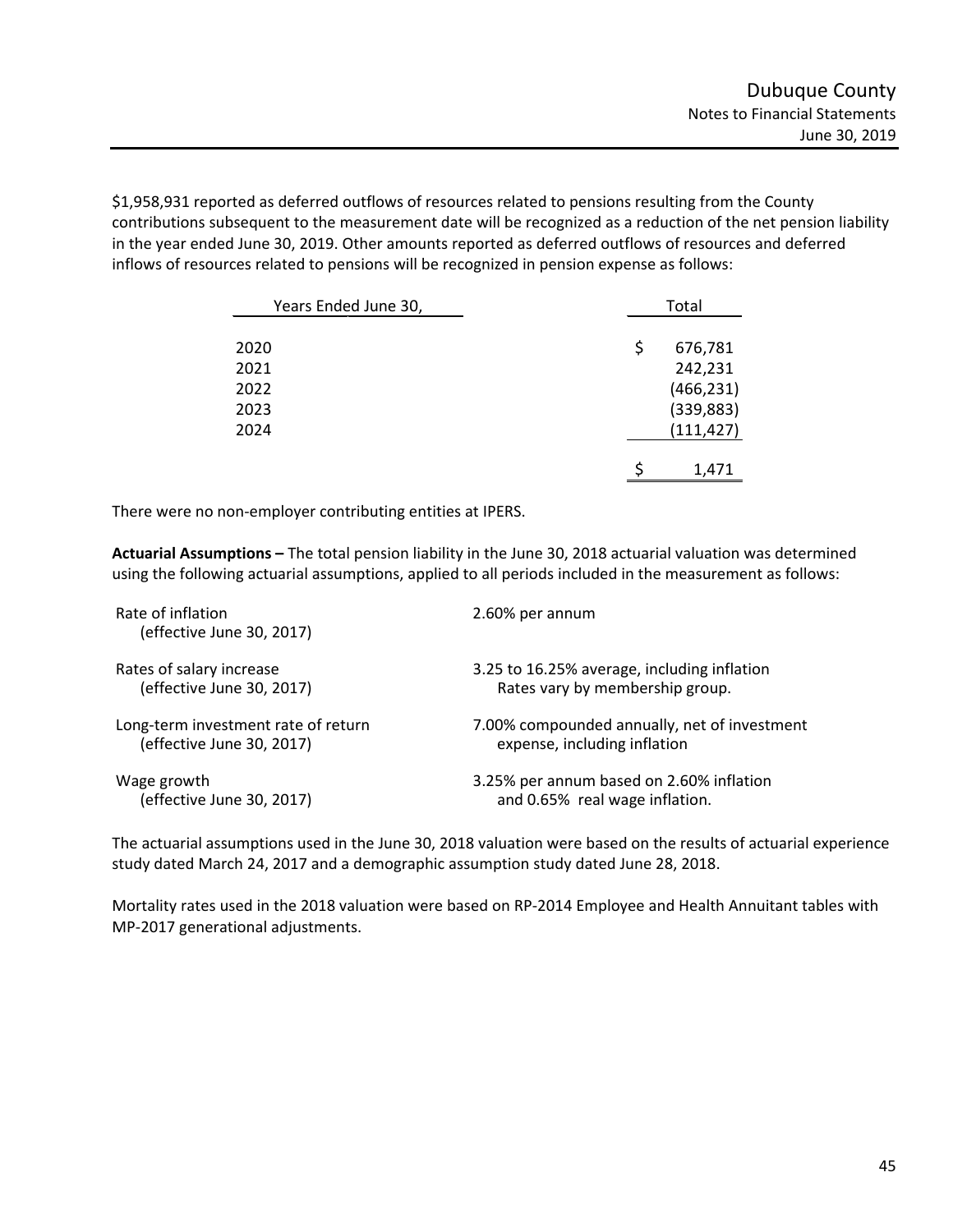The long‐term expected rate of return on IPERS' investments was determined using a building‐block method in which best-estimate ranges of expected future real rates (expected returns, net of pension plan investment expense and inflation) are developed for each major asset class. These ranges are combined to produce the long-term expected rate of return by weighting the expected future real rates of return by the target asset allocation percentage and by adding expected inflation. The target allocation and best estimates of arithmetic real rates of return for each major asset class are summarized in the following table:

| <b>Asset Class</b>       | <b>Asset Allocation</b> | Long-Term<br>Expected<br><b>Real Rate</b><br>of Return |
|--------------------------|-------------------------|--------------------------------------------------------|
|                          |                         |                                                        |
| Domestic equity          | 22%                     | 6.01%                                                  |
| International equity     | 15                      | 6.48                                                   |
| Global smart beta equity | 3                       | 6.23                                                   |
| Core Plus fFixed Income  | 27                      | 1.97                                                   |
| Public credit            | 3.5                     | 3.93                                                   |
| Public real assets       | 7                       | 2.91                                                   |
| Cash                     | 1                       | $-0.25$                                                |
| Private equity           | 11                      | 10.81                                                  |
| Private real assets      | 7.5                     | 4.14                                                   |
| Private credit           | 3                       | 3.11                                                   |
|                          | 100%                    |                                                        |

**Discount Rate –** The discount rate used to measure the total pension liability was 7.00%. The projection of cash flows used to determine the discount rate assumed that employee contributions will be made at the contractually required rate and that contributions from the County will be made at contractually required rates, actuarially determined. Based on those assumptions, IPERS' fiduciary net position was projected to be available to make all projected future benefit payments of current active and inactive employees. Therefore, the long‐ term expected rate of return on IPERS' investments was applied to all periods of projected benefit payments to determine the total pension liability.

#### **Sensitivity of the County's Proportionate Share of the Net Pension Liability to Changes in the Discount Rate –**

The following presents the County's proportionate share of the net pension liability calculated using the discount rate of 7.00%, as well as what the County's proportionate share of the net pension liability would be if it were calculated using a discount rate that is 1% lower (6.00%) or 1% higher (8.00%) than the current rate.

|                                         | 1%           | <b>Discount</b> | 1%         |
|-----------------------------------------|--------------|-----------------|------------|
|                                         | Decrease     | Rate            | Increase   |
|                                         | $(6.00\%)$   | (7.00%)         | $(8.00\%)$ |
| County's proportionate share of the net |              |                 |            |
| pension liability (asset)               | \$24,371,144 | \$11,704,126    | 1,080,722  |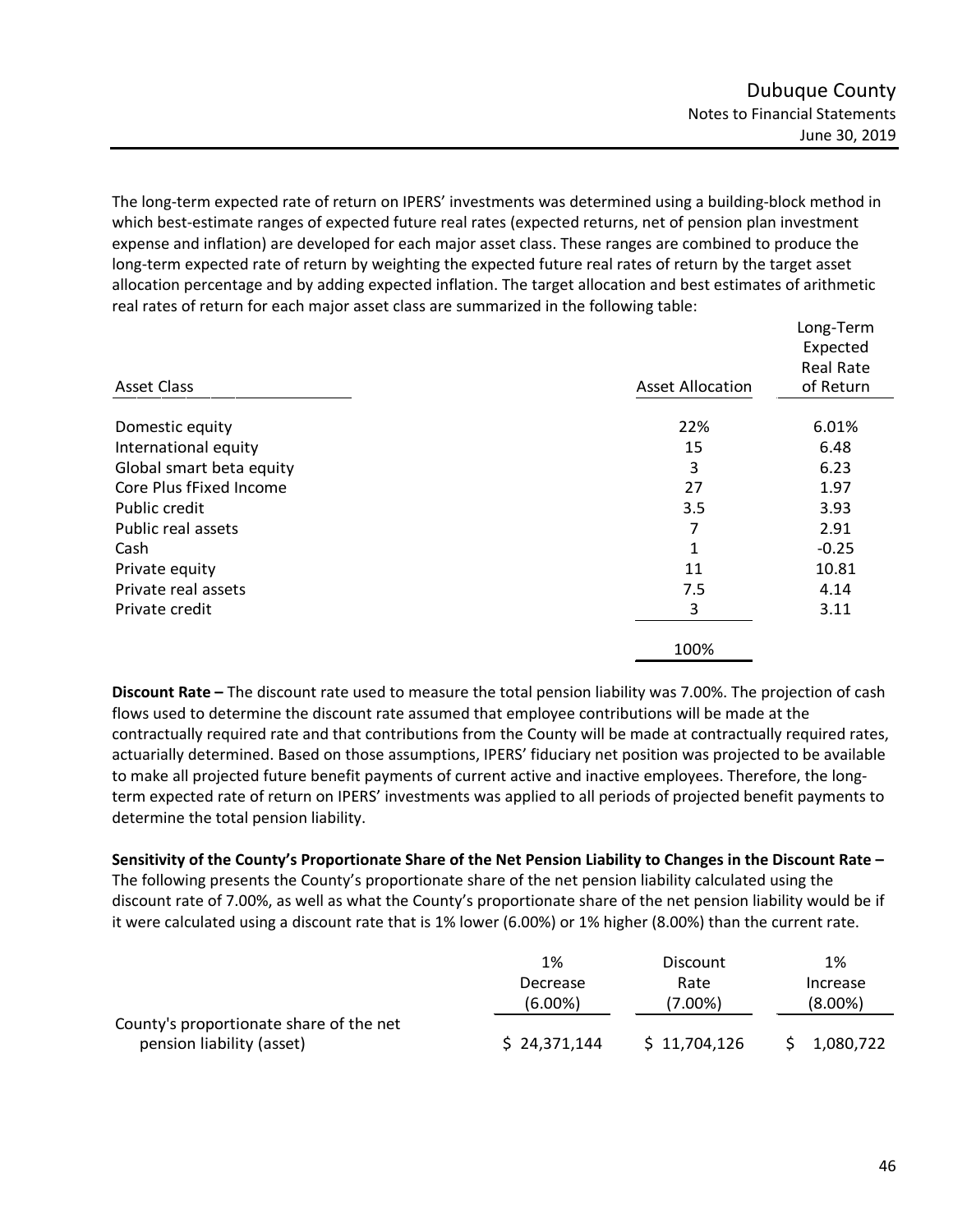**IPERS' Fiduciary Net Position –** Detailed information about the pension plan's fiduciary net position is available in the separately issued IPERS financial report which is available on IPERS' website at www.ipers.org.

**Payables to IPERS** – All legally required County contributions and legally required employee contributions which had been withheld from employee wages were remitted by the County to IPERS by June 30, 2019.

#### **Note 9 ‐ Other Postemployment Benefits (OPEB)**

**Plan Description –** The County operates a single‐employer retiree benefit plan which provides medical/prescription drug benefits for retirees and their spouses. Group insurance benefits are established under Iowa Code Chapter 509A.13. No assets are accumulated in a trust that meets the criteria in paragraph 4 of GASB Statement No.75. The plan does not issue a stand‐alone financial report.

**OPEB Benefits** ‐The medical/prescription drug coverage, which is a partially self‐insured medical plan, is administered by Wellmark BCBS. Retirees under age 65 pay the same premium for the medical/prescription drug benefit as active employees, which results in an implicit rate subsidy and an OPEB liability.

Retired participants must be age 55 or older at retirement. At June 30, 2018, the following employees were covered by the benefit terms:

| Inactive employees or beneficiaries receiving benefit payments |     |
|----------------------------------------------------------------|-----|
| Active employees                                               | 346 |
|                                                                |     |
| Total                                                          | 367 |

**Total OPEB Liability** – The County's total OPEB liability of \$1,870,123 was measured as of June 30, 2019 and was determined by an actuarial valuation as of June 30, 2018.

**Actuarial Assumptions** – The total OPEB liability in the June 30, 2018 actuarial valuation was determined using the following actuarial assumptions and the entry age normal actuarial cost method, applied to all periods included in the measurement.

| Rate of inflation<br>(effective June 30, 2018) | 2.60% per annum                       |
|------------------------------------------------|---------------------------------------|
| Rates of salary increase                       | 3.25% per annum including             |
| (effective June 30, 2018)                      | inflation                             |
| Discount rate                                  | 3.51% compounded annually             |
| (effective June 30, 2019)                      | including inflation                   |
| Healthcare cost trend rate                     | 8.50% initial rate decreasing by .5%  |
| (effective June 30, 2018)                      | annually to an ultimate rate of 5.00% |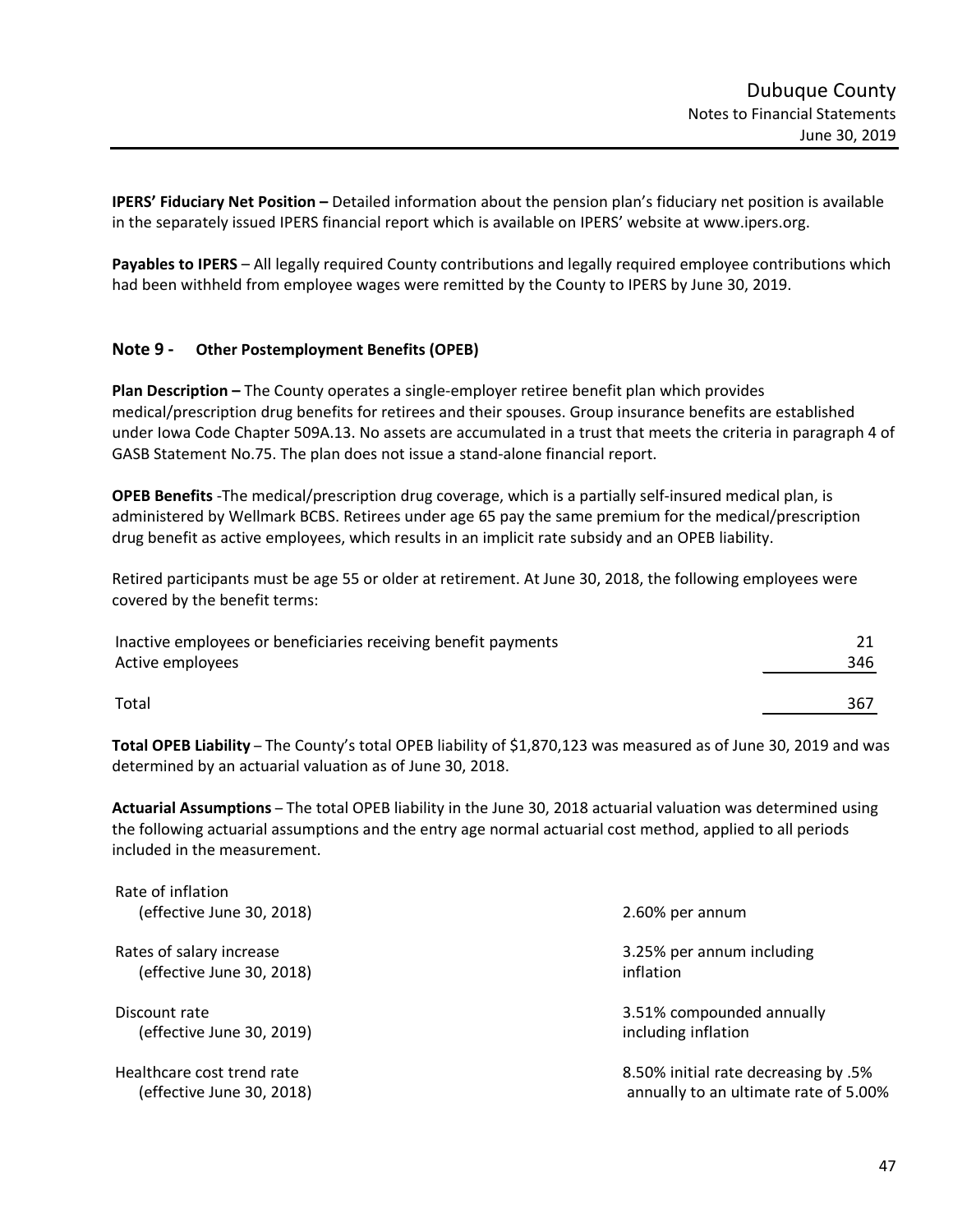**Discount Rate** – The discount rate used to measure the total OPEB liability was 3.51% which reflects the index rate for 20‐year tax‐exempt general obligation municipal bonds with an average rating of AA/Aa or higher as of the measurement date.

Mortality rates are from the RPH‐2017 total dataset mortality table fully generational using Scale MP‐2017. Annual retirement probabilities are based on varying rates by age and turnover probabilities mirror those used by IPERS.

The actuarial assumptions used in the June 30, 2018 valuation were based on the results of an actuarial experience study with dates corresponding to those listed above.

#### **Changes in the Total OPEB Liability**

|                                                                | <b>Total OPEB</b><br>Liability |
|----------------------------------------------------------------|--------------------------------|
| Total OPEB liability beginning of year<br>Changes for the year | \$<br>1,860,511                |
| Service cost                                                   | 140,196                        |
| Interest<br>Changes in assumptions                             | 75,109<br>52,050               |
| Differences between expected<br>and actual experiences         | (136, 760)                     |
| Benefit payments                                               | (120,983)                      |
| Net changes                                                    | 9,612                          |
| Total OPEB liability end of year                               | 1,870,123                      |

Changes of assumptions reflect a change in the discount rate from 3.87% in fiscal year 2018 to 3.51% in fiscal year 2019.

**Sensitivity of the County's Total OPEB Liability to Changes in the Discount Rate** – The following presents the total OPEB liability of the County, as well as what the County's total OPEB liability would be if it were calculated using a discount rate that is 1% lower (2.51%) or 1% higher (4.51%) than the current discount rate.

|                              | 1% Decrease | Discount Rate | 1% Increase  |
|------------------------------|-------------|---------------|--------------|
|                              | (2.51%)     | $(3.51\%)$    | $(4.51\%)$   |
| Total OPEB liability (asset) | \$2,021,866 | \$1,870,123   | \$ 1,728,953 |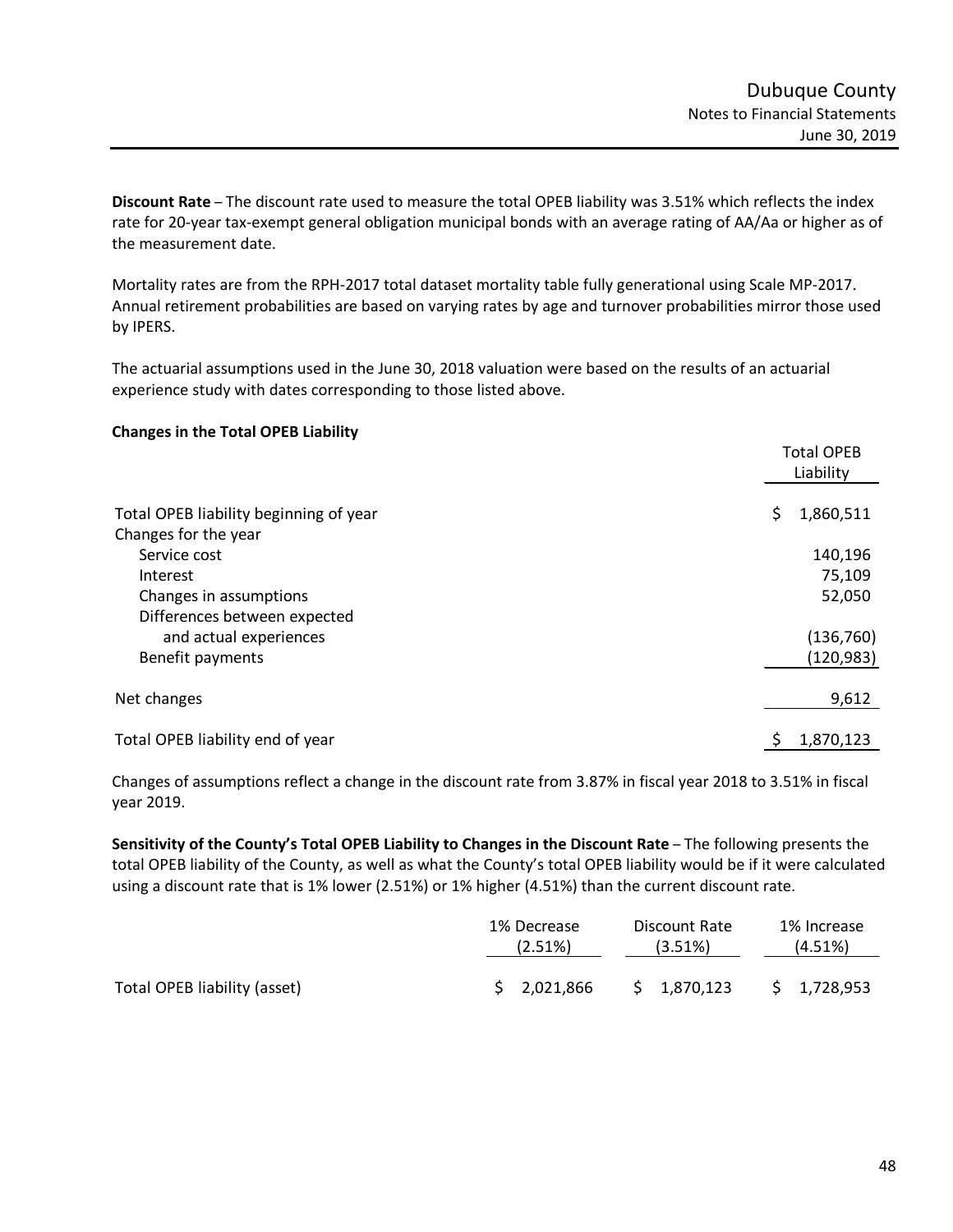**Sensitivity of the County's Total OPEB Liability to Changes in the Healthcare Cost Trend Rates** – The following presents the total OPEB liability of the County, as well as what the County's total OPEB liability would be it were calculated using healthcare cost trend rates that are 1% lower (7.50%) or 1% higher (9.50%) than the current healthcare cost trend rates.

|                              |             | Healthcare |             |
|------------------------------|-------------|------------|-------------|
|                              |             | Cost Trend |             |
|                              | 1% Decrease | Rates      | 1% Increase |
|                              | (7.50%      | (8.50%     | (9.50%      |
|                              | decreasing  | decreasing | decreasing  |
|                              | to 4.00%)   | to 5.00%)  | to 6.00%)   |
| Total OPEB liability (asset) | 1,639,213   | 1,870,123  | 2,146,674   |

**OPEB Expense and Deferred Outflows and Inflows of Resources Related to OPEB** – For the year ended June 30, 2019, the County recognized OPEB expense of \$178,916. At June 30, 2019, the County reported deferred outflows and inflows of resources related to OPEB from the following resources:

|                                                                              | Deferred<br>Outflows of<br>Resources | Deferred<br>Inflows of<br>Resources |
|------------------------------------------------------------------------------|--------------------------------------|-------------------------------------|
| Changes in assumptions<br>Differences between expected and actual experience | 53,542                               | 282,465                             |
| Total                                                                        | 53,542                               | 282,465                             |

The amount reported as deferred outflows and inflows of resources related to OPEB will be recognized as OPEB expense as follows:

| Year Ending June 30, | Amount |           |
|----------------------|--------|-----------|
| 2020                 | \$     | (36, 389) |
| 2021                 |        | (36, 389) |
| 2022                 |        | (36, 389) |
| 2023                 |        | (36, 389) |
| 2024                 |        | (36, 389) |
| Thereafter           |        | (46, 978) |
| Total                |        | (228,923) |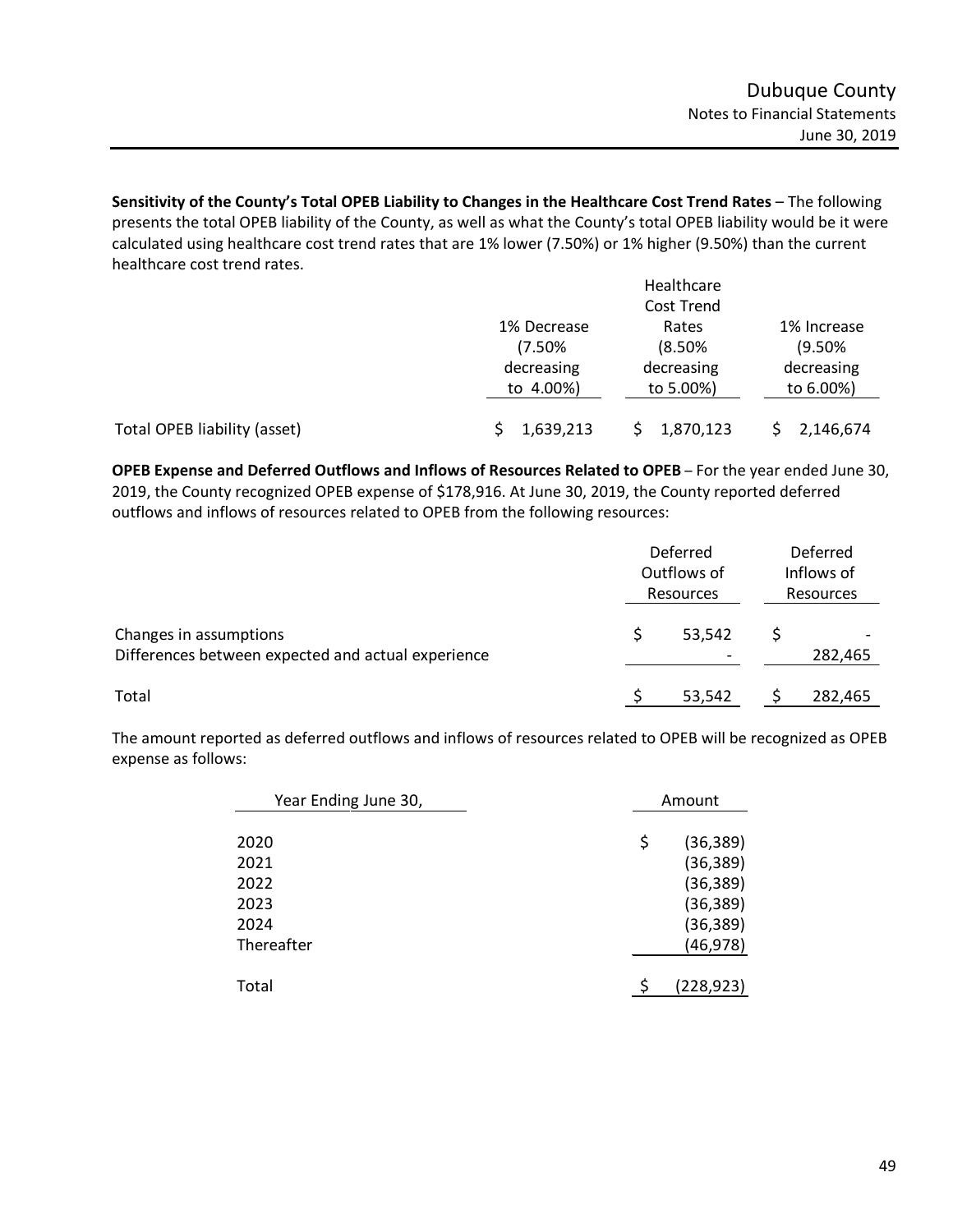#### **Note 10 ‐ Risk Management**

The County is exposed to various risks of loss related to torts; theft of, damage to and destruction of assets; errors and omissions; injuries to employees; and natural disasters.

Dubuque County is a member in the Iowa Communities Assurance Pool, as allowed by Chapter 331.301 of the Code of Iowa. The Iowa Communities Assurance Pool (Pool) is a local government risk‐sharing pool whose 700 members include various governmental entities throughout the State of Iowa. The Pool was formed in August 1986 for the purpose of managing and funding third‐party liability claims against its members. The Pool provides coverage and protection in the following categories: general liability, automobile liability, automobile physical damage, public officials liability, police professional liability, property, inland marine, and boiler/machinery. There have been no reductions in insurance coverage from prior years.

Each member's annual casualty contributions to the Pool fund current operations and provide capital. Annual operating contributions are those amounts necessary to fund, on a cash basis, the Pool's general and administrative expenses, claims, claims expenses and reinsurance expenses due and payable in the current year, plus all or any portion of any deficiency in capital. Capital contributions are made during the first six years of membership and are maintained at a level determined by the Board not to exceed 300 percent of total current members' basis rates or to comply with the requirements of any applicable regulatory authority having jurisdiction over the Pool.

The Pool also provides property coverage. Members who elect such coverage make annual operating contributions which are necessary to fund, on a cash basis, the Pool's general and administrative expenses and reinsurance premiums, all of which are due and payable in the current year, plus all or any portion of any deficiency in capital. Any year‐end operating surplus is transferred to capital. Deficiencies in operations are offset by transfers from capital and, if insufficient, by the subsequent year's member contributions.

The County's property and casualty contributions to the risk pool are recorded as expenditures from its operating funds at the time of payment to the risk pool. The County's contributions to the Pool for the year ended June 30, 2019, were \$372,953.

The Pool uses reinsurance and excess risk‐sharing agreements to reduce its exposure to large losses. The Pool retains general, automobile, police professional, and public officials' liability risks up to \$500,000 per claim. Claims exceeding \$500,000 are reinsured through reinsurance and excess risk‐sharing agreements up to the amount of risk-sharing protection provided by the County's risk-sharing certificate. Property and automobile physical damage risks are retained by the Pool up to \$250,000 each occurrence, each location. Property risks exceeding \$250,000 are reinsured through reinsurance and excess risk‐sharing agreements up to the amount of risk‐sharing protection provided by the County's risk‐sharing certificate.

The Pool's intergovernmental contract with its members provides that in the event a casualty claim, property loss or series of claims or losses exceeds the amount of risk sharing protection provided by the County's risk‐ sharing certificate, or in the event a casualty claim, property loss or series of claims or losses exhausts the Pool's funds and any excess risk‐sharing recoveries, then payment of such claims or losses shall be the obligation of the respective individual member against whom the claim was made or the loss was incurred.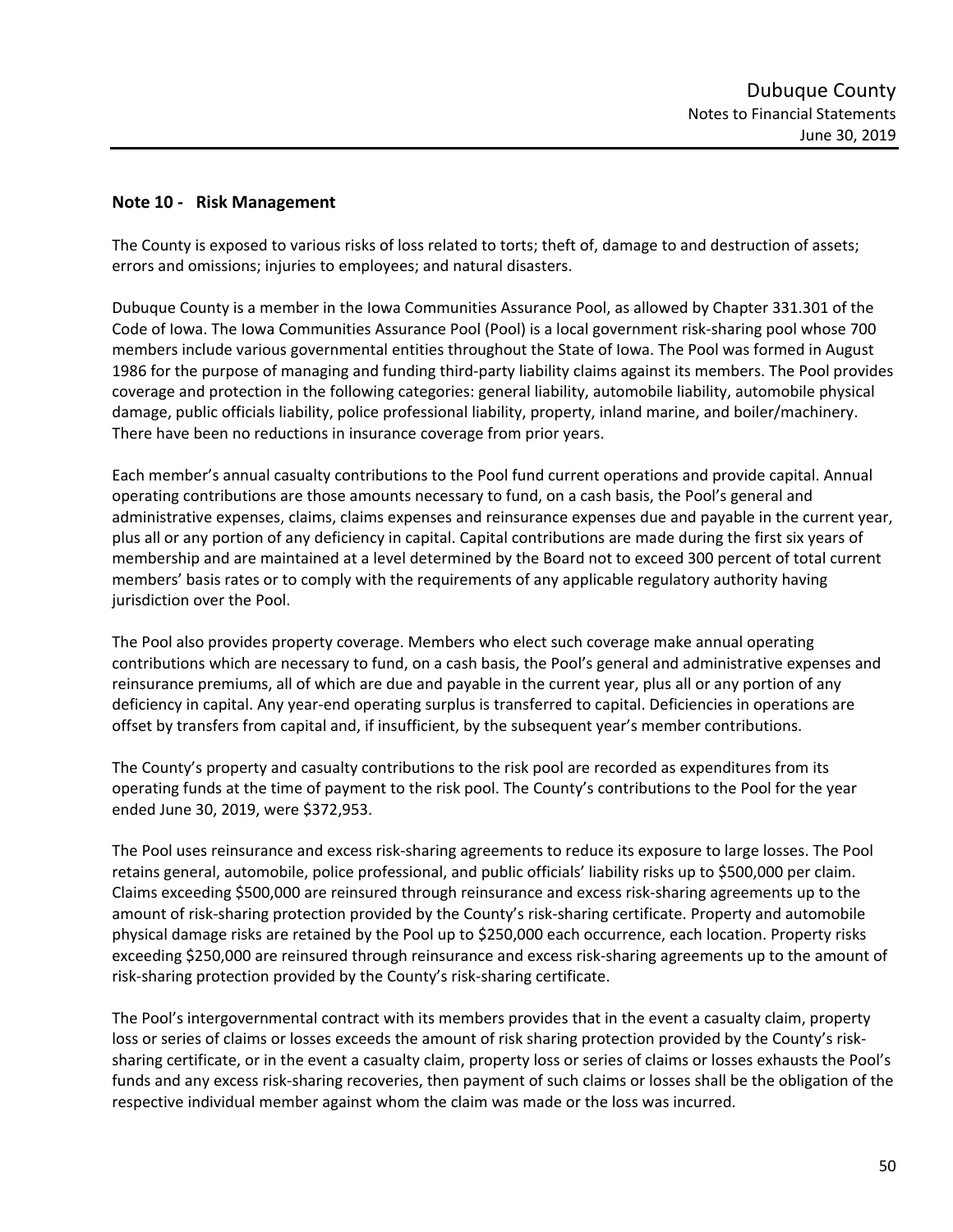The County does not report a liability for losses in excess of reinsurance or excess risk sharing recoveries unless it is deemed probable such losses have occurred and the amount of such loss can be reasonably estimated. Accordingly, at June 30, 2019, no liability has been recorded in the County's financial statements. As of June 30, 2019, settled claims have not exceeded the risk pool or reinsurance coverage since the Pool's inception.

Members agree to continue membership in the Pool for a period of not less than one full year. After such period, a member who has given 60 days prior written notice may withdraw from the Pool. Upon withdrawal, payments for all casualty claims and claim expenses become the sole responsibility of the withdrawing member, regardless of whether a claim was incurred or reported prior to the member's withdrawal. Upon withdrawal, a formula set forth in the Pool's intergovernmental contract with its members is applied to determine the amount (if any) to be refunded to the withdrawing member.

The County also carries commercial insurance purchased from other insurers for coverage associated with workers' compensation and employee blanket bond. The County assumes liability for any deductibles and claims in excess of coverage limitations. The County assumes responsibility for workers' compensation in excess of \$1,000,000 on Coverage B – Employers Liability. The County assumes responsibility for an employee fidelity loss in excess of \$100,000 for all employees and in excess of \$150,000 for the Treasurer, two Assistant Treasurers and County Auditor. Settled claims resulting from these risks have not exceeded commercial insurance coverage in any of the past three fiscal years.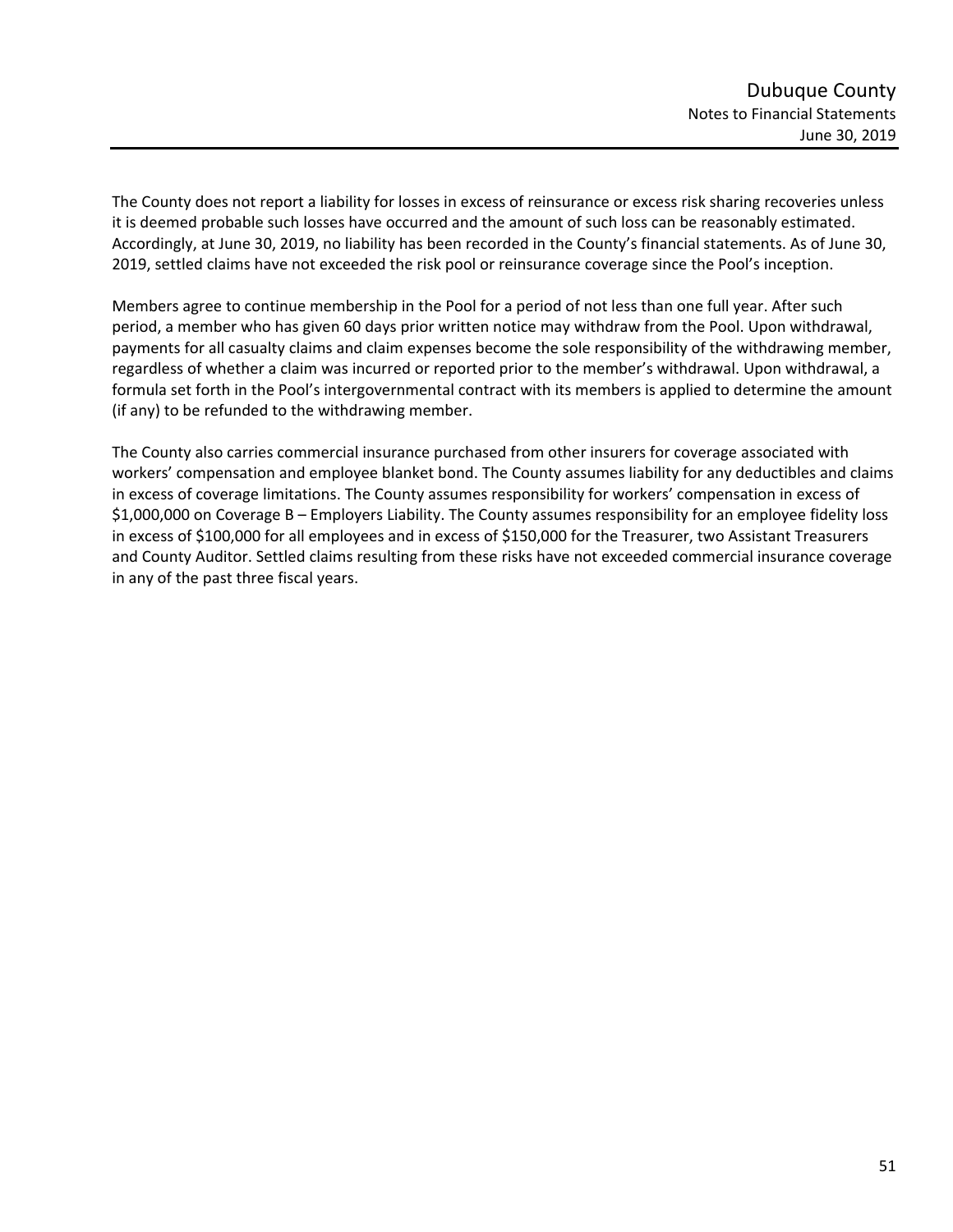#### **Note 11 ‐ Dubuque County Financial Information Included in the Mental Health/Disability Services of the East Central Region**

The Mental Health/Disability Services of the East Central Region, a jointly governed organization formed pursuant to the provisions of Chapter 28E of the Code of Iowa which became effective July 1, 2014, includes the following member counties: Bremer County, Buchanan County, Delaware County, Dubuque County, Iowa County, Johnson County, Jones County, Linn County, and Benton County. The financial activity of Dubuque County's Special Revenue, Mental Health Fund is included in the Mental Health/Disability Services of the East Central Region for the year ended June 30, 2019 as follows:

| Revenues                                    |              |                 |
|---------------------------------------------|--------------|-----------------|
| Property and other county tax               |              | \$<br>1,091,323 |
| Intergovernmental revenues                  |              |                 |
| State tax credits                           | \$<br>95,302 |                 |
| Receipts from regional fiscal agent         | 303,214      |                 |
|                                             |              | 398,516         |
| Total revenues                              |              | 1,489,839       |
| Expenditures                                |              |                 |
| Services to persons with                    |              |                 |
| <b>Mental illness</b>                       |              | 54,642          |
| General administration                      |              |                 |
| Direct administration                       | 184,961      |                 |
| Distribution to regional fiscal agent       | 2,390,639    |                 |
|                                             |              | 2,575,600       |
| Total expenditures                          |              | 2,630,242       |
| <b>Excess of Revenues Over Expenditures</b> |              | (1, 140, 403)   |
| Fund Balance Beginning of Year              |              | 4,788,567       |
| Fund Balance End of Year                    |              | 3,648,164       |

#### **Note 12 ‐ Tax Abatements**

Governmental Accounting Standards Board Statement No. 77 defines tax abatements as a reduction in tax revenues that results from an agreement between one or more governments and an individual or entity in which (a) one or more governments promise to forgo tax revenues to which they are otherwise entitled and (b) the individual or entity promises to take a specific action after the agreement has been entered into that contributes to economic development or otherwise benefits the governments or the citizens of those governments.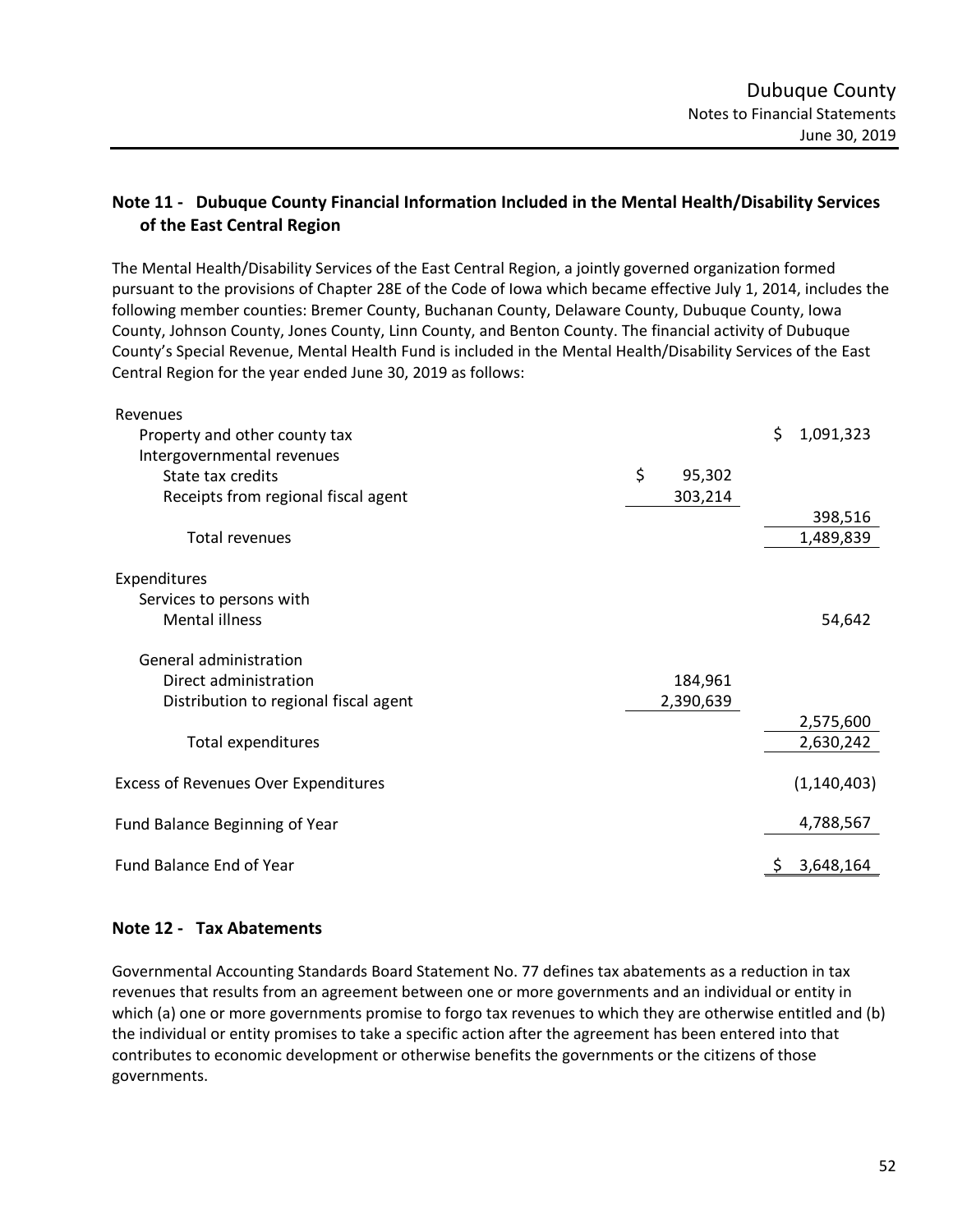#### **County Tax Abatements**

The County provides tax abatements for urban renewal and economic development projects with tax increment financing as provided for in Chapters 15A and 403 of the Code of Iowa. For these types of projects, the County enters into agreements with developers which require the County, after developers meet the terms of the agreements, to rebate a portion of the property tax paid by the developers, to pay the developers an economic development grant or to pay the developers a predetermined dollar amount. No other commitments were made by the County as part of these agreements.

For the year ended June 30, 2019, the County abated \$123,347 of property tax under the urban renewal and economic development projects.

#### **Tax Abatement of Other Entities**

Property tax revenues of the County were reduced by the following amounts for the year ended June 30, 2019 under agreements entered into by the following entities:

| Entity          | Tax Abatement Program                              | Amount of Tax Abated |         |
|-----------------|----------------------------------------------------|----------------------|---------|
| City of Dubuque | Urban renewal and economic<br>development projects |                      | 452.820 |

#### **Note 13 ‐ Conduit Debt Obligations**

From time to time, the County has issued Industrial Revenue Bonds to provide financial assistance to private sector entities for the acquisition and construction of industrial and commercial facilities deemed to be in the public interest. The bonds are secured by the property financed and are payable solely from payments received on the underlying mortgage loans. Upon repayment of the bonds, ownership of the acquired facilities transfers to the private‐sector entity served by the bond issuance. Neither the County, the State, nor any political subdivision thereof is obligated in any manner for repayment of the bonds. Accordingly, the bonds are not reported as liabilities in the accompanying financial statements.

At June 30, 2019 there were three series of Industrial Revenue Bonds outstanding with a principal amount payable of \$13,251,182.

#### **Note 14 ‐ Subsequent Events**

As part of a redevelopment agreement between Flexsteel Industries, the City of Dubuque, Dubuque Initiatives, and the County, the County was obligated to provide \$2,000,000 in project funding. Of this amount, \$300,000 was paid by the County through June 30, 2019. In October 2019, the redevelopment agreement was amended, releasing the County from this obligation. The \$300,000 was returned to the County in November 2019.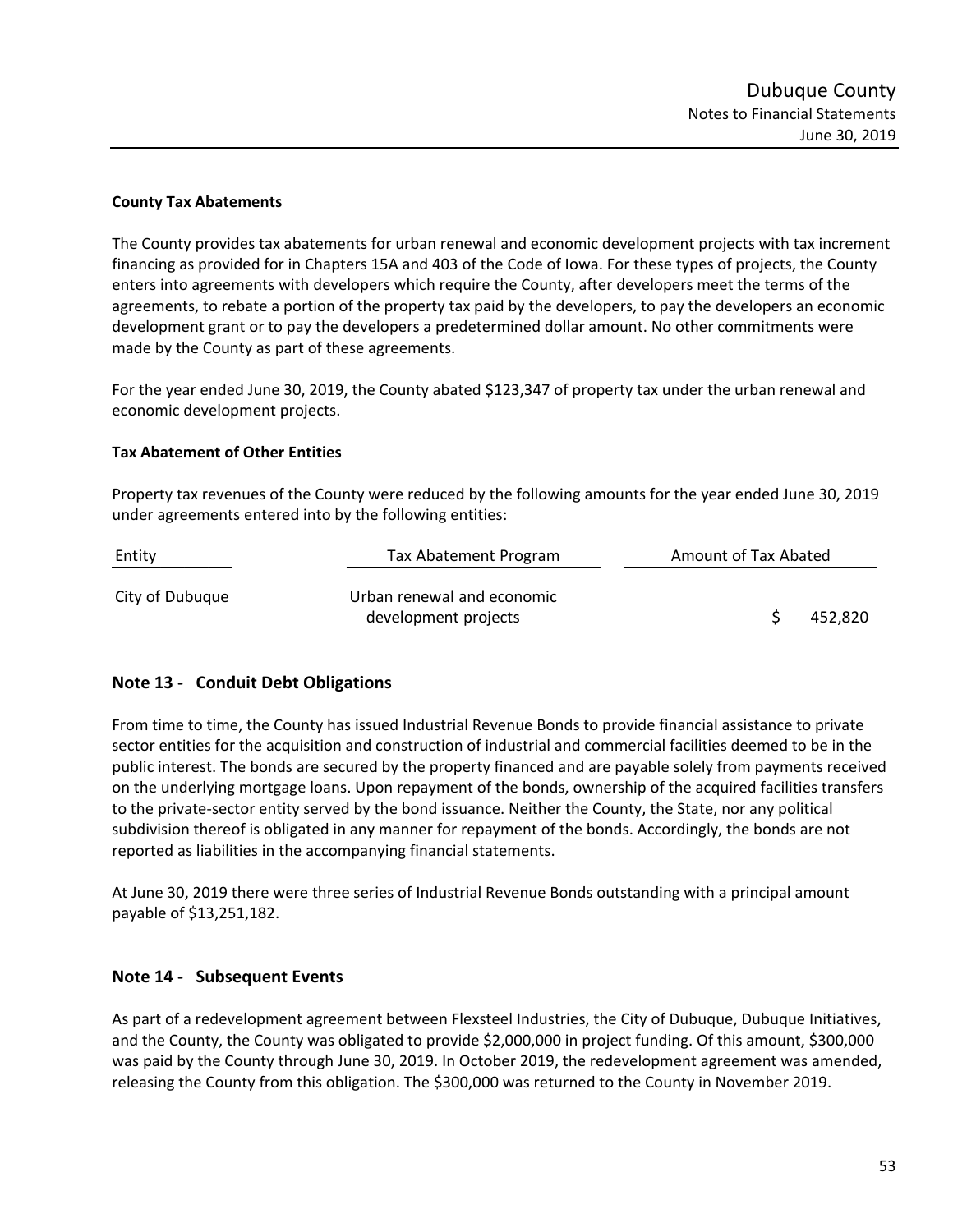#### **Note 15 ‐ Prospective Accounting Pronouncements**

The Governmental Accounting Standards Board (GASB) has issued seven statements not yet implemented by the County. The statements which might impact the County are as follows:

Statement No. 83, Certain Asset Retirement Obligations, will be effective for reporting periods beginning after June 30, 2019. The objective of this Statement is to improve accounting and financial reporting for certain asset retirement obligations by established criteria for determining the timing and pattern of recognition of a liability and a corresponding deferred outflow of resources.

Statement No. 84, Fiduciary Activities, is effective for fiscal year ending June 30, 2020. The objective of this statement is to improve guidance regarding the identification of fiduciary activities for accounting and financial reporting purposes and how such activities should be reported.

Statement No. 87, Leases, is effective for fiscal year ending June 30, 2021. The objective of this Statement is to better meet the information needs of financial statement users by improving accounting and financial reporting for leases by governments. The statement requires recognition of certain lease assets and liabilities for leases that previously were classified as operating leases and recognized as inflows of resources or outflows of resources based on the payment provisions of the contract.

Statement No. 89, Accounting for Interest Cost Incurred before the End of a Construction Period, is effective for fiscal year ending June 30, 2021. The objectives are to enhance the relevant and comparability of information about capital assets and the associated cost of borrowing for a reporting period as well as to simplify accounting for interest cost incurred before the end of the construction period.

Statement No. 90, Majority Equity Interests, is effective for fiscal year ending June 30, 2020. The primary objectives of this Statement are to improve the consistency and comparability of reporting a government's majority equity interest in a legally separate organization and to improve the relevance of financial statement information for certain component units.

Statement No.91, Conduit Debt Obligations, is effective for fiscal year ending June 30, 2022. The primary objectives of this statement are to provide a single method of reporting conduit debt obligations by issuers and eliminate diversity in practice associated with (1) commitments extended by issuers, (2) arrangements with conduit debt obligations, and (3) related note disclosures.

Statement No.92, Omnibus 2020, addresses a variety of topics, including leases, postemployment benefit items, and liabilities related to asset retirement obligations. Its provisions have varying effective dates, with all of the provisions being affected by the fiscal year ending June 30, 2021.

The County's management has not yet determined the effect these statements will have on the County's financial statements.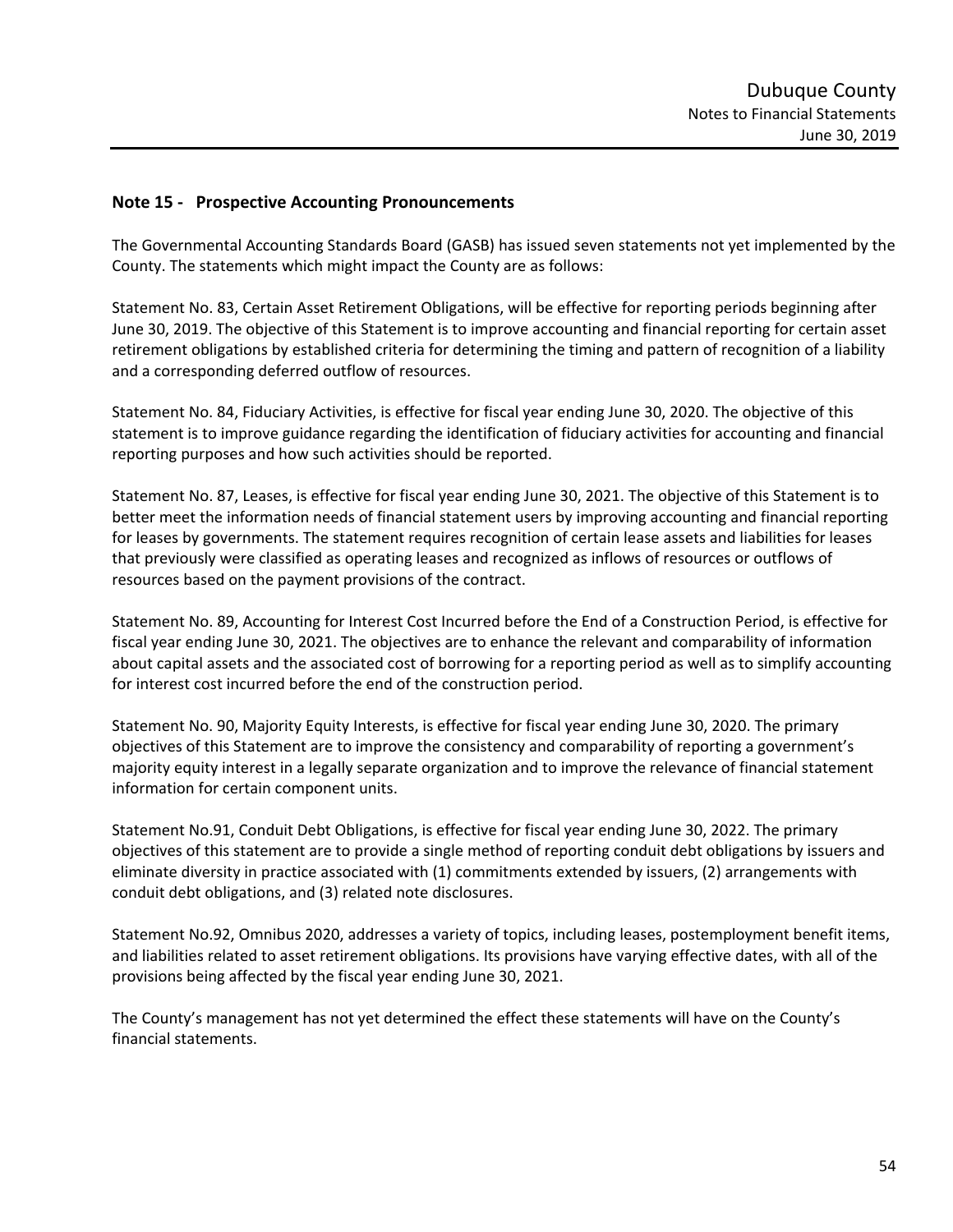

Required Supplementary Information June 30, 2019



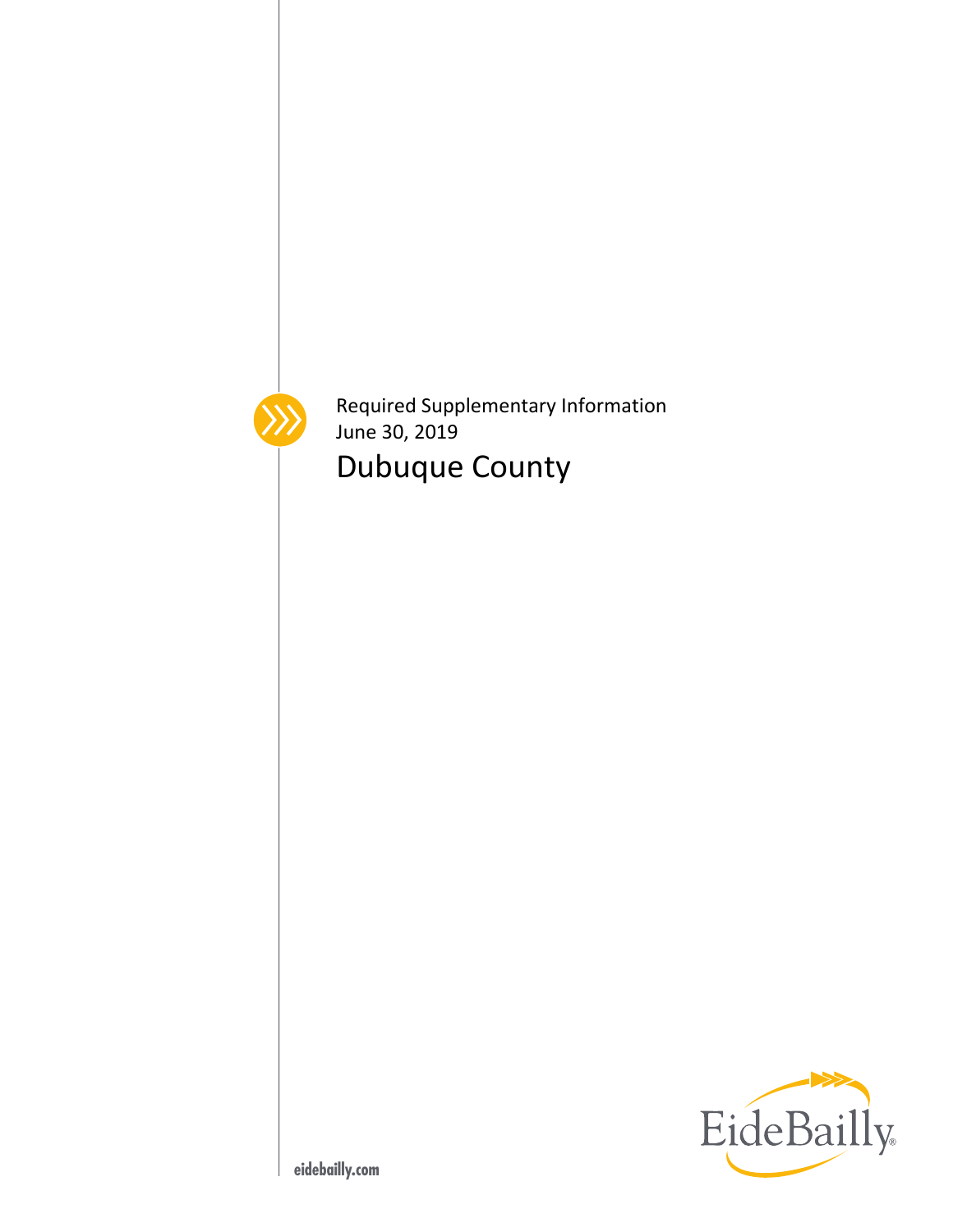Budgetary Comparison Schedule of Receipts, Disbursements, and Changes in Balances – Budget and Actual (Cash Basis) – All Governmental and Proprietary Funds and Budget to GAAP Reconciliation Required Supplementary Information Year Ended June 30, 2019

|                                                     | Governmental<br>Funds | <b>Budgeted Amounts</b> |                      | Final to Net<br>Variance -<br>Positive |  |
|-----------------------------------------------------|-----------------------|-------------------------|----------------------|----------------------------------------|--|
|                                                     | Actual                | Original                | Final                | (Negative)                             |  |
| Receipts                                            |                       |                         |                      |                                        |  |
| Property and other County tax                       | \$37,174,652          | \$36,766,003            | \$36,766,003         | \$<br>408,649                          |  |
| Interest and penalty on property tax                | 166,714               | 202,250                 | 202,250              | (35, 536)                              |  |
| Intergovernmental                                   | 12,709,325            | 10,248,031              | 12,813,776           | (104, 451)                             |  |
| Licenses and permits                                | 149,231               | 106,650                 | 106,650              | 42,581                                 |  |
| Charges for service                                 | 2,497,729             | 2,396,691               | 2,423,193            | 74,536                                 |  |
| Use of money and property                           | 1,730,656             | 483,393                 | 1,413,098            | 317,558                                |  |
| Miscellaneous                                       | 1,580,959             | 240,747                 | 599,724              | 981,235                                |  |
| Total receipts                                      | 56,009,266            | 50,443,765              | 54,324,694           | 1,684,572                              |  |
| Disbursements                                       |                       |                         |                      |                                        |  |
| Public safety and legal services                    | 15,660,741            | 15,288,646              | 16,404,452           | 743,711                                |  |
| Physical health and social services                 | 3,245,891             | 5,445,581               | 4,371,589            | 1,125,698                              |  |
| Mental health                                       | 2,630,004             | 3,416,208               | 3,514,804            | 884,800                                |  |
| County environment and education                    | 3,049,802             | 3,715,194               | 3,862,695            | 812,893                                |  |
| Roads and transportation                            | 8,595,217             | 9,058,172               | 9,772,215            | 1,176,998                              |  |
| Governmental services to residents                  | 1,843,803             | 1,798,689               | 1,923,286            | 79,483                                 |  |
| Administration                                      | 6,029,736             | 4,245,135               | 6,880,149            | 850,413                                |  |
| Non-program                                         | 1,713,491             | 1,796,951               | 1,859,951            | 146,460                                |  |
| Debt service                                        | 4,488,080             | 4,486,610               | 4,487,783            | (297)                                  |  |
| Capital projects                                    | 23,022,814            | 23,586,554              | 30,815,596           | 7,792,782                              |  |
| <b>Total disbursements</b>                          | 70,279,579            | 72,837,740              | 83,892,520           | 13,612,941                             |  |
| Excess (Deficiency) of Receipts Over (Under)        |                       |                         |                      |                                        |  |
| <b>Disbursements</b>                                | (14, 270, 313)        | (22, 393, 975)          | (29, 567, 826)       | 15,297,513                             |  |
| Other Financing Sources, Net                        | 14,660,556            | 16,149,513              | 14,660,556           |                                        |  |
| Excess (Deficiency) of Receipts and Other Financing |                       |                         |                      |                                        |  |
| Sources Over (Under) Disbursements and Other        |                       |                         |                      |                                        |  |
| <b>Financing Uses</b>                               | 390,243               | (6, 244, 462)           | (14, 907, 270)       | 15,297,513                             |  |
| <b>Balance Beginning of Year</b>                    | 49,370,731            | 26,890,171              | 48,935,906           | 434,825                                |  |
| <b>Balance End of Year</b>                          | \$49,760,974          | \$20,645,709            | \$34,028,636         | \$15,732,338                           |  |
| Reconciliation Between Cash and Modified            |                       |                         |                      |                                        |  |
| <b>Accrual Basis</b>                                |                       | Governmental Funds      |                      |                                        |  |
|                                                     | Cash                  | Accrual                 | Modified             |                                        |  |
|                                                     | <b>Basis</b>          | Adjustments             | <b>Accrual Basis</b> |                                        |  |
| Revenues                                            | \$56,009,266          | \$<br>265,710           | \$56,274,976         |                                        |  |
| Expenditures                                        | 70,279,579            | 894,182                 | 71,173,761           |                                        |  |
| <b>Net</b>                                          | (14, 270, 313)        | (628, 472)              | (14,898,785)         |                                        |  |
| Other Financing Sources, Net                        | 14,660,556            | (1,006,402)             | 13,654,154           |                                        |  |
| <b>Beginning Fund Balances</b>                      | 49,370,731            | 7,676,195               | 57,046,926           |                                        |  |
| <b>Ending Fund Balances</b>                         | \$49,760,974          | 6,041,321<br>\$         | \$5,802,295          |                                        |  |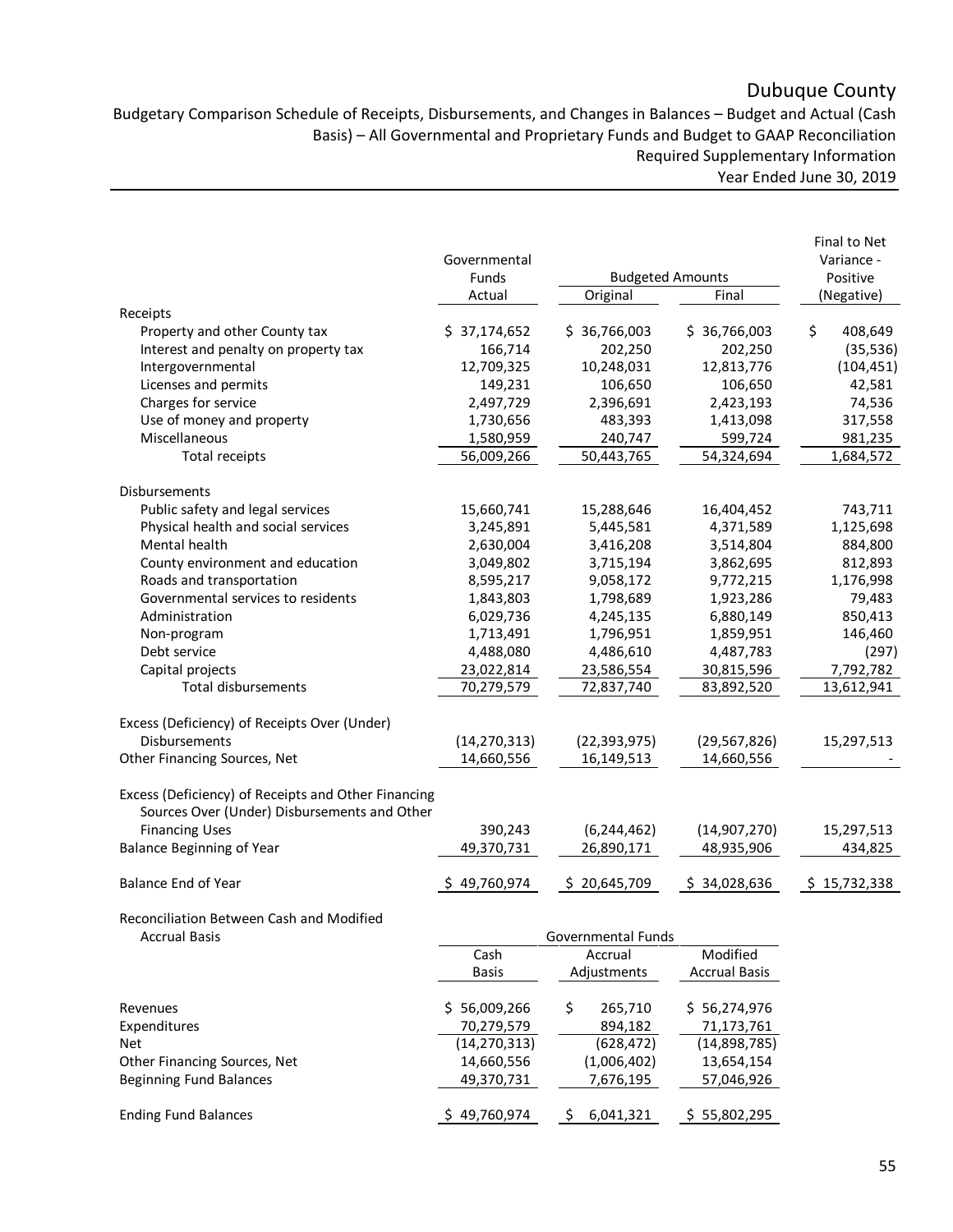The budgetary comparison is presented as Required Supplementary Information in accordance with Governmental Accounting Standards Board Statement No. 41 for governments with significant budgetary perspective differences resulting from not being able to present budgetary comparisons for the General Fund and each major Special Revenue Fund.

In accordance with the Code of Iowa, the County Board of Supervisors annually adopts a budget on the cash basis following required public notice and hearing for all funds, except the Drug Task Force Special Revenue Fund and Agency Funds, and appropriates the amount deemed necessary for each of the different County offices and departments. The budget may be amended during the year utilizing similar statutorily prescribed procedures. Encumbrances are not recognized on the cash basis budget and appropriations lapse at year end.

Formal and legal budgetary control is based upon ten major classes of expenditures known as functions, not by fund. These ten functions are: public safety and legal services, physical health and social services, mental health, county environment and education, roads and transportation, governmental services to residents, administration, non‐program, debt service and capital projects. Function disbursements required to be budgeted include disbursements for the General Fund, the Special Revenue Funds, the Debt Service Fund, and the Capital Projects Fund. Although the budget document presents function disbursements by fund, the legal level of control is at the aggregated function level, not by fund. Legal budgetary control is also based upon the appropriation to each office or department. During the year, three budget amendments increased budgeted disbursements by \$11,054,780. The budget amendments are reflected in the final budgeted amounts.

In addition, annual budgets are similarly adopted in accordance with the Code of Iowa by the appropriate governing body as indicated: for the County Extension Office by the County Agricultural Extension Council, for the County Assessor by the County Conference Board, for the City Assessor by the City Conference Board, for the 911 System by the Joint 911 Service Board, and for Emergency Management Services by the County Emergency Management Commission.

Disbursements during the year ended June 30, 2019 exceeded the amounts budgeted in the Debt Service function. Also, during the year ended June 30, 2019, disbursements exceeded the amounts appropriated in various departments.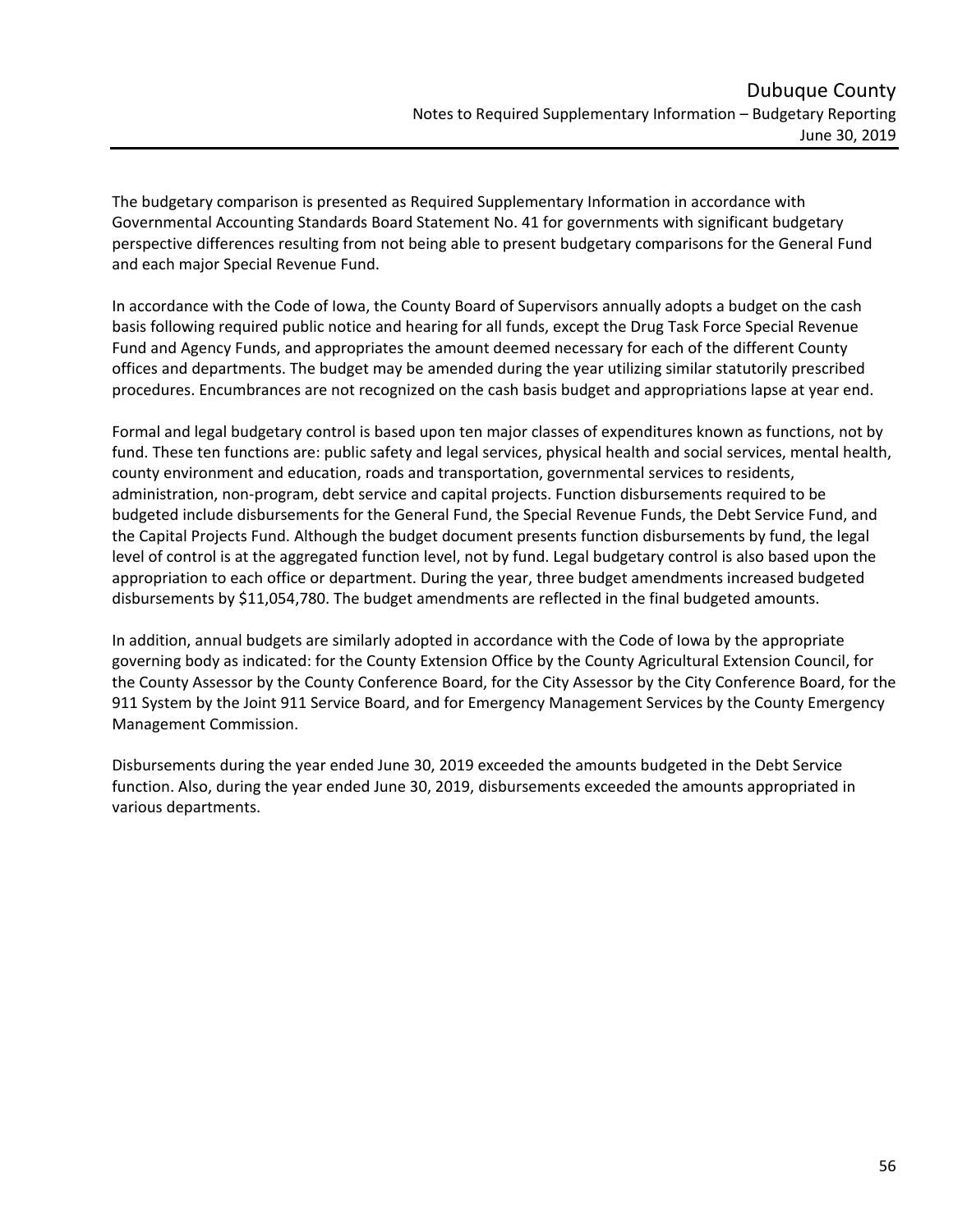Schedule of the County's Proportionate Share of the Net Pension Liability Iowa Public Employee's Retirement System Last Five Fiscal Years Required Supplementary Information

|                                                                                                                   | 2019         | 2018         | 2017         | 2016         | 2015           |
|-------------------------------------------------------------------------------------------------------------------|--------------|--------------|--------------|--------------|----------------|
| County's Collective Proportion of the Net Pension<br>Liability                                                    | 0.1850%      | 0.2202%      | 0.2140%      | 0.2041%      | 0.2022%        |
| County's Collective Proportionate Share of the Net<br>Pension Liability                                           | \$11.704.126 | \$14.666.250 | \$13,468,470 | \$10,087,987 | 8,020,809<br>S |
| County's Covered Payroll                                                                                          | \$19.893.713 | \$20.155.663 | \$19.112.016 | \$19,006,685 | \$19,336,737   |
| County's Collective Proportionate Share of the Net<br>Pension Liability as a Percentage of its<br>Covered Payroll | 58.83%       | 72.76%       | 70.47%       | 53.08%       | 41.48%         |
| Plan Fiduciary Net Position as a Percentage of the<br><b>Total Pension Liability</b>                              | 83.62%       | 82.21%       | 81.82%       | 85.19%       | 87.61%         |

In accordance with GASB Statement No. 68, the amounts presented for each fiscal year were determined as of June 30 of the preceding year.

Note: GASB Statement No. 68 requires ten years of information to be presented in this table. However, until a full 10‐year trend is compiled, the County will present information for those years for which information is available.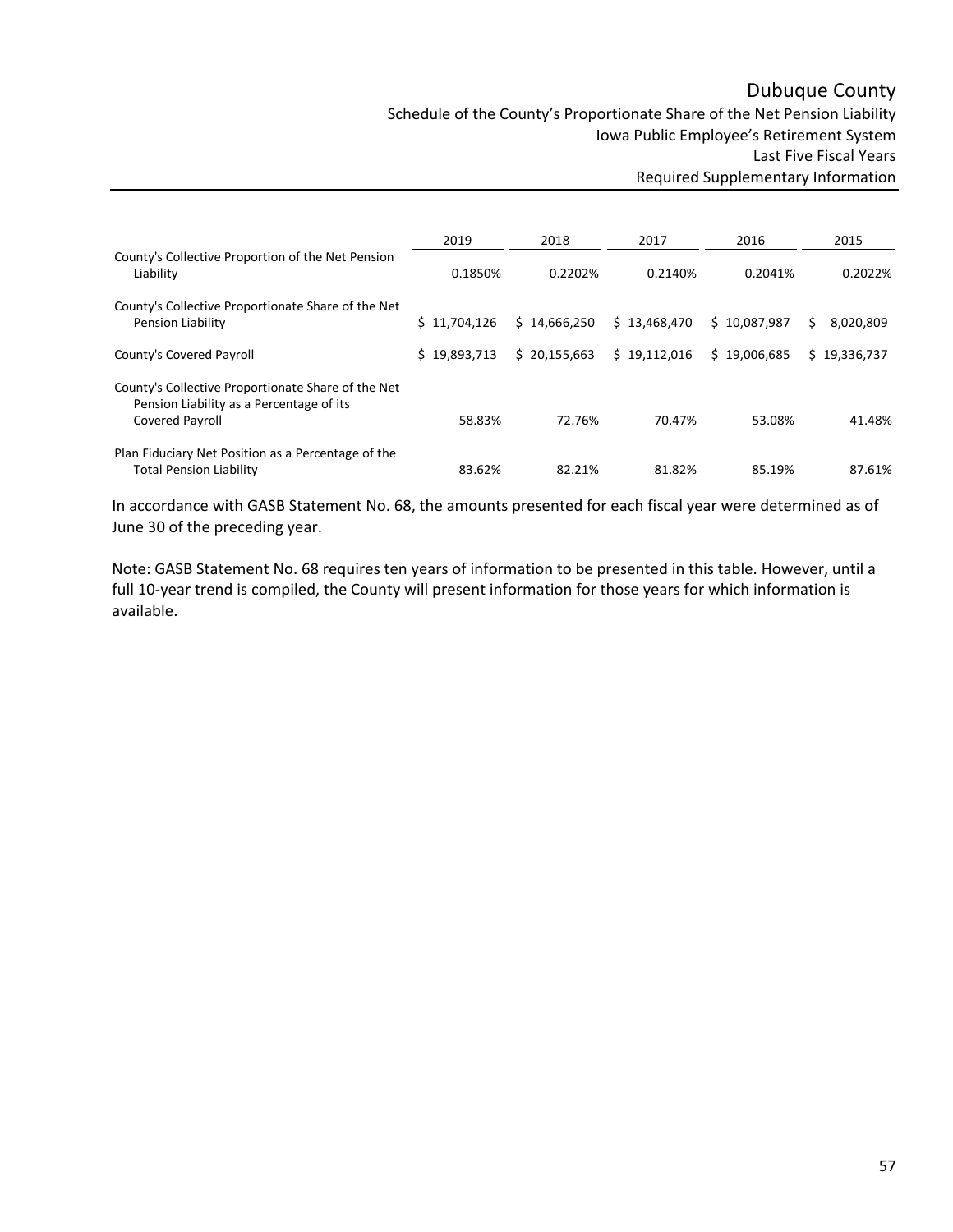Schedule of the County Contributions Iowa Public Employee's Retirement System Last Seven Fiscal Years Required Supplementary Information

|                                                                              | 2019                     | 2018            | 2017         | 2016                     | 2015           | 2014                     | 2013           |
|------------------------------------------------------------------------------|--------------------------|-----------------|--------------|--------------------------|----------------|--------------------------|----------------|
| <b>Statutorily Required Contribution</b>                                     | 1,958,931<br>Ś.          | 1,794,370<br>S. | 1,839,953    | 1,762,938<br>S.          | 1,735,597<br>s | 1.786.173<br>Ś.          | 1,731,617<br>S |
| Contributions in Relation to the Statutorily<br><b>Required Contribution</b> | 1,958,931                | 1,794,370       | 1,839,953    | 1,762,938                | 1,735,597      | 1,786,173                | 1,731,617      |
| Contribution Deficiency (Excess)                                             | $\overline{\phantom{a}}$ | $\sim$          | $\sim$       | $\overline{\phantom{a}}$ | $\sim$         | $\overline{\phantom{a}}$ |                |
| County's Covered Payroll                                                     | \$20.581.251             | \$19.893.713    | \$20.155.663 | \$19,112,016             | \$19,006,685   | \$19.336.737             | \$19,218,530   |
| Contributions as a Percentage of<br>Covered Payroll                          | 9.52%                    | 9.02%           | 9.13%        | 9.22%                    | 9.13%          | 9.24%                    | 9.01%          |

Note: GASB Statement No. 68 requires ten years of information to be presented in this table. However, until a full 10‐year trend is compiled, the County will present information for those years for which information is available.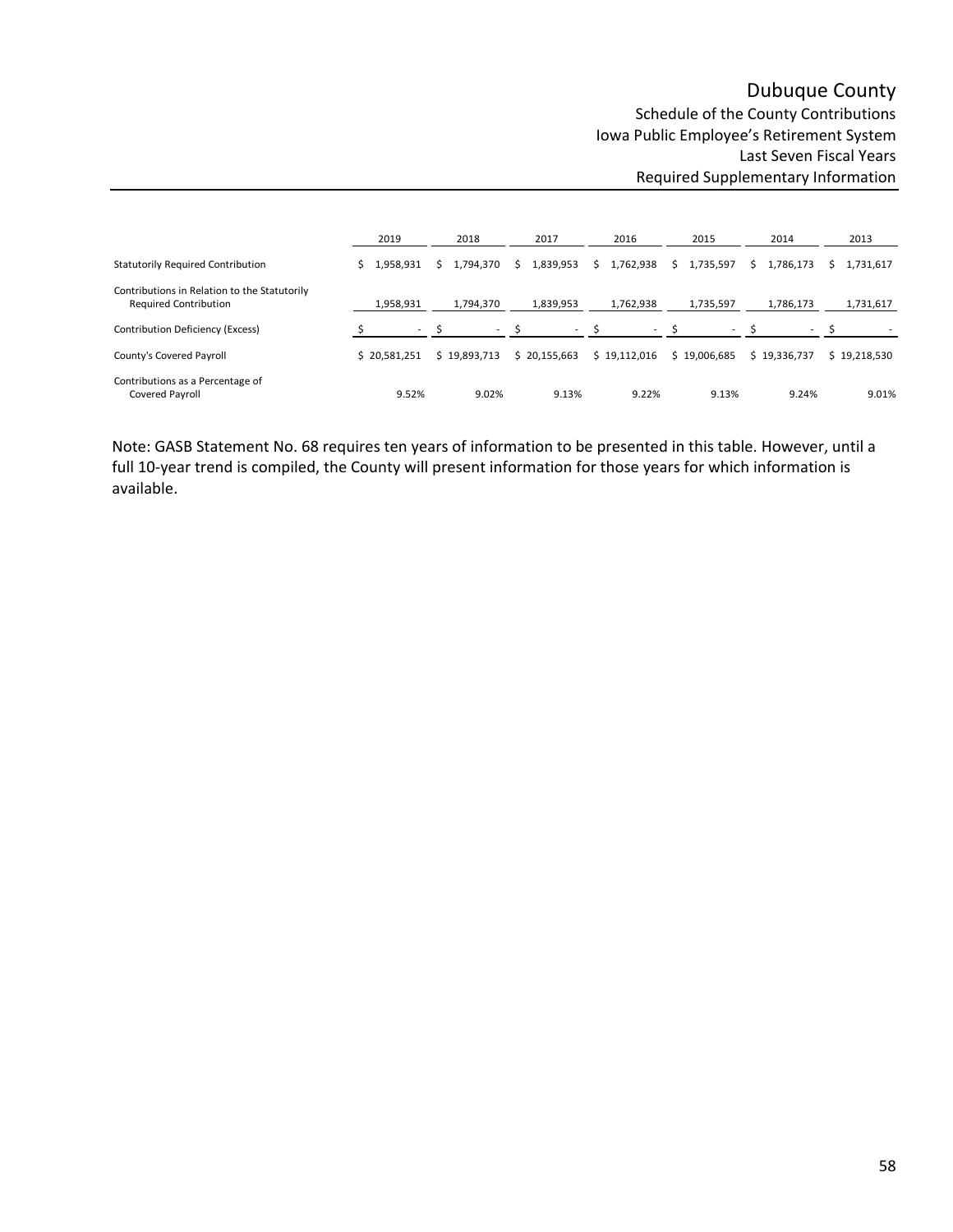#### **Changes of Benefit Terms**

Legislation passed in 2010 modified benefit terms for current Regular members. The definition of final average salary changed from the highest three to the highest five years of covered wages. The vesting requirement changed from four years of service to seven years. The early retirement reduction increased from 3% per year measured from the member's first unreduced retirement age to a 6% reduction for each year of retirement before age 65.

Changes of Assumptions:

The 2018 valuation implemented the following refinements as a result of a demographic assumption study dated June 28, 2018:

- Changed mortality assumptions to the RP‐2014 mortality tables with mortality improvements modeled using Scale MP‐2017.
- Adjusted retirement rates.
- Lowered disability rates.
- Adjusted the probability of a vested Regular member electing to receive a deferred benefit.
- Adjusted the merit component of the salary increase assumption.

The 2017 valuation implemented the following refinements as a result of an experience study dated March 24, 2017:

- Decreased the inflation assumption from 3.00% to 2.60%.
- Decreased the assumed rate of interest on member accounts from 3.75% to 3.50% per year.
- Decreased the discount rate from 7.50% to 7.00%.
- Decreased the wage growth assumption from 4.00% to 3.25%.
- Decreased the payroll growth assumption from 4.00% to 3.25%.

The 2014 valuation implemented the following refinements as a result of a quadrennial experience study:

- Decreased the inflation assumption from 3.25% to 3.00%.
- Decreased the assumed rate of interest on member accounts from 4.00% to 3.75% per year.
- Adjusted male mortality rates for retirees in the Regular membership group.
- Reduced retirement rates for sheriffs and deputies between the ages of 55 and 64.
- Moved from an open 30‐year amortization period to a closed 30‐year amortization period for the UAL (unfunded actuarial liability) beginning June 30, 2014. Each year thereafter, changes in the UAL from plan experience will be amortized on a separate closed 20‐year period.

The 2010 valuation implemented the following refinements as a result of a quadrennial experience study:

- Adjusted retiree mortality assumptions.
- Modified retirement rates to reflect fewer retirements.
- Lowered disability rates at most ages.
- Lowered employment termination rates.
- Generally increased the probability of terminating members receiving a deferred retirement benefit.
- Modified salary increase assumptions based on various service duration.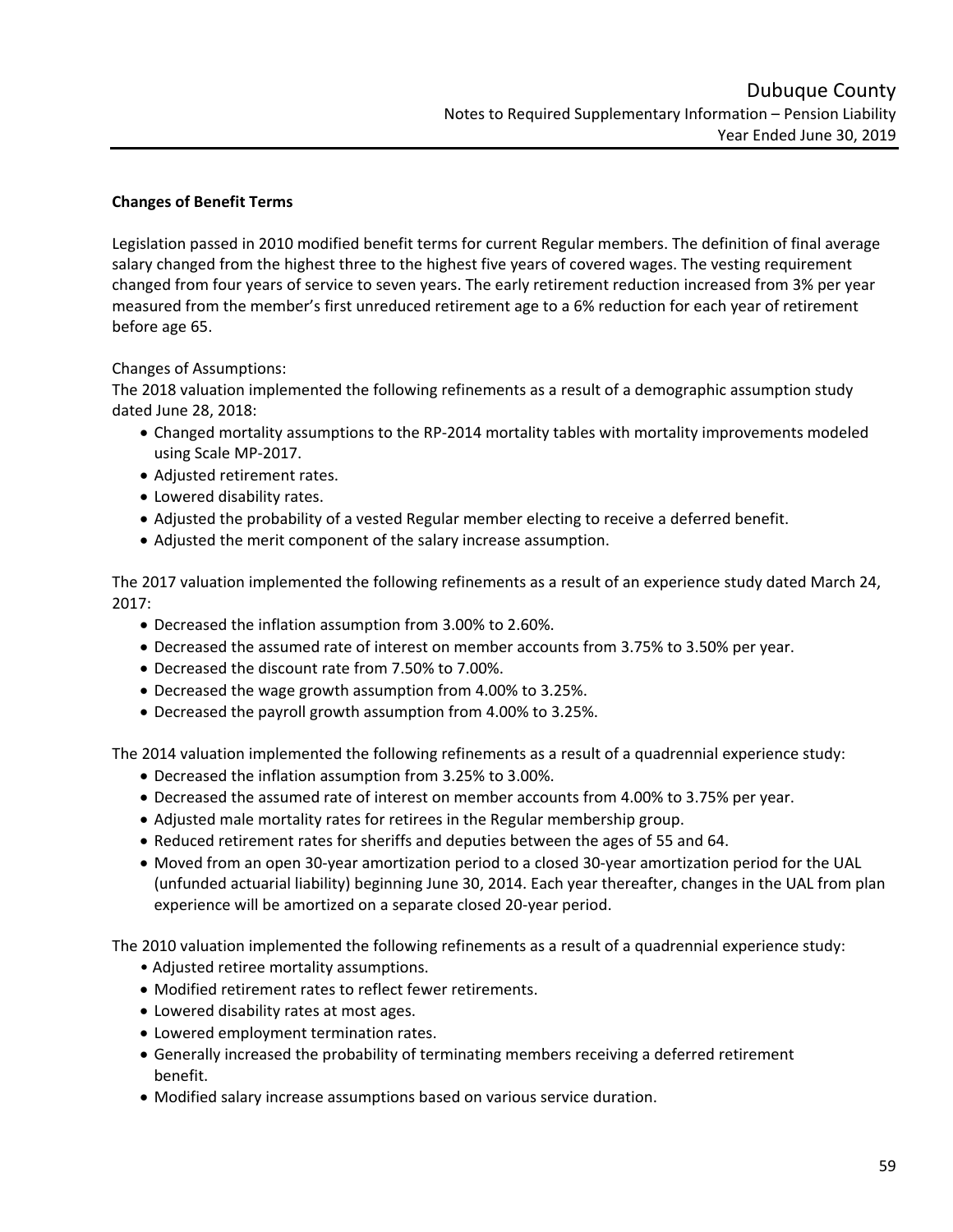#### Dubuque County Schedule of Changes in the County's Total OPEB Liability, Related Ratios and Notes For Two Fiscal Years Required Supplementary Information

|                                                                                    |    | 2019                        | 2018                              |
|------------------------------------------------------------------------------------|----|-----------------------------|-----------------------------------|
| Service Cost<br>Interest<br>Changes in Assumptions<br>Differences Between Expected | \$ | 140,196<br>75,109<br>52,050 | \$<br>143,379<br>73,520<br>10,664 |
| and Actual Experiences<br><b>Benefit Payments</b>                                  |    | (136, 760)<br>(120, 983)    | (217,066)<br>(119,445)            |
| Net Change in Total OPEB Liability                                                 |    | 9,612                       | (108,948)                         |
| Total OPEB Liability Beginning of year                                             |    | 1,860,511                   | 1,969,459                         |
| <b>Total OPEB Liability End of Year</b>                                            | S. | 1,870,123                   | \$<br>1,860,511                   |
| Covered-Employee Payroll                                                           |    | \$18,733,868                | \$18,144,182                      |
| Total OPEB Liability as a Percentage<br>of Covered-Employee Payroll                |    | 10.0%                       | 10.3%                             |

#### **Notes to Schedule of Changes in the County's Total OPEB Liability and Related Ratios**

No assets are accumulated in a trust that meets the criteria in paragraph 4 of GASB Statement 75.

*Changes in benefit terms:* 

There were no significant changes in benefit terms.

*Changes in assumptions:* 

Changes in assumptions and other inputs reflect the effects of changes in the discount rate each period. The following are the discount rates used in each period.

| Year Ended June 30, 2019 | 3.51% |
|--------------------------|-------|
| Year Ended June 30, 2018 | 3.87% |
| Year Ended June 30, 2017 | 3.58% |

GASB Statement No.75 requires ten years of information to be presented in this table. However, until a full 10‐ year trend is compiled, the County will present information for those years for which information is available.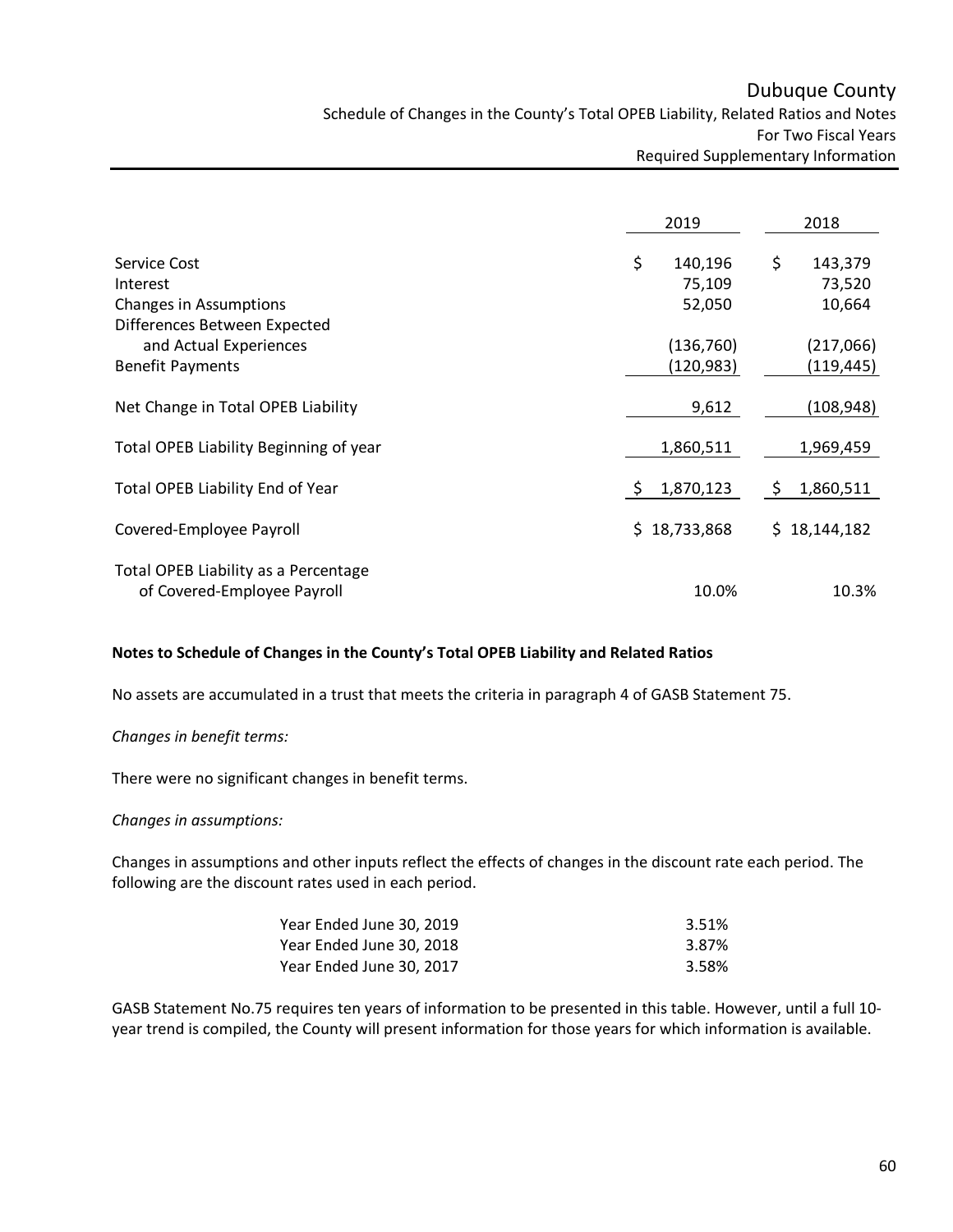

Other Supplementary Information June 30, 2019 Dubuque County

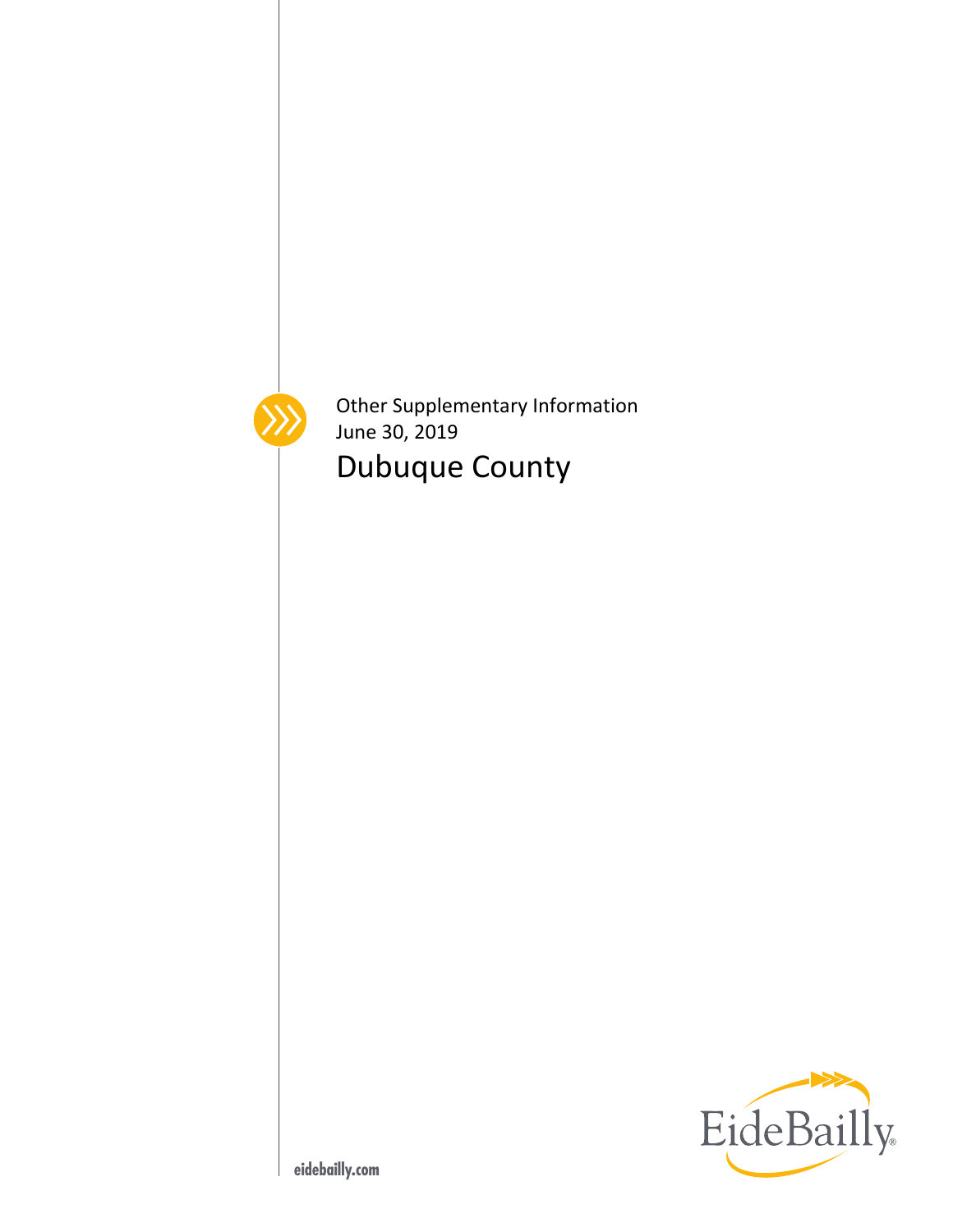### Dubuque County Schedule 1 – Combining Balance Sheet Nonmajor Governmental Funds June 30, 2019

|                                                                               |    |                     |      |                                               |    |                                  |     |              |      | Special Revenue       |     |     |    |                      |     |                    |      |                                      |
|-------------------------------------------------------------------------------|----|---------------------|------|-----------------------------------------------|----|----------------------------------|-----|--------------|------|-----------------------|-----|-----|----|----------------------|-----|--------------------|------|--------------------------------------|
|                                                                               |    | <b>REAP</b><br>Fund |      | County<br>Recorder's<br>Records<br>Management |    | Rural<br>Economic<br>Development |     | Gold<br>Dome |      | Sheriff<br>Forfeiture |     | TIF |    | Time 21              |     | Drug Task<br>Force |      | Rural<br>Community<br>Transportation |
| Assets                                                                        |    |                     |      |                                               |    |                                  |     |              |      |                       |     |     |    |                      |     |                    |      |                                      |
| Cash and Pooled Investments<br>Due From Other Governments<br>Notes Receivable | \$ | 56,168              | \$   | 64,811                                        | Ŝ. | 833,763<br>258,073               | Ŝ.  | 55,961       | Ŝ.   | 716,698               | Ŝ.  |     | Ŝ. | 2,048,409<br>615,372 | Ŝ.  | 131,388            |      | 86,505                               |
| Total assets                                                                  | -Ş | 56,168              | - \$ | 64,811                                        | \$ | 1,091,836                        | -\$ | 55,961       | - \$ | 716,698               | \$  |     | \$ | 2,663,781            | \$  | 131,388            | - \$ | 86,505                               |
| Liabilities, Deferred Inflows of<br>Resources, and Fund Balances              |    |                     |      |                                               |    |                                  |     |              |      |                       |     |     |    |                      |     |                    |      |                                      |
| Liabilities                                                                   |    |                     |      |                                               |    |                                  |     |              |      |                       |     |     |    |                      |     |                    |      |                                      |
| Accounts payable                                                              | Ŝ. |                     | \$   |                                               | Ś. |                                  | Ŝ.  |              | Ŝ.   | 77,075                | S.  |     | Ŝ. | 243,058 \$           |     |                    | -\$  |                                      |
| Deferred Inflows of Resources<br>Unavailable revenues                         |    |                     |      |                                               |    |                                  |     |              |      |                       |     |     |    |                      |     |                    |      |                                      |
| Other                                                                         |    |                     |      |                                               |    |                                  |     |              |      |                       |     |     |    | 272,284              |     |                    |      |                                      |
| <b>Fund Balances</b><br>Restricted                                            |    | 56,168              |      | 64,811                                        |    | 1,091,836                        |     | 55,961       |      | 639,623               |     |     |    | 2,148,439            |     | 131,388            |      | 86,505                               |
| Total liabilities, deferred<br>inflows of resources,<br>and fund balances \$  |    | 56,168              | -\$  | 64,811                                        |    | \$1,091,836                      | S   | 55,961       | -S   | 716,698               | -\$ |     |    | \$2,663,781          | \$. | 131,388            | S    | 86,505                               |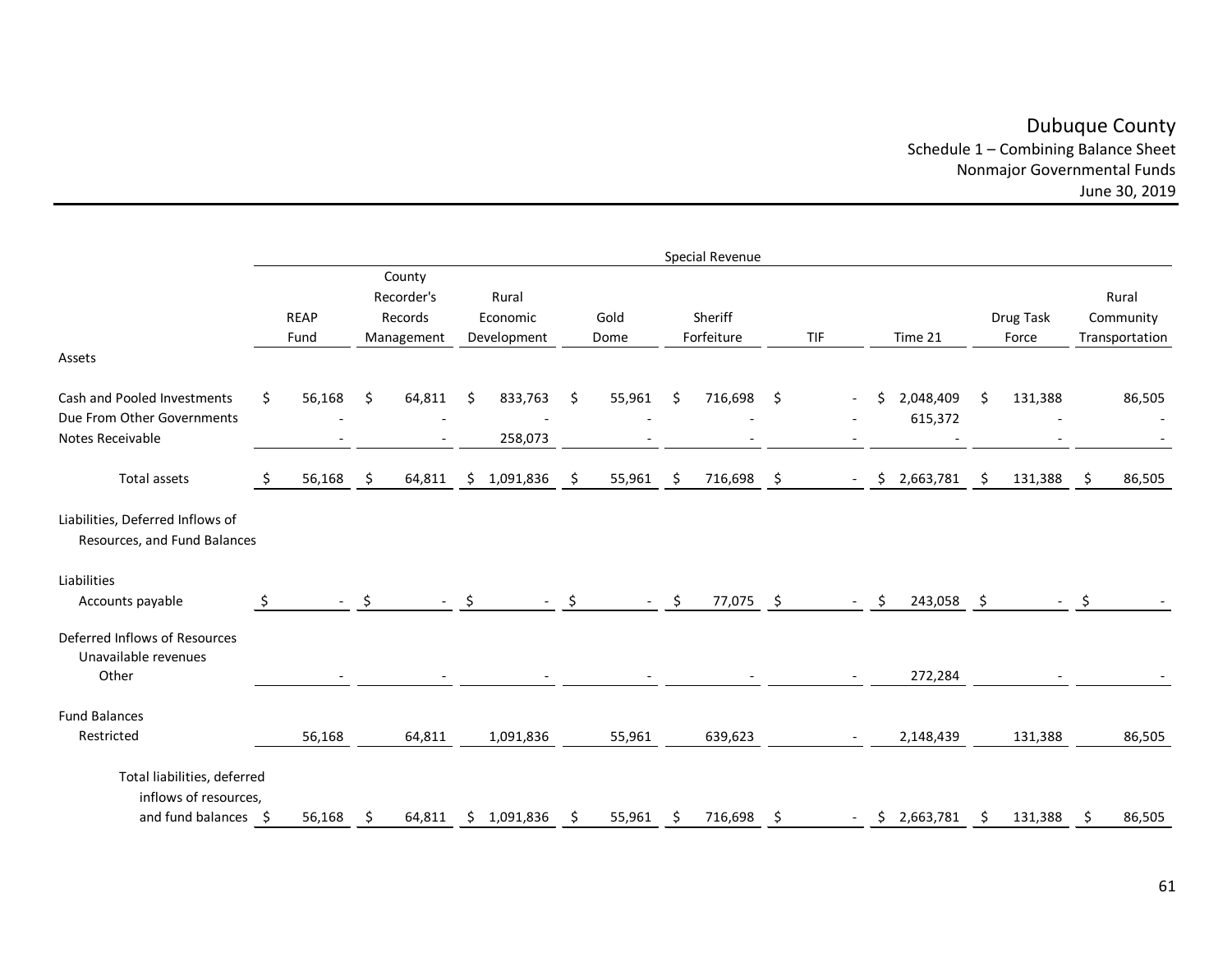### Dubuque County Schedule 1 – Combining Balance Sheet Nonmajor Governmental Funds June 30, 2019

|                                                                               | Capital<br>Projects |           | Conservation<br>Land<br>Acquistion |        | Emergency<br>Radio<br>System |           | Courthouse<br>Roof  |        | Total                              |
|-------------------------------------------------------------------------------|---------------------|-----------|------------------------------------|--------|------------------------------|-----------|---------------------|--------|------------------------------------|
| Assets                                                                        |                     |           |                                    |        |                              |           |                     |        |                                    |
| Cash and Pooled Investments<br>Due From Other Governments<br>Notes Receivable | Ś.                  | 4,123,576 | \$                                 | 19,803 | \$.                          | 4,958,372 | \$                  | 24,305 | \$13,119,759<br>615,372<br>258,073 |
| <b>Total assets</b>                                                           | \$                  | 4,123,576 | \$                                 | 19,803 | $\mathsf{S}$                 | 4,958,372 | $\ddot{\mathsf{s}}$ | 24,305 | \$13,993,204                       |
| Liabilities, Deferred Inflows of<br>Resources, and Fund Balances              |                     |           |                                    |        |                              |           |                     |        |                                    |
| Liabilities                                                                   |                     |           |                                    |        |                              |           |                     |        |                                    |
| Accounts payable                                                              | \$                  | 82,031    | \$                                 |        | \$                           | 34,532    | -\$                 |        | \$<br>436,696                      |
| Deferred Inflows of Resources<br>Unavailable revenues                         |                     |           |                                    |        |                              |           |                     |        |                                    |
| Other                                                                         |                     |           |                                    |        |                              |           |                     |        | 272,284                            |
| <b>Fund Balances</b>                                                          |                     |           |                                    |        |                              |           |                     |        |                                    |
| Restricted                                                                    |                     | 4,041,545 |                                    | 19,803 |                              | 4,923,840 |                     | 24,305 | 13,284,224                         |
| Total liabilities, deferred<br>inflows of resources,                          |                     |           |                                    |        |                              |           |                     |        |                                    |
| and fund balances                                                             | Ś.                  | 4,123,576 | \$                                 | 19,803 | \$                           | 4,958,372 | \$                  | 24,305 | \$13,993,204                       |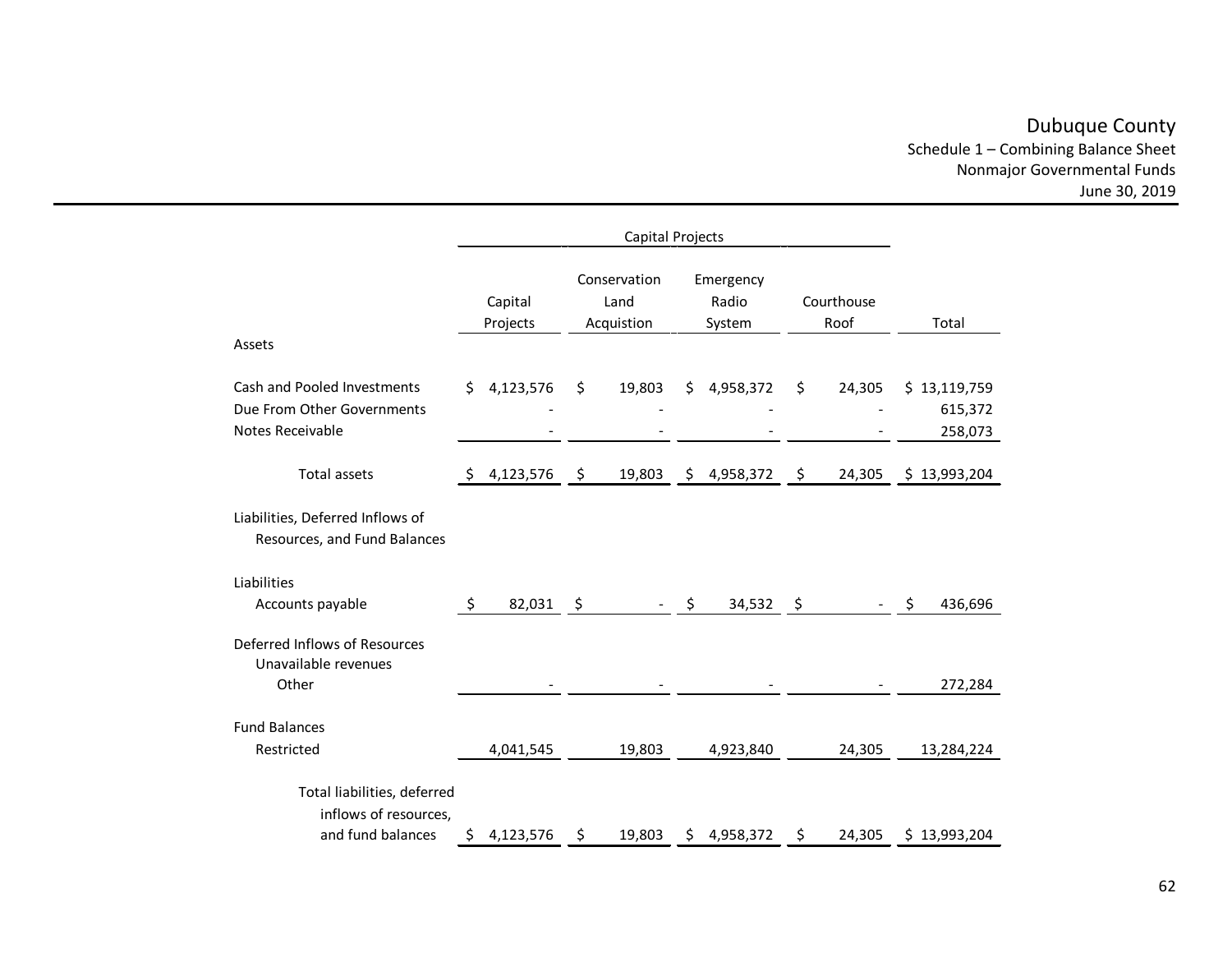Schedule 2 – Combining Statement of Revenues, Expenditures, and Changes in Fund Balances Nonmajor Governmental Funds Year Ended June 30, 2019

|                                                                            |                     |                                               |                                  |              | Special Revenue       |                |                    |                    |                                      |
|----------------------------------------------------------------------------|---------------------|-----------------------------------------------|----------------------------------|--------------|-----------------------|----------------|--------------------|--------------------|--------------------------------------|
|                                                                            | <b>REAP</b><br>Fund | County<br>Recorder's<br>Records<br>Management | Rural<br>Economic<br>Development | Gold<br>Dome | Sheriff<br>Forfeiture | TIF            | Time 21            | Drug Task<br>Force | Rural<br>Community<br>Transportation |
| Revenues<br>Property and other County<br>tax                               | \$<br>$\sim$        | \$<br>$\sim$                                  | Ś.                               | Ś            | Ŝ.<br>$\sim$ 10 $\pm$ | -\$<br>110,802 | \$<br>$\sim$       | Ŝ.                 | Ŝ.                                   |
| Intergovernmental                                                          | 24,572              |                                               |                                  |              |                       | 12,544         | 1,046,693          |                    |                                      |
| Charges for service<br>Use of money and property<br>Miscellaneous          | 356                 | 14,546<br>299                                 | 22,340                           | 253          | 1,962                 |                |                    | 182<br>201,154     |                                      |
| <b>Total revenues</b>                                                      | 24,928              | 14,845                                        | 22,340                           | 253          | 1,962                 | 123,346        | 1,046,693          | 201,336            |                                      |
| Expenditures<br>Operating<br>Public safety and legal                       |                     |                                               |                                  |              |                       |                |                    |                    |                                      |
| services<br>County environment and                                         |                     |                                               |                                  |              | 83,352                |                |                    | 39,709             |                                      |
| education<br>Governmental services to                                      |                     |                                               | 3,683                            |              |                       | 123,346        |                    |                    |                                      |
| residents                                                                  |                     | 22,960                                        |                                  |              |                       |                |                    |                    |                                      |
| Non-program                                                                |                     |                                               |                                  |              |                       |                |                    | 438,736            |                                      |
| Debt Service<br>Capital projects                                           |                     |                                               | 42,450                           |              |                       |                | 604,204            |                    |                                      |
| Total expenditures                                                         |                     | 22,960                                        | 46,133                           |              | 83,352                | 123,346        | 604,204            | 478,445            |                                      |
| Excess (Deficiency) of Revenues                                            |                     |                                               |                                  |              |                       |                |                    |                    |                                      |
| Over (Under) Expenditures                                                  | 24,928              | (8, 115)                                      | (23, 793)                        | 253          | (81, 390)             |                | 442,489            | (277, 109)         |                                      |
| <b>Other Financing Sources</b><br>Transfers in                             |                     |                                               |                                  |              | 387,435               |                |                    |                    | 75,000                               |
| Transfers out<br>Capital lease purchase agreements<br>Bonds payable issued | (40,000)            |                                               |                                  |              |                       |                |                    | (387, 435)         | $\sim$                               |
|                                                                            |                     |                                               |                                  |              |                       |                |                    |                    |                                      |
| <b>Total Other Financing Sources</b>                                       | (40,000)            |                                               |                                  |              | 387,435               |                |                    | (387, 435)         | 75,000                               |
| Net Change in Fund Balances                                                | (15,072)            | (8, 115)                                      | (23, 793)                        | 253          | 306,045               |                | 442,489            | (664, 544)         | 75,000                               |
| Fund Balances Beginning of Year                                            | 71,240              | 72,926                                        | 1,115,629                        | 55,708       | 333,578               |                | 1,705,950          | 795,932            | 11,505                               |
| Fund Balances End of Year                                                  | 56,168              | 64,811<br>- \$                                | 1,091,836 \$<br>- Ś              | 55,961       | 639,623<br>-Ś         | $\zeta$        | 2,148,439 \$<br>Ś. | 131,388 \$         | 86,505                               |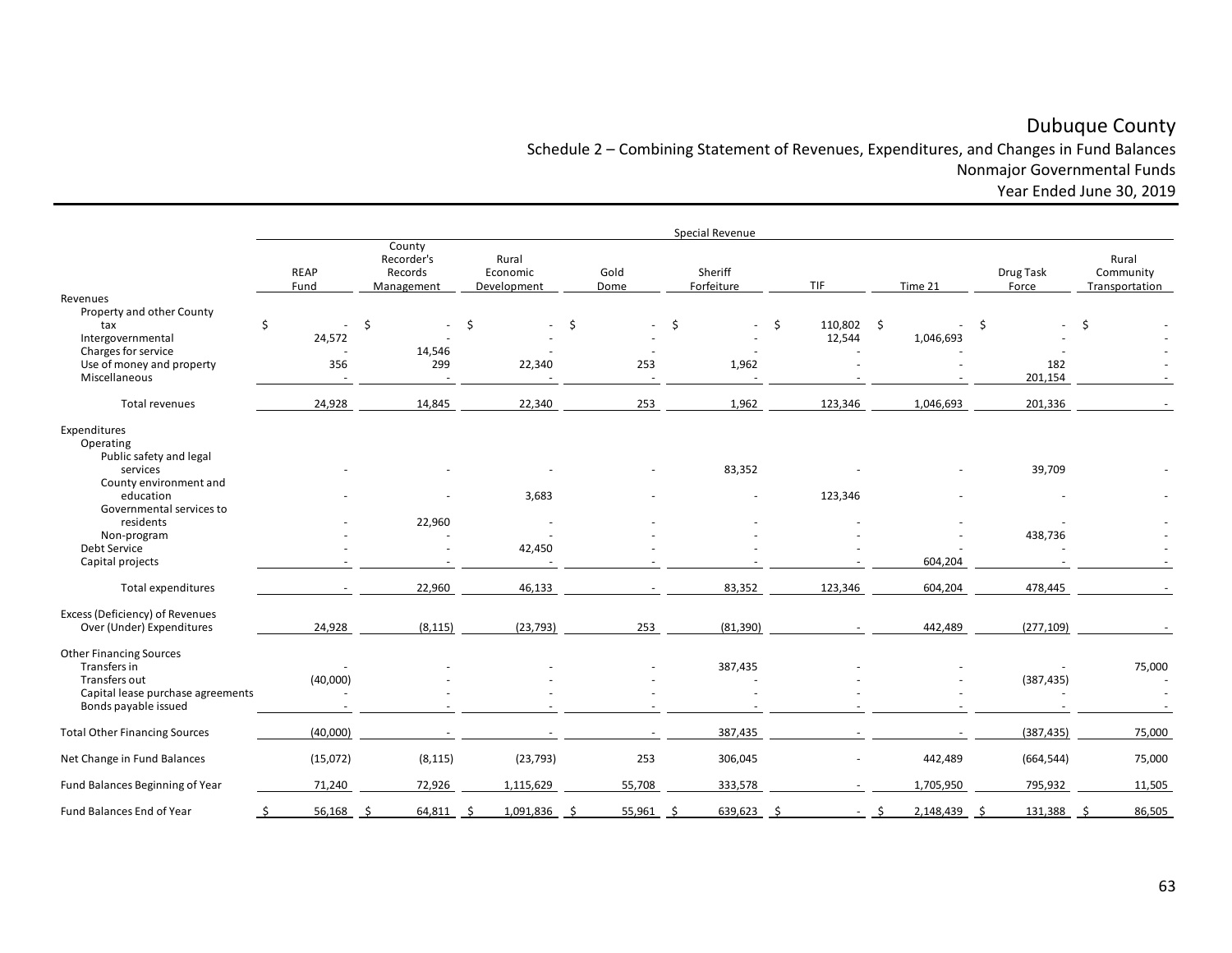Schedule 2 – Combining Statement of Revenues, Expenditures, and Changes in Fund Balances Nonmajor Governmental Funds Year Ended June 30, 2019

|                                                                                                                              | Capital<br>Projects    | Conservation<br>Land<br>Acquistion | Emergency<br>Radio<br>System | Courthouse<br>Roof | Total                                                    |
|------------------------------------------------------------------------------------------------------------------------------|------------------------|------------------------------------|------------------------------|--------------------|----------------------------------------------------------|
| Revenues                                                                                                                     |                        |                                    |                              |                    |                                                          |
| Property and other County<br>tax<br>Intergovernmental<br>Charges for service<br>Use of money and property<br>Miscellaneous   | \$                     | \$                                 | \$                           | \$                 | Ś<br>110,802<br>1,083,809<br>14,546<br>25,392<br>201,154 |
| <b>Total revenues</b>                                                                                                        |                        |                                    |                              |                    | 1,435,703                                                |
| Expenditures<br>Operating<br>Public safety and legal                                                                         |                        |                                    |                              |                    |                                                          |
| services                                                                                                                     |                        |                                    |                              |                    | 123,061                                                  |
| County environment and<br>education<br>Governmental services to                                                              |                        |                                    |                              |                    | 127,029                                                  |
| residents                                                                                                                    |                        |                                    |                              |                    | 22,960                                                   |
| Non-program                                                                                                                  |                        |                                    |                              |                    | 438,736                                                  |
| Debt Service                                                                                                                 |                        |                                    |                              |                    | 42,450                                                   |
| Capital projects                                                                                                             | 1,099,991              |                                    | 4,307,807                    | 606,149            | 6,618,151                                                |
| <b>Total expenditures</b>                                                                                                    | 1,099,991              |                                    | 4,307,807                    | 606,149            | 7,372,387                                                |
| Excess (Deficiency) of Revenues<br>Over (Under) Expenditures                                                                 | (1,099,991)            |                                    | (4,307,807)                  | (606, 149)         | (5,936,684)                                              |
| <b>Other Financing Sources</b><br>Transfers in<br>Transfers out<br>Capital lease purchase agreements<br>Bonds payable issued | 2,872,000<br>1,570,000 | (32,000)                           | 785,000                      |                    | 3,334,435<br>(459, 435)<br>785,000<br>1,570,000          |
| <b>Total Other Financing Sources</b>                                                                                         | 4,442,000              | (32,000)                           | 785,000                      |                    | 5,230,000                                                |
| Net Change in Fund Balances                                                                                                  | 3,342,009              | (32,000)                           | (3,522,807)                  | (606, 149)         | (706, 684)                                               |
| Fund Balances Beginning of Year                                                                                              | 699,536                | 51,803                             | 8,446,647                    | 630,454            | 13,990,908                                               |
| <b>Fund Balances End of Year</b>                                                                                             | 4,041,545<br>Ś         | Ś.<br>19,803                       | 4,923,840<br>Ŝ.              | 24,305<br>Ŝ.       | 13,284,224<br>Ŝ.                                         |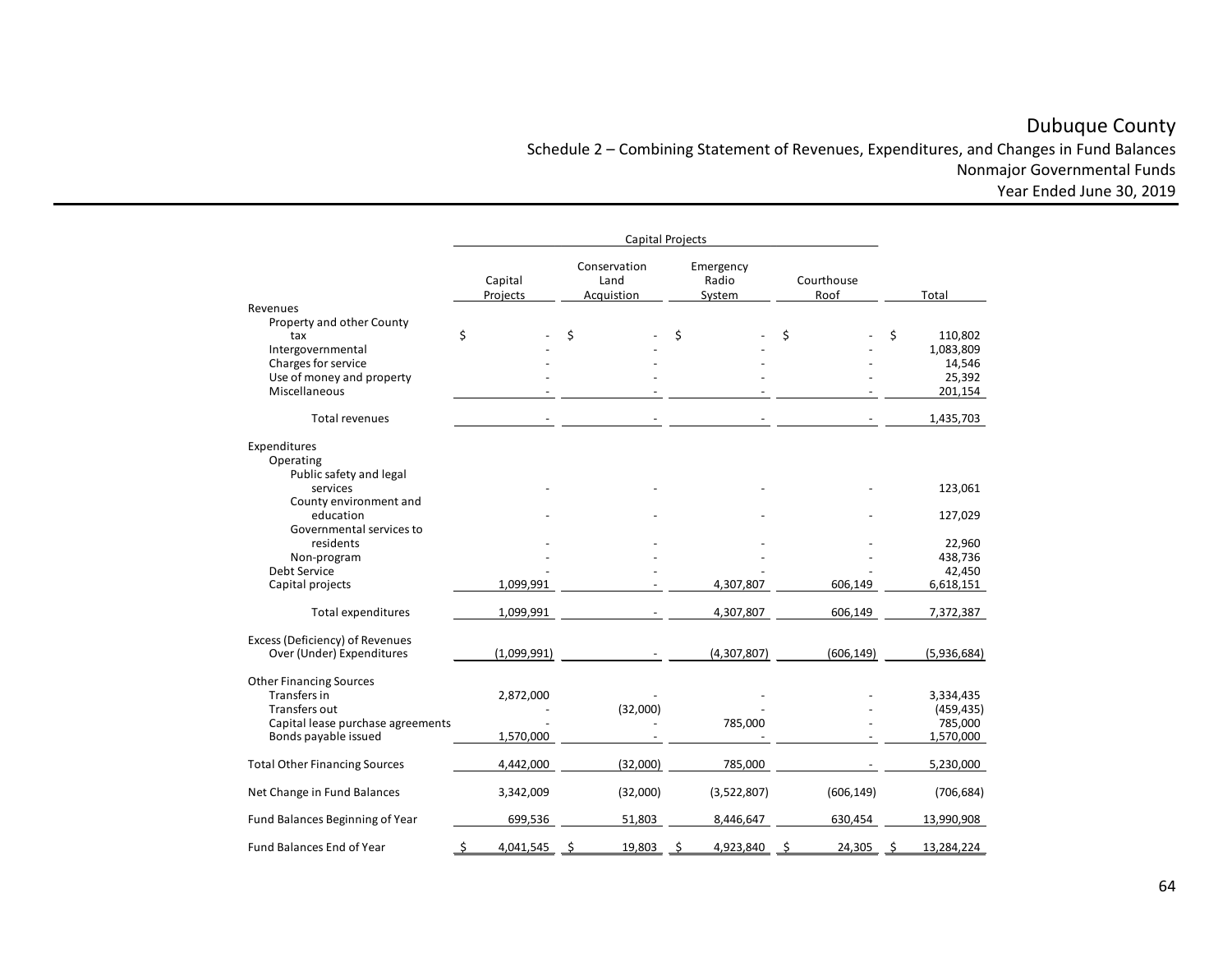Schedule 3 – Combining Statement of Changes in Fiduciary Assets and Liabilities Agency Funds Year Ended June 30, 2019

| <b>County Auditor</b>                                         |         | <b>Balance</b><br>6/30/18 |                    | Additions |         | Deletions | <b>Balance</b><br>6/30/19 |        |
|---------------------------------------------------------------|---------|---------------------------|--------------------|-----------|---------|-----------|---------------------------|--------|
| Assets                                                        |         |                           |                    |           |         |           |                           |        |
| Cash and pooled investments                                   |         |                           |                    |           |         |           |                           |        |
| <b>Other County officials</b>                                 | \$      | 6,495                     | \$                 | 18        | \$      |           | \$                        | 6,513  |
| Liabilities                                                   |         |                           |                    |           |         |           |                           |        |
| Trusts payable                                                | $\zeta$ | 6,495                     | \$                 | 18        | \$      |           | \$                        | 6,513  |
| County Recorder                                               |         |                           |                    |           |         |           |                           |        |
| Assets                                                        |         |                           |                    |           |         |           |                           |        |
| Cash and pooled investments                                   |         |                           |                    |           |         |           |                           |        |
| <b>Other County officials</b>                                 | \$      | 85,939                    | \$                 | 1,380,247 | \$.     | 1,397,318 | \$                        | 68,868 |
| Accounts receivable                                           |         | 4,720                     |                    | 3,723     |         | 4,720     |                           | 3,723  |
| <b>Total assets</b>                                           | $\zeta$ | 90,659                    | \$                 | 1,383,970 | \$      | 1,402,038 | -\$                       | 72,591 |
| Liabilities                                                   |         |                           |                    |           |         |           |                           |        |
| Due to other funds                                            | \$      |                           | \$                 | 554,048   | \$      | 554,048   | \$                        |        |
| Due to other governments                                      |         | 90,659                    |                    | 829,922   |         | 847,990   |                           | 72,591 |
|                                                               |         |                           |                    |           |         |           |                           |        |
| <b>Total liabilities</b>                                      | \$      | 90,659                    | \$                 | 1,383,970 | \$      | 1,402,038 | -\$                       | 72,591 |
| <b>County Recorder's Electronic</b><br><b>Transaction Fee</b> |         |                           |                    |           |         |           |                           |        |
| Assets                                                        |         |                           |                    |           |         |           |                           |        |
| Cash and pooled investments                                   |         |                           |                    |           |         |           |                           |        |
| <b>County Treasurer</b>                                       | \$      | 1,398                     | \$                 | 14,718    | \$      | 14,834    | \$                        | 1,282  |
| Due from other governments                                    |         |                           |                    | 1,265     |         |           |                           | 1,265  |
| <b>Total assets</b>                                           | \$      | 1,398                     | $\ddot{\varsigma}$ | 15,983    | $\zeta$ | 14,834    | $\ddot{\mathsf{S}}$       | 2,547  |
| Liabilities                                                   |         |                           |                    |           |         |           |                           |        |
| Due to other governments                                      | -\$     | 1,398                     | \$                 | 15,983    | \$      | 14,834    | \$                        | 2,547  |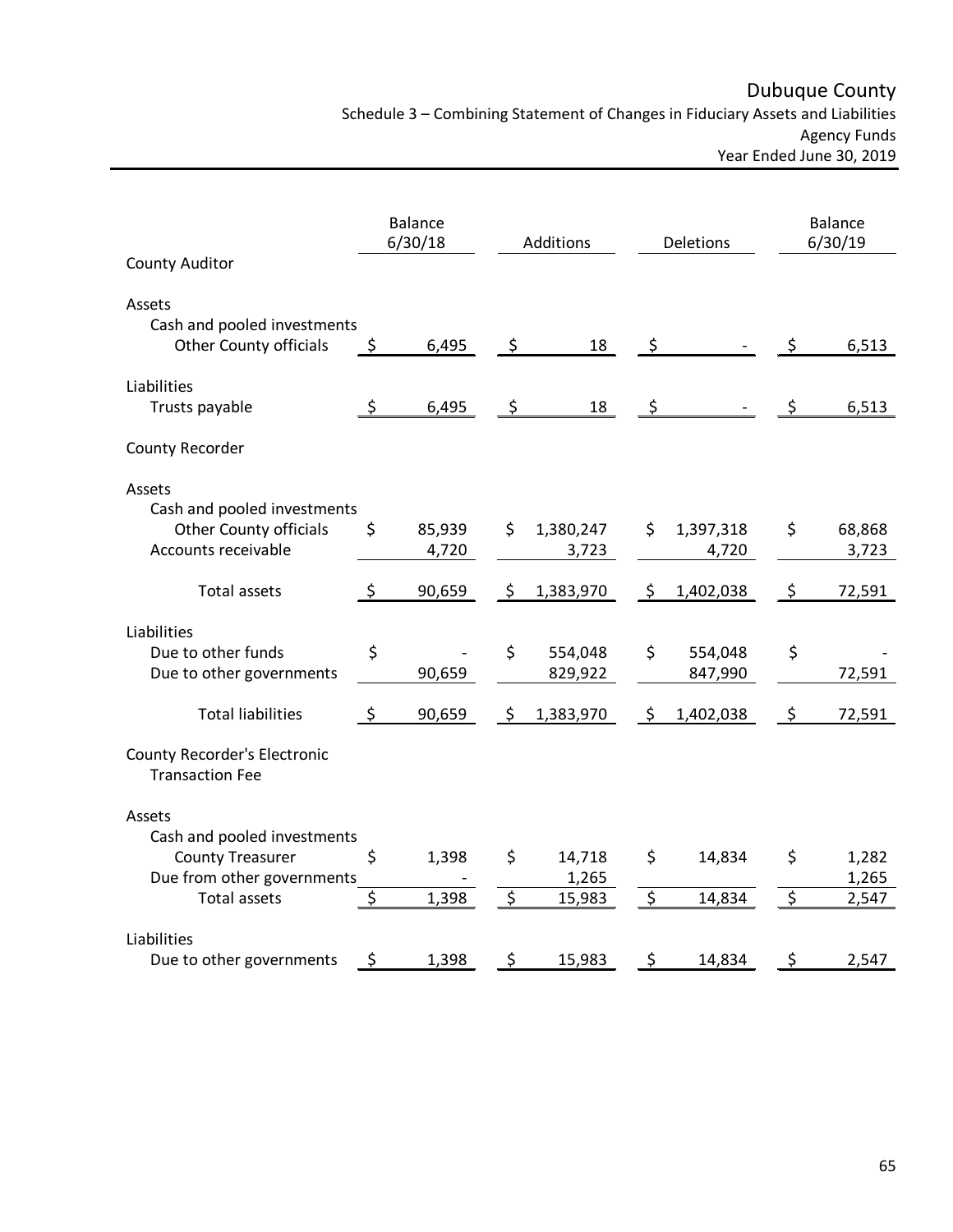Schedule 3 – Combining Statement of Changes in Fiduciary Assets and Liabilities Agency Funds Year Ended June 30, 2019

| <b>County Sheriff</b>                                        | <b>Balance</b><br>6/30/18 | Additions        | Deletions                 | <b>Balance</b><br>6/30/19 |
|--------------------------------------------------------------|---------------------------|------------------|---------------------------|---------------------------|
|                                                              |                           |                  |                           |                           |
| Assets                                                       |                           |                  |                           |                           |
| Cash and pooled investments<br><b>Other County officials</b> | \$<br>481,690             | \$<br>3,470,644  | \$3,091,568               | \$<br>860,766             |
| Liabilities                                                  |                           |                  |                           |                           |
| Due to other governments<br>Trusts payable                   | \$<br>412,769<br>68,921   | \$.<br>3,470,644 | 3,065,759<br>\$<br>25,809 | \$<br>817,654<br>43,112   |
| <b>Total liabilities</b>                                     | $\zeta$<br>481,690        | \$<br>3,470,644  | \$<br>3,091,568           | $\zeta$<br>860,766        |
| 911 Fund                                                     |                           |                  |                           |                           |
| Assets                                                       |                           |                  |                           |                           |
| Cash and pooled investments                                  |                           |                  |                           |                           |
| <b>County Treasurer</b>                                      | 1,160,869<br>S.           | 877,618<br>\$    | \$<br>1,089,621           | 948,866<br>\$             |
|                                                              |                           |                  |                           |                           |
| Liabilities<br><b>Accounts Payable</b>                       | \$<br>4,877               | \$<br>17,217     | \$<br>4,877               | \$<br>17,217              |
| Due to other governments                                     | 1,155,992                 | 860,401          | 1,084,744                 | 931,649                   |
|                                                              |                           |                  |                           |                           |
|                                                              | 1,160,869<br>\$           | \$<br>877,618    | \$<br>1,089,621           | -\$<br>948,866            |
| <b>Drainage District Fund</b>                                |                           |                  |                           |                           |
| Assets                                                       |                           |                  |                           |                           |
| Cash and pooled investments                                  |                           |                  |                           |                           |
| <b>County Treasurer</b>                                      | 726                       | S<br>4           |                           | 730                       |
| Liabilities                                                  |                           |                  |                           |                           |
| Due to other governments                                     | 726<br>\$                 | \$<br>4          | \$                        | 730                       |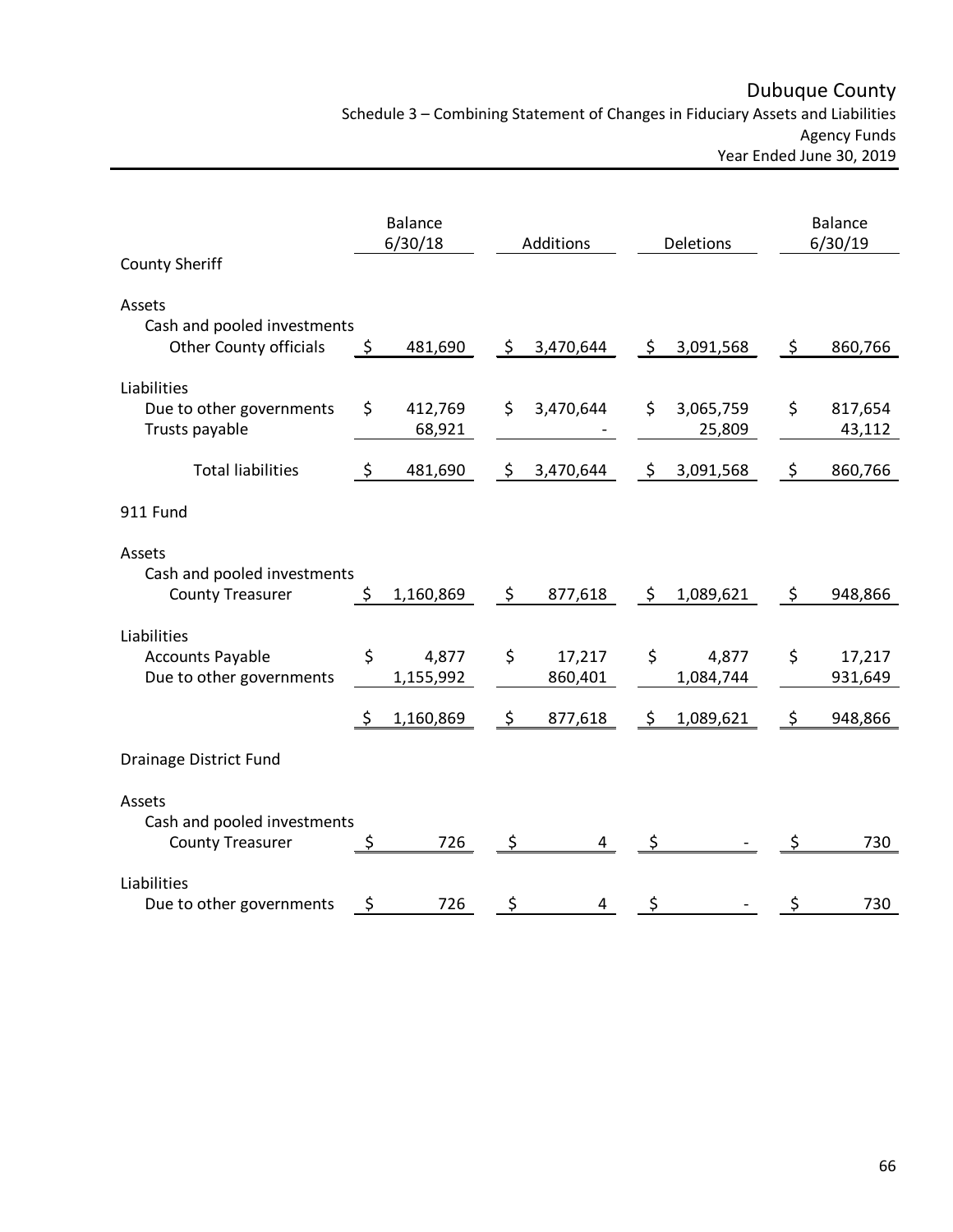| Schedule 3 – Combining Statement of Changes in Fiduciary Assets and Liabilities |
|---------------------------------------------------------------------------------|
| Agency Funds                                                                    |
| Year Ended June 30, 2019                                                        |

|                                                                                   | <b>Balance</b><br>6/30/18 |                    |     | Additions              |                     | Deletions              |         | <b>Balance</b><br>6/30/19 |  |
|-----------------------------------------------------------------------------------|---------------------------|--------------------|-----|------------------------|---------------------|------------------------|---------|---------------------------|--|
| <b>Agricultural Extension Education</b><br>Fund                                   |                           |                    |     |                        |                     |                        |         |                           |  |
| Assets<br>Cash and pooled investments<br><b>County Treasurer</b>                  | \$                        | 1,990              | \$  | 514,136                | \$                  | 514,166                | \$      | 1,960                     |  |
| Property tax receivable<br>Delinquent                                             |                           | 937                |     | 881                    |                     | 937                    |         | 881                       |  |
| Succeeding year                                                                   |                           | 488,499            |     | 507,573                |                     | 488,499                |         | 507,573                   |  |
| <b>Total assets</b>                                                               | $\zeta$                   | 491,426            | \$  | 1,022,590              | \$                  | 1,003,602              | \$      | 510,414                   |  |
| Liabilities<br>Due to other governments                                           | $\zeta$                   | 491,426            | \$  | 1,022,590              | \$                  | 1,003,602              | $\zeta$ | 510,414                   |  |
| <b>County Assessor Fund</b>                                                       |                           |                    |     |                        |                     |                        |         |                           |  |
| Assets                                                                            |                           |                    |     |                        |                     |                        |         |                           |  |
| Cash and pooled investments<br><b>County Treasurer</b><br>Property tax receivable | \$                        | 367,408            | \$  | 656,261                | \$                  | 630,139                | \$      | 393,530                   |  |
| Delinquent<br>Succeeding year                                                     |                           | 1,466<br>630,339   |     | 1,219<br>717,471       |                     | 1,466<br>630,339       |         | 1,219<br>717,471          |  |
| <b>Total assets</b>                                                               | $\zeta$                   | 999,213            | \$. | 1,374,951              | \$.                 | 1,261,944              | \$      | 1,112,220                 |  |
| Liabilities                                                                       |                           |                    |     |                        |                     |                        |         |                           |  |
| <b>Accounts Payable</b><br>Salaries and Benefits Payable                          | \$                        | 1,256<br>13,353    | \$  | 16,968                 | \$                  | 1,256<br>13,353        | \$      | 16,968                    |  |
| Due to other governments                                                          | \$                        | 984,604<br>999,213 | \$  | 1,357,983<br>1,374,951 | $\ddot{\mathsf{S}}$ | 1,247,335<br>1,261,944 | \$      | 1,095,252<br>1,112,220    |  |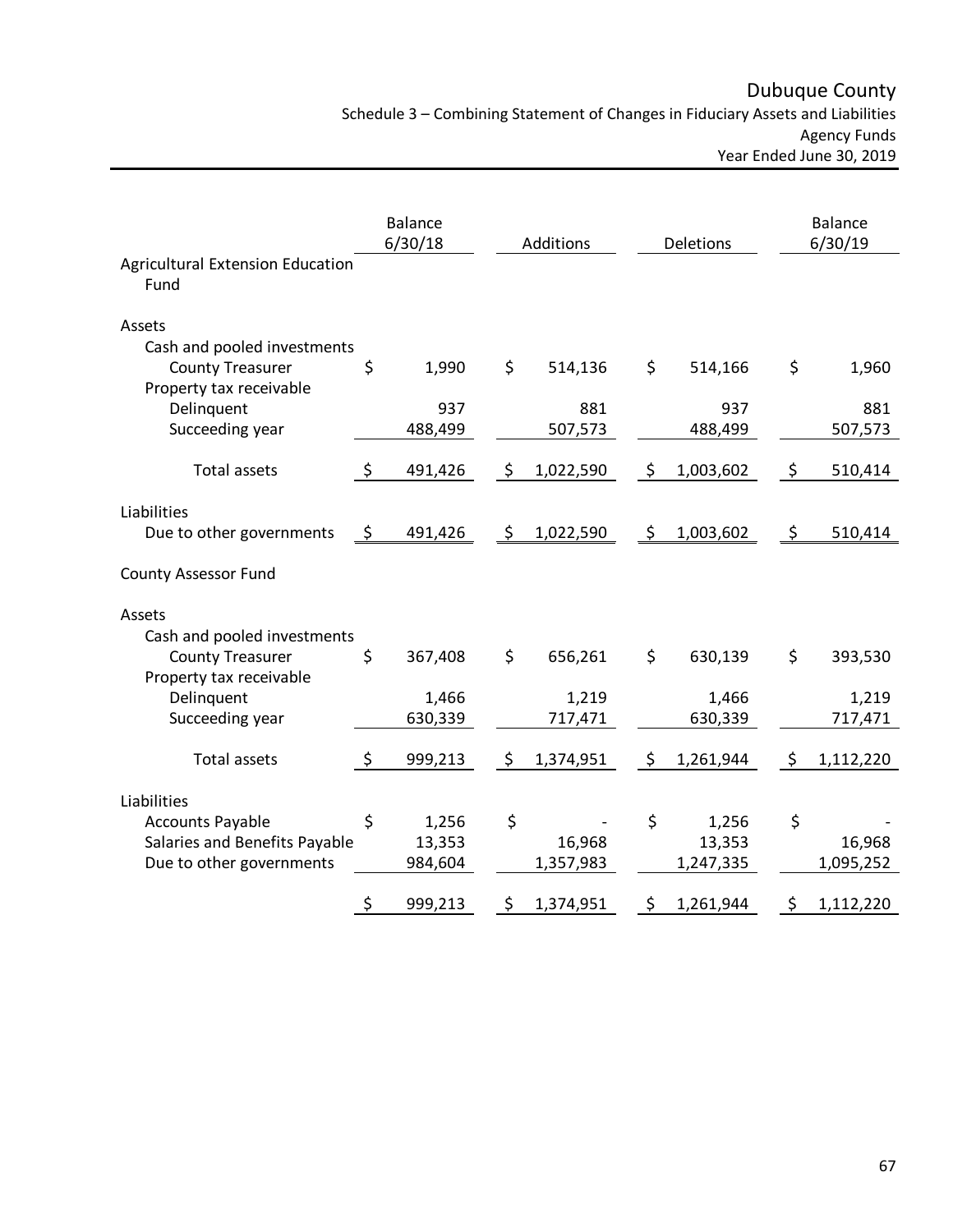## Dubuque County Schedule 3 – Combining Statement of Changes in Fiduciary Assets and Liabilities Agency Funds Year Ended June 30, 2019

| City Assessor Fund               |         | <b>Balance</b><br>6/30/18 | Additions          |               |    |               | Deletions       |  | <b>Balance</b><br>6/30/19 |
|----------------------------------|---------|---------------------------|--------------------|---------------|----|---------------|-----------------|--|---------------------------|
| Assets                           |         |                           |                    |               |    |               |                 |  |                           |
| Cash and pooled investments      |         |                           |                    |               |    |               |                 |  |                           |
| <b>County Treasurer</b>          | \$      | 354,444                   | \$                 | 720,043       | \$ | 679,230       | \$<br>395,257   |  |                           |
| Property tax receivable          |         |                           |                    |               |    |               |                 |  |                           |
| Delinquent                       |         | 1,058                     |                    | 1,128         |    | 1,058         | 1,128           |  |                           |
| Succeeding year                  |         | 671,163                   |                    | 671,009       |    | 671,163       | 671,009         |  |                           |
|                                  |         |                           |                    |               |    |               |                 |  |                           |
| <b>Total assets</b>              | Ŝ.      | 1,026,665                 | S.                 | 1,392,180     | \$ | 1,351,451     | \$<br>1,067,394 |  |                           |
|                                  |         |                           |                    |               |    |               |                 |  |                           |
| Liabilities                      |         |                           |                    |               |    |               |                 |  |                           |
| Salaries and Benefits Payable \$ |         | 17,852                    | \$                 | 17,758        | \$ | 17,852        | \$<br>17,758    |  |                           |
| Due to other governments         |         | 1,008,813                 |                    | 1,374,422     |    | 1,333,599     | 1,049,636       |  |                           |
|                                  |         |                           |                    |               |    |               |                 |  |                           |
|                                  | $\zeta$ | 1,026,665                 | $\ddot{\varsigma}$ | 1,392,180     | \$ | 1,351,451     | \$<br>1,067,394 |  |                           |
|                                  |         |                           |                    |               |    |               |                 |  |                           |
| <b>Schools Fund</b>              |         |                           |                    |               |    |               |                 |  |                           |
|                                  |         |                           |                    |               |    |               |                 |  |                           |
| Assets                           |         |                           |                    |               |    |               |                 |  |                           |
| Cash and pooled investments      |         |                           |                    |               |    |               |                 |  |                           |
| <b>County Treasurer</b>          | \$      | 278,790                   |                    | \$69,630,197  |    | \$69,642,519  | \$<br>266,468   |  |                           |
| Property tax receivable          |         |                           |                    |               |    |               |                 |  |                           |
| Delinquent                       |         | 129,232                   |                    | 120,130       |    | 129,232       | 120,130         |  |                           |
| Succeeding year                  |         | 66,127,924                |                    | 67,995,093    |    | 66,127,924    | 67,995,093      |  |                           |
|                                  |         |                           |                    |               |    |               |                 |  |                           |
| <b>Total assets</b>              |         | \$66,535,946              |                    | \$137,745,420 |    | \$135,899,675 | \$68,381,691    |  |                           |
|                                  |         |                           |                    |               |    |               |                 |  |                           |
| Liabilities                      |         |                           |                    |               |    |               |                 |  |                           |
| Due to other governments         |         | \$66,535,946              |                    | \$137,745,420 |    | \$135,899,675 | \$68,381,691    |  |                           |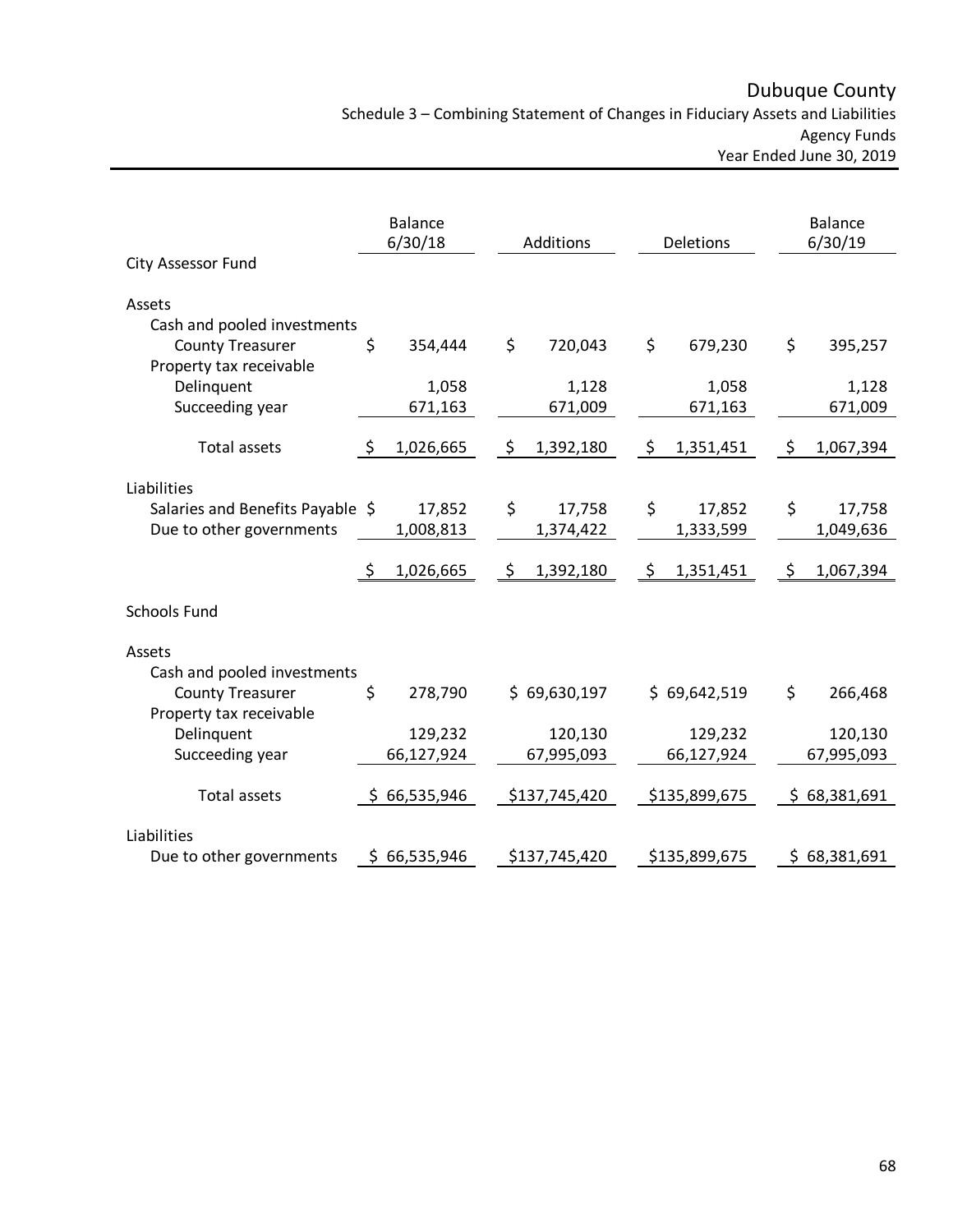Schedule 3 – Combining Statement of Changes in Fiduciary Assets and Liabilities Agency Funds Year Ended June 30, 2019

|                             | <b>Balance</b><br>6/30/18<br>Additions<br>Deletions |                                   | <b>Balance</b><br>6/30/19        |                                  |
|-----------------------------|-----------------------------------------------------|-----------------------------------|----------------------------------|----------------------------------|
| Area Schools Fund           |                                                     |                                   |                                  |                                  |
| Assets                      |                                                     |                                   |                                  |                                  |
| Cash and pooled investments |                                                     |                                   |                                  |                                  |
| <b>County Treasurer</b>     | \$<br>21,421                                        | \$<br>5,580,609                   | 5,581,010<br>\$.                 | \$<br>21,020                     |
| Property tax receivable     |                                                     |                                   |                                  |                                  |
| Delinquent                  | 10,023                                              | 9,342                             | 10,023                           | 9,342                            |
| Succeeding year             | 5,304,324                                           | 5,103,526                         | 5,304,324                        | 5,103,526                        |
| <b>Total assets</b>         | 5,335,768<br><sub>S</sub>                           | \$10,693,477                      | \$10,895,357                     | \$<br>5,133,888                  |
| Liabilities                 |                                                     |                                   |                                  |                                  |
| Due to other governments    | \$5,335,768                                         | \$10,693,477                      | \$10,895,357                     | 5,133,888<br>$\ddot{\mathsf{S}}$ |
| <b>Corporations Fund</b>    |                                                     |                                   |                                  |                                  |
| Assets                      |                                                     |                                   |                                  |                                  |
| Cash and pooled investments |                                                     |                                   |                                  |                                  |
| <b>County Treasurer</b>     | \$<br>222,178                                       | \$48,977,910                      | \$48,988,235                     | \$<br>211,853                    |
| Property tax receivable     |                                                     |                                   |                                  |                                  |
| Delinquent                  | 115,369                                             | 80,597                            | 115,369                          | 80,597                           |
| Succeeding year             | 33,116,735                                          | 33,466,617                        | 33,116,735                       | 33,466,617                       |
| Special assessments         | 66,291                                              | 34,583                            | 66,291                           | 34,583                           |
| <b>Total assets</b>         | \$33,520,573                                        | \$82,559,707                      | \$2,286,630                      | \$33,793,650                     |
| Liabilities                 |                                                     |                                   |                                  |                                  |
| Due to other governments    | \$33,520,573                                        | \$82,559,707                      | \$82,286,630                     | \$33,793,650                     |
| <b>Townships Fund</b>       |                                                     |                                   |                                  |                                  |
| Assets                      |                                                     |                                   |                                  |                                  |
| Cash and pooled investments |                                                     |                                   |                                  |                                  |
| <b>County Treasurer</b>     | \$<br>1,876                                         | \$<br>853,902                     | \$<br>853,454                    | \$<br>2,324                      |
| Property tax receivable     |                                                     |                                   |                                  |                                  |
| Delinquent                  | 1,826                                               | 1,881                             | 1,826                            | 1,881                            |
| Succeeding year             | 826,642                                             | 867,690                           | 826,642                          | 867,690                          |
| Total assets                | $\zeta$<br>830,344                                  | $\hat{\mathfrak{Z}}$<br>1,723,473 | $\ddot{\varsigma}$<br>1,681,922  | - \$<br>871,895                  |
| Liabilities                 |                                                     |                                   |                                  |                                  |
| Due to other governments    | 830,344<br>$\ddot{\mathsf{S}}$                      | $\ddot{\mathsf{S}}$<br>1,723,473  | $\ddot{\mathsf{S}}$<br>1,681,922 | \$<br>871,895                    |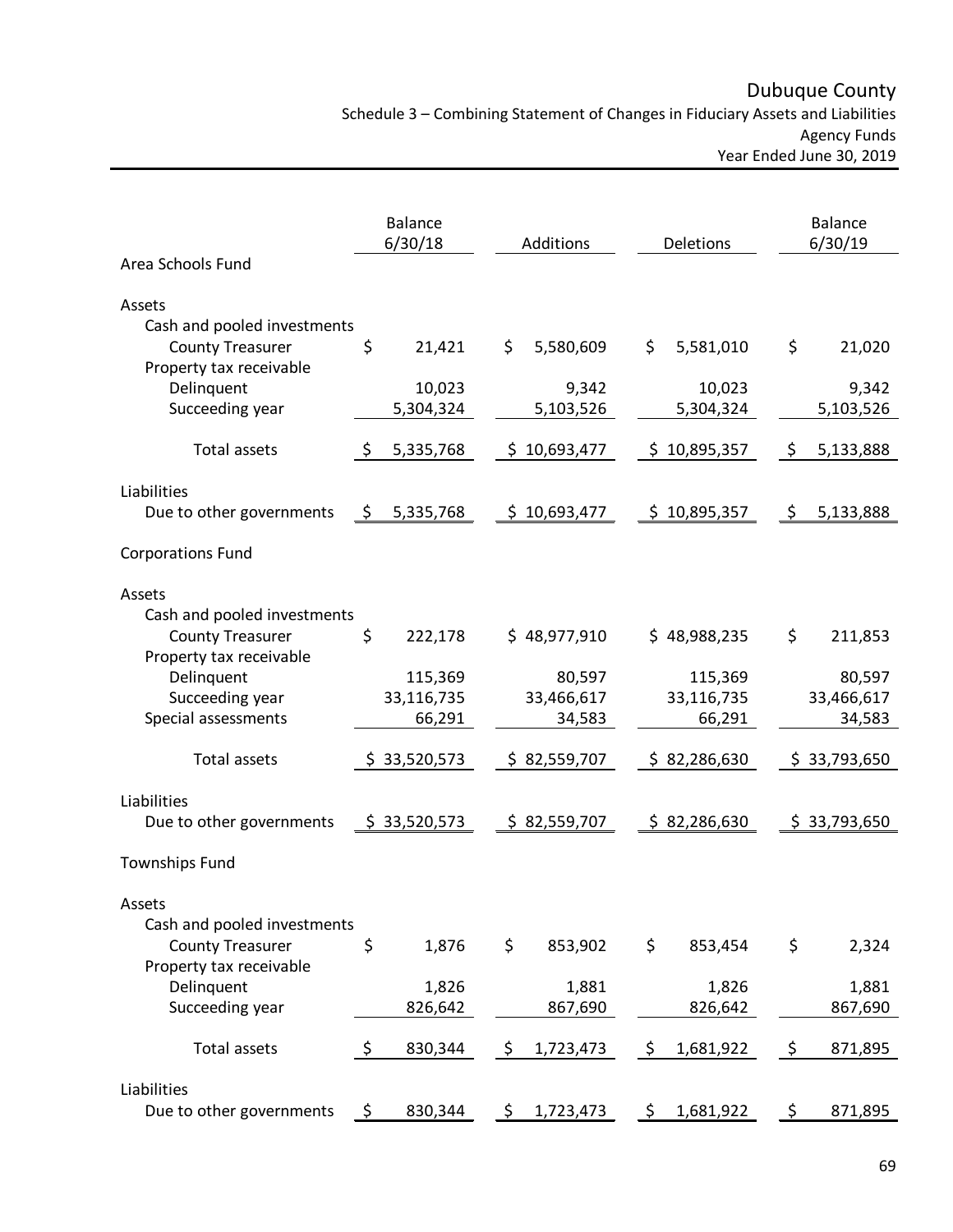Schedule 3 – Combining Statement of Changes in Fiduciary Assets and Liabilities Agency Funds Year Ended June 30, 2019

| Auto License and Use Tax Fund                                                                                                |                | <b>Balance</b><br>6/30/18 |                     | Additions                 |         | Deletions                 |                     | <b>Balance</b><br>6/30/19 |  |
|------------------------------------------------------------------------------------------------------------------------------|----------------|---------------------------|---------------------|---------------------------|---------|---------------------------|---------------------|---------------------------|--|
| Assets<br>Cash and pooled investments<br><b>County Treasurer</b>                                                             | \$             | 4,256,673                 |                     | \$31,602,295              |         | \$32,365,064              | $\ddot{\zeta}$      | 3,493,904                 |  |
| Liabilities<br>Due to other governments                                                                                      | $\ddot{\zeta}$ | 4,256,673                 |                     | \$31,602,295              |         | \$32,365,064              | $\ddot{\mathsf{S}}$ | 3,493,904                 |  |
| <b>Brucellosis and Tuberculosis</b><br><b>Eradication Fund</b>                                                               |                |                           |                     |                           |         |                           |                     |                           |  |
| Assets<br>Cash and pooled investments<br><b>County Treasurer</b><br>Property tax receivable<br>Delinquent<br>Succeeding year | \$             | 60<br>28<br>13,649        | \$                  | 14,366<br>25<br>13,470    | \$      | 14,371<br>28<br>13,649    | \$                  | 55<br>25<br>13,470        |  |
| Total assets                                                                                                                 | $\zeta$        | 13,737                    | \$                  | 27,861                    | $\zeta$ | 28,048                    | \$                  | 13,550                    |  |
| Liabilities<br>Due to other governments<br>Joint Disaster Services Fund                                                      | \$             | 13,737                    | \$                  | 27,861                    | -\$     | 28,048                    | \$                  | 13,550                    |  |
| Assets<br>Cash and pooled investments<br><b>County Treasurer</b>                                                             | S              | 78,512                    | $\ddot{\mathsf{S}}$ | 222,547                   | $\zeta$ | 236,780                   | \$                  | 64,279                    |  |
| Liabilities<br><b>Accounts Payable</b><br>Salaries and Benefits Payable<br>Due to other governments                          | \$             | 1,821<br>3,139<br>73,552  | \$                  | 2,980<br>3,275<br>216,292 | \$      | 1,821<br>3,139<br>231,820 | \$                  | 2,980<br>3,275<br>58,024  |  |
|                                                                                                                              | \$             | 78,512                    | \$                  | 222,547                   | \$      | 236,780                   | \$                  | 64,279                    |  |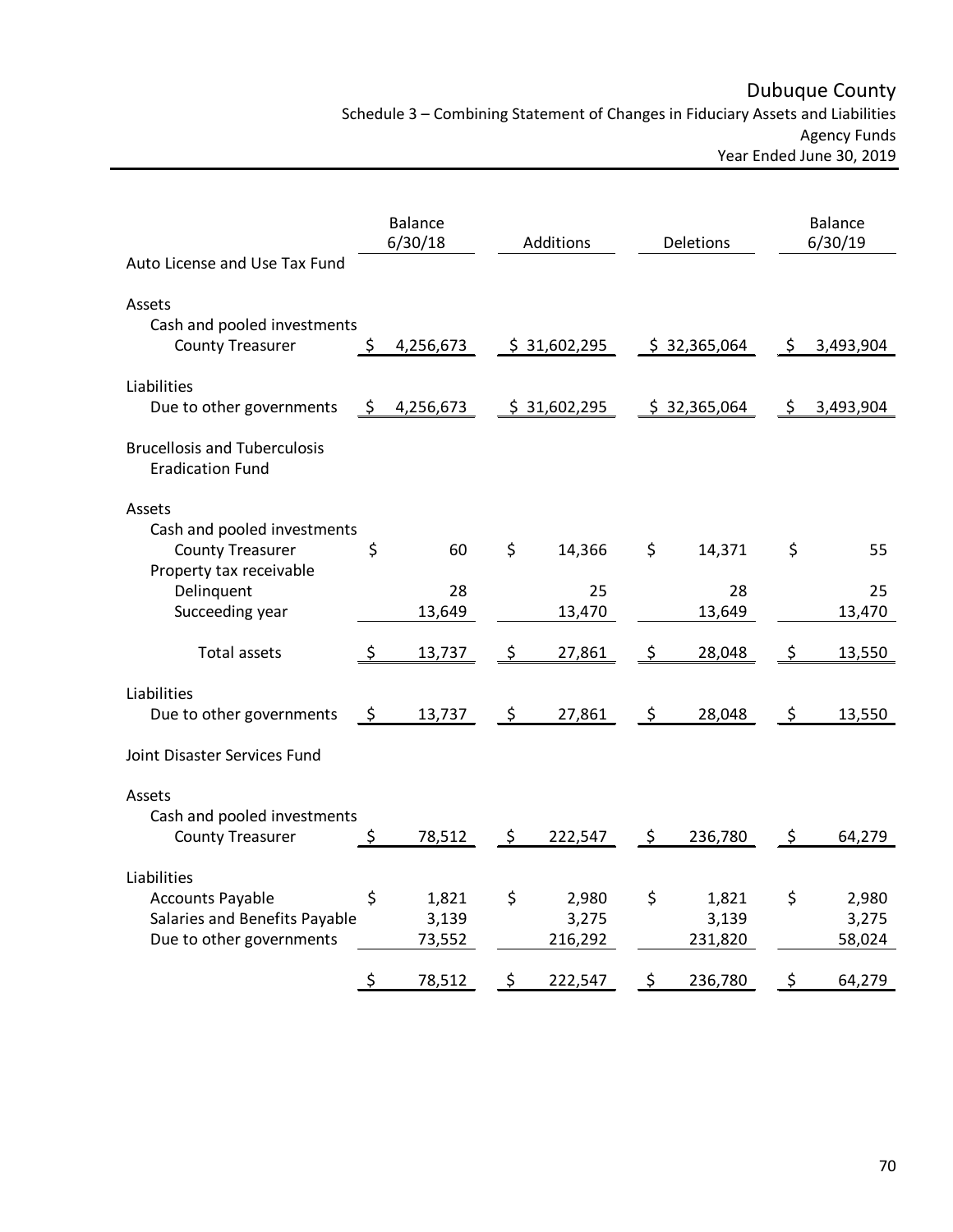Schedule 3 – Combining Statement of Changes in Fiduciary Assets and Liabilities Agency Funds

Year Ended June 30, 2019

|                                  | <b>Balance</b><br>6/30/18 | Additions                      | Deletions                      | <b>Balance</b><br>6/30/19 |
|----------------------------------|---------------------------|--------------------------------|--------------------------------|---------------------------|
| County Hospital Fund             |                           |                                |                                |                           |
| Assets                           |                           |                                |                                |                           |
| Cash and pooled investments      |                           |                                |                                |                           |
| <b>County Treasurer</b>          | \$<br>5,215               | \$<br>1,337,476                | 1,337,593<br>\$.               | \$<br>5,098               |
| <b>Other County officials</b>    | 50,653                    | 1,875                          |                                | 52,528                    |
| Property tax receivable          |                           |                                |                                |                           |
| Delinquent                       | 2,453                     | 2,292                          | 2,453                          | 2,292                     |
| Succeeding year                  | 1,270,785                 | 1,298,879                      | 1,270,785                      | 1,298,879                 |
| Total assets                     | \$<br>1,329,106           | \$<br>2,640,522                | \$<br>2,610,831                | \$<br>1,358,797           |
| Liabilities                      |                           |                                |                                |                           |
| Due to other governments         | \$<br>1,278,453           | \$<br>2,638,647                | \$.<br>2,610,831               | 1,306,269<br>\$.          |
| Trusts payable                   | 50,653                    | 1,875                          |                                | 52,528                    |
| <b>Total liabilities</b>         | 1,329,106<br>-\$          | \$<br>2,640,522                | \$<br>2,610,831                | $\zeta$<br>1,358,797      |
| <b>County Libraries</b>          |                           |                                |                                |                           |
| Assets                           |                           |                                |                                |                           |
| Cash and pooled investments      |                           |                                |                                |                           |
| <b>County Treasurer</b>          | \$<br>251,398             | \$<br>976,203                  | \$<br>883,420                  | \$<br>344,181             |
| <b>Accounts Receivable</b>       | 1,006                     | 704                            | 1,006                          | 704                       |
|                                  | $\zeta$<br>252,404        | $\ddot{\mathsf{S}}$<br>976,907 | \$<br>884,426                  | \$<br>344,885             |
| Liabilities                      |                           |                                |                                |                           |
| Salaries and benefits payable \$ | 20,222                    | \$<br>21,814                   | \$<br>20,222                   | \$<br>21,814              |
| Due to other governments         | 232,182                   | 955,093                        | 864,204                        | 323,071                   |
|                                  | $\ddot{\phi}$<br>252,404  | \$<br>976,907                  | \$<br>884,426                  | \$<br>344,885             |
| <b>Tax Sales</b>                 |                           |                                |                                |                           |
| Assets                           |                           |                                |                                |                           |
| Cash and pooled investments      |                           |                                |                                |                           |
| <b>County Treasurer</b>          |                           | 711,399<br>$\ddot{\mathsf{S}}$ | 710,976<br>$\ddot{\mathsf{S}}$ | \$<br>423                 |
| Liabilities                      |                           |                                |                                |                           |
| Accounts payable                 | $\ddot{\mathsf{S}}$       | 711,399<br>$\ddot{\zeta}$      | 710,976<br>$\ddot{\zeta}$      | 423<br>- \$               |
| Canine                           |                           |                                |                                |                           |
| Assets                           |                           |                                |                                |                           |
| Cash and pooled investments      |                           |                                |                                |                           |
| <b>County Treasurer</b>          | 2,556<br>\$               | $\frac{1}{2}$                  | $\ddot{\mathsf{s}}$            | 2,556                     |
| Liabilities                      |                           |                                |                                |                           |
| Due to other governments         | 2,556<br>\$               | \$                             |                                | 2,556                     |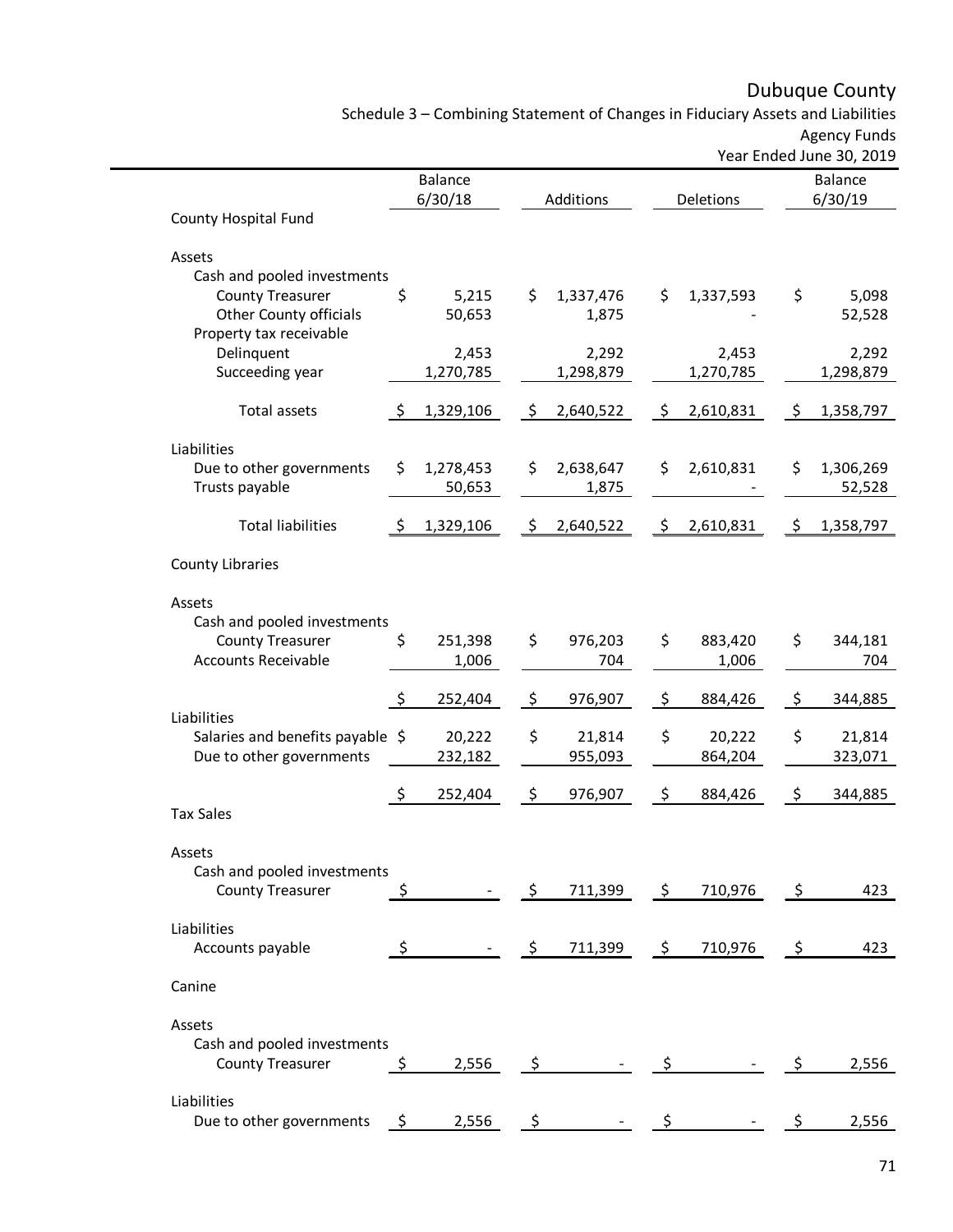Schedule 3 – Combining Statement of Changes in Fiduciary Assets and Liabilities Agency Funds Year Ended June 30, 2019

|                                                        | <b>Balance</b><br>6/30/18 | Additions<br>Deletions |                       | <b>Balance</b><br>6/30/19     |
|--------------------------------------------------------|---------------------------|------------------------|-----------------------|-------------------------------|
| Commissary                                             |                           |                        |                       |                               |
| Assets                                                 |                           |                        |                       |                               |
| Cash and pooled investments<br><b>County Treasurer</b> | \$<br>269,766             | \$<br>192,469          | \$.<br>187,316        | $\ddot{\varsigma}$<br>274,919 |
| Liabilities                                            |                           |                        |                       |                               |
| Due to other governments                               | \$<br>269,766             | 192,469<br>- \$        | 187,316<br>- \$       | - \$<br>274,919               |
| <b>Monies and Credits</b>                              |                           |                        |                       |                               |
| Assets                                                 |                           |                        |                       |                               |
| Cash and pooled investments                            |                           |                        |                       |                               |
| <b>County Treasurer</b>                                |                           | \$<br>125,980          | \$.<br>124,893        | 1,087<br>\$                   |
| Liabilities                                            |                           |                        |                       |                               |
| Due to other governments                               | \$                        | 125,980<br>\$          | \$<br>124,893         | \$<br>1,087                   |
| <b>Total Combined Funds</b>                            |                           |                        |                       |                               |
| Assets                                                 |                           |                        |                       |                               |
| Cash and pooled investments                            |                           |                        |                       |                               |
| <b>County Treasurer</b>                                | \$.<br>7,275,280          | \$163,008,133          | \$163,853,621         | \$<br>6,429,792               |
| <b>Other County officials</b><br>Receivables           | 624,777                   | 4,852,784              | 4,488,886             | 988,675                       |
| Property tax                                           |                           |                        |                       |                               |
| Delinquent                                             | 262,392                   | 217,495                | 262,392               | 217,495                       |
| Succeeding year<br>Special assessments                 | 108,450,060<br>66,291     | 110,641,328<br>34,583  | 108,450,060<br>66,291 | 110,641,328<br>34,583         |
| Accounts                                               | 5,726                     | 4,427                  | 5,726                 | 4,427                         |
| Total assets                                           | \$116,684,526             | \$278,760,015          | \$277,126,976         | \$118,317,565                 |
|                                                        |                           |                        |                       |                               |
| Liabilities                                            |                           |                        |                       |                               |
| Accounts payable                                       | \$<br>7,954               | \$<br>731,596          | \$<br>718,930         | \$<br>20,620                  |
| Salaries and Benefits payable<br>Due to other funds    | 54,566                    | 59,815<br>554,048      | 54,566<br>554,048     | 59,815                        |
| Due to other governments                               | 116,495,937               | 277,412,663            | 275,773,623           | 118,134,977                   |
| Trusts payable                                         | 126,069                   | 1,893                  | 25,809                | 102,153                       |
| <b>Total liabilities</b>                               | \$116,684,526             | \$278,760,015          | \$277,126,976         | \$118,317,565                 |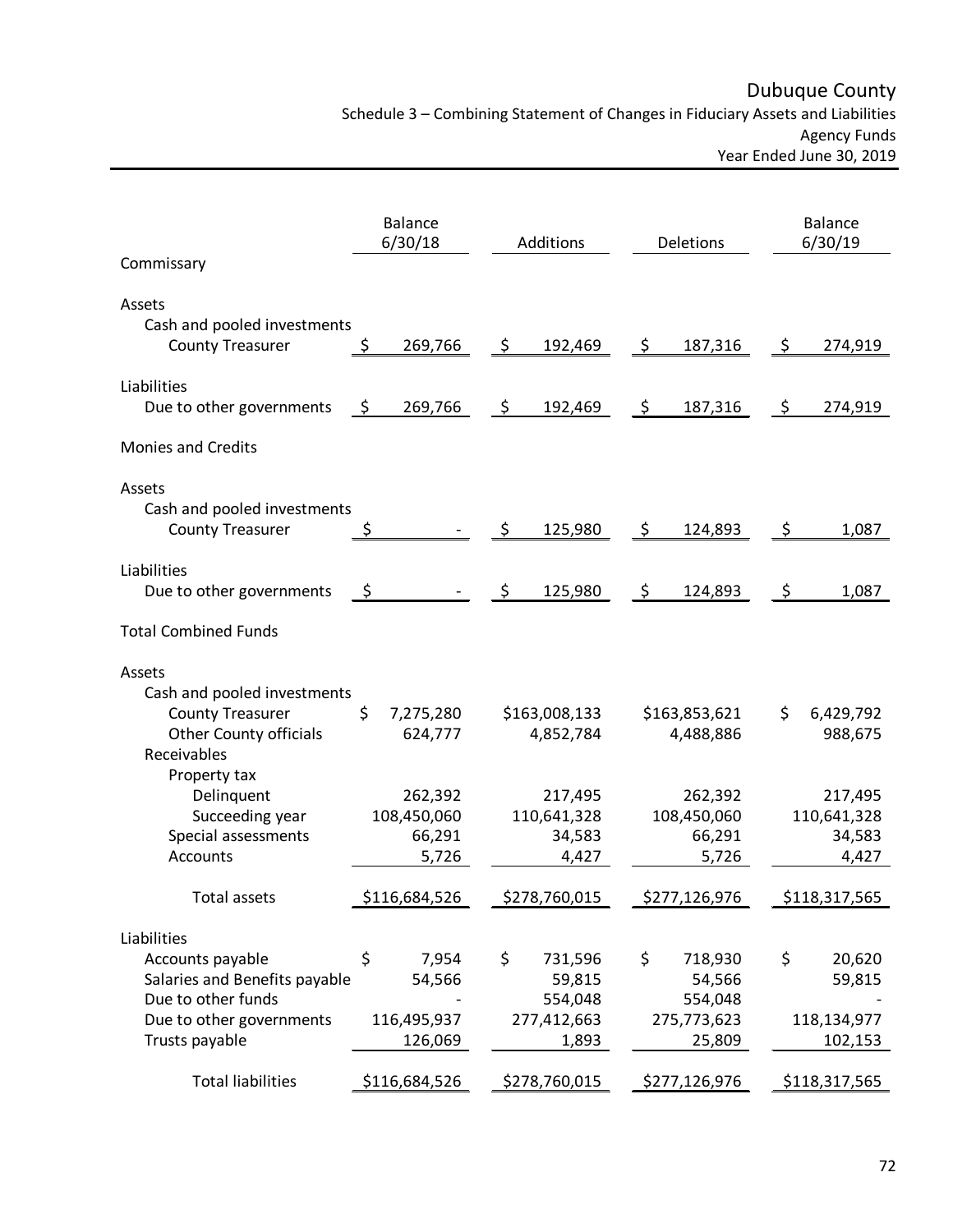Schedule 4 – Schedule of Revenues by Source and Expenditures by Function All Governmental Funds For the Last Ten Years

|                              | 2019         | 2018         | 2017         | 2016         | 2015         | 2014         | 2013         | 2012         | 2011         | 2010         |
|------------------------------|--------------|--------------|--------------|--------------|--------------|--------------|--------------|--------------|--------------|--------------|
| Revenues                     |              |              |              |              |              |              |              |              |              |              |
| Property and other County ta | \$37,162,550 | \$36,149,564 | \$35,169,160 | \$33,901,929 | \$33,618,015 | \$32,608,325 | \$32,084,939 | \$30,913,768 | \$29,574,036 | \$28,562,060 |
| Interest and penalty on      |              |              |              |              |              |              |              |              |              |              |
| property tax                 | 172,767      | 203,421      | 223,218      | 211,608      | 200,781      | 221,863      | 237,340      | 224,476      | 240,058      | 261,911      |
| Intergovernmental            | 13,589,892   | 11,009,764   | 13,089,056   | 17,769,685   | 22,165,495   | 19,631,019   | 21,535,541   | 23,358,148   | 20,318,005   | 20,845,449   |
| Licenses and permits         | 153,709      | 160,630      | 158,763      | 145,890      | 117,945      | 113,407      | 110,487      | 108,715      | 83,304       | 75,470       |
| Charges for service          | 2,493,642    | 2,420,783    | 2,397,698    | 2,415,214    | 3,594,730    | 3,709,160    | 3,996,431    | 4,004,656    | 3,912,029    | 3,792,025    |
| Use of money and property    | 1,509,004    | 467,584      | 257,042      | 309,741      | 201,157      | 133,029      | 141,018      | 168,113      | 307,016      | 467,130      |
| Miscellaneous                | 1,193,412    | 922,065      | 783,502      | 694,356      | 618,640      | 518,874      | 433,537      | 1,024,946    | 560,346      | 393,937      |
|                              |              |              |              |              |              |              |              |              |              |              |
| Total revenues               | \$56,274,976 | \$51,333,811 | \$52,078,439 | \$55,448,423 | \$60,516,763 | \$56,935,677 | \$58,539,293 | \$59,802,822 | \$54,994,794 | \$54,397,982 |
|                              |              |              |              |              |              |              |              |              |              |              |
| Expenditures                 |              |              |              |              |              |              |              |              |              |              |
| Operating                    |              |              |              |              |              |              |              |              |              |              |
| Public safety and legal      |              |              |              |              |              |              |              |              |              |              |
| services                     | \$15,619,905 | \$14,924,604 | \$14,614,405 | \$14,422,347 | \$14,060,278 | \$13,584,345 | \$13,292,399 | \$13,249,658 | \$13,136,717 | \$12,079,638 |
| Physical health and social   |              |              |              |              |              |              |              |              |              |              |
| services                     | 2,042,448    | 1,965,078    | 1,943,714    | 1,799,294    | 12,035,761   | 12,568,583   | 12,917,259   | 13,472,096   | 12,993,063   | 12,779,713   |
| Mental health                | 2,630,242    | 2,885,354    | 3,344,164    | 3,293,083    | 3,302,104    | 2,629,888    | 3,372,732    | 9,989,686    | 8,552,515    | 7,925,094    |
| County environment and       |              |              |              |              |              |              |              |              |              |              |
| education                    | 2,741,616    | 4,989,707    | 2,349,931    | 2,568,409    | 2,634,780    | 2,693,106    | 5,122,570    | 4,093,931    | 3,269,688    | 3,654,391    |
| Roads and transportation     | 8,399,903    | 8,510,116    | 7,745,152    | 8,355,856    | 7,164,104    | 7,426,206    | 6,895,875    | 6,215,014    | 6,741,818    | 6,298,896    |
| Governmental services to     |              |              |              |              |              |              |              |              |              |              |
| residents                    | 1,866,737    | 1,615,917    | 1,489,051    | 1,351,855    | 1,340,195    | 1,372,871    | 1,330,179    | 1,345,280    | 1,339,640    | 1,370,059    |
| Administration               | 6,085,688    | 3,844,095    | 6,996,165    | 11,607,385   | 6,973,229    | 6,434,258    | 6,525,488    | 6,979,699    | 5,257,900    | 4,081,313    |
| Non-program                  | 1,280,069    | 1,356,582    | 1,373,141    | 1,305,967    | 615,170      | 579,716      | 586,739      | 116,734      | 310,965      | 183,530      |
| Debt service                 | 4,830,531    | 5,050,975    | 1,902,214    | 985,400      | 703,925      | 607,076      | 598,451      | 559,373      | 543,399      | 542,900      |
| Capital projects             | 25,676,622   | 11,094,575   | 11,644,315   | 5,454,851    | 6,859,625    | 5,804,916    | 4,974,231    | 2,229,233    | 335,339      | 5,337,010    |
|                              |              |              |              |              |              |              |              |              |              |              |
| Total expenditures           | \$71,173,761 | \$56,237,003 | \$53,402,252 | \$51,144,447 | \$55,689,171 | \$53,700,965 | \$55,615,923 | \$58,250,704 | \$52,481,044 | \$54,252,544 |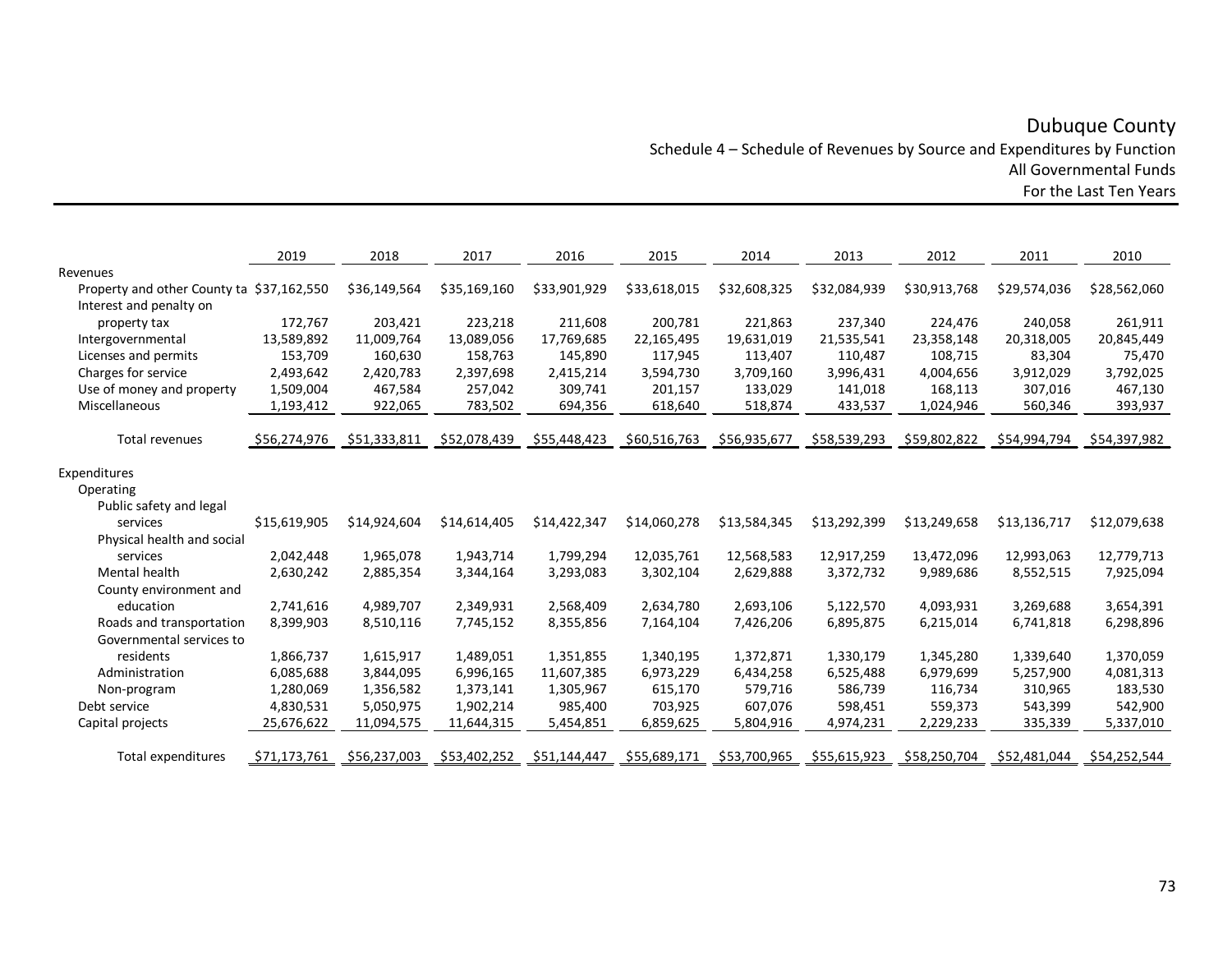

Information Provided to Comply with *Government Auditing Standards* and the Uniform Guidance June 30, 2019

Dubuque County

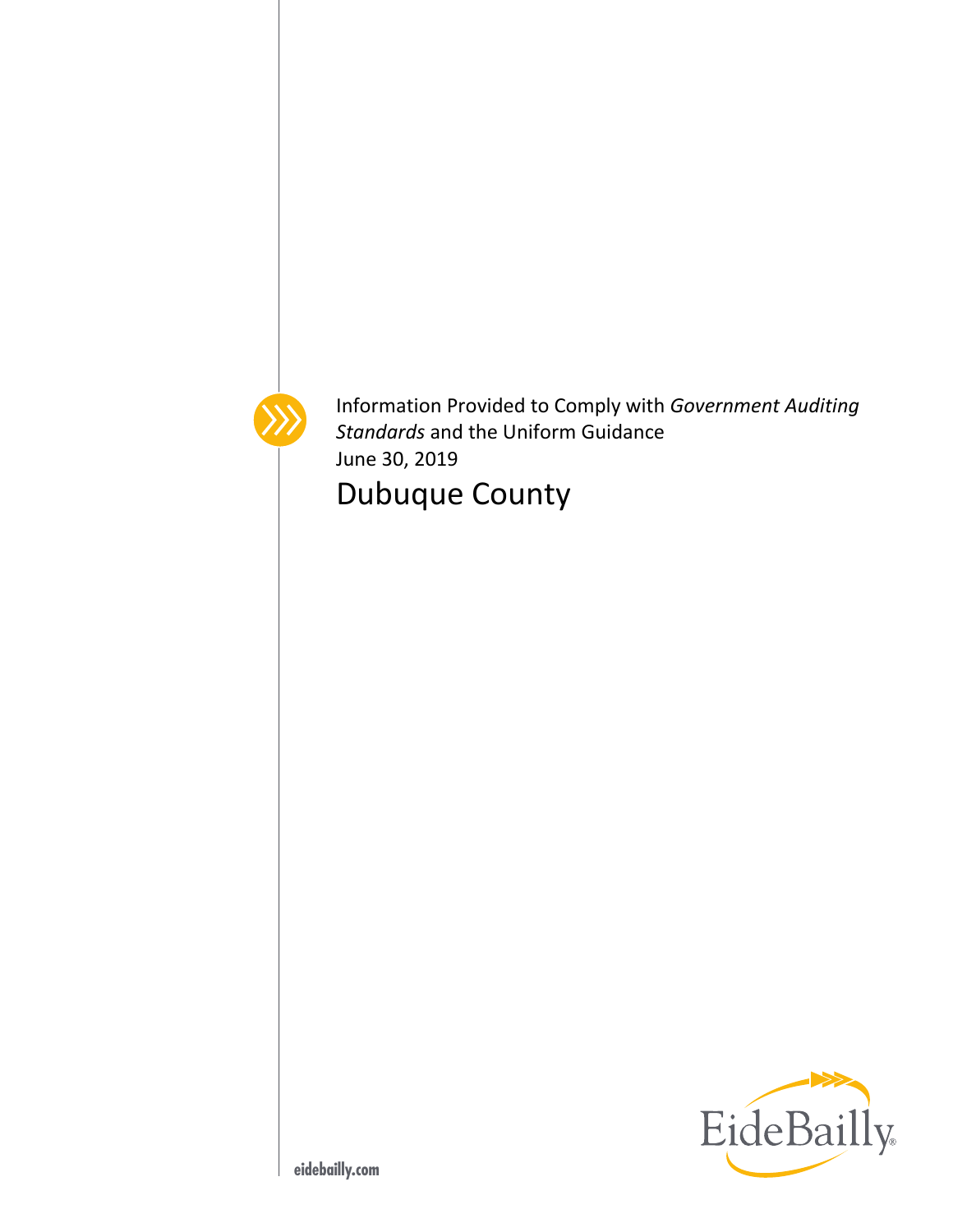

**CPAs & BUSINESS ADVISORS** 

## **Independent Auditor's Report on Internal Control over Financial Reporting and on Compliance and Other Matters Based on an Audit of Financial Statements Performed in Accordance with** *Government Auditing Standards*

To the Officials of Dubuque County:

We have audited, in accordance with auditing standards generally accepted in the United States of America and the standards applicable to financial audits contained in *Government Auditing Standards*, issued by the Comptroller General of the United States, the financial statements of the governmental activities, business‐type activities, each major fund, and the aggregate remaining fund information of Dubuque County, Iowa, as of and for the year ended June 30, 2019, and the related notes to the financial statements, which collectively comprise Dubuque County's basic financial statements, and have issued our report thereon dated March 13, 2020.

## **Internal Control over Financial Reporting**

In planning and performing our audit of the financial statements, we considered the County's internal control over financial reporting (internal control) to determine the audit procedures that are appropriate in the circumstances for the purpose of expressing our opinions on the financial statements, but not for the purpose of expressing an opinion on the effectiveness of the County's internal control. Accordingly, we do not express an opinion on the effectiveness of the County's internal control.

Our consideration of internal control over financial reporting was for the limited purpose described in the preceding paragraph and was not designed to identify all deficiencies in internal control over financial reporting that might be material weaknesses or significant deficiencies and therefore, material weaknesses or significant deficiencies may exist that were not identified. However, as described in the accompanying schedule of findings and questioned costs, we identified a certain deficiency in internal control that we consider to be a material weakness and another that we consider to be a significant deficiency.

A *deficiency in internal control* exists when the design or operation of a control does not allow management or employees, in the normal course of performing their assigned functions, to prevent, or detect and correct misstatements on a timely basis. A *material weakness* is a deficiency, or a combination of deficiencies, in internal control such that there is a reasonable possibility that a material misstatement of the County's financial statements will not be prevented, or detected and corrected on a timely basis. We consider the deficiency in internal control described in Part II of the accompanying schedule of findings and questioned costs as items 2019‐001 to be a material weakness.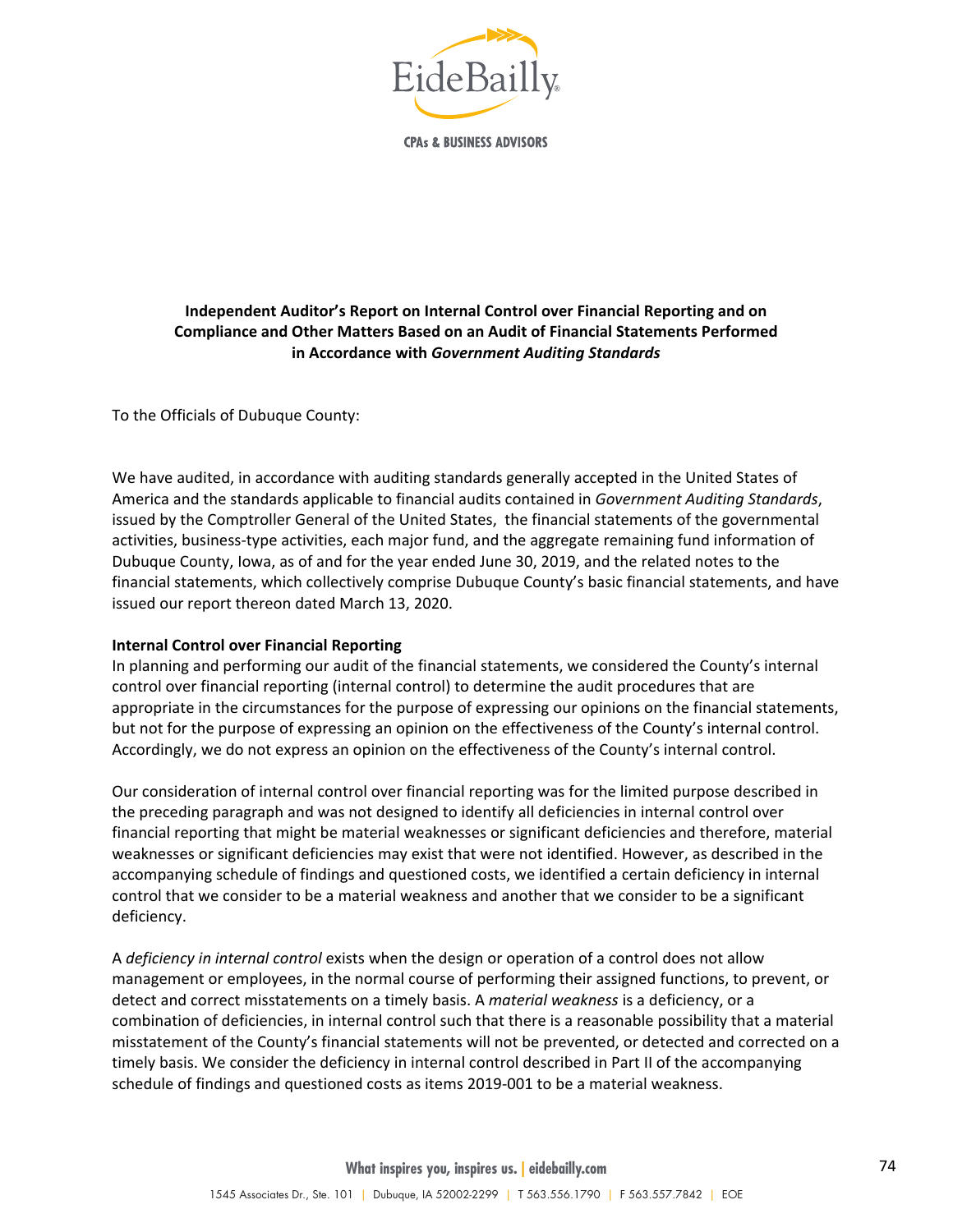A *significant deficiency* is a deficiency, or a combination of deficiencies, in internal control that is less severe than a material weakness, yet important enough to merit attention by those charged with governance. We consider the deficiency described in Part II of the accompanying schedule of findings and questioned costs as item 2019‐002 to be a significant deficiency.

#### **Compliance and Other Matters**

As part of obtaining reasonable assurance about whether the County's financial statements are free from material misstatement, we performed tests of its compliance with certain provisions of laws, regulations, contracts and grant agreements, noncompliance with which could have a direct and material effect on the determination of financial statement amounts. However, providing an opinion on compliance with those provisions was not an objective of our audit, and accordingly, we do not express such an opinion. The results of our tests disclosed no instances of non-compliance or other matters that are required to be reported under *Government Auditing Standards*. However, we noted certain immaterial instances of non-compliance or other matters which are described in Part IV of the accompanying schedule of findings and questioned costs.

Comments involving statutory and other legal matters about the County's operations for the year ended June 30, 2019, are based exclusively on knowledge obtained from procedures performed during our audit of the financial statements of the County and are reported in Part IV of the accompanying schedule of findings and questioned costs. Since our audit was based on tests and samples, not all transactions that might have had an impact on the comments were necessarily audited. The comments involving statutory and other legal matters are not intended to constitute legal interpretations of those statutes.

### **County's Responses to Findings**

The County's responses to the findings identified in our audit are described in the accompanying schedule of findings and questioned costs. The County's responses were not subjected to the auditing procedures applied in the audit of the financial statements and, accordingly, we express no opinion on them.

## **Purpose of this Report**

The purpose of this report is solely to describe the scope of our testing of internal control and compliance and the results of that testing, and not to provide an opinion on the effectiveness of the County's internal control or on compliance. This report is an integral part of an audit performed in accordance with *Government Auditing Standards* in considering the County's internal control and compliance. Accordingly, this communication is not suitable for any other purpose.

Ede Sailly LLP

Dubuque, Iowa March 13, 2020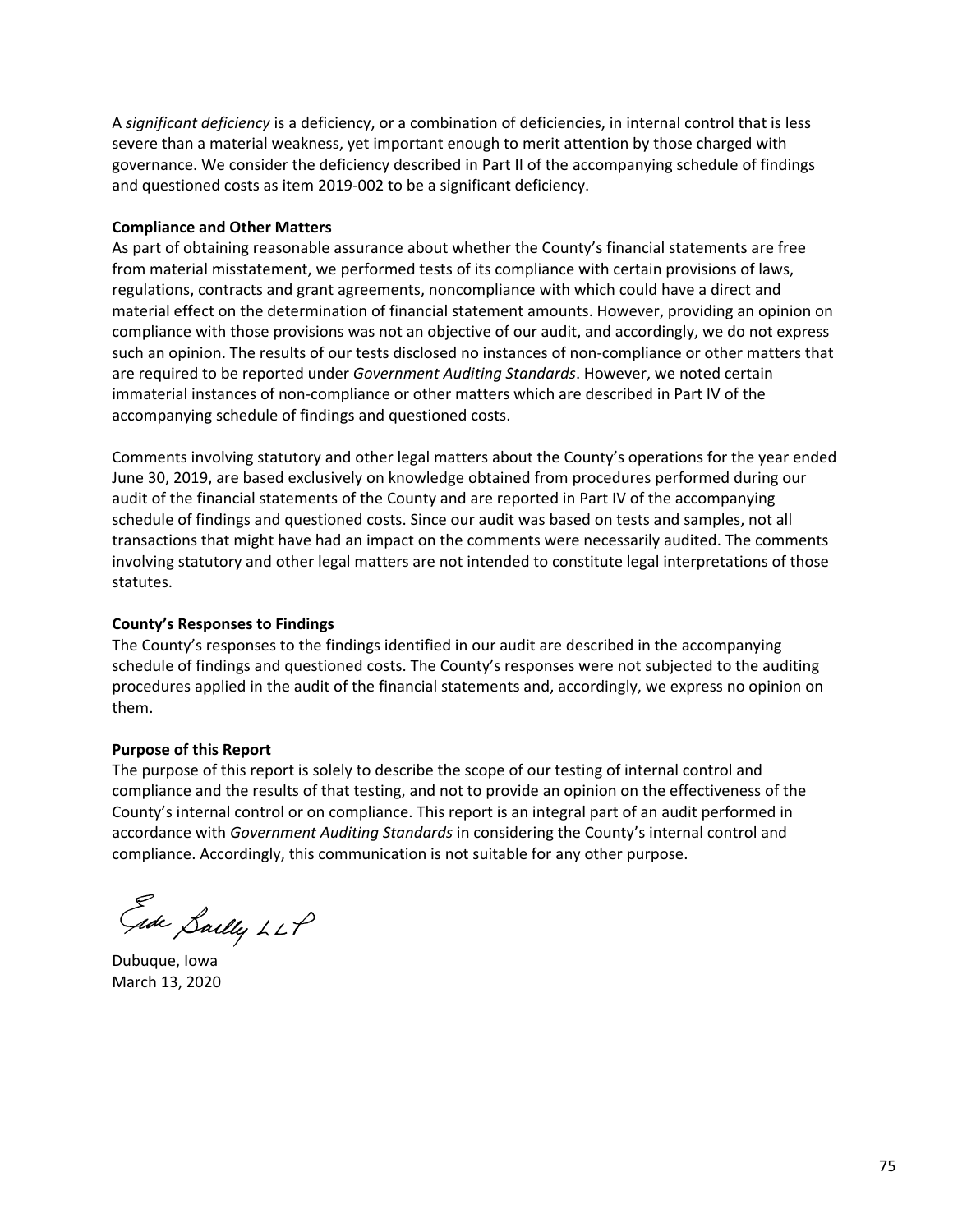

**CPAs & BUSINESS ADVISORS** 

## **Independent Auditor's Report on Compliance for the Major Federal Program and Report on Internal Control over Compliance Required by the Uniform Guidance**

To the Officials of Dubuque County:

## **Report on Compliance for the Major Federal Program**

We have audited Dubuque County, Iowa's compliance with the types of compliance requirements described in the *OMB Compliance Supplement* that could have a direct and material effect on the County's major federal program for the year ended June 30, 2019. The County's major federal program is identified in the summary of auditor's results section of the accompanying schedule of findings and questioned costs.

#### **Management's Responsibility**

Management is responsible for compliance with federal statutes, regulations, and the terms and conditions of its federal awards applicable to its federal programs.

#### **Auditor's Responsibility**

Our responsibility is to express an opinion on the compliance for the County's major federal program based on our audit of the types of compliance requirements referred to above. We conducted our audit of compliance in accordance with auditing standards generally accepted in the United States of America; the standards applicable to financial audits contained in *Government Auditing Standards*, issued by the Comptroller General of the United States; and the audit requirements of Title 2 U.S. *Code of Federal Regulations* Part 200, *Uniform Administrative Requirements, Cost Principles, and Audit Requirements for Federal Awards* (Uniform Guidance). Those standards and the Uniform Guidance require that we plan and perform the audit to obtain reasonable assurance about whether noncompliance with the compliance requirements referred to above that could have a direct and material effect on a major federal program occurred. An audit includes examining, on a test basis, evidence about the County's compliance with those requirements and performing such other procedures as we considered necessary in the circumstances.

We believe our audit provides a reasonable basis for our opinion on compliance for the major federal program. However, our audit does not provide a legal determination of the County's compliance.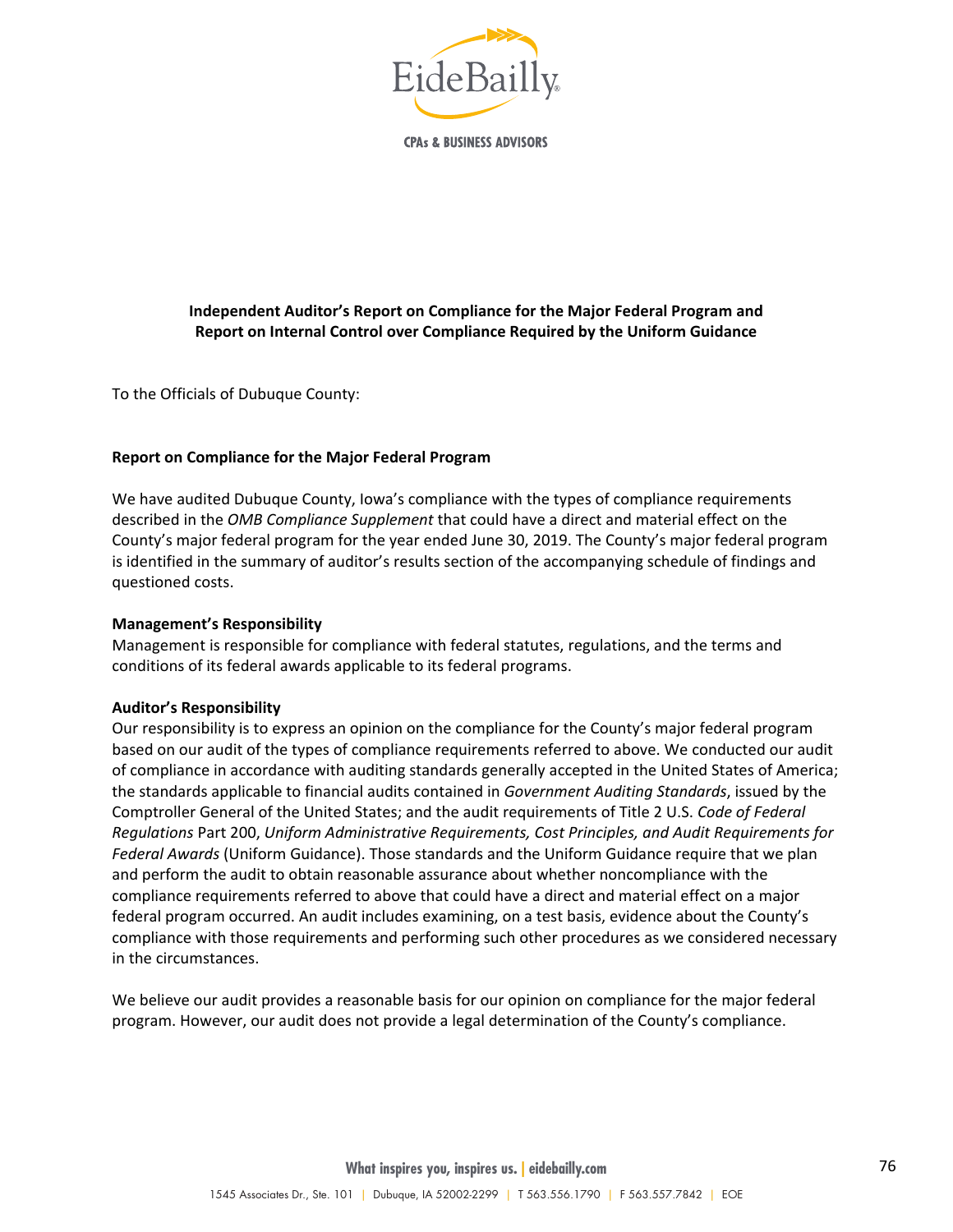## **Opinion on the Major Federal Program**

In our opinion, the County complied, in all material respects, with the types of compliance requirements referred to above that could have a direct and material effect on the major federal program for the year ended June 30, 2019.

#### **Report on Internal Control over Compliance**

Management of Dubuque County is responsible for establishing and maintaining effective internal control over compliance with the types of compliance requirements referred to above. In planning and performing our audit of compliance, we considered the County's internal control over compliance with the types of requirements that could have a direct and material effect on the major federal program to determine the auditing procedures that are appropriate in the circumstances for the purpose of expressing an opinion on compliance for the major federal program and to test and report on internal control over compliance in accordance with the Uniform Guidance, but not for the purpose of expressing an opinion on the effectiveness of internal control over compliance. Accordingly, we do not express an opinion on the effectiveness of the County's internal control over compliance.

A *deficiency in internal control over compliance* exists when the design or operation of a control over compliance does not allow management or employees, in the normal course of performing their assigned functions, to prevent, or detect and correct, noncompliance with a type of compliance requirement of a federal program on a timely basis. A *material weakness in internal control over compliance* is a deficiency, or combination of deficiencies, in internal control over compliance, such that there is a reasonable possibility that material noncompliance with a compliance requirement will not be prevented, or detected and corrected, on a timely basis. A *significant deficiency in internal control over compliance* is a deficiency, or a combination of deficiencies, in internal control over compliance with a type of compliance requirement of a federal program that is less severe than a material weakness in internal control over compliance, yet important enough to merit attention by those charged with governance.

Our consideration of internal control over compliance was for the limited purpose described in the first paragraph of this section and was not designed to identify all deficiencies in internal control over compliance that might be material weaknesses or significant deficiencies and therefore, material weaknesses and significant deficiencies may exist that have not been identified. We did not identify any deficiencies in internal control over compliance that we consider to be material weaknesses. However, we identified a deficiency in internal control over compliance, as described in the accompanying schedule of findings and questioned costs as item 2019‐003, that we consider to be a significant deficiency.

The County's response to the internal control over compliance finding identified in our audit is described in the accompanying schedule of findings and questioned costs. The County's response was not subjected to the auditing procedures applied in the audit of compliance and, accordingly, we express no opinion on the response.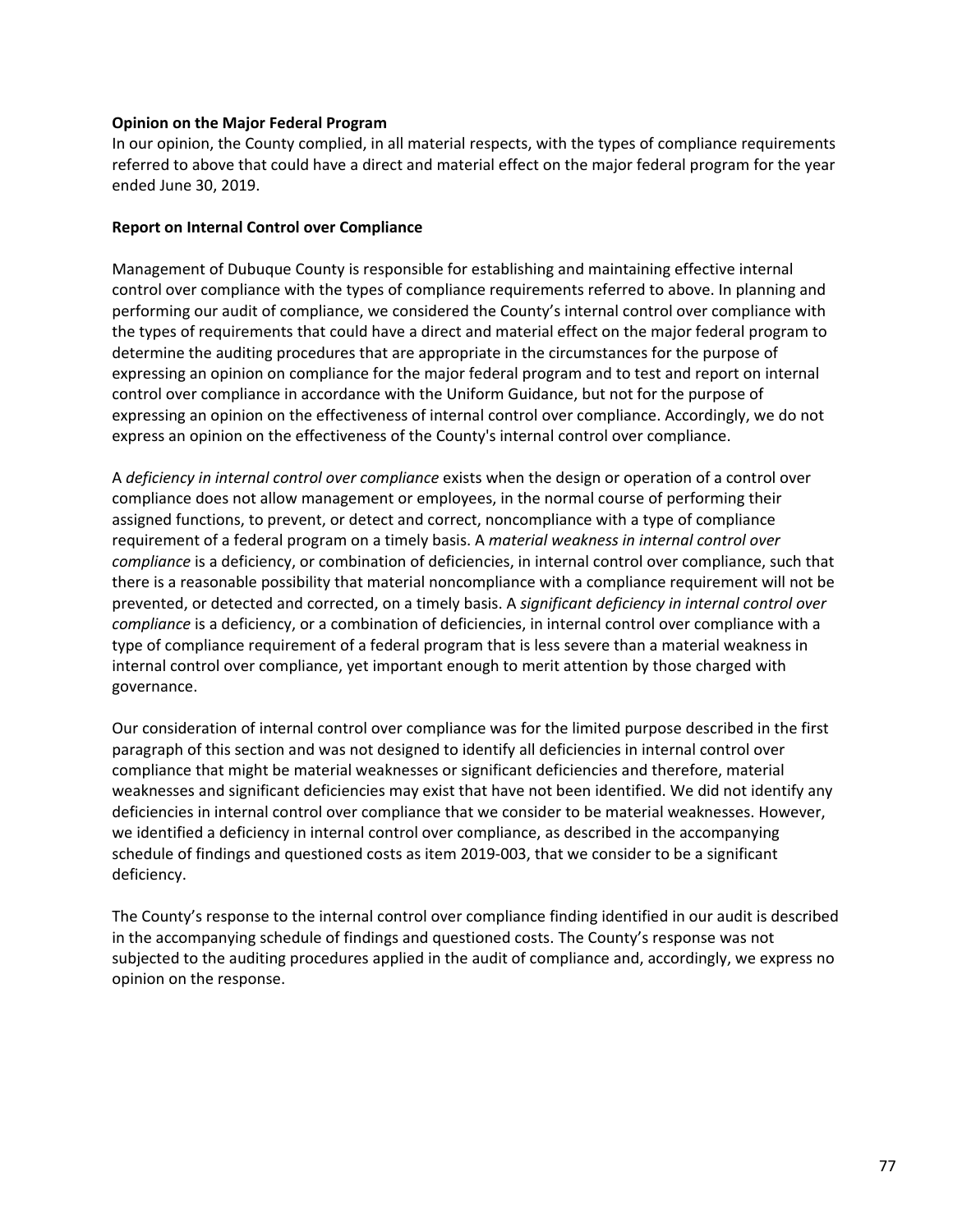The purpose of this report on internal control over compliance is solely to describe the scope of our testing of internal control over compliance and the results of that testing based on the requirements of the Uniform Guidance. Accordingly, this report is not suitable for any other purpose.

Sally LLP<br>Dubuque, Iowa

March 13, 2020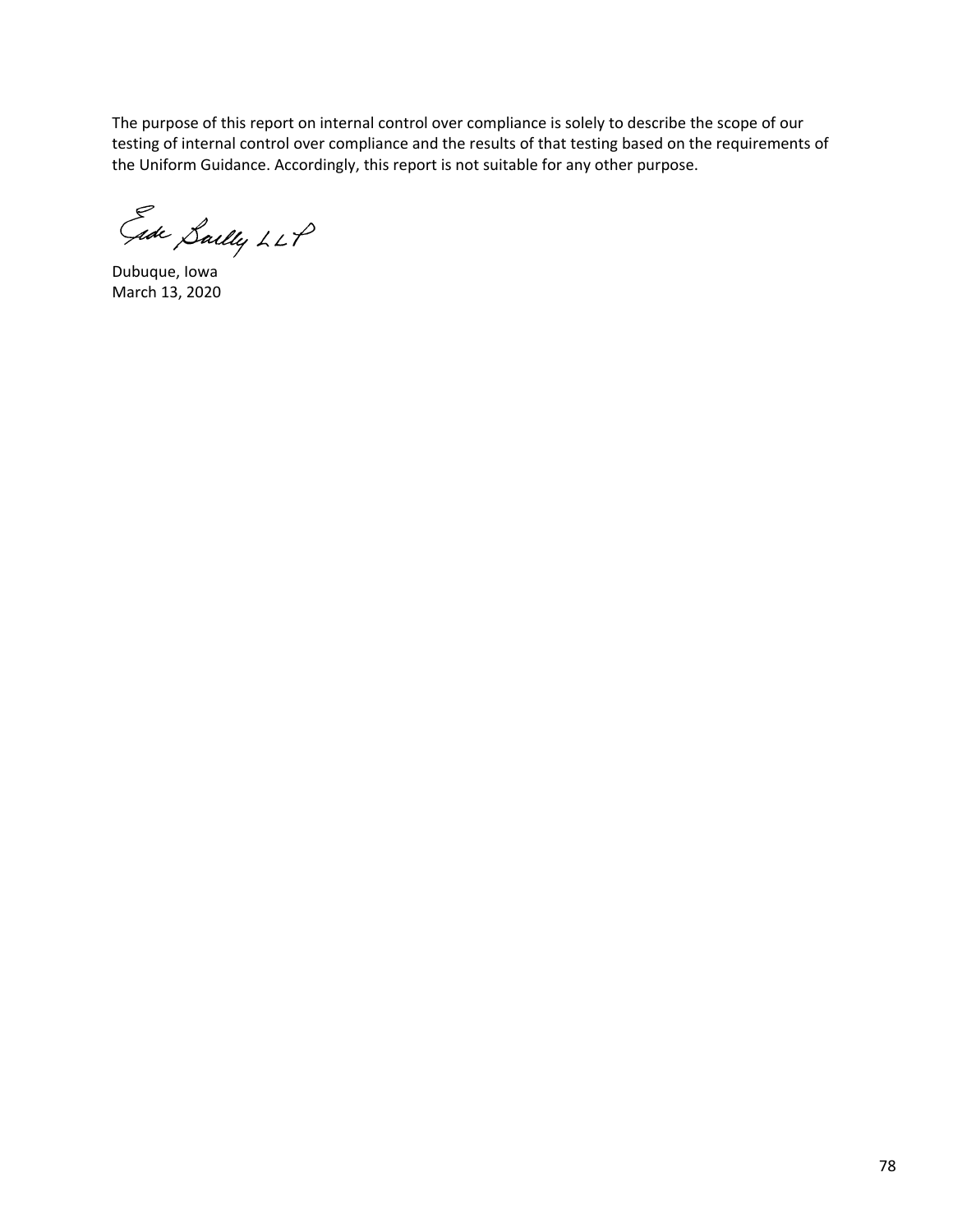## Dubuque County Schedule of Expenditures of Federal Awards Year Ended June 30, 2019

| Federal Grantor/Pass-Through<br>Grantor/Program or Cluster Title                                                                                                                                                                                                            | Federal<br><b>CFDA</b><br>Number | Pass-Through<br>Entity<br>Indentifying<br>Number | Federal<br>Expenditures | <b>Amounts Passed-</b><br>Through to<br>Subrecipients |  |
|-----------------------------------------------------------------------------------------------------------------------------------------------------------------------------------------------------------------------------------------------------------------------------|----------------------------------|--------------------------------------------------|-------------------------|-------------------------------------------------------|--|
| Department of Agriculture<br>Pass-Through Program From<br>Iowa Department of Human Services<br>Human Services Administrative<br>Reimbursement<br><b>SNAP Cluster</b><br><b>State Administrative Matching</b><br>Grants for the Supplemental<br>Nutrition Assistance Program | 10.561                           | $N/A$ \$                                         | $43,316$ \$             |                                                       |  |
| Department of Housing and Urban Development<br>Pass-Through Program From<br>Iowa Economic Development Authority<br>Community Development Block Grants/<br>State's Program and Non-Entitlement<br><b>Grants in Hawaii</b>                                                    | 14.228                           | 08-DRH-204                                       | 2,986                   | 2,986                                                 |  |
| Department of Justice<br>Pass-Through Program From<br>Iowa Department of Justice<br>Crime Victim Assistance                                                                                                                                                                 | 16.575                           | VA-19-34-VWC                                     | 34,358                  |                                                       |  |
| Violence Against Women Formula Grants<br>Violence Against Women Formula Grants                                                                                                                                                                                              | 16.588<br>16.588                 | VW-19-18-CJ<br>VW-19-14-CJ                       | 46,000<br>2,692         |                                                       |  |
| Governor's Office of Drug Control Policy<br>Public Safety Partnership and Community                                                                                                                                                                                         |                                  |                                                  | 48,692                  |                                                       |  |
| <b>Policing Grants</b><br>Public Safety Partnership and Community<br><b>Policing Grants</b>                                                                                                                                                                                 | 16.710<br>16.710                 | 17-CAMP-01<br>18-HEROIN-02                       | 11,000<br>5,226         |                                                       |  |
| <b>Edward Byrne Memorial Justice</b>                                                                                                                                                                                                                                        |                                  |                                                  | 16,226                  |                                                       |  |
| Assistance Grant Program                                                                                                                                                                                                                                                    | 16.738                           | 16-JAG-249317                                    | 62,690                  |                                                       |  |
| Direct Program<br><b>Equitable Sharing Program</b><br><b>Equitable Sharing Program</b>                                                                                                                                                                                      | 16.922<br>16.922                 |                                                  | 6,277<br>749,847        |                                                       |  |
| <b>Total Department of Justice</b>                                                                                                                                                                                                                                          |                                  |                                                  | 756,124<br>918,090      |                                                       |  |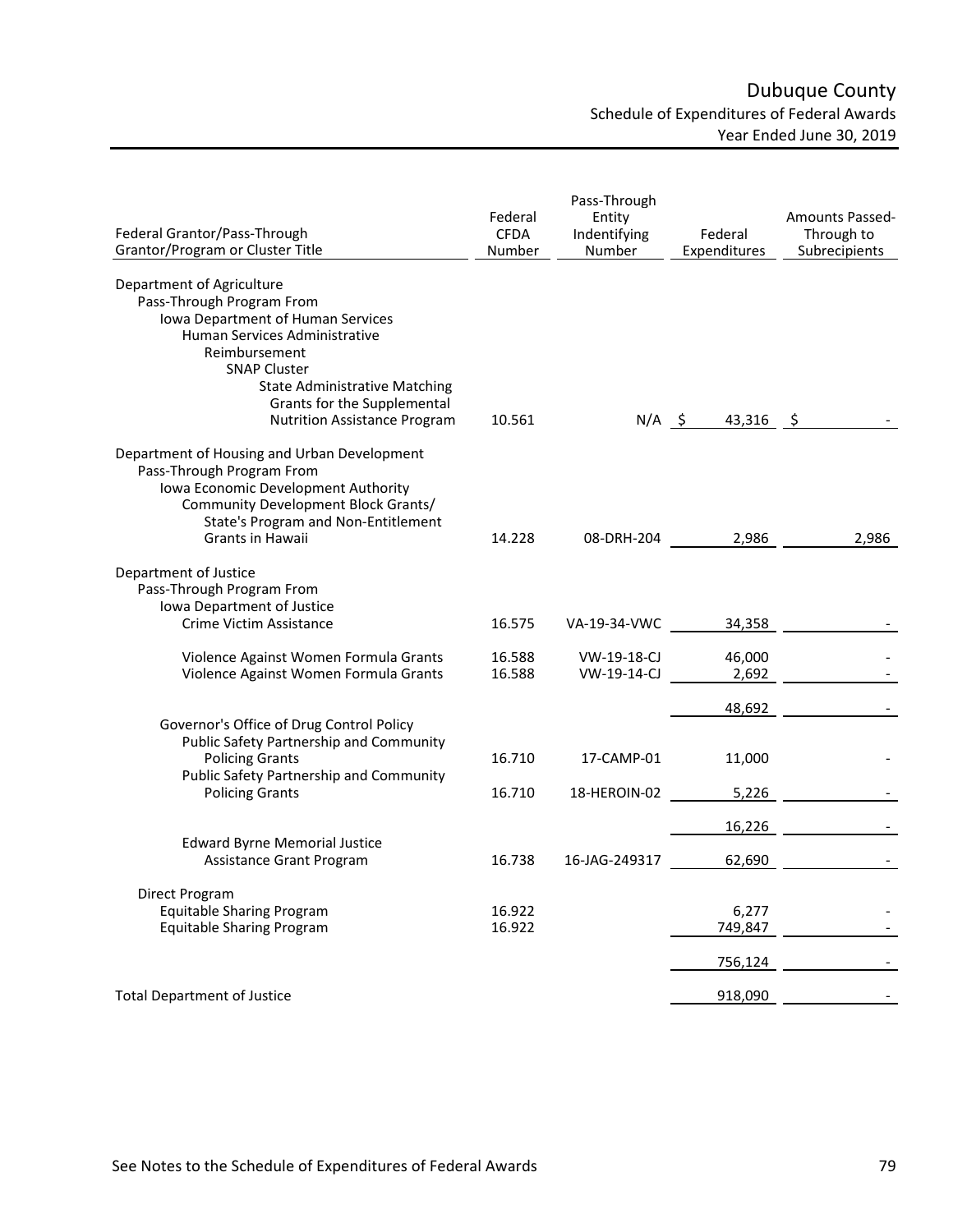## Dubuque County Schedule of Expenditures of Federal Awards Year Ended June 30, 2019

| Federal Grantor/Pass-Through<br>Grantor/Program or Cluster Title     | Federal<br><b>CFDA</b><br>Number | Pass-Through<br>Entity<br>Indentifying<br>Number | Federal<br>Expenditures | <b>Amounts Passed-</b><br>Through to<br>Subrecipients |
|----------------------------------------------------------------------|----------------------------------|--------------------------------------------------|-------------------------|-------------------------------------------------------|
| Department of Transportation                                         |                                  |                                                  |                         |                                                       |
| Pass-Through Program From<br>Iowa Department of Transportation       |                                  |                                                  |                         |                                                       |
| Highway Planning and Constrution Cluster                             |                                  |                                                  |                         |                                                       |
| <b>Highway Planning and Constrution</b>                              | 20.205                           | BROS-CO31                                        |                         |                                                       |
|                                                                      |                                  | $(90) - 8J - 31$                                 | \$<br>206,370           | \$                                                    |
| <b>Highway Planning and Constrution</b>                              | 20.205                           | TAP-R-CO31                                       |                         |                                                       |
| <b>Highway Planning and Constrution</b>                              | 20.205                           | $(102) - 8T - 31$<br>Urban Youth                 | 29,138                  |                                                       |
|                                                                      |                                  | Corps                                            | 9,232                   |                                                       |
|                                                                      |                                  |                                                  |                         |                                                       |
|                                                                      |                                  |                                                  | 244,740                 |                                                       |
| Governor's Traffic Safety Bureau<br><b>Highway Safety Cluster</b>    |                                  |                                                  |                         |                                                       |
| <b>Alcohol Impaired Driving</b>                                      |                                  |                                                  |                         |                                                       |
| Countermeasures Incentive Grants I                                   | 20.601                           | 19-402-M0AL,                                     |                         |                                                       |
|                                                                      |                                  | Task 08-00-00                                    | 18,500                  |                                                       |
| <b>Alcohol Impaired Driving</b>                                      |                                  |                                                  |                         |                                                       |
| <b>Countermeasures Incentive Grants I</b>                            | 20.601                           | 18-402-M0AL,<br>Task 08-00-00                    | 8,136                   |                                                       |
|                                                                      |                                  |                                                  |                         |                                                       |
|                                                                      |                                  |                                                  | 26,636                  |                                                       |
| Iowa Homeland Security and Emergency                                 |                                  |                                                  |                         |                                                       |
| Management<br>Interagency Hazardous Materials Public                 |                                  |                                                  |                         |                                                       |
| Sector Training and Planning Grants                                  | 20.703                           | HMEP-16-03                                       | 1,720                   |                                                       |
|                                                                      |                                  |                                                  |                         |                                                       |
| <b>Total Department of Transportation</b>                            |                                  |                                                  | 273,096                 |                                                       |
|                                                                      |                                  |                                                  |                         |                                                       |
| Department of Health and Human Services<br>Pass-Through Program From |                                  |                                                  |                         |                                                       |
| Iowa Department of Public Health                                     |                                  |                                                  |                         |                                                       |
| Hospital Preparedness Program and                                    |                                  |                                                  |                         |                                                       |
| <b>Public Health Emergency Preparedness</b>                          |                                  |                                                  |                         |                                                       |
| <b>Aligned Cooperative Agreements</b>                                | 93.074                           | 5889BT05                                         | 49,057                  |                                                       |
| <b>Immunization Cooperative Agreements</b>                           | 93.268                           | 58891429                                         | 20,000                  |                                                       |
| Centers for Disease Control and                                      |                                  |                                                  |                         |                                                       |
| Prevention - Investigations and                                      |                                  |                                                  |                         |                                                       |
| <b>Technical Assistance</b>                                          | 93.283                           | 5887NB11                                         | 16,596                  |                                                       |
| Centers for Disease Control and<br>Prevention - Investigations and   |                                  |                                                  |                         |                                                       |
| <b>Technical Assistance</b>                                          | 93.283                           | 5889NB11WW                                       | 9,675                   |                                                       |
|                                                                      |                                  |                                                  |                         |                                                       |
|                                                                      |                                  |                                                  | 26,271                  |                                                       |
| Iowa Department of Human Services<br>Child Support Enforcement       |                                  |                                                  |                         |                                                       |
| Human Services Administrative                                        | 93.563                           | BOC 13-003                                       | 169,305                 |                                                       |
| Reimbursement                                                        |                                  |                                                  |                         |                                                       |
| Refugee and Entrant Assistance -                                     |                                  |                                                  |                         |                                                       |
| <b>State Administered Programs</b>                                   | 93.566                           | N/A                                              | 165                     |                                                       |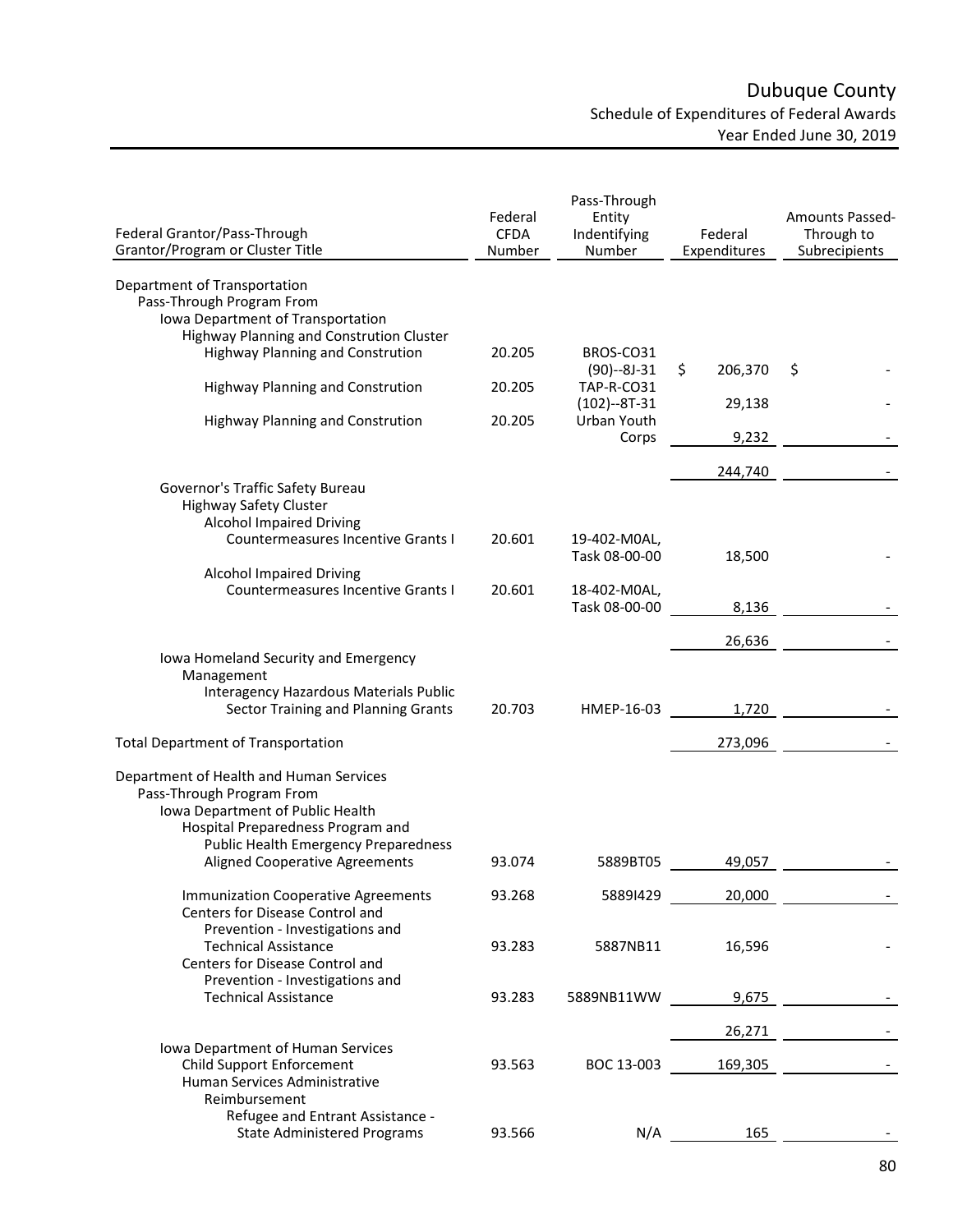## Dubuque County Schedule of Expenditures of Federal Awards Year Ended June 30, 2019

| Federal Grantor/Pass-Through<br>Grantor/Program or Cluster Title                                                                                                                                                                                                                              | Federal<br><b>CFDA</b><br>Number | Pass-Through<br>Entity<br>Indentifying<br>Number | Federal<br>Expenditures | <b>Amounts Passed-</b><br>Through to<br>Subrecipients |
|-----------------------------------------------------------------------------------------------------------------------------------------------------------------------------------------------------------------------------------------------------------------------------------------------|----------------------------------|--------------------------------------------------|-------------------------|-------------------------------------------------------|
| Department of Health and Human Services (continued)<br>Pass-Through Program From (continued)<br>Iowa Department of Human Services (continued)<br>Human Services Administrative<br>Reimbursement (continued)<br><b>CCDF Cluster</b><br>Child Care Mandatory and<br>Matching Funds of the Child |                                  |                                                  |                         |                                                       |
| Care and Development Fund                                                                                                                                                                                                                                                                     | 93.596                           | $N/A$ \$                                         | $10,803$ \$             |                                                       |
| Foster Care - Title IV-E                                                                                                                                                                                                                                                                      | 93.658                           | N/A                                              | 15,369                  |                                                       |
| Adoption Assistance - Title IV-E                                                                                                                                                                                                                                                              | 93.659                           | N/A                                              | 5,195                   |                                                       |
| Social Services Block Grant                                                                                                                                                                                                                                                                   | 93.667                           | N/A                                              | 12,881                  |                                                       |
| Children's Health Insurance Program<br><b>Medicaid Cluster</b>                                                                                                                                                                                                                                | 93.767                           | N/A                                              | 301                     |                                                       |
| <b>Medical Assistance Program</b>                                                                                                                                                                                                                                                             | 93.778                           | N/A                                              | 70,184                  |                                                       |
| Total Department of Health and Human Services                                                                                                                                                                                                                                                 |                                  |                                                  | 379,531                 |                                                       |
| Department of Homeland Security<br>Pass-Through Program From<br>Iowa Homeland Security and Emergency<br>Management<br><b>Emergency Management Performance</b><br>Grants                                                                                                                       | 97.042                           | EMPG-18-PT-31                                    | 39,000                  |                                                       |
| <b>Total Federal Financial Assistance</b>                                                                                                                                                                                                                                                     |                                  |                                                  | <u>1,656,019</u>        | <u>2,986</u>                                          |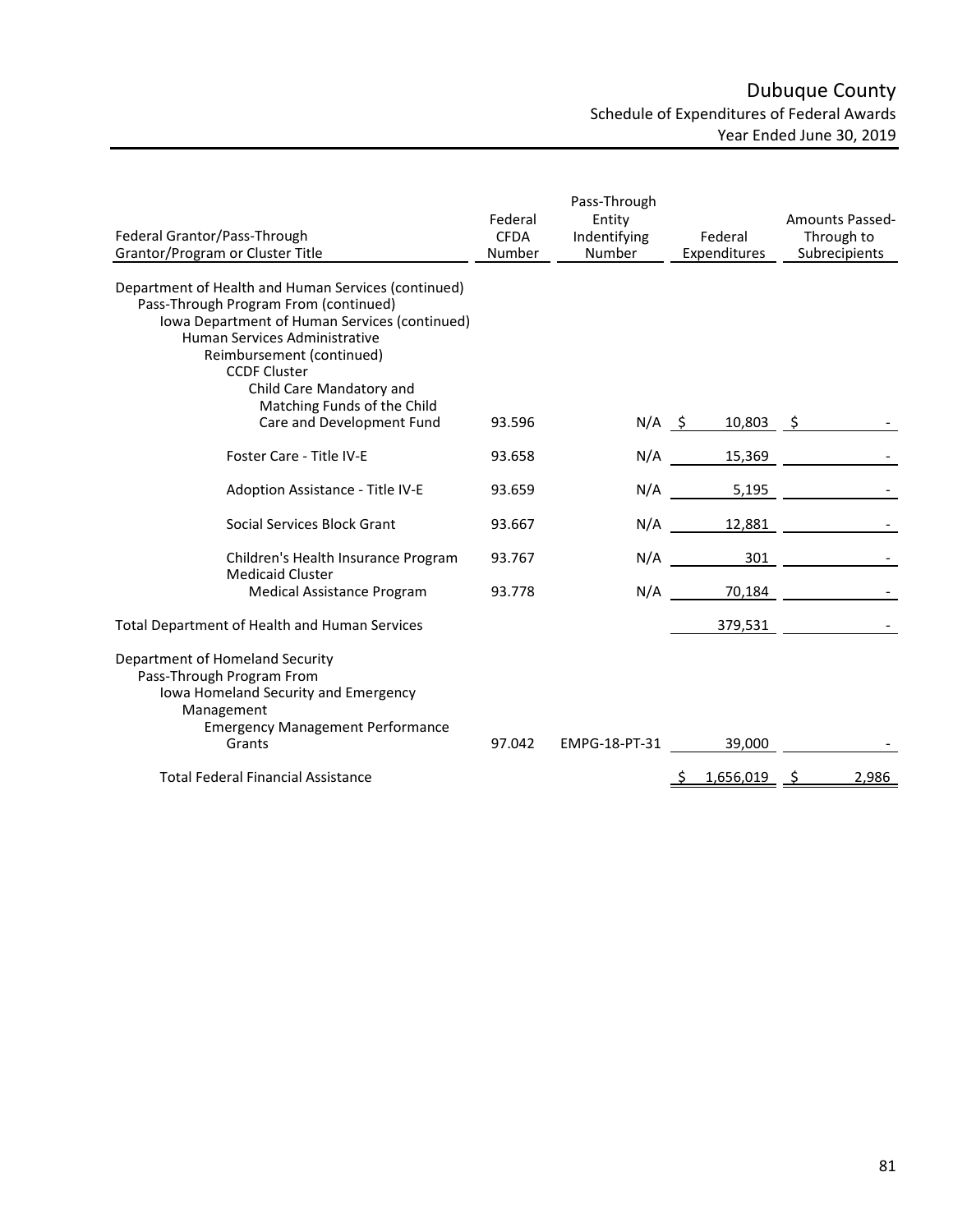## **Note 1 ‐ Basis of Presentation**

The accompanying schedule of expenditures of federal awards (the schedule) includes the federal award activity of Dubuque County, Iowa, under programs of the federal government for the year ended June 30, 2019. The information is presented in accordance with the requirements of Title 2 U.S. Code of Federal Regulations Part 200, *Uniform Administrative Requirements, Cost Principles, and Audit Requirements for Federal Awards* (Uniform Guidance). Because the schedule presents only a selected portion of the operations of the County, it is not intended to and does not present the financial position, changes in net assets (or net position or fund balance), or cash flows (if applicable) of the County.

## **Note 2 ‐ Summary of Significant Accounting Policies**

Expenditures reported in the schedule are reported on the modified accrual basis of accounting, except for subrecipient expenditures, which are recorded on the cash basis. Such expenditures are recognized following the cost principles contained in the Uniform Guidance, wherein certain types of expenditures are not allowable or are limited as to reimbursement.

## **Note 3 ‐ Indirect Cost Rate**

The County has not elected to use the 10% de minimis cost rate.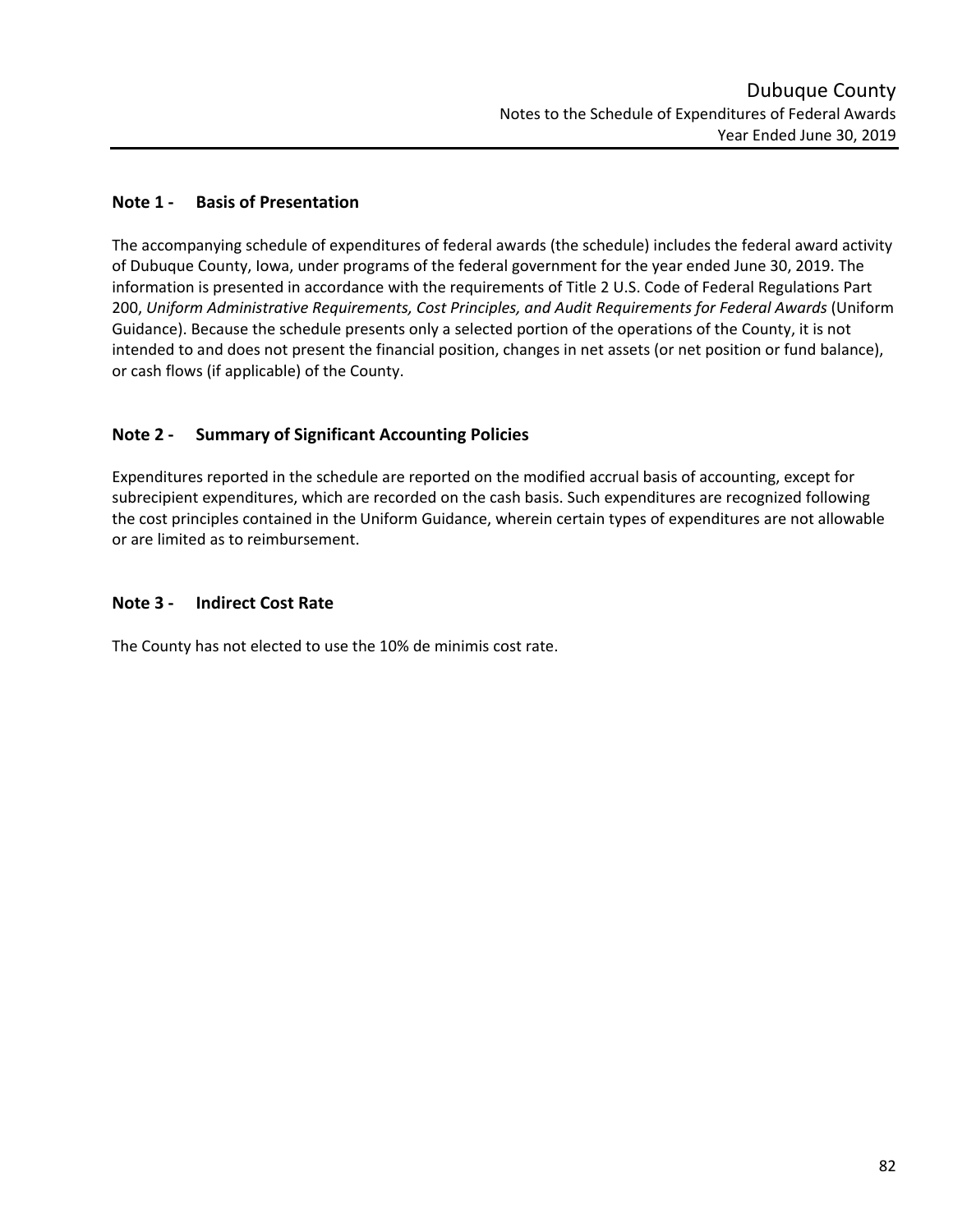## **Part I: Summary of the Independent Auditor's Results:**

| <b>Financial Statements</b>                                                                                                                                     |            |                    |
|-----------------------------------------------------------------------------------------------------------------------------------------------------------------|------------|--------------------|
| Type of auditor's report issued                                                                                                                                 | Unmodified |                    |
| Internal control over financial reporting:<br>Material weaknesses identified<br>Significant deficiencies identified not<br>considered to be material weaknesses | Yes<br>Yes |                    |
| Noncompliance material to financial statements noted?                                                                                                           | No         |                    |
| <b>Federal Awards</b>                                                                                                                                           |            |                    |
| Internal control over major programs:<br>Material weaknesses identified<br>Significant deficiencies identified not<br>considered to be material weaknesses      | No<br>Yes  |                    |
| Type of auditor's report issued on compliance for major programs:                                                                                               | Unmodified |                    |
| Any audit findings disclosed that are required to be reported in<br>accordance with Uniform Guidance 2 CFR 200.516:                                             | Yes        |                    |
| Identification of major programs:                                                                                                                               |            |                    |
| Name of Federal Program                                                                                                                                         |            | <b>CFDA Number</b> |
| <b>Equitable Sharing Program</b>                                                                                                                                | 16.922     |                    |
| Dollar threshold used to distinguish between type A<br>and type B programs:                                                                                     | \$         | 750,000            |
| Auditee qualified as low-risk auditee?                                                                                                                          | No         |                    |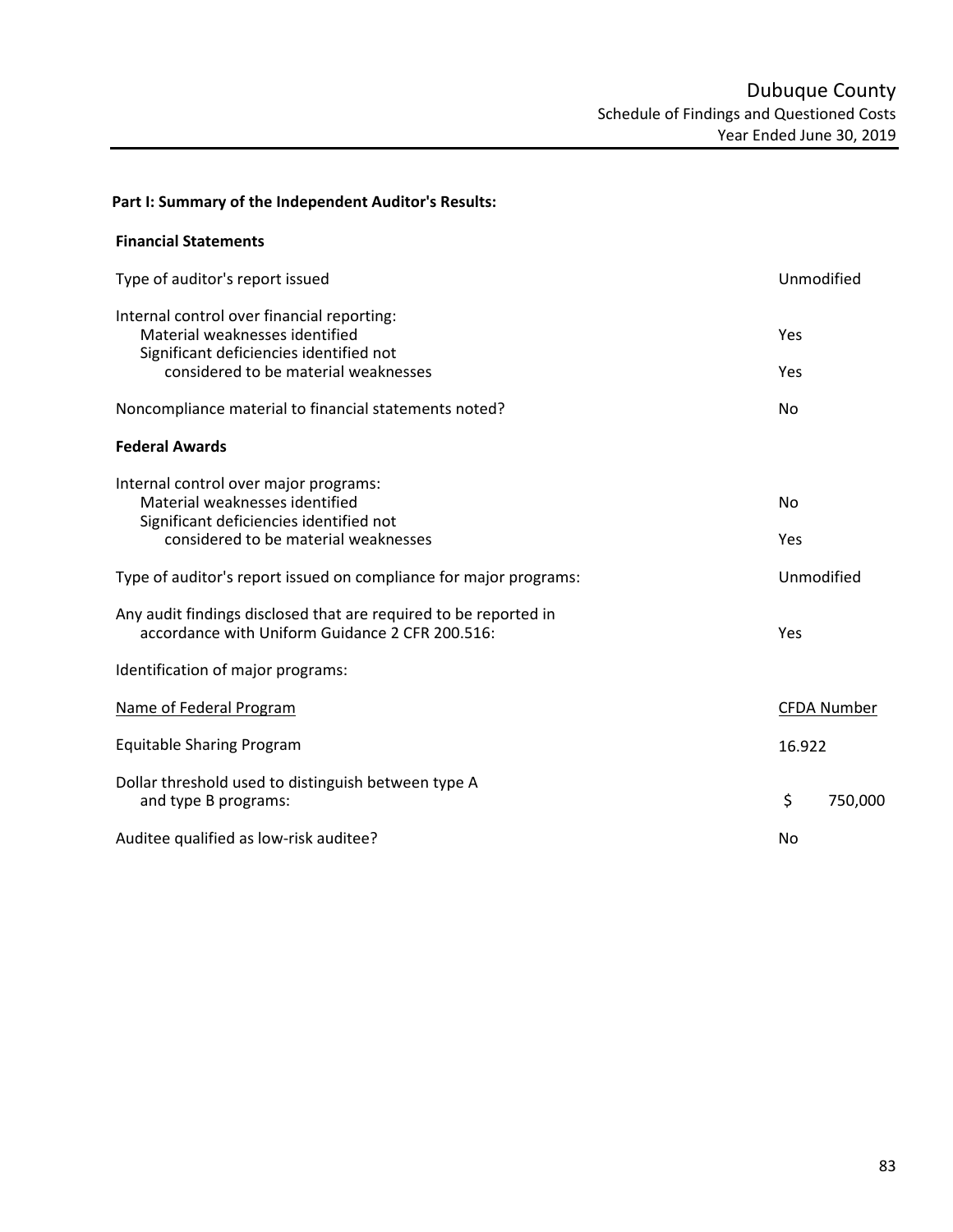**Part II: Findings Related to the Financial Statements:** 

## **2019‐001 Material Audit Adjustments Material Weakness**

**Criteria** – A properly designed system of internal control over financial reporting allows entities to initiate, authorize, record, process, and report financial data reliably in accordance with generally accepted accounting principles.

**Condition** – During the course of our engagement, we proposed material audit adjustments to due from other governments, capital assets, and accounts payable that would not have been identified as a result of the County's existing internal controls and, therefore, could have resulted in a misstatement of the County's financial statements.

**Cause** – There is a limited number of office employees with varying levels of experience with the reporting requirements.

**Effect** – The effect of this condition was financial data not in accordance with generally accepted accounting principles.

**Recommendation** – We recommend that County staff continue to receive relevant training and that management review all documentation completed by staff for use in preparing the financial statements.

**Views of Responsible Officials** – Management is continuing to improve controls for tracking the acquisition of capital assets and construction in progress. Closer review of the capital assets and accounts payable procedures are being implemented.

## **2019‐002 County Recorder Segregation of Duties Significant Deficiency**

**Criteria** – Properly designed segregation of duties allows entities to initiate, authorize, record, process, and report financial data reliably in accordance with generally accepted accounting principles.

**Condition** – The County Recorder's Office has various procedures implemented to enhance internal controls. However, due to staffing constraints, the County is still unable to fully segregate the receipt and posting functions.

 **Cause** – With a limited number of office employees, segregation of duties is difficult.

 **Effect** – Since job functions were not properly segregated, misstatements may not have been prevented or detected on a timely basis in the normal course of operations.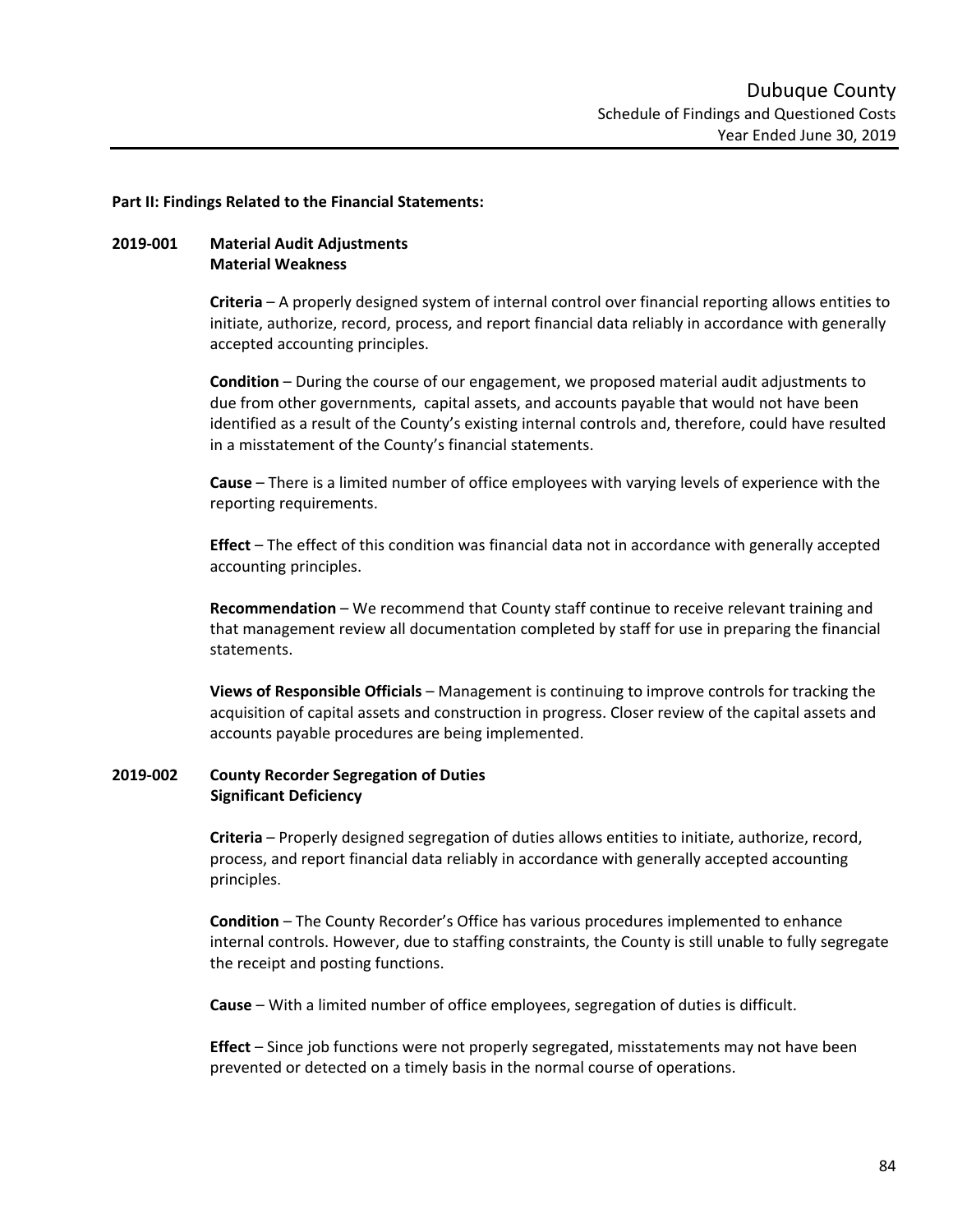#### **Part II: Findings Related to the Financial Statements (continued):**

**Recommendation** – County officials should review the operating procedures of the office to obtain the maximum internal control possible under the circumstances.

**Views of Responsible Officials** – Posting functions are rotated weekly between multiple staff and cross verified on nearly a daily basis. Since it is a small office, all employees are needed to receive transactions.

#### **Part III: Findings and Questioned Costs for Federal Awards:**

**2019‐003 U.S Department of Justice CFDA #16.922 Equitable Sharing Program Federal Award Number IAEQ03100 and IA0310000 for fiscal year ended June 30, 2019** 

> **Procurement, Suspension, and Debarment Significant Deficiency in Internal Control over Compliance**

 **Criteria** *–* The Uniform Guidance, Section 200.303 Internal Controls, requires the non‐federal entity must establish and maintain effective internal controls over federal awards that provide reasonable assurance that awards are being managed in compliance with federal statutes, regulations and the terms and conditions of the federal award.

 Non‐federal entities are also prohibited from contracting with or making subawards under covered transactions to parties that are suspended or debarred. "Covered transactions" include those procurement contracts for goods and services awarded under a non‐procurement transaction (e.g., grant or cooperative agreement) that are expected to equal or exceed \$25,000 or meet other criteria as specified in 2 CFR section 180.220.

When a non-federal entity enters into a covered transaction with an entity at a lower tier, the nonfederal entity must verify that the entity, as defined in 2 CFR section 180.995 and agency adopting regulations, is not suspended or debarred or otherwise excluded from participating in the transaction. This verification may be accomplished by (1) checking the Excluded Parties List System (EPLS) maintained by the General Services Administration (GSA) and available at https://www.sam.gov/portal/public/SAM/, (2) collecting a certification from that entity, or (3) adding a clause or condition to the covered transaction with that entity.

**Condition** – We tested compliance and internal controls over suspension and debarment and noted four vendors with fiscal year 2019 expenditures over \$25,000, in which there was no documentation to support a System of Award Management (SAM) verification was performed to determine if the entity was suspended or debarred.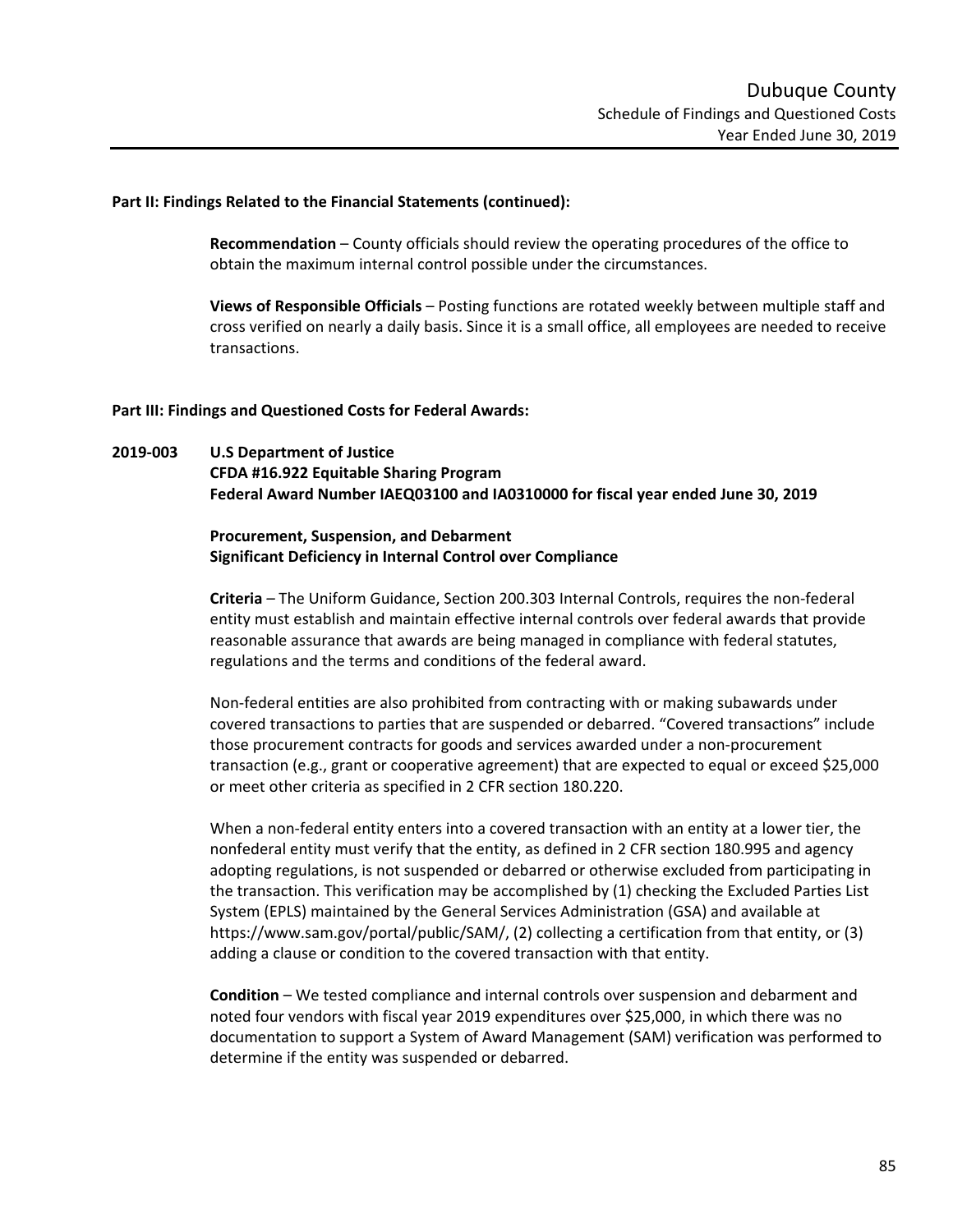#### **Part III: Findings and Questioned Costs for Federal Awards (continued):**

**Cause** – There is a lack of oversight, awareness, or understanding of all of the specific requirements under the Uniform Guidance and applicable CFR sections. Controls were not adequately designed to ensure compliance with all of these requirements.

 In our testing of procurement, suspension and debarment, we reviewed the County's procurement policy. The policy was updated for Uniform Guidance only through reference to 2 CFR; Part 200. The policy does not specifically identify the additional procedures required for federal programs.

**Effect** – Failure to provide documentation of performance of the SAM's verification being performed may result in disallowed cost. In addition, a lack of specific policies increases the overall risk that employees are not aware of the requirements with contracting and awarding contracts to lower tier entities.

**Questioned Costs** – None reported

**Context/Sampling** – All vendors with fiscal year 2019 expenditures over \$25,000, which totaled four, were selected for suspension and debarment testing.

#### **Repeat Finding from Prior Years** – No

**Recommendation** –We recommend that management establish a specific written procurement policy that addresses all of the requirements for federal programs as identified in 2 CFR sections 180 and 200.318 through 200.326, and maintain adequate supporting documentation and records to document history and methods of procurement and the procedures performed to comply with these CFR sections.

**Views of Responsible Officials** – Due to the updating of the procurement policy on August 13, 2018, they were unaware of the new changes in the policy. We are aware of the changes and will continue to monitor this in the future.

#### **Part IV: Other Findings Related to Required Statutory Reporting:**

**2019‐IA‐A Certified Budget** –Disbursements during the year ended June 30, 2019 exceeded the amounts budgeted in the debt service function. Additionally, disbursements in certain departments exceed the amounts appropriated.

> **Recommendation** – The budget should have been amended in accordance with Chapter 331.435 of the Code of Iowa before disbursements were allowed to exceed the budget.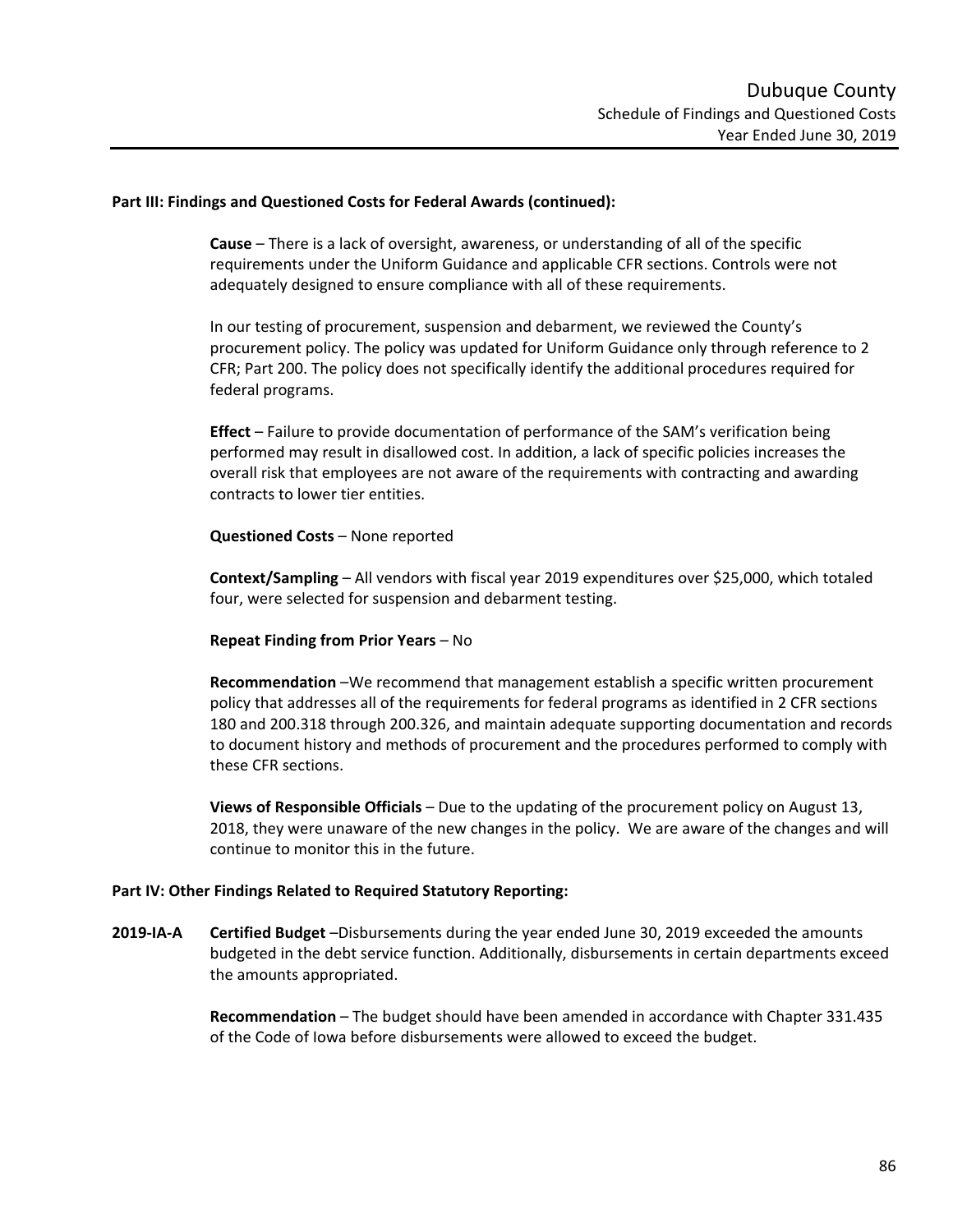### **Part IV: Other Findings Related to Required Statutory Reporting: (continued)**

Chapter 331.434 (6) of the Code of Iowa authorizes the Board of Supervisors, by resolution, to increase or decrease appropriations of one office or department by increasing or decreasing the appropriation of another office or department as long as the function budget is not increased. Such increases or decreases should be made before disbursements are allowed to exceed the appropriation.

**Views of Responsible Officials** – The County attempts to complete amendments in a timely fashion, and will continue to monitor the budget closely to determine budgetary needs as they arise.

- **2019‐IA‐B Questionable Expenditures** No expenditures that we believe may not meet the requirements of public purpose as defined in an Attorney General's opinion dated April 25, 1979, were noted.
- **2019‐IA‐C Travel Expense** No expenditures of County money for travel expenses of spouses of County *officials and/or employees were noted.*
- **2019‐IA‐D Business Transactions** Business transactions between the County and County officials and/or employees are detailed as follows:

| Name, Title, and                                                                    | Transaction |        |        |
|-------------------------------------------------------------------------------------|-------------|--------|--------|
| <b>Business Connection</b>                                                          | Description | Amount |        |
| Mary Lammers, periodic elections employee,<br>spouse owns White Front Feed and Seed | Services    |        | 15.761 |
| Janelle Duwe, Deputy Treasurer,<br>son owns JDs Groundkeeping                       | Services    |        | 1,850  |

According to Chapter 331.342 of the Code of Iowa, an officer or employee of a County shall not have an interest, direct or indirect, in a contract with that County. The provision does not apply to transactions that do not exceed a cumulative total purchase price of \$1,500 in a fiscal year or to contracts made by a County upon competitive bid. The transactions involving Mary Lammers and Janelle Duwe were not entered into through competitive bidding.

- **2019‐IA‐E Bond Coverage** Surety bond coverage of County officials and employees is in accordance with statutory provisions. The amount of coverage should be reviewed annually to ensure that the coverage is adequate for current operations.
- **2019‐IA‐F Board Minutes** No transactions were found that we believe should have been approved in the Board minutes but were not.
- **2019‐IA‐G Deposits and Investments** No instances of noncompliance with the deposit and investment provisions of Chapters 12B and 12C of the Code of Iowa and the County's investment policy were noted.